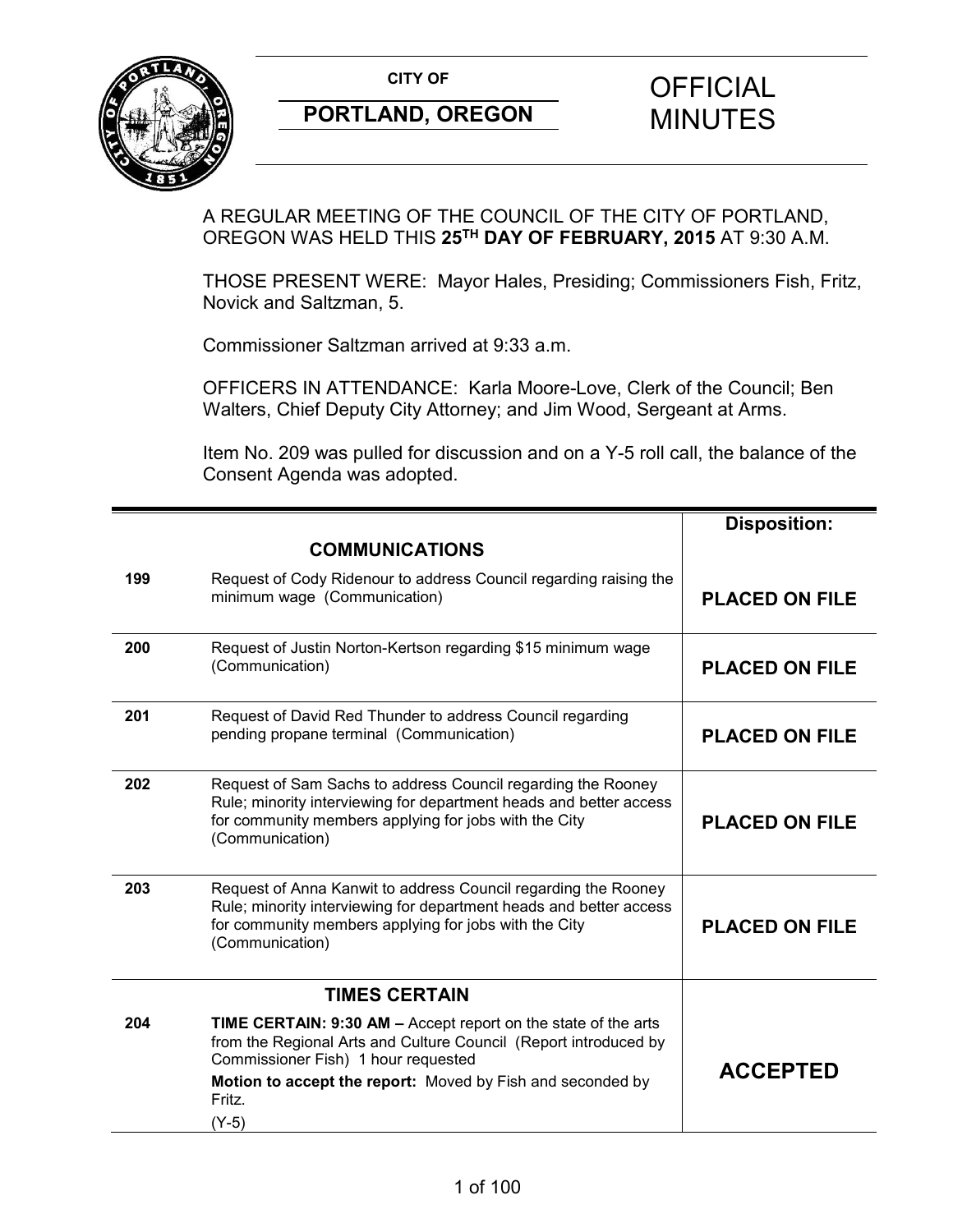| 205  | <b>TIME CERTAIN: 10:45 AM - Adopt a new Portland Enterprise</b><br>Zone and Electronic Commerce Policy to replace existing Portland<br>Enterprise Zone and East Portland Enterprise Zone Policies<br>(Resolution introduced by Mayor Hales) 15 minutes requested<br>Motion to add a resolved paragraph and change exhibit A to<br>read 85% of basic wages must exceed \$15 an hour after one<br>year of employment: Moved by Saltzman and seconded by<br>Novick. (Y-2, Saltzman and Novick; N-3, Fritz, Fish, Hales)<br>Motion failed.<br>$(Y-5)$ | 37114                                                                           |
|------|---------------------------------------------------------------------------------------------------------------------------------------------------------------------------------------------------------------------------------------------------------------------------------------------------------------------------------------------------------------------------------------------------------------------------------------------------------------------------------------------------------------------------------------------------|---------------------------------------------------------------------------------|
|      |                                                                                                                                                                                                                                                                                                                                                                                                                                                                                                                                                   |                                                                                 |
|      | <b>CONSENT AGENDA – NO DISCUSSION</b>                                                                                                                                                                                                                                                                                                                                                                                                                                                                                                             |                                                                                 |
| 206  | Appoint Gregg Everhart and reappoint Catherine Mushel and<br>Ricardo Moreno to the Urban Forestry Commission (Report<br>introduced by Mayor Hales and Commissioner Fritz)<br>$(Y-5)$                                                                                                                                                                                                                                                                                                                                                              | <b>CONFIRMED</b>                                                                |
|      | <b>Mayor Charlie Hales</b>                                                                                                                                                                                                                                                                                                                                                                                                                                                                                                                        |                                                                                 |
|      | <b>Office of Management and Finance</b>                                                                                                                                                                                                                                                                                                                                                                                                                                                                                                           |                                                                                 |
| *207 | Pay claim of Elias Evans in the sum of \$16,000 involving the<br>Portland Bureau of Transportation (Ordinance)<br>$(Y-5)$                                                                                                                                                                                                                                                                                                                                                                                                                         | 187023                                                                          |
| *208 | Pay claim of William Kloos in the sum of \$75,000 involving Water<br>Bureau (Ordinance)<br>$(Y-5)$                                                                                                                                                                                                                                                                                                                                                                                                                                                | 187024                                                                          |
| *209 | Ratify a Letter of Agreement between the City on behalf of the<br>Bureau of Development Services and the American Federation of<br>State, County and Municipal Employees, Local 189 that authorizes<br>employees in the Housing Inspector and Senior Housing Inspector<br>classifications retroactive wages increases (Ordinance)                                                                                                                                                                                                                 | 187027                                                                          |
|      | Motion to amend to correct wage increase information in<br>finding #3: Moved by Fritz and seconded by Fish. (Y-5)                                                                                                                                                                                                                                                                                                                                                                                                                                 | <b>AS AMENDED</b>                                                               |
|      | Motion to amend to correct wage increase information in<br>finding #5: Moved by Fritz and seconded by Fish. (Y-5)<br>$(Y-5)$                                                                                                                                                                                                                                                                                                                                                                                                                      |                                                                                 |
|      | <b>Commissioner Nick Fish</b>                                                                                                                                                                                                                                                                                                                                                                                                                                                                                                                     |                                                                                 |
|      | <b>Position No. 2</b>                                                                                                                                                                                                                                                                                                                                                                                                                                                                                                                             |                                                                                 |
| 210  | Authorize a grant to Friends of Zenger Farm to support<br>construction of the Urban Grange in the amount of \$100,000<br>(Second Reading Agenda 178)                                                                                                                                                                                                                                                                                                                                                                                              | 187025                                                                          |
|      | $(Y-5)$                                                                                                                                                                                                                                                                                                                                                                                                                                                                                                                                           |                                                                                 |
|      | <b>Bureau of Environmental Services</b>                                                                                                                                                                                                                                                                                                                                                                                                                                                                                                           |                                                                                 |
| 211  | Authorize the Director of the Bureau of Environmental Services or<br>designee and the City Attorney to reimburse four property owners<br>affected by the SW 86th Avenue Pump Station construction in the<br>total amount of \$47,012 (Ordinance)                                                                                                                                                                                                                                                                                                  | <b>PASSED TO</b><br><b>SECOND READING</b><br><b>MARCH 4, 2015</b><br>AT 9:30 AM |
|      | <b>Water Bureau</b>                                                                                                                                                                                                                                                                                                                                                                                                                                                                                                                               |                                                                                 |
|      |                                                                                                                                                                                                                                                                                                                                                                                                                                                                                                                                                   |                                                                                 |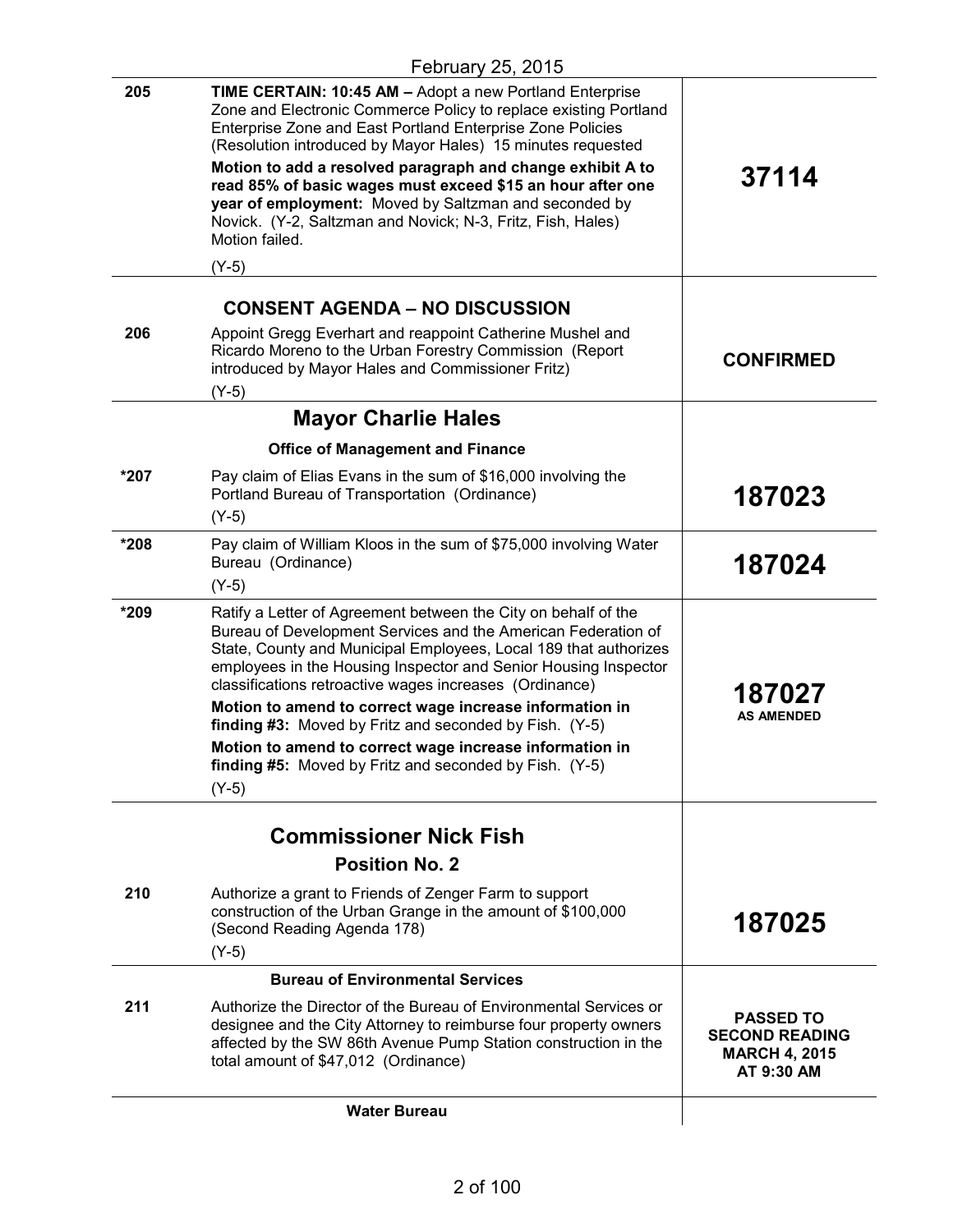|        | February 25, 2015                                                                                                                                                                                                                                                                    |                                                                                             |
|--------|--------------------------------------------------------------------------------------------------------------------------------------------------------------------------------------------------------------------------------------------------------------------------------------|---------------------------------------------------------------------------------------------|
| 212    | Authorize an agreement with Roger R. and Kathleen M. Harrison in<br>the amount of \$128,500 to acquire a 17-acre conservation and<br>stream enhancement easement and to fund improvements to the<br>easement acreage (Ordinance)                                                     | <b>PASSED TO</b><br><b>SECOND READING</b><br><b>MARCH 4, 2015</b><br>AT 9:30 AM             |
|        |                                                                                                                                                                                                                                                                                      |                                                                                             |
|        | <b>Commissioner Dan Saltzman</b><br><b>Position No. 3</b>                                                                                                                                                                                                                            |                                                                                             |
| 213    | Approve allocation of \$5,000 annually of Portland Children's Levy<br>revenues to fund event sponsorships (Ordinance)                                                                                                                                                                | <b>PASSED TO</b><br><b>SECOND READING</b><br><b>MARCH 4, 2015</b><br>AT 9:30 AM             |
|        |                                                                                                                                                                                                                                                                                      |                                                                                             |
|        | <b>Commissioner Steve Novick</b>                                                                                                                                                                                                                                                     |                                                                                             |
|        | <b>Position No. 4</b>                                                                                                                                                                                                                                                                |                                                                                             |
|        | <b>Bureau of Transportation</b>                                                                                                                                                                                                                                                      |                                                                                             |
| $*214$ | Accept a grant from the Oregon Department of Transportation for<br>\$21,485 and authorize an Intergovernmental Agreement for<br>landscape planting and maintenance of the SW Barbur Blvd at SW<br>Taylors Ferry Rd Pedestrian Crossing Improvement project<br>(Ordinance)<br>$(Y-5)$ | 187026                                                                                      |
|        | <b>REGULAR AGENDA</b>                                                                                                                                                                                                                                                                |                                                                                             |
|        | <b>Mayor Charlie Hales</b>                                                                                                                                                                                                                                                           |                                                                                             |
|        | <b>Bureau of Police</b>                                                                                                                                                                                                                                                              |                                                                                             |
| $*215$ | Apply for and accept a grant in the amount of \$25,000 from the<br>Oregon Department of Transportation and appropriate \$22,000 for<br>reimbursement for the FY2015 Motor Officer Training Program<br>(Ordinance)<br>$(Y-5)$                                                         | 187028                                                                                      |
| $*216$ | Apply for and accept a grant in the amount of \$37,500 from the<br>Oregon Department of Transportation and appropriate \$30,000 for<br>overtime reimbursement for the FY2015 Multnomah County DUII<br>Intensive Supervision Program (Ordinance)<br>$(Y-5)$                           | 187029                                                                                      |
|        | <b>Office of Management and Finance</b>                                                                                                                                                                                                                                              |                                                                                             |
| 217    | Authorize the City Attorney to institute legal proceedings against<br>Pabst Brewing Company to recover damages from Portland,<br>Oregon sign trademark violations and enjoin future unauthorized<br>use (Previous Agenda 135)                                                        | <b>REFERRED TO</b><br><b>COMMISSIONER OF</b><br><b>FINANCE AND</b><br><b>ADMINISTRATION</b> |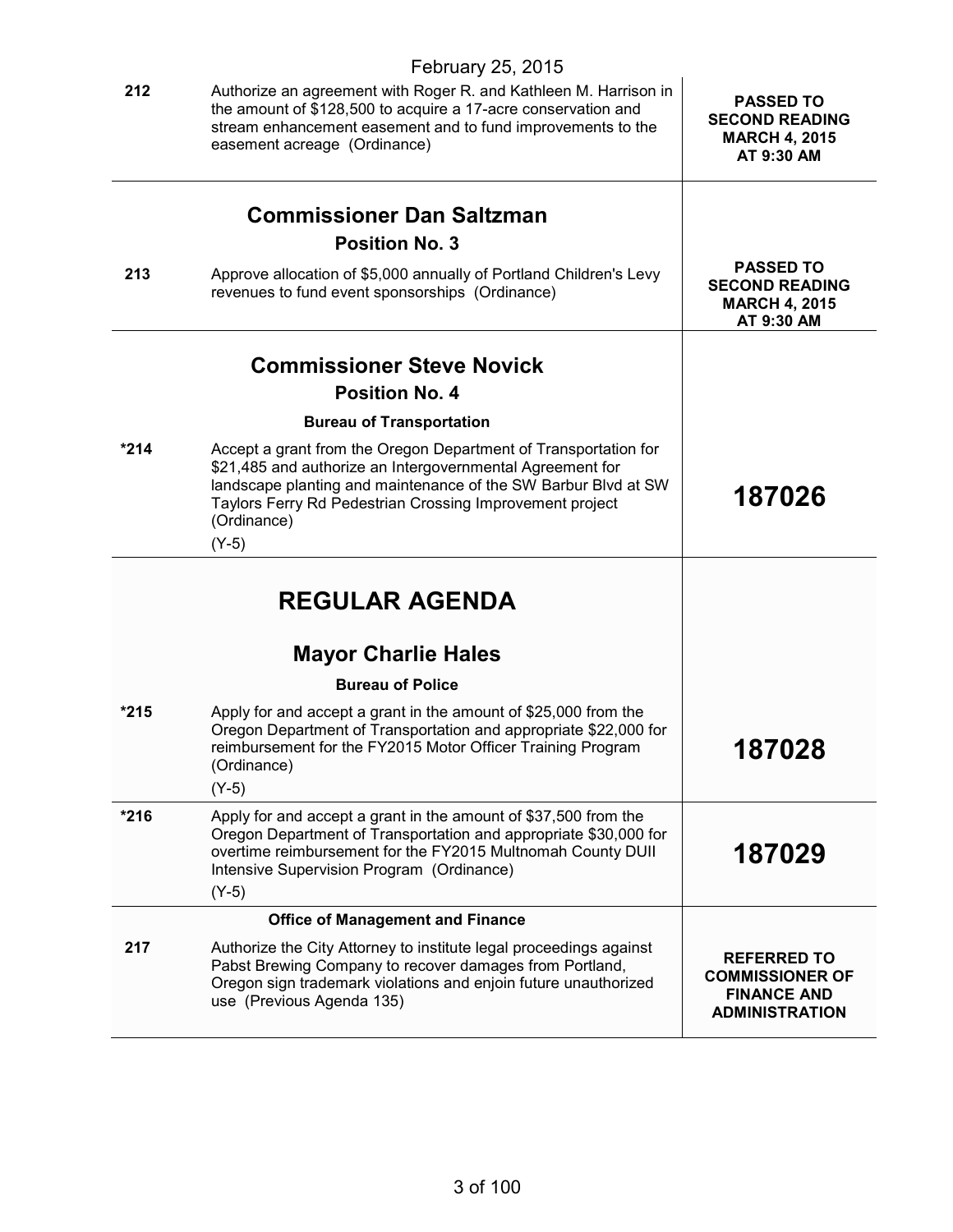|      | $1$ CDIUGIY LV, LV IV                                                                                                                                                                                                                                                                             |                                                                                 |
|------|---------------------------------------------------------------------------------------------------------------------------------------------------------------------------------------------------------------------------------------------------------------------------------------------------|---------------------------------------------------------------------------------|
| 218  | Establish the Commission on Equitable Contracting and<br>Purchasing to increase utilization of minorities and women-owned<br>businesses in City contracting, and increase inclusion of minorities<br>and women in the workforce on City-funded projects (Second<br>Reading Agenda 175)<br>$(Y-5)$ | 187030<br><b>AS AMENDED</b>                                                     |
|      | <b>Commissioner Steve Novick</b><br><b>Position No. 4</b>                                                                                                                                                                                                                                         |                                                                                 |
|      | <b>Bureau of Transportation</b>                                                                                                                                                                                                                                                                   |                                                                                 |
| *219 | Amend Intergovernmental Agreement with TriMet for additional<br>time only to disburse Federal Grant Funds for the Portland<br>Streetcar Loop Project (Ordinance; amend Contract No.<br>30000943)<br>$(Y-5)$                                                                                       | 187031                                                                          |
| 220  | Grant Bureau of Transportation Regulatory Program designated<br>employees authority to issue civil penalties in the enforcement of<br>Private-For-Hire Transportation and other regulations under their<br>jurisdiction (Ordinance; add Code Section 16.10.660) 10 minutes<br>requested           | <b>PASSED TO</b><br><b>SECOND READING</b><br><b>MARCH 4, 2015</b><br>AT 9:30 AM |
| 221  | Vacate a portion of SW Moody Ave north of Ross Island Bridge<br>subject to certain conditions and reservations (Second Reading<br>Agenda 193; VAC-10085)<br>$(Y-5)$                                                                                                                               | 187032                                                                          |
|      | $\Delta$ t 12:02 n m $\Gamma$ Ouncil recessed                                                                                                                                                                                                                                                     |                                                                                 |

At 12:02 p.m., Council recessed.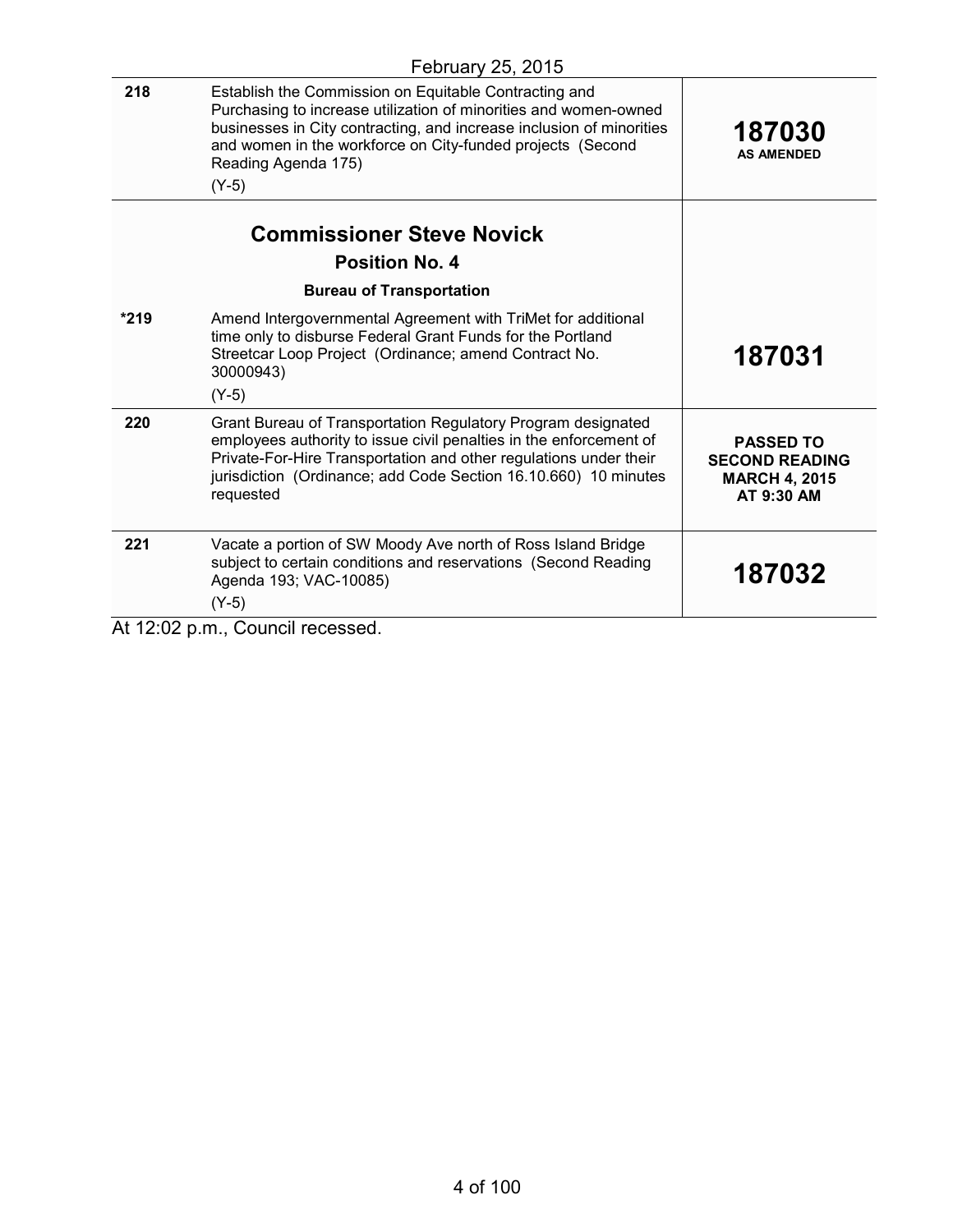A RECESSED MEETING OF THE COUNCIL OF THE CITY OF PORTLAND, OREGON WAS HELD THIS **25TH DAY OF FEBRUARY, 2015** AT 2:00 P.M.

THOSE PRESENT WERE: Mayor Hales, Presiding; Commissioners Fish, Fritz, Novick and Saltzman, 5.

Commissioner Saltzman arrived at 2:05 p.m.

OFFICERS IN ATTENDANCE: Karla Moore-Love, Clerk of the Council; Lisa Gramp, Deputy City Attorney; and Jim Wood, Sergeant at Arms.

The meeting recessed at 2:34 p.m. and reconvened at 3:05 p.m.

|     |                                                                                                                                                                                                                                                                                                                                          | <b>Disposition:</b>                                                                       |
|-----|------------------------------------------------------------------------------------------------------------------------------------------------------------------------------------------------------------------------------------------------------------------------------------------------------------------------------------------|-------------------------------------------------------------------------------------------|
| 222 | <b>TIME CERTAIN: 2:00 PM - Portland Streetcar Annual Report</b><br>(Report introduced by Commissioner Novick) 30 minutes<br>requested<br>Motion to accept the report: Moved by Fish and seconded by<br>Fritz.                                                                                                                            | <b>ACCEPTED</b>                                                                           |
|     | $(Y-5)$                                                                                                                                                                                                                                                                                                                                  |                                                                                           |
| 223 | <b>TIME CERTAIN: 3:00 PM - Adopt the West Quadrant Plan as</b><br>direction for updating the Central City Plan (Previous Agenda 145;<br>Resolution introduced by Mayor Hales and Commissioner<br>Saltzman)                                                                                                                               | <b>RESCHEDULED TO</b><br><b>MARCH 5, 2015</b><br><b>AT 2:00 PM</b><br><b>TIME CERTAIN</b> |
| 224 | <b>TIME CERTAIN: 3:05 PM – Enter into a Memorandum of</b><br>Understanding to become a member of the local Joint Terrorism<br>Task Force in conjunction with the Federal Bureau of Investigation<br>(Previous Agenda 198; Ordinance introduced by Mayor Hales) 15<br>minutes requested<br>(Y-3 Fish, Saltzman, Hales; N-2 Fritz, Novick) | 187033                                                                                    |

At 3:19 p.m., Council recessed.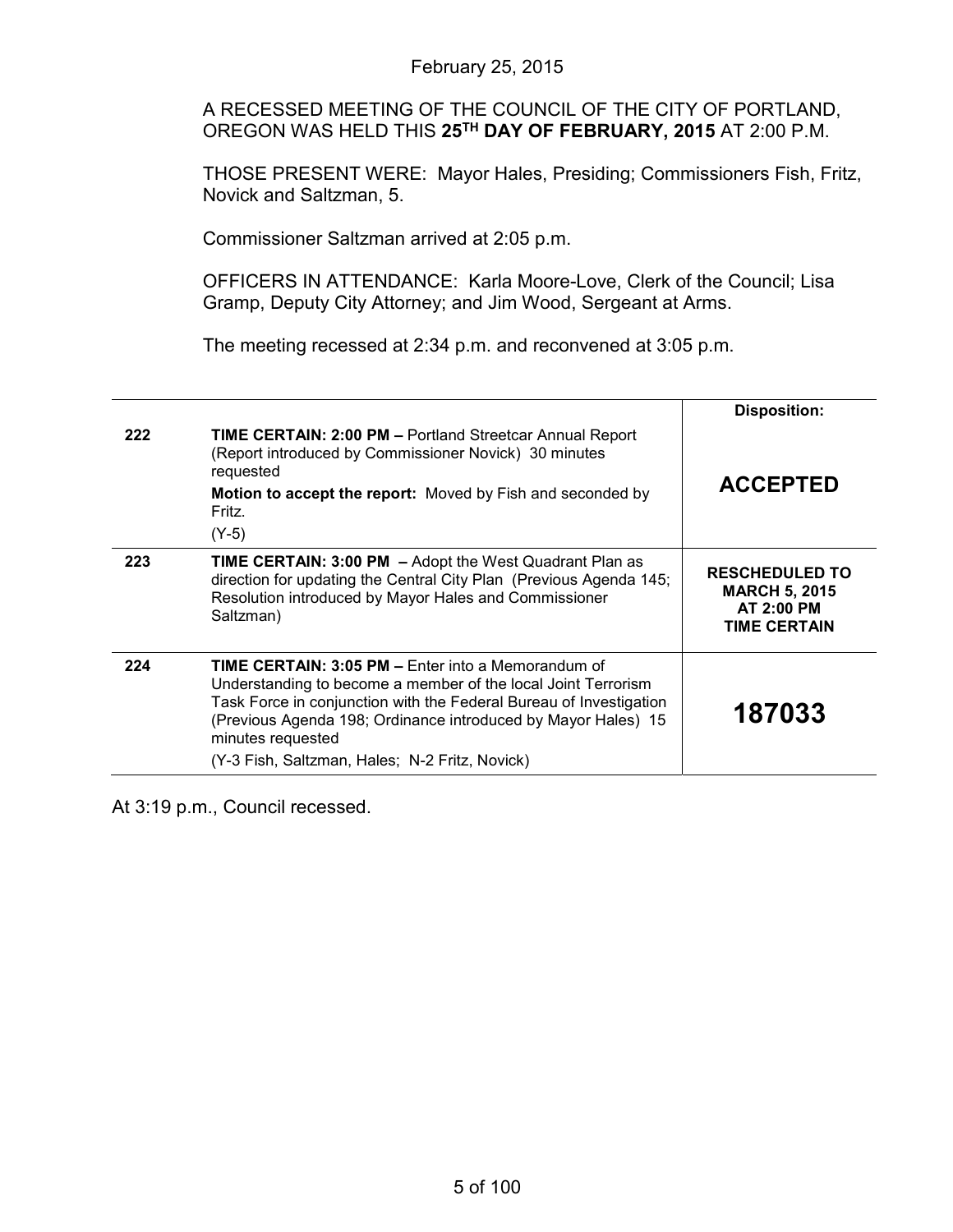A RECESSED MEETING OF THE COUNCIL OF THE CITY OF PORTLAND, OREGON WAS HELD THIS **26TH DAY OF FEBRUARY, 2015** AT 2:00 P.M.

THOSE PRESENT WERE: Mayor Hales, Presiding; Commissioners Fish, Fritz, Novick and Saltzman, 5.

OFFICERS IN ATTENDANCE: Karla Moore-Love, Clerk of the Council; Ellen Osoinach, Deputy City Attorney; and Mike Cohen, Sergeant at Arms.

|     |                                                                                                                                                                                                                                                                                                     | <b>Disposition:</b>                                                           |
|-----|-----------------------------------------------------------------------------------------------------------------------------------------------------------------------------------------------------------------------------------------------------------------------------------------------------|-------------------------------------------------------------------------------|
| 225 | <b>TIME CERTAIN: 2:00 PM - Approve the Eleventh Amendment to</b><br>the Central Eastside Urban Renewal Plan to add plan area and<br>projects, extend the duration of the Plan and increase the<br>maximum indebtedness (Ordinance introduced by Mayor Hales) 2<br>hours requested for items 225-230 | <b>CONTINUED TO</b><br><b>MARCH 12, 2015</b><br>AT 2PM<br><b>TIME CERTAIN</b> |
| 226 | Approve the termination of the Education Urban Renewal Area<br>Plan (Ordinance introduced by Mayor Hales)                                                                                                                                                                                           | <b>CONTINUED TO</b><br><b>MARCH 12, 2015</b><br>AT 2PM<br><b>TIME CERTAIN</b> |
| 227 | Adopt the Fourth Amendment to the North Macadam Urban<br>Renewal Plan to add to the plan area, add projects and extend the<br>time frame of the Plan (Ordinance introduced by Mayor Hales)                                                                                                          | <b>CONTINUED TO</b><br><b>MARCH 12, 2015</b><br>AT 2PM<br><b>TIME CERTAIN</b> |
| 228 | Approve the Eleventh Amendment to the Airport Way Urban<br>Renewal Plan to reduce plan area by approximately 970.5 acres<br>(Ordinance introduced by Mayor Hales)                                                                                                                                   | <b>CONTINUED TO</b><br><b>MARCH 12, 2015</b><br>AT 2PM<br><b>TIME CERTAIN</b> |
| 229 | Approve the Second Amendment to the Willamette Industrial<br>Urban Renewal Plan to cease collections of tax increment<br>(Ordinance introduced by Mayor Hales)                                                                                                                                      | <b>CONTINUED TO</b><br><b>MARCH 12, 2015</b><br>AT 2PM<br><b>TIME CERTAIN</b> |
| 230 | Approve the Fourth Amendment to the Amended and Restated<br>River District Urban Renewal Plan to reduce plan area by<br>approximately 36.4 acres (Ordinance introduced by Mayor Hales)                                                                                                              | <b>CONTINUED TO</b><br><b>MARCH 12, 2015</b><br>AT 2PM<br><b>TIME CERTAIN</b> |

At 5:27 p.m., Council adjourned.

**MARY HULL CABALLERO** Auditor of the City of Portland

By Karla Moore-Love Clerk of the Council

For a discussion of agenda items, please consult the following Closed Caption File.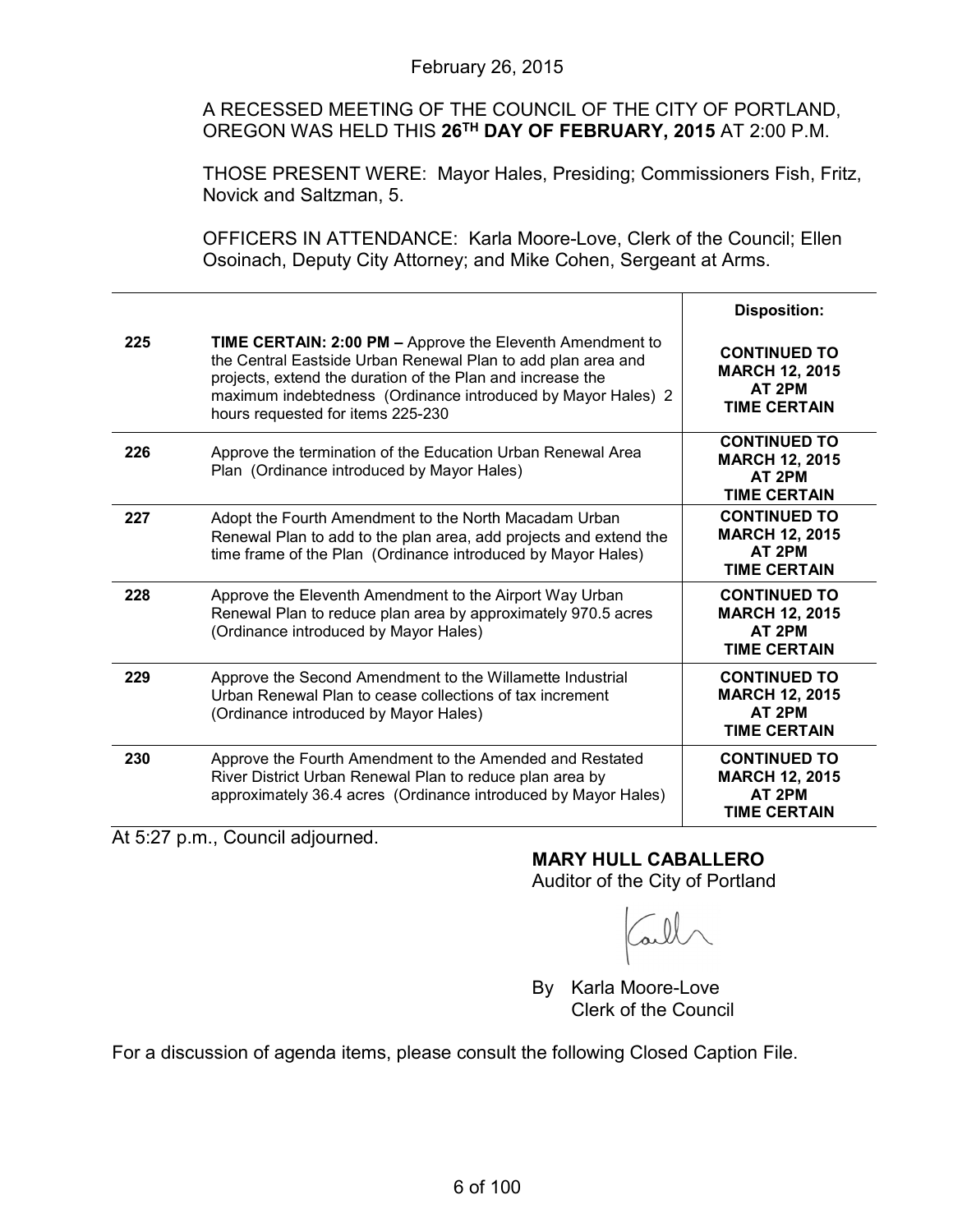# **Closed Caption File of Portland City Council Meeting**

This file was produced through the closed captioning process for the televised City Council broadcast and should not be considered a verbatim transcript. Key: **\*\*\*\*\*** means unidentified speaker.

# **FEBRUARY 25, 2015 9:30 AM**

**Hales:** Good morning, everyone. Welcome to the February 25th meeting of the Portland City Council. Karla, would you please call the roll?

**Fritz:** Here. **Fish:** Here. **Novick:** Here. **Hales:** Here.

**Hales:** Welcome. We have communications items up front where people have signed up to speak to the council on topics of their choosing. After that, we'll start the time certain items and the regular agenda. If you're here to speak on a regular agenda item, you need only give your name, you don't have to give us your address. If you're a lobbyist representing an organization, please make sure you disclose that because our code requires it. With that, we have no proclamations or other pre-Council business that I know of, so we'll start with item 199.

#### **Item 199.**

**Hales:** Mr. Ridenour, are you here? Let's move on and see if he arrives before we finish communications.

#### **Item 200.**

**Hales:** Mr. Norton-Kertson, are you here? We had a bunch of here on that subject last week, apparently not today.

#### **Item 201.**

**Hales:** Good morning, welcome.

**David Red Thunder:** Good morning. My name is David Douglas Red Thunder. I'm an American Indian, a member of the Sisseton and Wahpeton Sioux tribe, resident of Hayden Island. I live directly across from the North Portland's harbor's proposed location of the Pembina propane terminal at Port Terminal 6.

West Hayden Island is my sanctuary, a place of worship where spirits teach me their righteous ways from my journey through this life. My brothers and sisters of the Yakima and Grand Ronde Federation share these traditions with me. And for us, the Columbia River's conditions surrounding this entire area support us spiritually, communally, and physically through our ancient fishing practices, all protected by U.S. treaty. We are very concerned about the likely impact the siting of this propane facility will have on our shared life, giving air, land and water, and all these creatures that live here.

Recently, I have valid information and research findings by the local and national scientists that this Pembina propane terminal would be built near known and active earthquake fissures and fault lines. In the event of an earthquake and aftershocks of 6.0 and above -- and we are due for the big one -- these studies from noted geologists show a sand base where these massive holding tanks transfer pipes. The marine terminal built will be dramatically affected by liquefaction, thus all substantial port for these terminal infrastructure will be gone and this massive facility will collapse.

Other scientific studies show a massive boiling liquid expanding vapor explosion, BLEVE, will result from this collapse, and its likely two-mile-wide blast zone will totally destroy all life on the natural sanctuary of West Hayden Island and much of the life on the contiguous river, Smith and Bybee Lakes, and further. As for the built environment, T6 will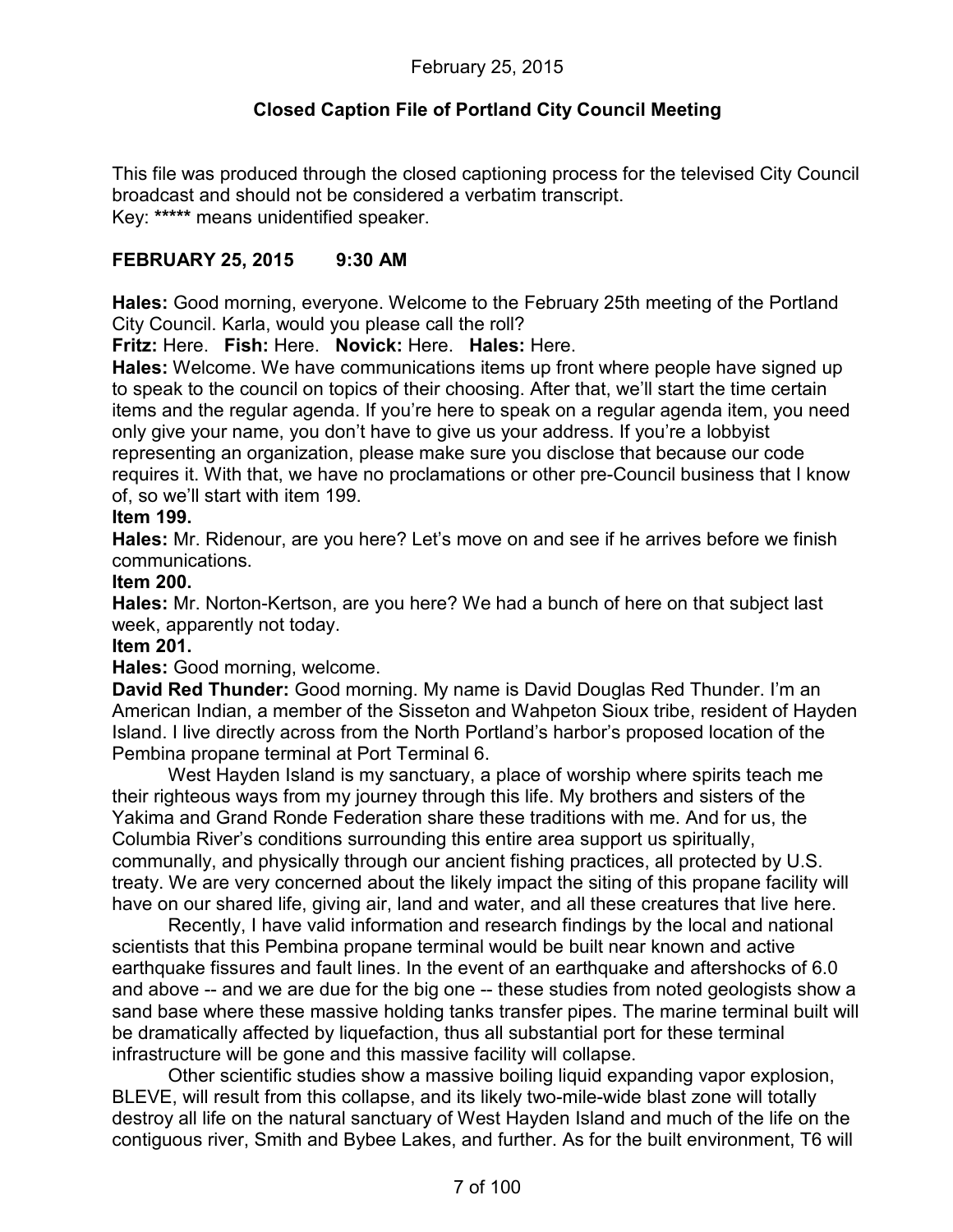be gone, T5 and T4, Rivergate gone, ships in the port gone, 43-foot channel gone, and all the hundreds of jobs associated with these will be gone. Plus the resultant plume of superheated gases from the chemical debris from this blast will travel by wind drift for several more miles in several different directions. These along with a six-mile radius of shrapnel will seriously damage other built and natural assets in Hayden Island. North Portland and downtown Vancouver will likely be setting off more explosions and fire.

Before this very ill-conceived idea is sited as a ticking propane time bomb in the middle of a fault and fissure-riddled land, don't blow this decision, you leaders of our whole city, don't blow us up and destroy all we know. We will be one of Pembina's first victims, my remains never found. Please remember me, David Douglas Red Thunder. Thank you. **Hales:** Thank you, thanks very much. Let's move on to 202, please.

**Red Thunder:** Also -- I have 30 seconds --

**Hales:** Sure.

**Red Thunder:** Also I would to say out of all the places to put this place, you know, this is very [indistinguishable] ground. They are going to put a three foot thick wall that's 160 feet deep which won't hit ground rock, and it's going to be 3000 feet long. I don't know how that scale gets in like that. But also we have some abstracts about Portland and how they're flying underneath the federal regulations -- which I know we need the money here in Portland -- but this needs to be looked at more carefully. Thank you very much. **Fritz:** Mr. Red Thunder, did you testify at the Planning and Sustainability Commission? **Red Thunder:** Yes, I did.

**Fritz:** Great, thank you very much.

**Hales:** Thank you. Thanks for coming.

**Item 202.**

**Hales:** OK. And I think Anna Kanwit is going to join him.

**Item 203.**

**Hales:** Hi, good morning.

**Sam Sachs:** Good morning, Mayor, I would like to request a couple extra minutes, if possible?

**Hales:** Well, since you're representing a bargaining unit and you're here with -- well, you're not formally representing, sorry. I made Anna nervous. I'll give you an extra minute, but try to be brief.

**Sachs:** OK. Just for the -- I'm representing myself as a citizen.

**Hales:** Right, I understand, but you're talking about a labor issue. I appreciate that. **Sachs:** Mayor Hales, members of the City Council, my name is Sam Sachs. Although you may know me as a Park Ranger for the City of Portland or a Human Rights Commissioner, today I come to you as a concerned citizen of Portland, Oregon.

Sometime in the 1940s, Ralph and Florence Sachs came to America from Vilnius, Lithuania. They arrived in Chicago and settled in Portland. My grandparents were Jewish immigrants who came to Portland for a better life in pursuit of an American dream -- and they found it. My grandfather was a vacuum cleaner salesman, my grandmother a stay-athome mom. They enjoyed their lives here in Portland.

Unfortunately, not everyone in Portland can relate to my grandparents' story. Many citizens came to Portland, especially citizens of color, have immigrated to this wonderful city over the past 20 years, just like my grandparents. But not all have found the same happiness or realized the American dream. In fact, for many Portlanders of color who actually were born in Portland and who have generation after generation of family in this city, they still haven't found the American dream. I'm here today to ask that we commit to doing a better job of serving our communities of color and our disabled community.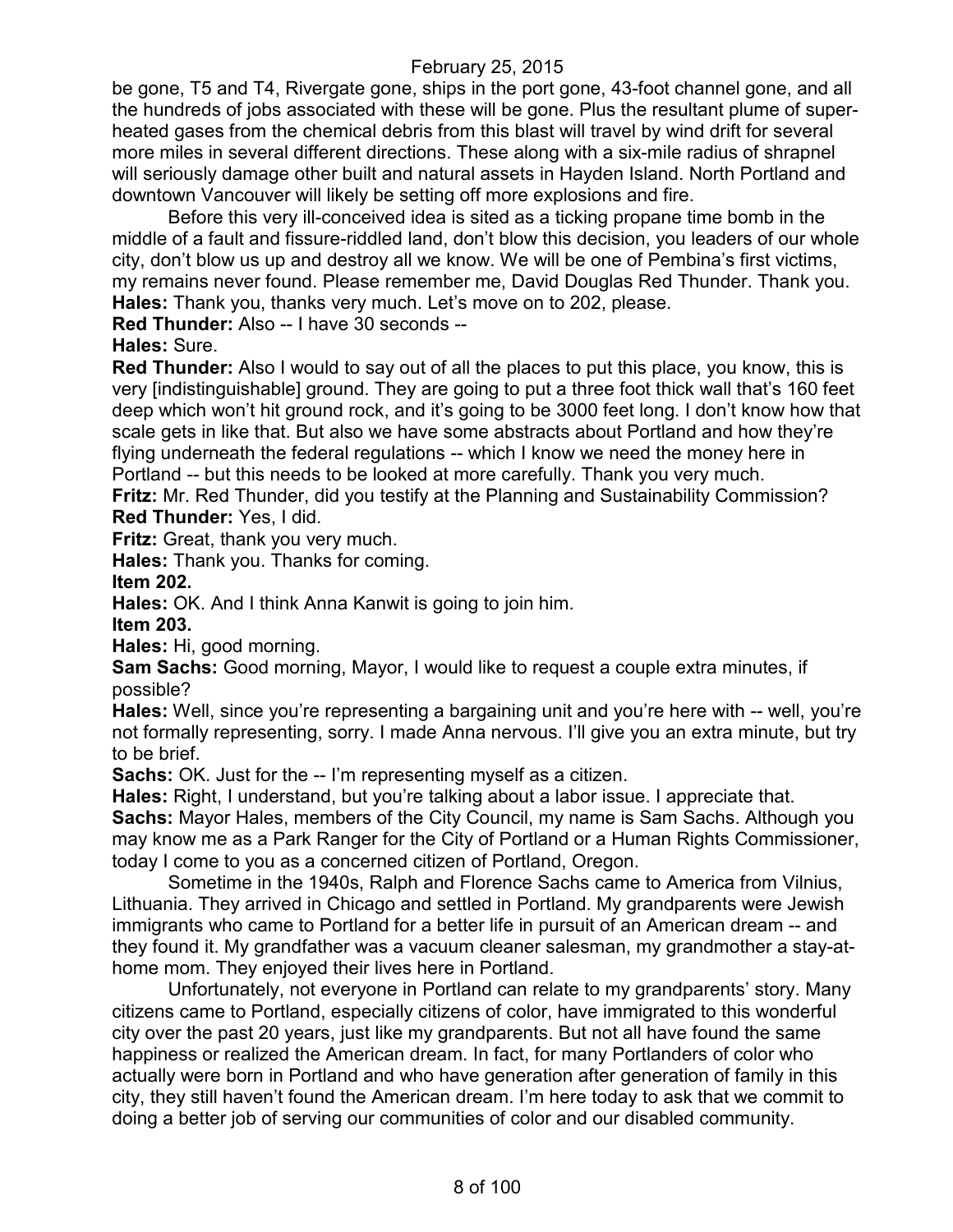When I look at this Council, I see Commissioners who have already done a lot of great work when it comes to equity. So, who better to ask than you? There are two hurdles that I see in this city for reaching the American dream. One is access to City jobs, and the other is access to advancement and leadership positions within City government. Currently, the only way to apply for a job with the City is online. This doesn't work for certain members of our community.

I would like to propose the City of Portland create a pilot project to install kiosks or computers in all community centers and possibly other selected Portland buildings. This would allow for those who don't have a computer or access to one, who can't find day care, who can't get to a library or more importantly, who may have a disability and need assistance or special equipment like a screen reader to have the same opportunity to apply for a job with the City by going to one of these community centers.

In my role as liaison of the Portland Commission on Disabilities, I've learned that the 43% of Americans who don't have broadband at home are at a major disadvantage when it comes to finding out about jobs. I have submitted an innovation micro grant proposal to hopefully get this pilot up and running.

My second proposal today is for the City to adopt a new hiring standard similar to the Rooney Rule whenever it fills an open bureau position -- bureau director position. The Rooney Rule is a state law here in Oregon and in the National Football League. It simply states that whenever a head coaching or athletic director position comes open that that school must interview one qualified minority candidate. I believe we can do the same here when it comes to bureau directors. When the rule was first implemented in the NFL, minority hiring went up 23%. Last year, there were five minority coaches in the NFL. Four of them went to the playoffs, so their success speaks for itself.

Currently, the City of Portland has 26 directors. Roughly four of them are directors of color, meaning Black, Latino, Asian, or native-American. To me, this is problematic for those employees working in entry level, general, or even managerial positions, because what it says to them is that director positions in the City of Portland are virtually unattainable.

This City could do something very simple and easy by committing to interviewing at least one qualified minority applicant before appointing or hiring any of the 26 directors. As a Park Ranger, I work with a diverse group of men and women who have hope of advancement. I want to assure that if they hope or dream of being a Parks Director one day, they will know the City values that dream and is committed to making the path a little smoother.

If you choose to adopt this new hiring standard, I would ask that they change the name from the Rooney Rule to the Charles Jordan Standard. Recently, I spoke with Mr. Jordan's children, and they have given their blessing. In fact, they suggested the name change to standard instead of rule because it was more in line with what their father represented. And in my opinion, it really should be the standard of City Council to consider minority candidates every time they fill a director position.

If you really want to raise the bar even higher, you could include managers, as well. Charles Jordan was the first African American City Commissioner and a Parks Director. He set a standard we should all aim to follow. I'm here today in the spirit of his words: if change is to be, it's up to you and me. We can be that change. Thank you. **Hales:** Thank you very much. Ms. Kanwit?

**Anna Kanwit, Director, Bureau of Human Resources:** Thank you, Mayor, Commissioners. Anna Kanwit, Director of Bureau of Human Resources. I'm here in a very unusual spot today because I've never been part of communications. So, I think that's odd.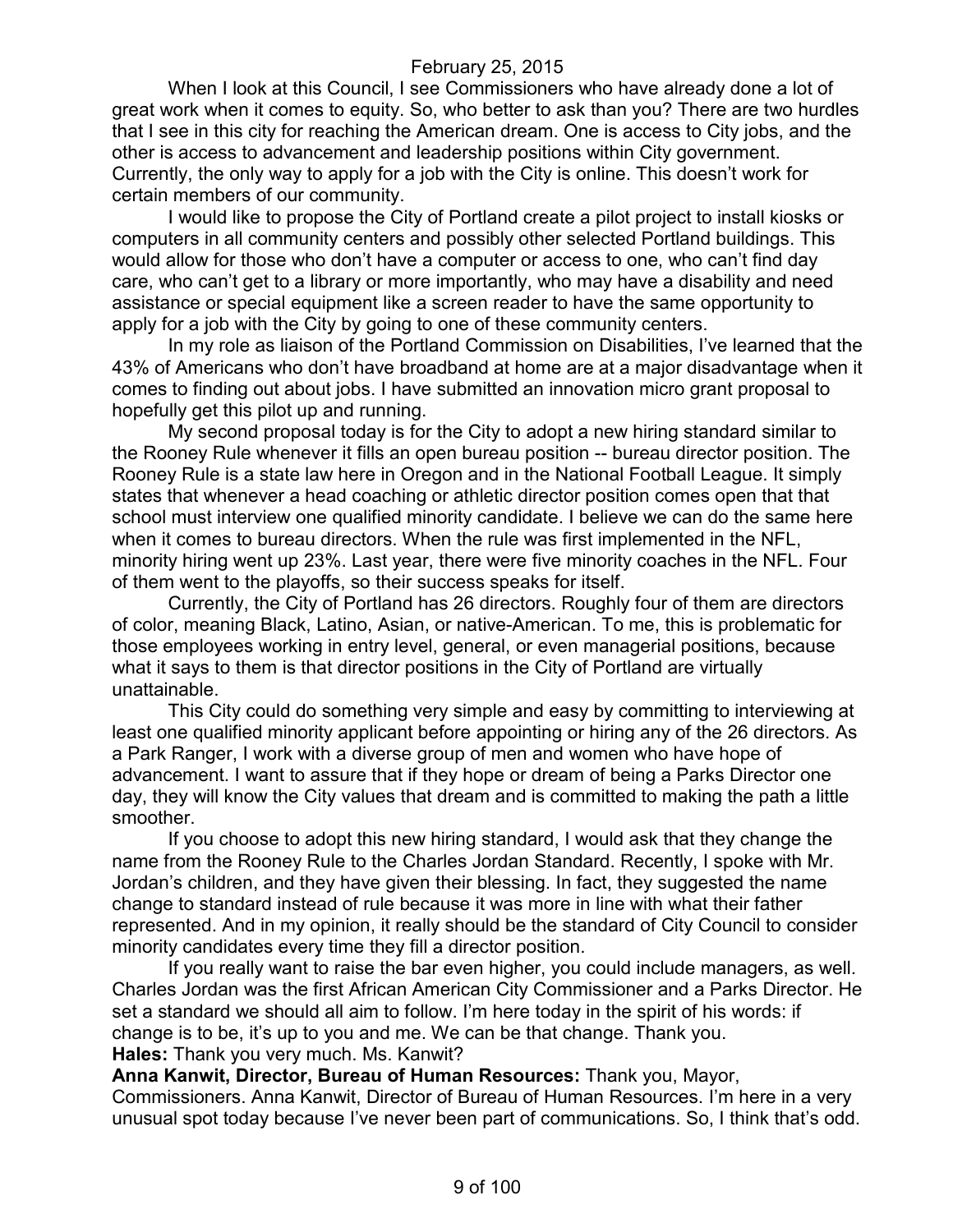I've got a lot of calls, "what are you doing?**"** But Sam, Mr. Sachs came to talk to me I think last December about would I be willing to do this. And definitely.

I'm not here because I support the Rooney Rule -- Mr. Sachs and I have talked about that, I actually don't. But I am here for several reasons. A, I really appreciate the work Mr. Sachs and others have done not only in his role as a citizen, in his role as a Park Ranger, 483 and other labor partners in terms of really starting to help the City diversify our workforce, continue to partner with us to review our programs, work, etc. through an equity lens. So, definitely want to continue to support their efforts. I think in the long run and the short term, we are really going to make more significant changes by having that partnership.

Just briefly, what we are doing now I think is starting to be effective, and will continue to be effective. Just the concern I have over a rule is they tend to be -- end up sometimes, when not necessarily being very effective in getting actual candidates hired. We have instituted Council's mandate bias awareness training for all of our interview panels. We think that's really key in making sure that everyone who is interviewing candidates is aware of their own biases.

We have also instituted a requirement for all of our executive level recruitments, which is not just bureau directors but a level down from that -- that we do have a person of color or a female on the hiring panels. We don't mandate that across the board anymore, but we do mandate it for those types of recruitments. And also, of course, that the person is a subject matter expert as well. We are actually getting input in terms of the job requirements.

On our online system, that has been a continuing source of concern. We do get lots of applications -- last year it was well over 19,000. It doesn't necessarily address the concerns that Mr. Sachs has raised. We definitely support a program of looking at kiosks in the Portland Building if it's feasible, and community centers.

We've partnered with a couple of dozen organizations, but we can't track, you know, through employment department or SEI, whether people are applying for City jobs. I mean, they don't ask when they are coming to use the computer, "what are you using it for, where are you applying?" obviously. It would be helpful if we could track that and see if we actually are having a broader impact on persons of color, persons with disability, people who just do not have access to a computer. So, I think that would be a great step forward in making sure our online recruitment system really is more accessible than it may be today. Thank you.

**Fish:** Mayor, I know we're not deliberating today on the question, but Ranger Sachs, after this, I would like you to schedule some time to come visit with me. We are actually launching a national search this for a new BES director. I've been getting kind of a crash course in what HR and the Office of Equity believe are the new benchmarks, the new standards for how we do those searches, how we do outreach, how we ensure we have a diverse pool. We've had two focus groups, one with employees, one with external stakeholders focused on this. And equity and diversity was a cornerstone of their concerns. So, I'd like to get the benefit of your thinking, because this may be a high-profile search where we may be able to get it right in terms of making sure at the back end we have a diverse pool of qualified candidates. I want to make sure we do everything within our power to make that happen.

**Sachs:** Thank you, sir. I will make an appointment.

**Hales:** I appreciate you two being together. Seems like we have a couple of people in front of us that share some objectives and have some small disagreements about tactics, but that's something we can work on together. I like the creative idea about using our community centers as a place for people to seek employment as well as other public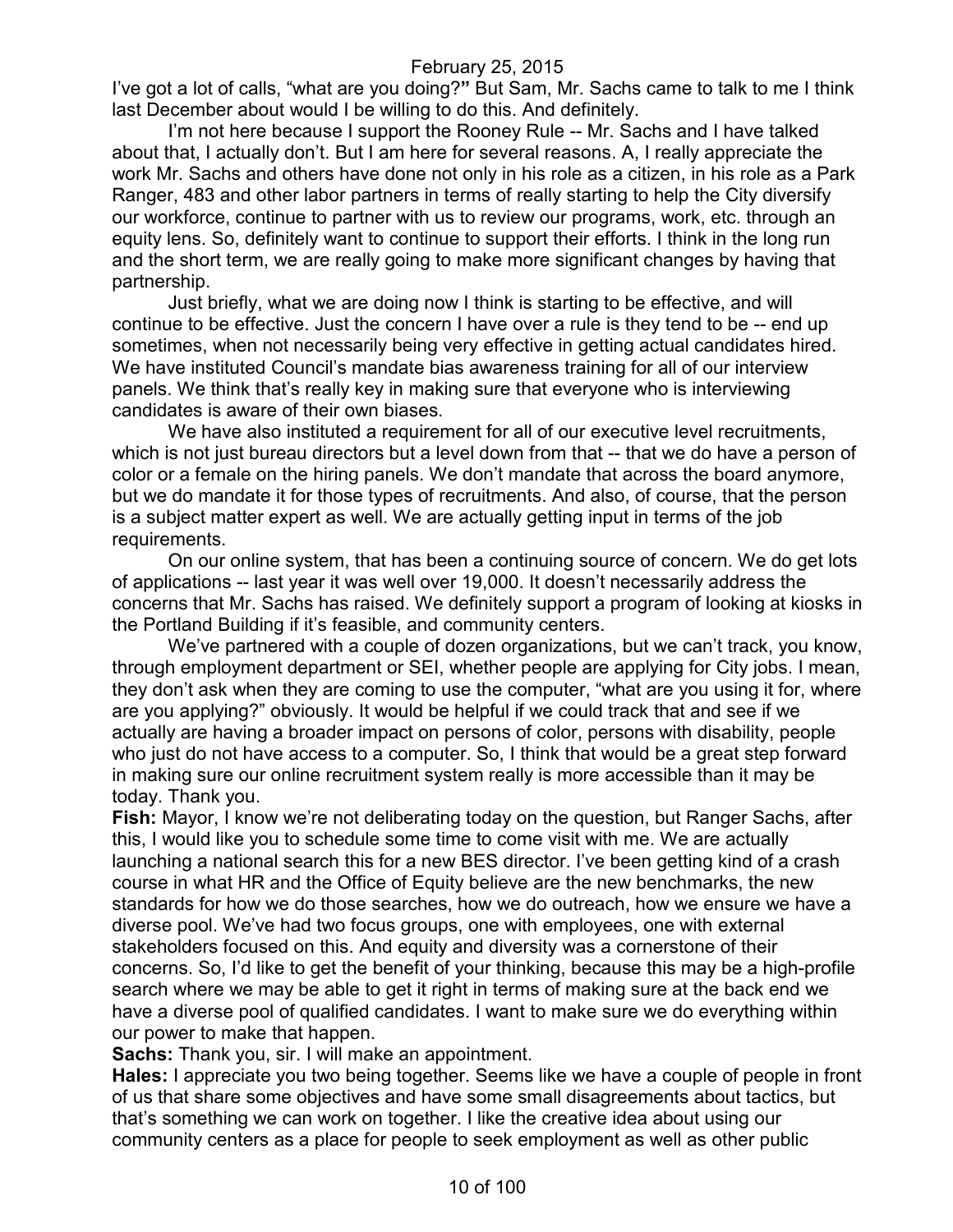services we provide there. I'll certainly commit to carrying on that discussion with you as somebody bringing good ideas forward and with Anna, a committed manager to the same objectives. Again, I think there's no difference about where we want to get to, it's a question of what tools we use to get there. So, I really appreciate both of you being here on the same subject with the opportunity to work together. I'll help to facilitate that. **Sachs:** Thank you, Mayor.

**Kanwit:** Thank you very much.

**Hales:** Thank you very much. Have either Mr. Ridenour or Mr. Norton-Kertson arrived? If not, let's move to the consent calendar. One item is being pulled to the regular calendar, item 209. Anything else that needs to be pulled from the consent calendar to the regular calendar for discussion? If not, then let's take roll call on the balance of the consent calendar, please.

#### **Roll on consent agenda.**

**Fritz:** Aye. **Fish:** Aye. **Saltzman:** Aye. **Novick:** Aye. **Hales:** Aye. **Item 204.**

**Hales:** Commissioner Fish.

**Fish:** Thank you, Mayor. And first, let me apologize -- my son has been under the weather for a week and he gave me his froggy throat. We'll soldier on.

Mayor and colleagues, today is one of my favorite days. It's the annual chance we have to hear from our partner at the Regional Arts and Culture Council: the State of the Arts. And today, we have an all-star line-up here to share with us the good news, the accomplishments of the past year, and to set our course for the future.

I'd like to introduce our first three guests to come forward. First is executive director Eloise Damrosch, second is RACC board chair Jan Robertson, and third is executive assistant Johanna Kim. They will lead us through the presentation and then we'll have some time for comments afterwards. Eloise?

**Hales:** Good morning.

**Jan Robertson:** Good morning. Thank you, Mayor Hales and Commissioners. It's a real pleasure to present and celebrate the State of the Arts in Portland. This is a favorite event each year for Eloise, so she loves to drag lots of the board members along to share the experience of the celebration. As the years have passed, it's become a favorite event for me as well. I want to thank all of our friends to add their thanks to you and to demonstrate that the arts are alive and well in our wonderful city; and I want to acknowledge the fabulous RACC board and staff, some of whom who are here with us today.

This is a special year for RACC and specifically the Percent for Art program. RACC turns 20, having transitioned from the Metropolitan Arts Commission to the Regional Arts and Culture Council in 1995. The Percent for Art program turns 35. So, many years of commissioning artworks for public spaces all over Portland and creating daily artful experiences for all of Portlanders. The visual chronical of Portland collection is 30, and our copper goddess -- that would be Portlandia -- celebrates her big 3-0 in October. No doubt, we'll sing to her then.

**Eloise Damrosch:** Good morning, Mayor Hales and Commissioners. I'd like to add my thanks to the chance to be here with you. As Jan said, this is a favorite day for me.

Every year we talk about and show you how we have shepherded your considerable investments in RACC. We have sent you our 2014 annual report which have been numbers, drafts, stats, and other pertinent details. We hope you'll spend some time with that, but today we have a slightly different program for you.

Taking a cue from Mayor Hales who started his State of the City address with a song -- he's a lot braver than I am -- today we will talk less and show more. More music,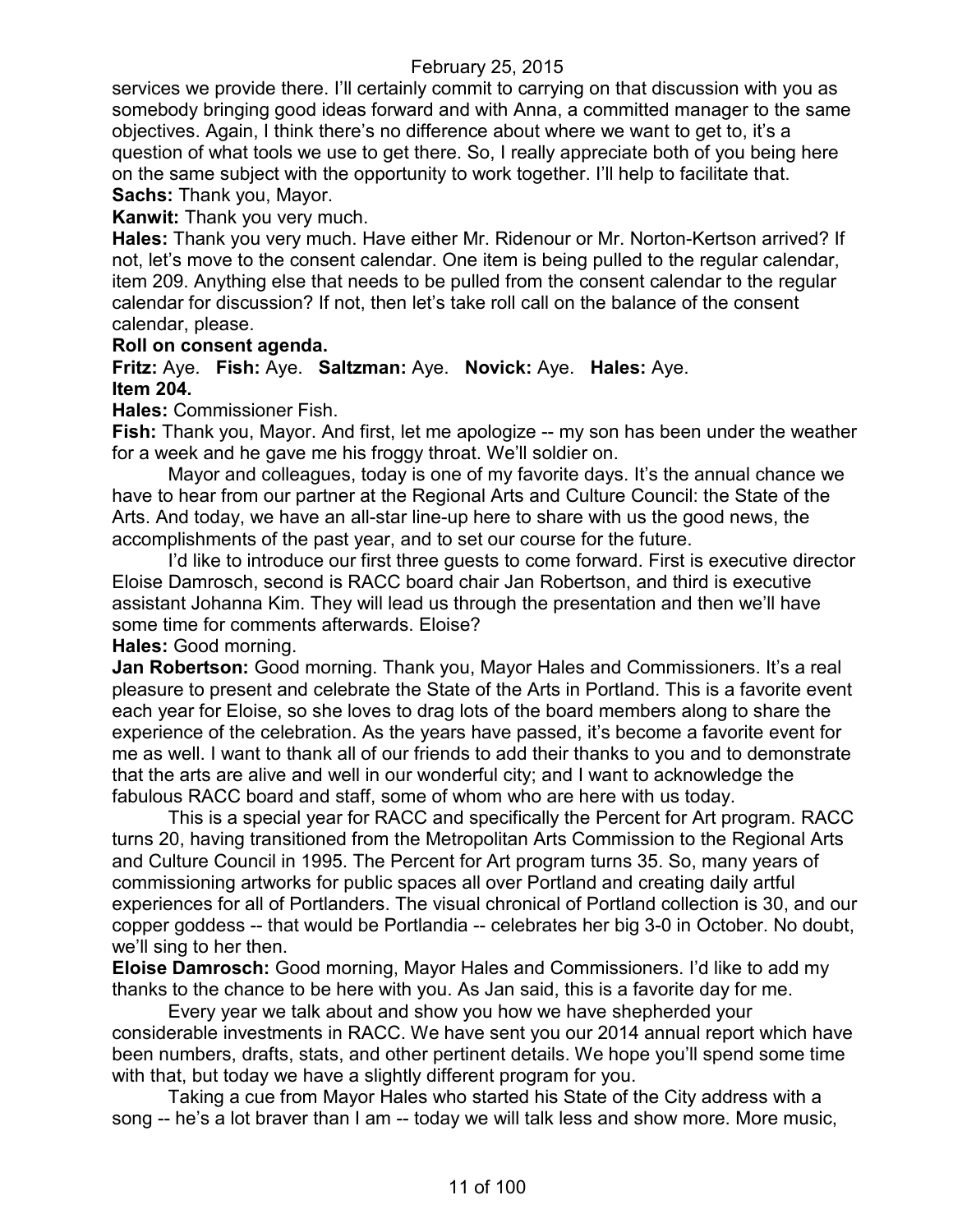visual arts, inspiring outreach and equity initiatives, the spoken word, a veritable tapestry of creative talent from every corner of our community.

Thanks to the Arts Education and Access Fund on top of continued support from the City of Portland's general fund and Work for Art, we are making great strides in the size and number of grants that we are able to award to artists, nonprofit organizations, and schools that add tremendous value to our communities and our lives. For example, the Portland Opera, 50 years strong this year, is an organization that serves over 163,000 people annually in their performances at the Keller, and over 33,000 more in classrooms throughout the state of Oregon and southwest Washington. Just last month, they received their share of the proceeds from the AEAF at \$193,000 which brings them to 3.8% public funding, many steps closer to the AEAF's goal of 5% public funding for all of our most established arts organizations.

Director Christopher Mattaliano -- who's here today -- tells me these additional funds will enable them to continue multicultural aspects of their opera offerings, including the highly successful Spanish-English hour-long production of The Barber of Seville currently touring schools through the Portland Opera to Go or POGO program. [music playing] [singing] [performance] [cheers] [applause]

**Fish:** Eloise, I dare you to try to top that. [laughter]

**Damrosch:** I was just going say, do I have to talk? Thank you, Portland Opera. That was fabulous. If you're not awake by now, you should be.

Another place that we are investing thanks to the AEAF is organizations that are bringing arts experiences to communities of color, persons with disabilities, East Portlanders, and other underserved populations in our city. Last year, we invested in 10 organizations, including the Cascade AIDS Project, which used the arts to raise HIV awareness among gay Latino youth. I'd like to now invite Edgar Mendez from CAP to tell us more about that project.

**Edgar Mendez:** Good morning, Mayor Hales and Commissioners. I'd like to begin by thanking the Regional Arts and Culture Council for the opportunity for participate in this initiative. My name is Edgar Mendez, I represent the Cascade AIDS Project for the purpose of our collaboration with the Regional Arts and Culture Council, and I will be speaking to the impact of the expanding cultural access grant to our services in 2014.

The program I represent exists to serve and prevent new HIV infections among ethnic and sexual minority youth. Thanks to RACC, we were able to increase the reach and scale of one of our most significant and successful annual events known as Concientízate, a celebration of Latino art, music, and culture centered around National Latino AIDS Awareness Day. Concientízate has been hosted by the Cascades AIDS Project for over five years now.

Latinos and Hispanics like me represent approximately 16% of the population, but around 21% of new HIV infections each year. These new infections are particularly concentrated among young people and people underserved by traditional health services.

One of the core values of the program that I represent is that it's not enough for a service to technically exist, it has to be embedded in the social and cultural reality of the people it intends to serve. Concientízate is an example of these values. By bringing together respected musicians, artists, and performers in the same space as rapid confidential HIV testing, we were able to break down some of those barriers that separate and stigmatize HIV and instead incorporate that as part of the activities that we engage in as a community and as families. By the end of the night, we had delivered culturally competent destigmatizing education to over 200 attendees, and delivered over 20 HIV statuses primarily to people who had never been tested before.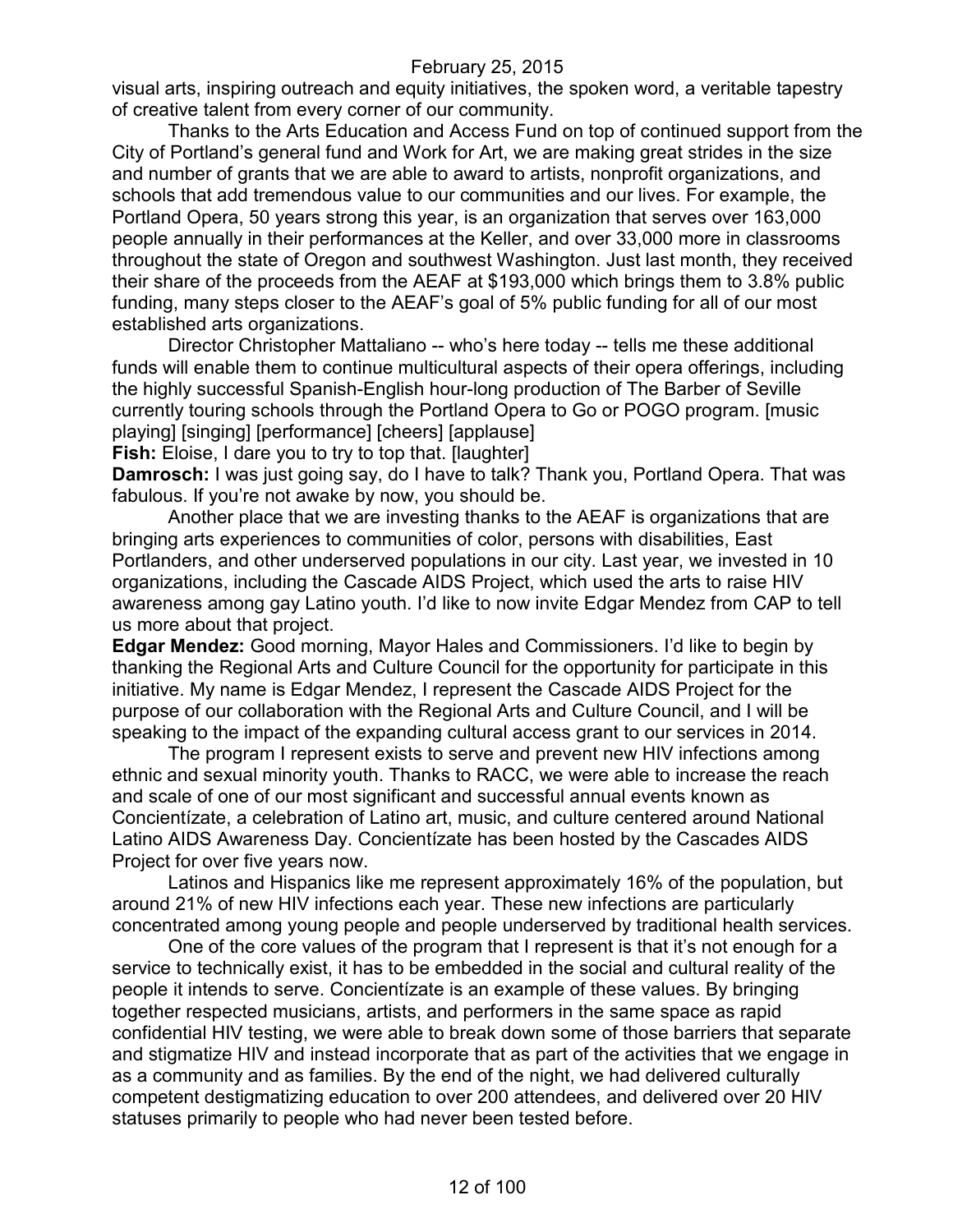These initiatives like Concientízate not only break down the barriers between particular populations that are underserved by these health services but also challenge these stigmas I spoke about earlier. Deep community partnerships and relative feature performers encouraged us and allowed us to believe that this event would be a success. Support from RACC early in this process allowed us to be in a position to solicit donations and support that made our community partners confident that this event would have impact and that this program would be successful in delivering those HIV prevention services. For that, I want to say thank you to the Regional Arts and Culture Council and thank you to the City of Portland.

**Hales:** Thank you very much.

**Damrosch:** Thank you, Edgar. [applause] We are currently accepting proposals for a new round of expanding cultural access grants, and we invite anyone using the arts to reach underserved communities to apply by the March 5th deadline. There's lots of information on our website and our grant staff are happy to help with any kind of technical assistance. I'm also happy to report that applications are way up, so we're getting the word out to more people.

We also support dozens of artistic projects every year through our project grants program, which Mayor Hales and Portland City Council so generously restored funding for this past year, having been seriously cut in the recent past. Our project grants brought all of us wonderful performances, exhibits, and a wide range of cultural experiences. A little later, you'll hear from Dana Lynn Louis about what she was able to accomplish with a modest \$6000 project grant from RACC this past year. Dana, by the way, is also the artist who created the installation right here in the City Hall atrium that was originally installed in honor of Vera Katz.

Speaking of small grants making big differences, we can't forget Portland's own Cheryl Strayed and her fabulous success with Wild. RACC awarded her four modest grants in years past, which we like to imagine gave her small boosts toward the bright future where she is today.

Jan shared with you the list of anniversaries we're celebrating in 2015, most of which are within our public art program. Portland's ever-growing public art collection includes a wide range of accessible artworks that RACC cares for on behalf of all Portlanders, and that's a responsibility we take really seriously. We commission and purchase work for public spaces such as City buildings, parks, and streets.

And speaking of streets, I'm now happy to introduce Crystal Schenk who together with her partner Shelby Davis contributed to the recent transformation of Division Street. Crystal?

**Crystal Schenk:** Good morning. My husband Shelby Davis couldn't be here this morning, but we recently completed our first public art commission right here in Portland, and we're very excited to share it with our hometown and the citizens here. I want to tell you a little bit about the project and what was really important as we were developing it.

In listening to RACC, the design group, and the Division Street residents talk about the project and the feeling they wanted to invoke, one aspect stood out very clearly, and this was the desire to have artwork present a sense of continuity and community along the entire length of the street. Artwork that was episodic in nature had the biggest potential for making a big impact among the entire streetscape project.

The projects we created are linked by narrative, theme, and materials. You might have seen them -- they're small figurative works on larger stone boulders in eight locations from 11th to 39th on Division. We wanted to make work that can be enjoyed in a passing manner but also have rewarding details for people who stop to take time to investigate. With all of the new commerce and residential development that has sprung up on Division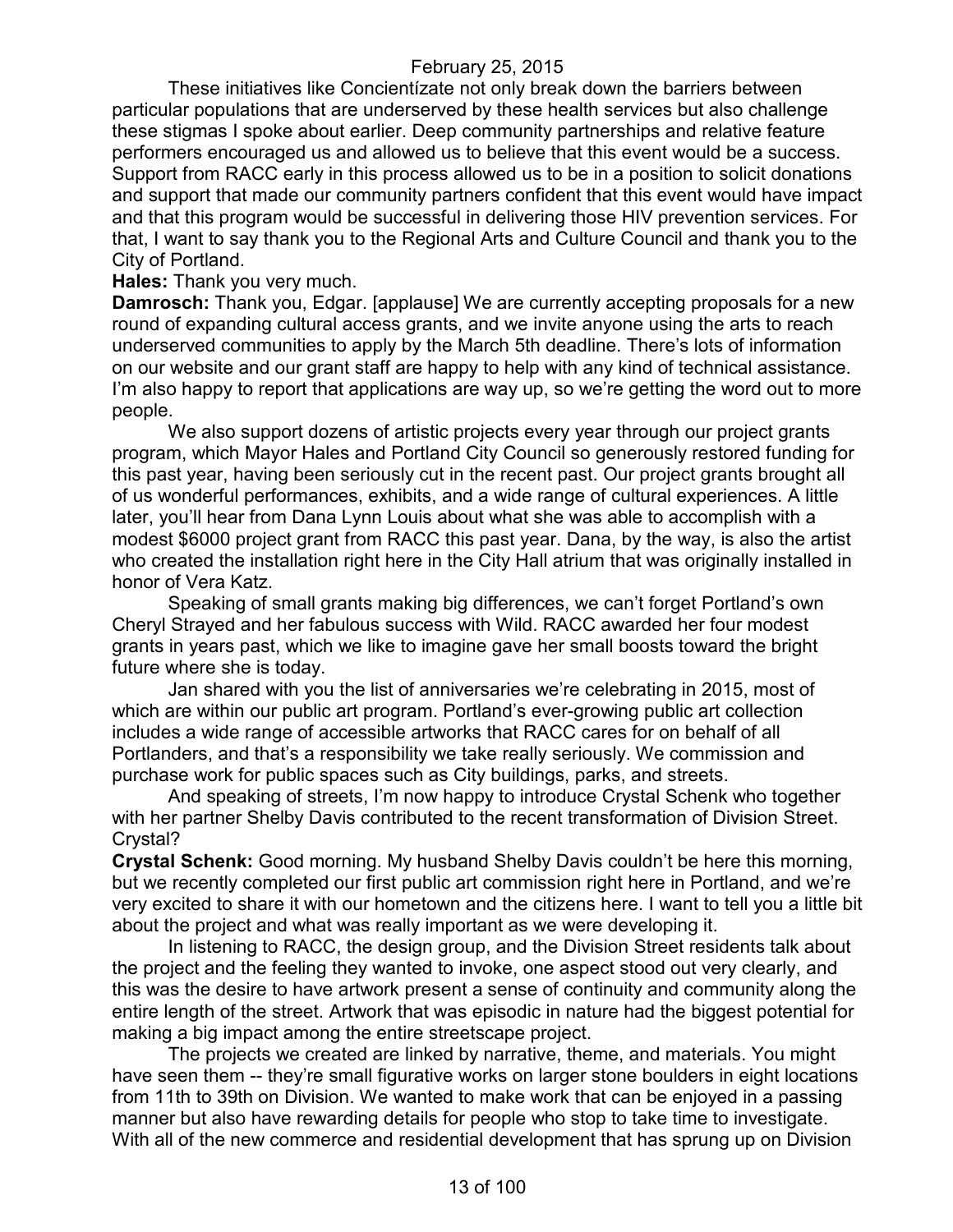-- you might have noticed how much has changed in the last three years -- we thought it was really important to encourage people to travel the street on foot and not just by car. The sculptures become an invitation not just to discover the next piece in the series but also to explore Division Street and all that it has to offer.

While researching the subject matter for the project, we spent a lot of time getting to know the local community, walking up and down Division Street, throughout the neighborhood, going to yearly street fairs, talking to residents and the long term shop owners, learning a lot of the history of the area. Everyday scenes we encountered sparked the ideas for the characters that we sculpted. While none are specific portraits, many of them capture the persona of the wonderful people we met through our explorations.

In placing the sculptures, we worked closely with BES and PBOT, making sure the stones did not interrupt any of the right-of-ways or impede any of the bioswales and how they function. Both organizations were incredibly wonderful to work with, and we especially appreciative the people at PBOT for helping us find appropriate locations within the context of the community. They did their best to accommodate our vision of how we wanted the artwork to integrate within the streetscape plans, and their support and teamwork throughout the project helped make the installation of the artwork go very smoothly.

Our experience working with RACC was also extremely positive. Peggy Kendellen has been an incredible asset to us as first-time public artists. She was a strong advocate for us throughout the process and gave us a thorough education on the ins and outs on what it takes to make public artwork. She helped us negotiate working with the City, the residents, and the design team throughout the process.

What we learned from RACC will be absolutely invaluable to our long term goals as artists. We really want to thank them for this incredible experience. Our sculptures have been in place for a mere four months but we've gotten an outpouring of support and people seem to really have a lot of positive feelings about it. In that time, we've been contacted by numerous individuals who wanted to let us know how much they appreciate the work. And they've also shown it in many small ways, as Portland does. They have knitted scarves and put hats and given them presents, and so we have to say how much we've loved that. And it's been really gratifying to us as artists to know our work has brought so much enjoyment for the community that it's been made for. Thank you. **Hales:** Thank you very much. [applause]

**Damrosch:** We're especially proud during this big anniversary-filled years that RACC's long-standing public art program is considered a model nationally. We celebrate and thank all of the artists, fabricators, volunteer panelists, City employees, and of course our staff, all of whom are vital to the program's ongoing success.

**Robertson:** Moving on to one of my favorite topics -- arts in education. We have a special treat for you. I'd like to introduce teaching artists from the Right Brain Initiative, Aaron Nigel Smith, and young artists from King School's fourth grade who are here to perform for you. [applause]

#### **Fritz:** This is all one class?

**Aaron Nigel Smith:** Two classes. These are students from King Elementary School. I've had the great pleasure of working with them and the Right Brain Initiative program. We did a 10-week session last term, but this term we're doing a four-week session in which we're focusing on the civil rights movement. I've had the great pleasure for the past two sessions of working with them specifically on freedom fighting songs. We've taught them the song "Oh, Freedom." We talked about the lyrics of it and the implications of how they used the song and the context in which the song was sung historically. They even had the opportunity to come up with some of their own lyrics to include in this song to bring it more relevance to their day and their time.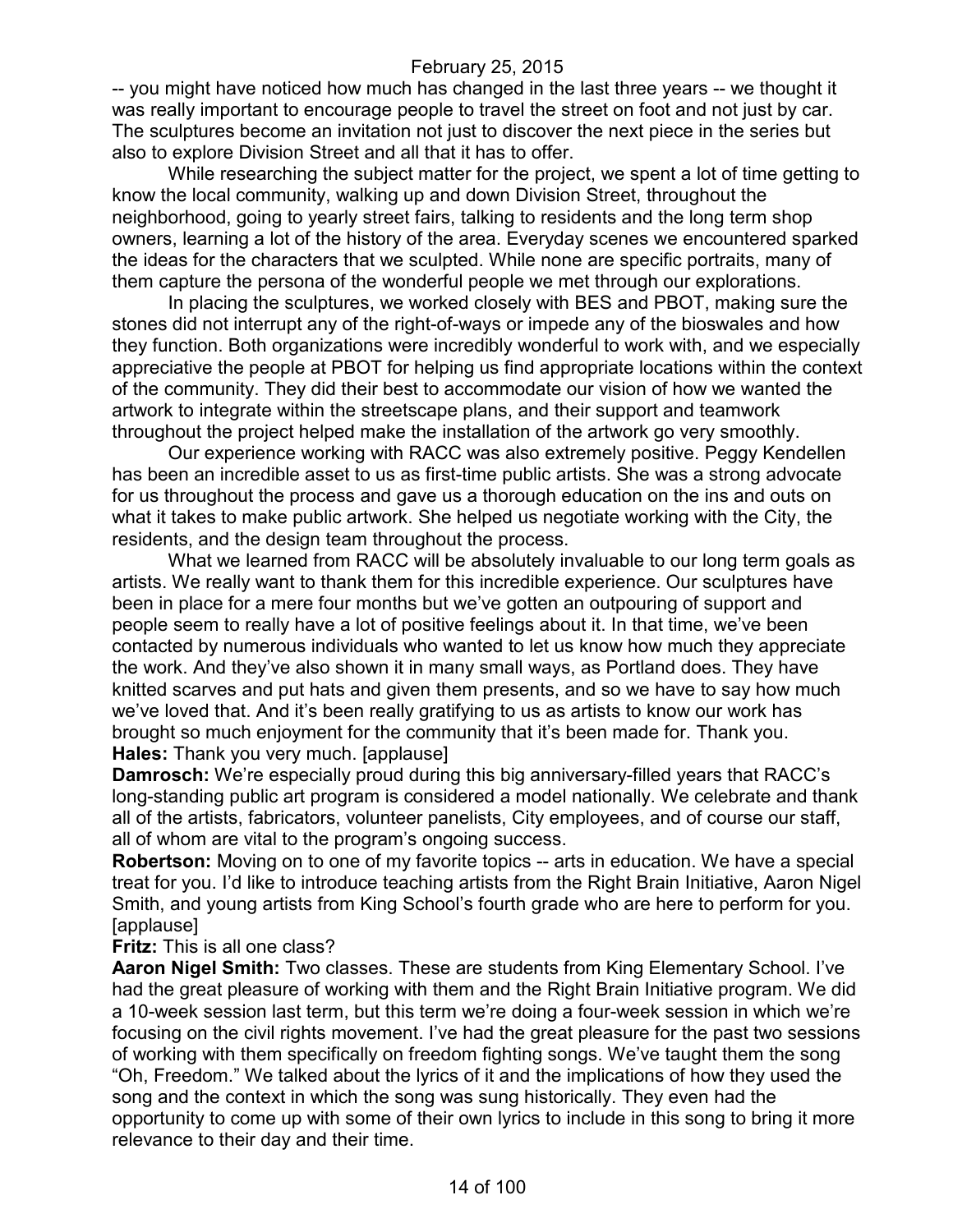Actually, it was kind of an interesting scenario -- this obviously is not the space where you want to have 40 kids performing. We were thinking about only bringing 10 kids to this event, but that proposed a dilemma for us. And actually with the curriculum, were able to look at it and say, is it really fair to only pick 10? Let's see there's a way to make it work for everyone and kind of be examples of the lesson that we're trying to teach.

It's really cool that we managed to get all the kids here, and I'm really excited to share with you "Oh, Freedom." You guys ready? Alright.

Now, with the Right Brain -- at least with my work with the Right Brain, I focus a lot on the process. I think it's really important for kids to have exposure to the arts and have the opportunity to be exposed and make the curriculum connections with math and science and literature with the arts. We work really hard on making those connections with the homeroom teachers. It's not necessarily about performing. In fact, this is the only performance I think we've done since I've been in Right Brain. We usually do something - a culminating event -- to share with other classrooms. So, it's really cool to bring them out and show another aspect of art, that which is performing art. You guys ready? **\*\*\*\*\*:** Yeah!

**\*\*\*\*\*:** Alright, let's do it. [music]

\*\*\*\*\*: [singing] Oh, freedom, oh, freedom, oh, freedom over me. And before I'd be a slave, I'll be buried in my grave and go home to my lord and be free.

**\*\*\*\*\*:** No more moaning!

\*\*\*\*\*: No more moaning, no more moaning, no more moaning over me. And before I'd be a slave, I'll be buried in my grave and go home to my lord and be free.

**\*\*\*\*\*:** No more weeping!

\*\*\*\*\*: No more weeping, no more weeping, no more weeping over me. And before I'd be a slave, I'll be buried in my grave and go home to my lord and be free. No more slavery, no more slavery, no more slavery over me. And before I'd be a slave, I'll be buried in my grave and go home to my lord and be free.

**\*\*\*\*\*:** No more hurting!

\*\*\*\*\*: No more hurting, no more hurting, no more hurting over me. And before I'd be a slave, I'll be buried in my grave and go home to my lord and be free.

**\*\*\*\*\*:** And go home!

\*\*\*\*\*: And go home to my lord and be free! And go home to my lord and be free! [cheers] [applause]

**Hales:** Good job! Thank you guys.

**Robertson:** You can see why we're so excited that learning like this is happening across the tri-county region in seven school districts. Currently, 18 Portland schools are partnering with the Right Brain Initiative -- more schools than in any other district. The Right Brain Initiative is designed as a shared delivery model that includes classroom teachers responsible for student learning in subjects like math, science, social studies, and language arts; certified arts specialists who provide sequential learning in an arts discipline; and community-based teaching artist professionals working in dance, theater, visual, and media arts.

These essential partners are at the heart of the Right Brain Initiative who work together to weave the arts throughout the curriculum and to help ensure that the arts are part of every child's education. We have many outside partners as well. Two notable ones I'd like to highlight are Portland State University as our new assessment partner, and young audiences as our implementation partner.

Evidence of our success abounds. Last fall, we were especially pleased to release a report that indicates partnering with the Right Brain Initiative fuels student learning. Before schools joined, the average annual increase in student reading scores was two points.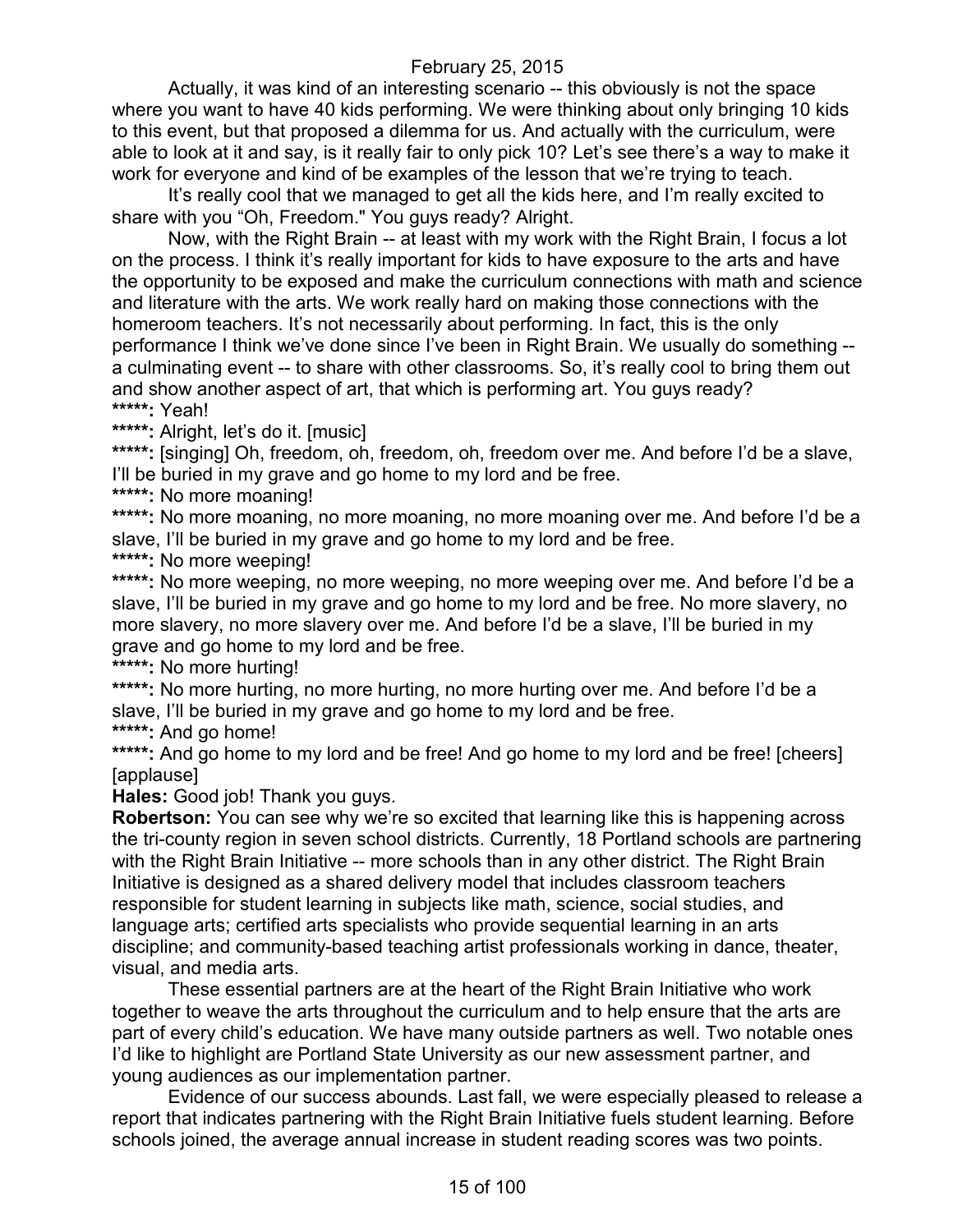After just one year with Right Brain, test scores at these schools began to climb at a greater than average rate and continued to increase as schools become more engaged with the program. A similar pattern occurred in math scores, providing a strong correlation between Right Brain and increases in student achievement.

Most significant though are the gains reported for English language learners whose English language proficiency scores increased 10 to nearly 20 times as their schools joined and deepened their involvement with Right Brain. This evidence certainly demonstrates the power of the arts to provide new paths into learning.

As part of our responsibilities for the Arts Education and Access Fund, RACC works with the city's school districts to ensure high quality arts education by supporting certified art and music teachers. In addition, we oversee coordination between school districts and arts organizations to bring the arts to all Portland students. Last week, a Portland Public Schools student art showcase celebrated the work of these specialists with a visual and performing arts extravaganza at the Newmark Theater. It was truly a special evening - and thank you, Commissioner Fish, for being there. PPS has brought some of those amazing drawings and paintings here to City Hall as well, on display on the first floor through March 6th. We know this is making a difference to all students, and none of it would have happened without your support.

**Damrosch:** About five years ago, RACC board and staff made a very serious commitment to focusing on equity and inclusion to remove any barriers to full participation in our programming, grants, and offerings. We believe arts and culture should be accessible to every person living and visiting here. As you can see from our grant-making efforts, arts education programming, workshops, and public art activities, we look at everything we do through an equity lens.

We have intentionally brought new voices and points of view to our board, staff, volunteers, and communications, and are forging many and diverse new relationships while strengthening existing ones across our city. We've also been encouraging the arts organizations and artists that we support to work on broadening their own reach by providing them real-life examples of ways to engage effectively. We have offered workshops with equity professionals and at the request of arts community, commissioned a how-to approach with ideas around building diverse audiences.

We're trying to make this work as doable as possible by breaking it into bite-sized pieces or building blocks, as shown here. Many have embraced this work, and all are asked to report to us on progress each year as an important aspect of grant reporting to RACC. Now, I'd like to ask Jan to read our brand-new equity statement, which has been developed with much input from the RACC board and staff.

**Robertson:** We believe the arts have the power to change hearts and minds and to inspire social change. Prejudice and privilege have created barriers that RACC must dismantle systematically and strategically until everyone in our community has equitable access to arts and culture.

We acknowledge that there is no one way to achieve equity, but we are willing to take risks because there is much work to do. We're thoughtfully researching and implementing new methods of thinking within our organizational culture, starting with an indepth assessment of our services, policies, and procedures. We are seeking out and listening to voices that have not been heard and fully engaging underrepresented populations in dialogues that will help us improve. We are committed to the full scope of this work and will hold ourselves accountable along the way. Anything less would prove a disservice to ourselves and the communities we serve.

RACC strives to be an organization that values and celebrates everyone's life experiences, their voices, and their histories. By consistently bringing new perspectives to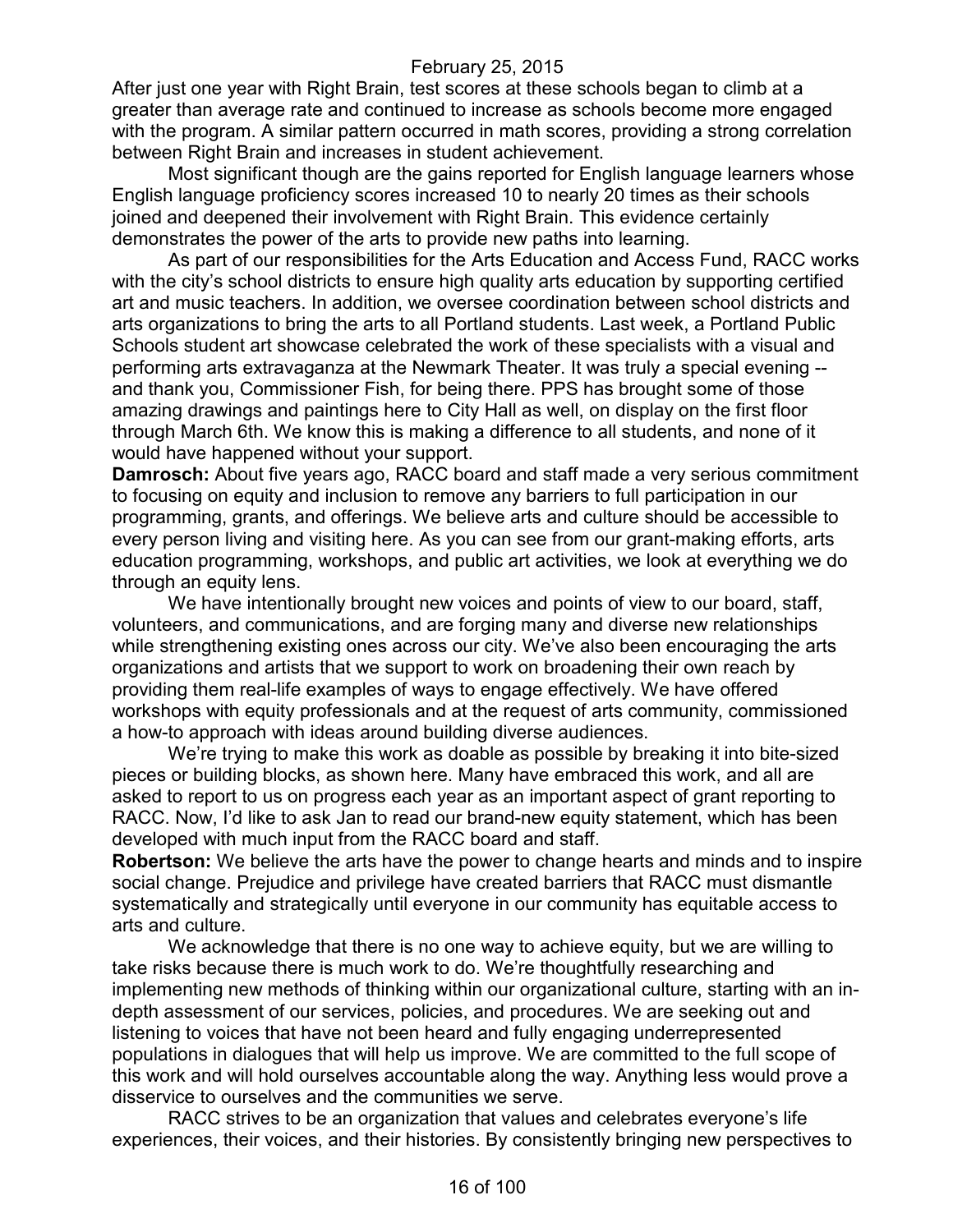our decision-making table, forming new relationships and alliances, and finding new ways to support creativity, RACC will be a strong, equitable, and relevant organization. Throughout this process, we commit to humility, optimism, and respect.

I am incredibly proud to chair a board that believes so passionately about this work and continuously strives together to the goal of arts access for all people. It's truly an honor to serve with each of them.

We have focused this presentation on several aspects of RACC's broad work in our community, but I would like to highlight one other accomplishment, namely our workplace giving program Work for Art. Over the last nine and a half years, the community has donated more than \$6 million to Work for Art, making it possible for RACC to support local artists and arts organizations to an even greater extent.

We thank the City of Portland employees, plus the employees of 75 other participating companies who make this campaign possible every year. This fall, Work for Art will celebrate its tenth anniversary campaign, and we hope that you will all be part of it. I want to give a special shout-out to Commissioner Fish, who's recently helped us initiate important conversations with Comcast and Daimler about joining this program. Thank you, Commissioner Fish, for being such a proactive advocate on our behalf. **Damrosch:** We look forward to working with all of you in the months ahead to make the

arts more accessible in the city of Portland. RACC has come so far over the last 20 years, and we know this progress would not be possible if it weren't for the elected officials who continue to understand the importance of culture and creativity in our community.

In closing, I want to say how privileged and pleased RACC is to steward our City's investment in the arts and culture. We see and hear the fruits of this work every day in all parts of our city, from community centers and concert halls, from schools to city streets, from established galleries to pop-ups. We know many people visit here for the arts. We see them following the public art walking tour and flocking to performances, festivals, and diverse cultural celebrations of all kinds. At the heart of all of this are artists, organizations, and arts lovers. And crucial to all of this richness is the financial commitment the City has provided without faltering and the personal value you each place on a thriving arts community. We are here to say collectively, thank you, and to pledge we will keep the arts strong, vibrant, and thriving moving into the future. Thank you very much.

**Hales:** Thank you. [applause] Thanks very much. Any questions for our presenters? **Fritz:** How much of your money that comes from the City is from the general fund and how much from the arts tax?

**Damrosch:** In general?

**Fritz:** Yes.

**Damrosch:** Well, let's see, we get approximately four million from the City and then we received about -- \$1.5 million has come in so far.

**Hales:** From the arts tax.

**Damrosch:** So, the arts tax -- I won't say never -- one day, maybe the arts tax will be on par with the City, but it's a very important addition to what we get from the City because we're using general fund money -- about a million-plus -- to give the base of operating support. But that's what we've been doing all along, and these larger organizations especially have been at such a low percentage of public funding. So, the goal is to add a layer on top of that, which is the arts fund and Work for Art.

**Fritz:** Do you have policies about how much of the funding goes to performing arts versus visual arts and other -- ?

#### **Damrosch:** No.

**Fritz:** So, it's on an as --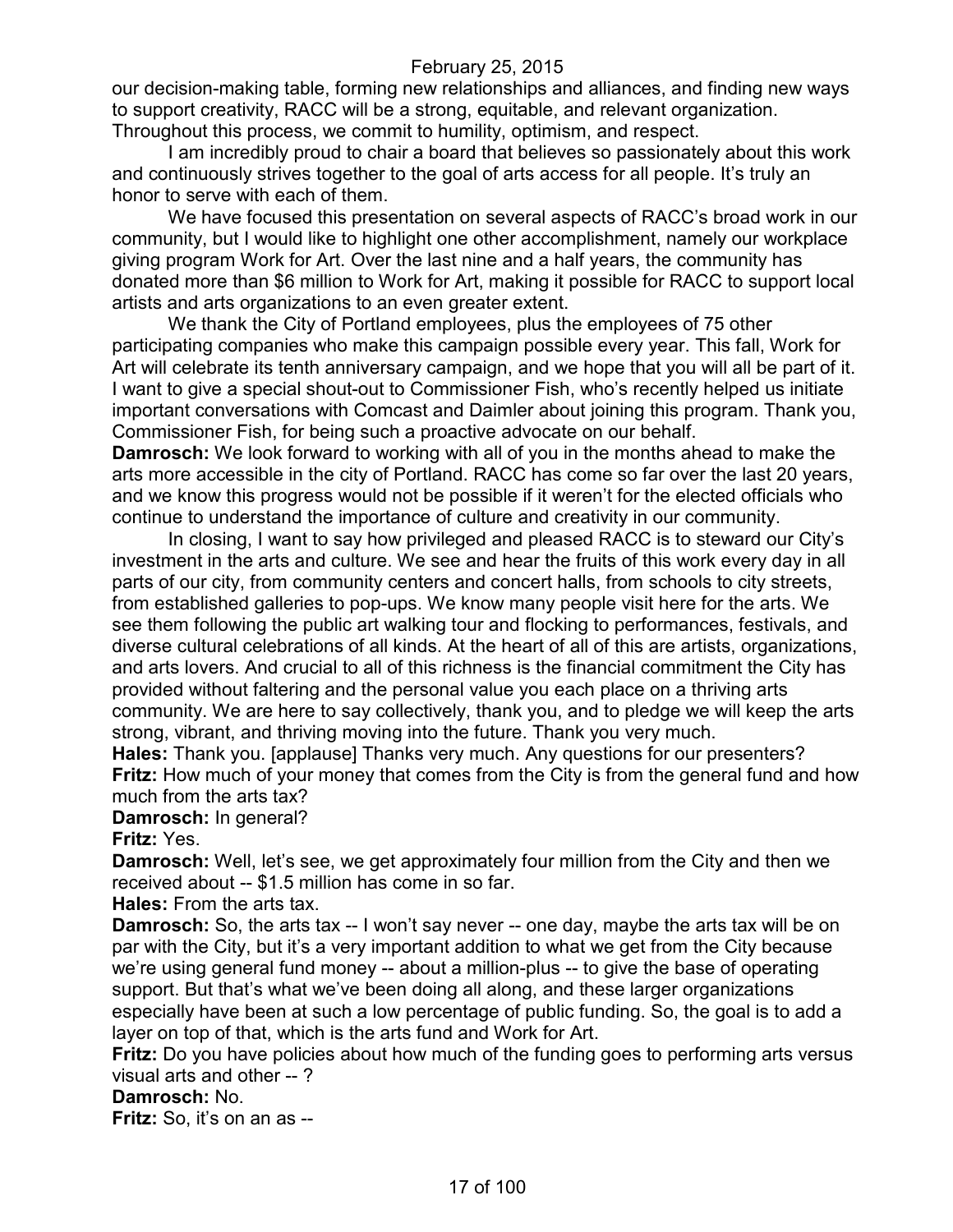**Damrosch:** We are committed to supporting all of the organizations and artists as equitably as we can, but we don't have any kind of quotas or policies. **Fritz:** Thank you.

**Hales:** Thank you very much.

**Damrosch:** Thank you.

**Robertson:** Thank you.

**Hales:** Great presentation. I know we do have folks who want to speak on this report. Good morning and welcome.

**Dana Lynn Louis:** Good morning. I'm Dana Lynn Louis. Thank you so much for giving us this opportunity to talk today. I want to say that I'm really thankful to RACC and the City that supports it because it's truly extraordinary. I've worked not only with RACC but with other organizations around the country and it really is different to work with RACC. When you work with RACC, you get support not just when you get a grant but you get support during the year and at the time of your grant, and then they care about you afterwards too, so you really feel like they got your back.

An artist's life is not easy, and it can be a string of events that runs the gamut of experiences from wonderfully fulfilling to unimaginably frustrating. This year has been former for me. Not all years are like this. However, once you get that support and feel that as I said hand on your back, you can fly quickly, and then opportunities seem to accumulate.

As was mentioned, I received a project grant that contributed greatly to what I was able to manifest in my show Clearing at the Lewis and Clark College. Great opportunity, big space, totally committed curator Linda Tesner and Lewis and Clark College.

I had so many ideas and I have hundreds -- literally -- of sketchbooks in my studio of things I would do if I was given such an opportunity. However, it's hard to really do those experiences if you don't have the funding to do it. You can have all kinds of ideas, but they never leave your sketchbook if you don't have the funding.

Things build. After I received the RACC grant, I received additional funding from the Oregon Arts Commission and the Ford Family Foundation. As somebody else mentioned, when somebody feels like you've got support, they want to jump on board. Linda also received a grant from the Ford Family Foundation to make a book about this show. This book now gives me a really special tool that undoubtedly will help me in my career in the future.

As I mentioned, this last year was full. I had a residency at the Oregon State Hospital to work with the patients. They collaborated with me to make the art for the new hospital in Junction City. Telling you about this experience would take up all your time, so I'm not going to go into that right now, but I would love to someday. I just want to say it really, truly was one of the most rewarding experiences that I've had in the public realm.

I mention this for two reasons. One because the work I did with them also impacted the work I did for my show Clearing at Lewis and Clark, so much that they are also credited in the book. In November, the hospital staff brought them on a field trip to the show. There, I was able to discuss with them their impact on the show and the positive impact they have had on my life which -- when I was walking them back up to the bus, one of them stopped me and said, nobody's ever told me I've had a positive impact on their life, let alone impacted their artistic career.

As artists we wonder, does what I make matter? Will people connect with it? Will it communicate beyond my studio? And as funders, I know somehow you really need to document this. Well, there are there several ways, most of which are very subtle. And a lot of them are you just have to have the belief system that art is important and through history, you just have to trust that it is. But for the record, on this one I need to tell you that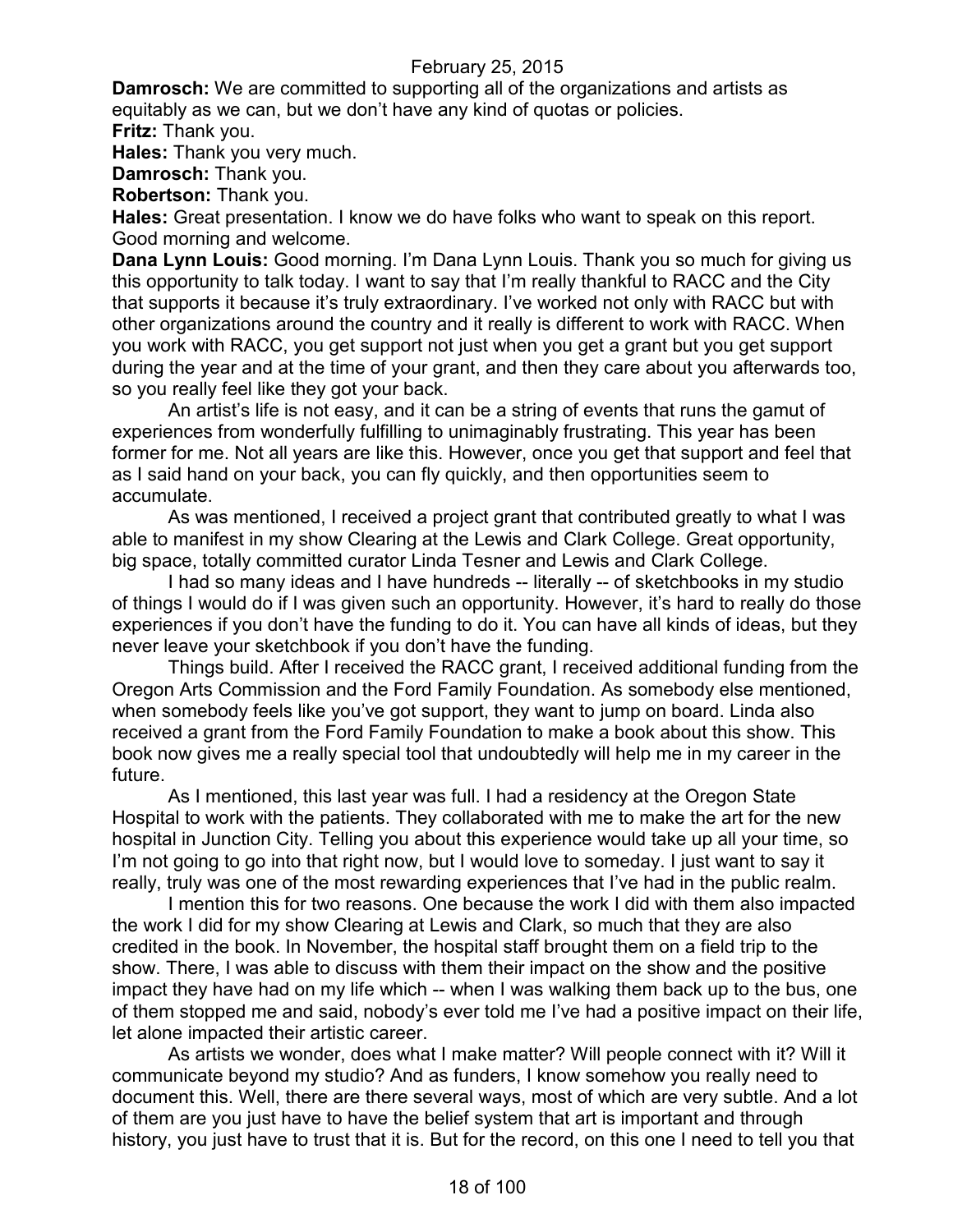over 2005 people were clocked into the door at Lewis and Clark College, and other 2500 participated in the show which went viral internationally, not to mention of hundreds of patients who were able to come on that field trip.

In closing, I need to say I've been here for 25 years and I've had amazing experiences in both my studio and public realm, collaborating with other artists, musicians, choreographers, and writers. Portland is on the map in many ways as it was when I was not first year, and it's not because Portlandia put it there, not just because we have amazing food choices, and not just because we have an internationally-acclaimed City planning department -- it's the artists who have impacting so many things with their tenacious spirits.

For the artists who have contributed so much, it is increasingly harder to live and work here. Portland is rich with artists and what they bring, but the artists are not rich. We need your help to realize our wildest dreams and we want to be able to stay here in Portland. So in considering your budget, please see that it's not only supporting an artist and perhaps their gallery show, but the larger reverberation of their works that are in numerable in the city. Thank you.

#### **Hales:** Thank you.

**Kevin Bacon:** Good morning, my name is Kevin Bacon and I'm the principal at Boise-Eliot/Humboldt school, in my second year there, my thirtieth year of education altogether. I've been in all quadrants of the city either as a teacher or an administrator. My third time being here -- I was here a few years ago on behalf of the vision into action arts grant under Mayor Tom Potter; the BMA, the Black Male Achievement just recently with Mayor Hales; and now RBI, Right Brain Initiative under RACC. So VIA, RBI -- [laughter] **Hales:** Like those three-letter acronyms.

**Bacon:** Yes. It's neat to hear RACC read their equity policy and then also to know they walk their talk.

In their 55 schools, there's been intentionality in how they selected those schools in regards to bringing those opportunities to students of color. Our school -- we for the last five years running have had the most African American students than any other school in the state at any level -- high school, middle school, or elementary school. We are a pre-K through 8 school.

Boise-Eliot/Humboldt school is in its third year of transformation into a STEM school in partnership with the Portland Metro STEM partnership. We're one of only two PPS schools in the metro area that's a part of that partnership. We see our focus on STEM as a way to ignite passion for learning and heightening engagement for students while also preparing them for college and twenty-first century careers. We already know there's projected shortages in those fields of science, technology, engineering, and math.

STEM education creates an integrated learning environment that encourages problem-solving, persistence, critical thinking, and teamwork across subject areas. While STEM was the initial vision for Boise-Eliot/Humboldt, our acceptance as a Right Brain school has allowed to us infuse the arts into our work to become STEAM. Get it? [laughter] Science, Technology, Engineering, Arts, and Math. Tapping into a different way of thinking for students and helping to provide a truly integrated approach to learning.

While some may see STEAM as a period in our schedule or something you do, we at Boise-Eliot/Humboldt view STEAM as the driving force for our instruction. By having the arts in STEAM, we are thinking about a thought process for kids and a way to engage students in problem solving and design thinking. This type of instructional change is not an easy task in a school, especially given the numerous challenges we already face. We've been lucky to have Right Brain by our side to support us in this work. Right Brain is more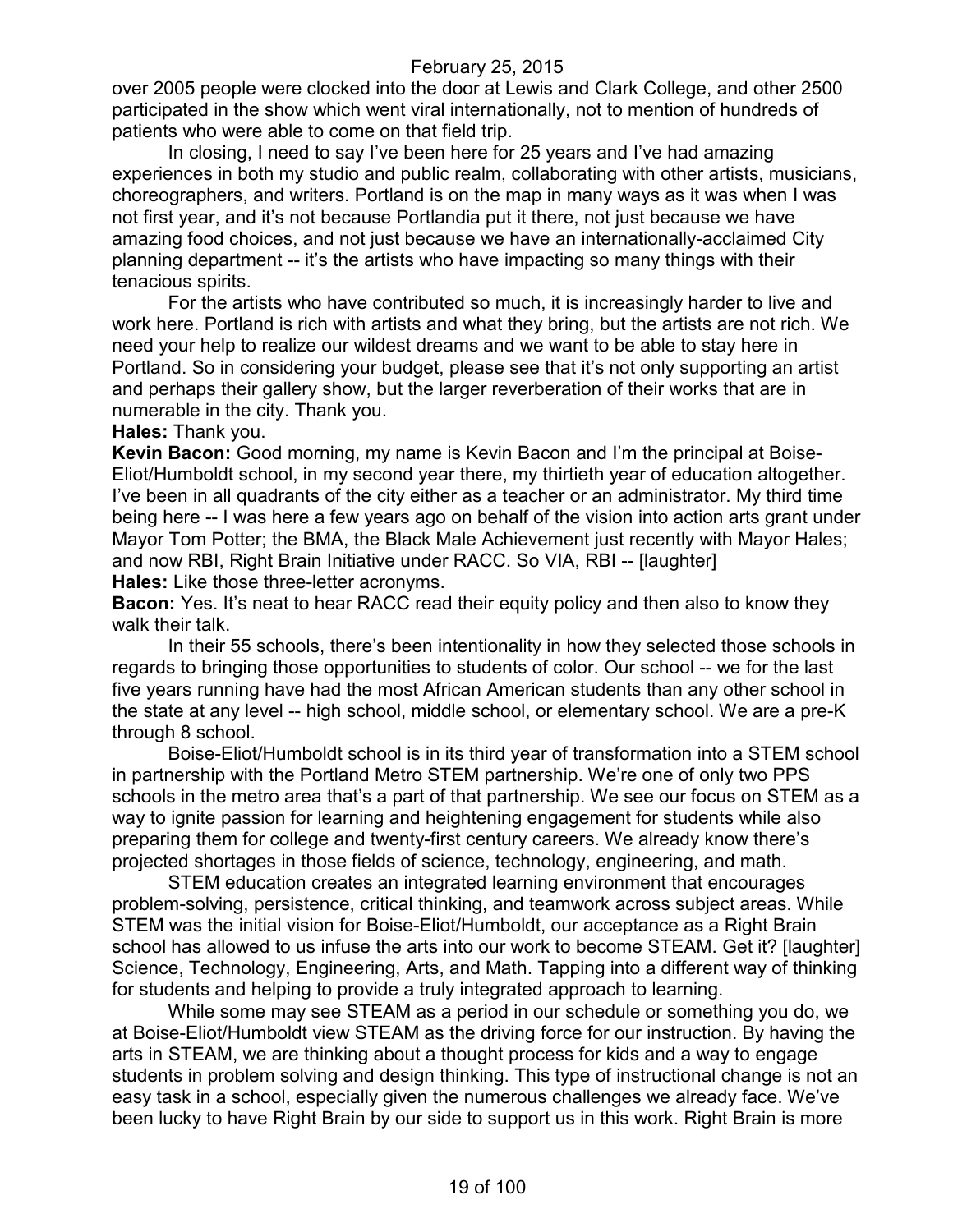than just a residency. Our teachers have had the opportunity to attend professional development and learn concrete ideas for engaging students in new ways.

While the learning strategies can be incorporated by classroom teachers on their own, it is the teaching artists that are really able to support learning in a new way. We are currently in our first year of residency, and in the middle of that planning process, we have found it is a complement to the partner work we have done with science educators in many ways.

In our three years of transitioning from just school into STEM and then STEAM school, we have carefully developed a system for utilizing community partners to support our learning. Community partners are carefully selected, making sure they are the best possible match for both students and the content area. Teachers also meet with these professionals before they come into the classroom to construct a program that really aligns with our standards, is culturally relevant, and is unique to our students' needs as learners.

I just so happened to have a conversation with the director of STEM for southwest Washington, and what he talks about is that what employers are looking for ultimately are employees that can collaborate and that can learn how to learn. When you bring the arts in, not just the ability to -- the thinking that goes along with that, along with that art school, the initiative around STEM, we feel it's really coming together nicely, and we wouldn't be able to do that without the Right Brain Initiative and the support of RACC. Thank you. **Hales:** Thank you. Good morning.

**Anita Menon:** Good morning. My name is Anita Menon and I am the artistic director of the Anjali School of Dance and the co-founder of Mai3m, a small nonprofit arts organization.

I founded the dance school in 1996 to impart the 2000-year-old dance form from India called Bharata Natyam. My passion has been adapting the art form for the next generation of dancers through innovation and experimentation with contemporary choreographic works. Over the past few years, I've received several grants and performing arts fellowship awards from RACC. Besides encouraging my own artistic journey, the grants have tremendously benefited the community in the following ways.

By hiring only local artists, technicians, and crew, the dollars have remained in our own community. By bringing together over 10 different dance schools to perform together, I've encouraged collaboration, especially among children who form the next generation of performers. By teaching classical and folk dances from India to children all over Portland, I've preserved the cultural legacy of the Indian American community.

The productions that have been supported by RACC has been given me the visibility to collaborate with other artists and organizations here in Portland. As a recent example, I codirected a brand-new adaptation of Kipling's The Jungle Book using Indian dance, music, and theatre at Northwest Children's Theatre. Through this production, we have not only been able to give 8000 audience members and over 5000 schoolchildren a taste of several different styles of Indian dance and music, but we have also been able to reach 600 underprivileged families as well as 250 people through our family-friendly performance by providing them free tickets.

Blazing new trails in an art form that is rooted in so much culture, history, and tradition is no easy task. But RACC's grants have given me and my nonprofit organization the encouragement, strength, and power to keep forging ahead to continue to collaborate, innovative, and adapt Indian dance for the next generation of dancers, all of which would not have been possible without the support of RACC and from the City of Portland. Thank you so much.

**Hales:** Thank you all, thanks very much.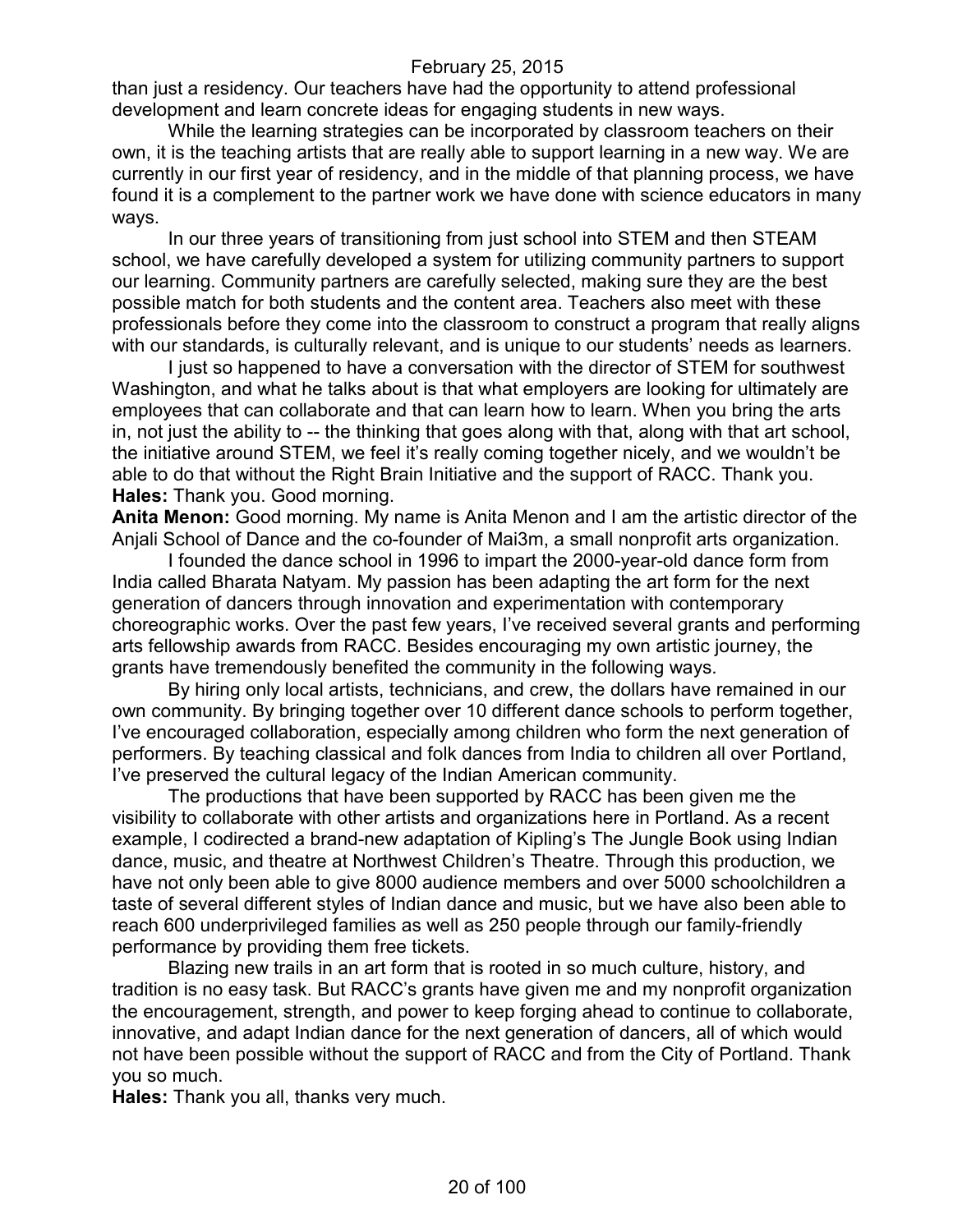**Andrew Proctor:** I'm Andrew Proctor, I'm the director of Literary Arts. Thank you so much for having us here. Thank you, Nick; thank you, Mayor Hales; and thanks to RACC and Eloise for all that they do.

Literary Arts is a nationally-recognized nonprofit literary center based in downtown Portland. It's an intergenerational audience that we have, and we're beneficiaries of RACC's general operating support. That allows us to have a lot of flexibility in who and how we serve the community, and it allows us to be really adaptable, so we're really grateful for that kind of support.

Literary Arts runs Portland Arts and Lectures, the largest literary lecture series of its kind in the nation. It also broadcasts once a week at 9 p.m. on OPB, so we have our own NPR show this year. We run the Oregon Book Awards and Fellowships program, which has supported writers for 27 years here in the state of Oregon. We have given away three quarters of a million dollars for the production of new work in the state. We've funded every writer you've heard of probably here in the state of Oregon at one time or another in our long history.

Today, I want to talk a little bit about the Writers in Schools program, which has served 42,000 students since 1996, and has invested about \$2.8 million in the public school system through our program. Primarily this year, the program served 11 high schools. It serves a thousand students with semester-long residencies -- these are long and deep residencies where students see writers over and over and over again and really develop and revise their work. It's tied to core curriculum and to the Common Core standards directly with the high school teachers.

This year, I'm delighted to say we piloted the program in East County at the Gresham High School and will continue to develop a relationship in other schools in East County as we go forward. Every year, we also bring those students to the concert hall to sure those students across the county know the concert hall is there for them. It's part of their city and part of their cultural participation. 1400 students came to the concert hall - not in sequestered students events, but with the rest of community throughout the year and also with the Multnomah County Library's Everybody Reads program. We're lucky enough to be able to host that event every single year. Last year, Justice Sonia Sotomayor was here, and there were well over a thousand students from all over Multnomah County at that event. I just want to say the program serves a community as diverse as our student body is right now.

We also host the all-city high school slam championships -- that's why Bella Trent is here today with us. The high school slam championships -- 10 schools participated all over the city and they each choose two students who participate in a slam poetry competition. If you every thought poetry was dead or that young people didn't care about it, I would challenge to you come. 500 people are there, most of them students, most of them are in high school and they basically stand and cheer for two and a half hours. It's alive and well and vital and being made right here in our city by some extremely talented and amazing young people.

I'm delighted to introduce Bella Trent. She's a senior at Madison High School. She beat out every single student in the city and is the all-city slam poetry champion for 2014. [applause]

**Bella Trent:** Before I start the piece, you should probably know when you are in a slam, you have to have two poems -- first round and second round. This is called A Poem about Picking a Poem for Verselandia.

I've read through every poem I've ever written. Twice. And I keep coming up emptyhanded. See, choosing poems is a tricky business, because you can't have two poems about love or two poems about being disabled, and so I have decided to surpass the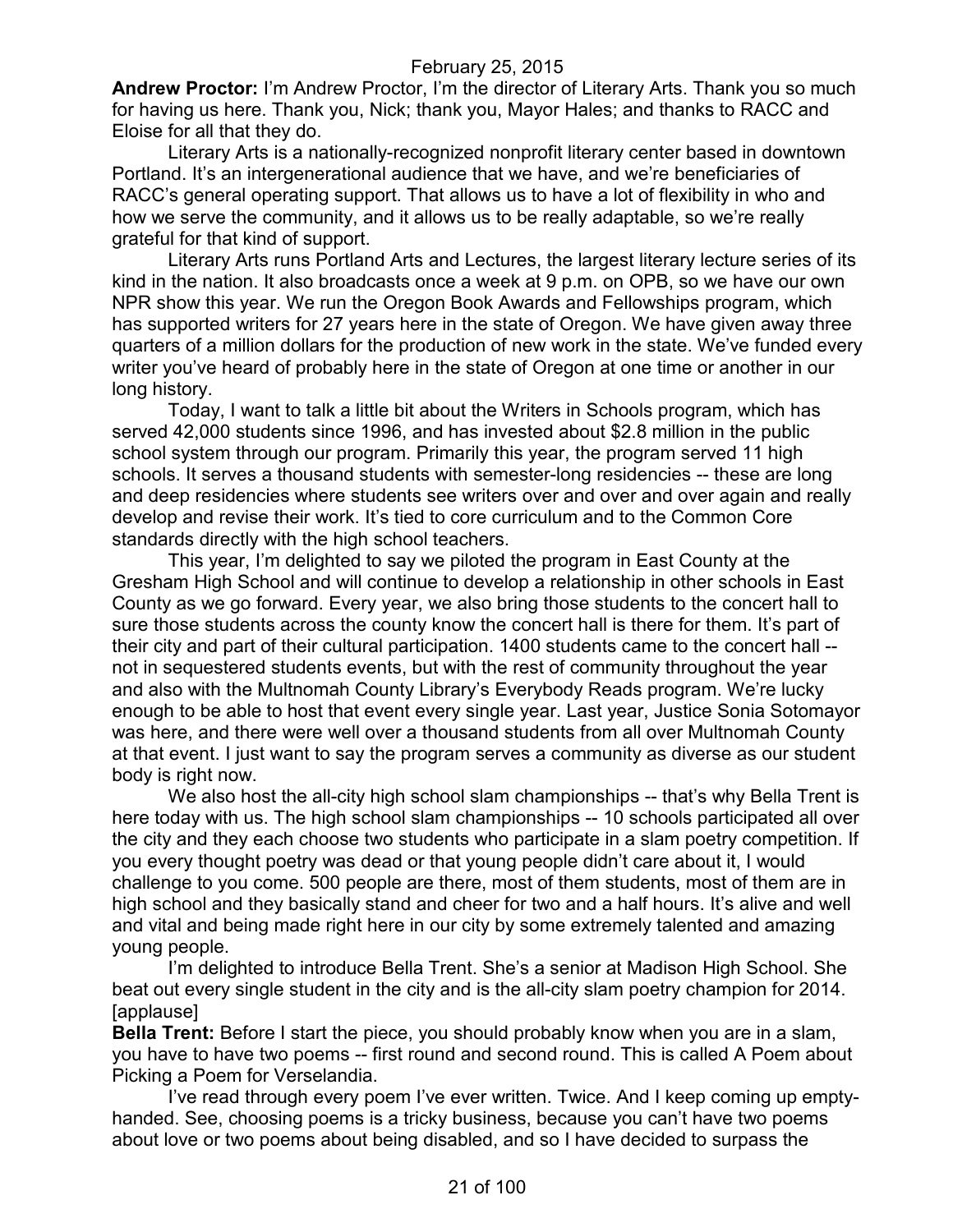constraints of genre and write a poem about my whole non-compartmentalized self. My name is Isabella Marie Trent. I am 4'11" according to my doctor, but 5'3" if you ask my grandpa. I used to be smaller but now I'm bigger and I'm still trying to figure out how that happened. I was born with an unpronounceable condition and the capacity to love beyond reason. I am still trying to figure out which is worse. I almost died on October 17th, 2012. I used to think the world was worse with me in it. Then I thought it was better, but now I'm convinced she just likes to keep spinning. I believe god lies in comfortable silences and I believe in love in that Dempsey-mowing-your-lawn kind of way. I was a vegetarian for a year. I had my first surgery at eight months, fell in love first at 12, my favorite animals are pandas, and I think stars are the peepholes into heaven. I write simple songs in four-four with C major as the key. I am afraid of ghosts and love waffles. I was born to a passionate mother who loves ferociously and adopted by a man who wishes we'd forget he does, too. I can make pancakes with a spatula in my mouth and when I love someone, I never stop. Yes. I am talking to you, golden-eyed friend with my secrets in a shoebox; and you, musicthroated man in North Carolina who packed my heart in your suitcase. And are there nights like tonight when tonight becomes tomorrow and I am still writing poetry where I wish that I was something other than my whole non-compartmentalized self. But here, I will lie with an ink-stained heart and a cramping wrist, for I am the poet, sitting upon a stage and giving up her soul, and I have never felt more alive. Thank you. [cheers and applause] **Hales:** Wow -- thank you, Bella.

**Joe Walsh:** My name is Joe Walsh, I represent individuals for justice. We would just like to take a moment to once again congratulate you. This is something you should be very proud of. I hope that you find another cookie jar with more money in it.

We have absolutely no hesitation of you spending any amount of money that the five of you decide. We will support you. We will fight against the criticism of anybody that criticizes you for this issue because this is a very human issue. This makes us human. The arts are a pathway to the soul, and it makes us human. And the more that we publicize it, the more children that are exposed to it, the better we are. And we need more of the arts because the rest of us -- the political section -- have a long way to go yet before we are fully human. The arts have made it. They are human, and we should look to them to understand that it is possible for all of us on this small little planet in this small little solar system to get along. And we should try harder. And the arts teaches us that.

So as much as I am in activist and I will fight with you -- probably this afternoon -- [laughter] -- I once again congratulate you. And I know this is two weeks in a row that I've done this, so I know my reputation is going to be destroyed, but the arts are worth it. Thank you.

**Hales:** Thank you. [applause] Thank you all. Charles, come on up. Good morning. **Charles Johnson:** Good morning, Commissioners. For the record, my name is Charles Johnson. We don't have as much fabulous head gear I think at last year's State of the Arts presentation, but we had opera, so I'm quite satisfied with the public investment in the arts. However, I think many people in the arts community would want to say that it's too bad - they would want to hear a line from probably a famous feminist. It'll be a great day when the air force has to hold a bake sale or when the military industrial complex has to come begging and parading children through City Hall to get money for great stuff like this.

The reason I mention that is because we are never having honest conversations about how much of our money is going into military industrial complex and prison industrial complex. In our conversations about the arts, I hope we will always look to do things to make sure our funding of the arts grows just as fast as just as much as our funding of the Portland Police Bureau and the Multnomah County jail -- actually much faster would be better.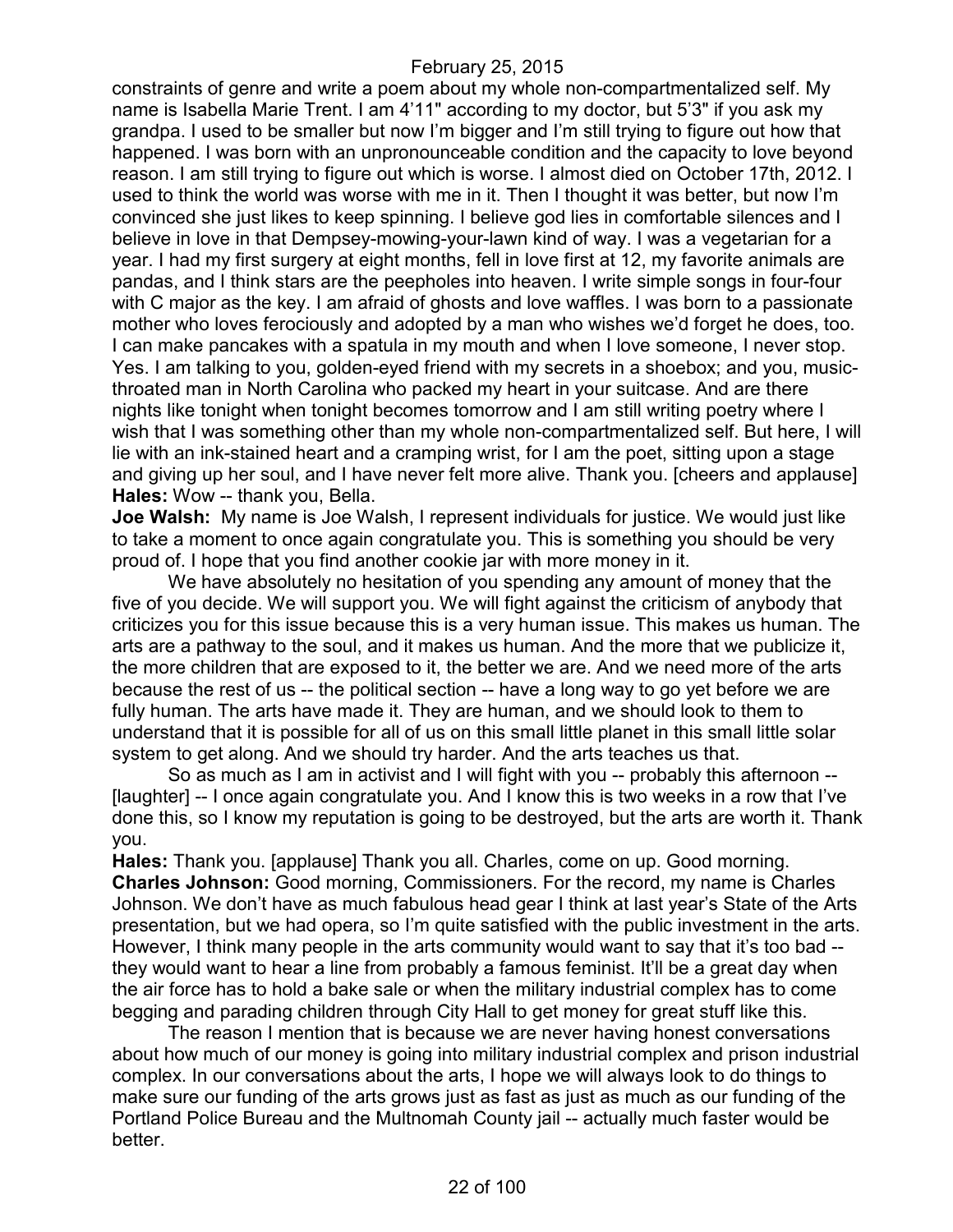I encourage to you think also -- especially with the new great equity statement from RACC -- that arts spending is public safety spending. When people are involved in the vibrant arts community, they are less likely to get distracted by the things that may or may not validly be called criminal behavior. So I hope that when we come back next year we'll be able to say that arts funding and arts projects were the fastest growing part of the City budget and economic activity in the Portland metro area. Thank you.

**Hales:** Thank you. [applause] I think a motion is in order, Commissioner Fish.

**Fish:** So moved.

**Fritz:** Second.

**Hales:** Further discussion? Then a roll call on accepting this report.

# **Item 204 Roll.**

**Fritz:** I would like to propose a new slogan for RACC, and that is "jobs and joy." [laughter] Because that's what the arts funding actually does, it funds both starving artists -- and thank you to everybody who was here today, this was a very moving occasion. Particularly appreciate Dana and your work at Oregon State Hospital, and the slam poetry was absolutely beautiful, thank you. This is why the taxpayers of Portland invest money in the arts, because it is part of who we are and it does provide jobs and joy. So thank you. Aye. **Fish:** Mayor and colleagues, a couple weeks ago I was with a delegation in Houston and, Charlie, was joined by your wife and a cross-section of Portland went on a trip. And Houston is an interesting place. The state motto is, we are a low-tax, low-service community. Houston has no zoning code, the car is king, there's sprawl, it's 600 -- excuse me -- 400 square miles of city that goes on endlessly. They have two beltways and they are about to build a third. And it was about as different from Portland as anyplace I've ever visited with one exception: the people of Houston have invested heavily in the arts.

I discovered a museum district with 20 world-class art museums, and I discovered a sculpture garden designed by Isamu Noguchi, which one of great sculpture gardens in the world. Everywhere I went, there was public art and celebration of art and culture. So while Houston could not be more different than Portland in many of the ways that we define livability, it turns out they understand exactly what we understand -- that the soul of a great city lies with arts and culture.

And so today, I have a very heavy heart filled with joy and love and pride in this community. First, I want to thank the mayor for asking me to be the Commissioner liaison in charge of arts. That is a weighty responsibility and I follow in the footsteps of our friend Mike Lindberg and Sam Adams and so many other who've said we could do better and do more. It's an honor to partner with RACC and this community.

I am especially grateful to live in a city where the people have spoken so clearly that they value art and culture. Over 60% of the voters supported the art tax, and when you travel around this city and meet the young people who are moving here, what you hear invariably is art and culture is at the heart of what they chose to be in this great city. So, I am grateful for that.

In fact, I'm so grateful, Mayor, I went online and I want to do a shout-out to Thomas Lannom because Thomas keeps making it easier to pay my arts tax. And yesterday, I paid my arts tax proudly -- [applause] -- and I encourage all other taxpayers of Portland to get it in before April 15. But Thomas, you have made it just about as easy as possible, although I'm sure are there still future modifications -- but I was proud to pay that tax.

I'm proud to be one of many in this building that is a participant in Work for Art. And Work for Art just means that of every paycheck, a little something is taken out for the arts. I don't have to do anything. At the end of the year, I get a statement. But I also get this card and this card gets me discounts on art and culture programs throughout our community. So, I'm grateful for Work for Art.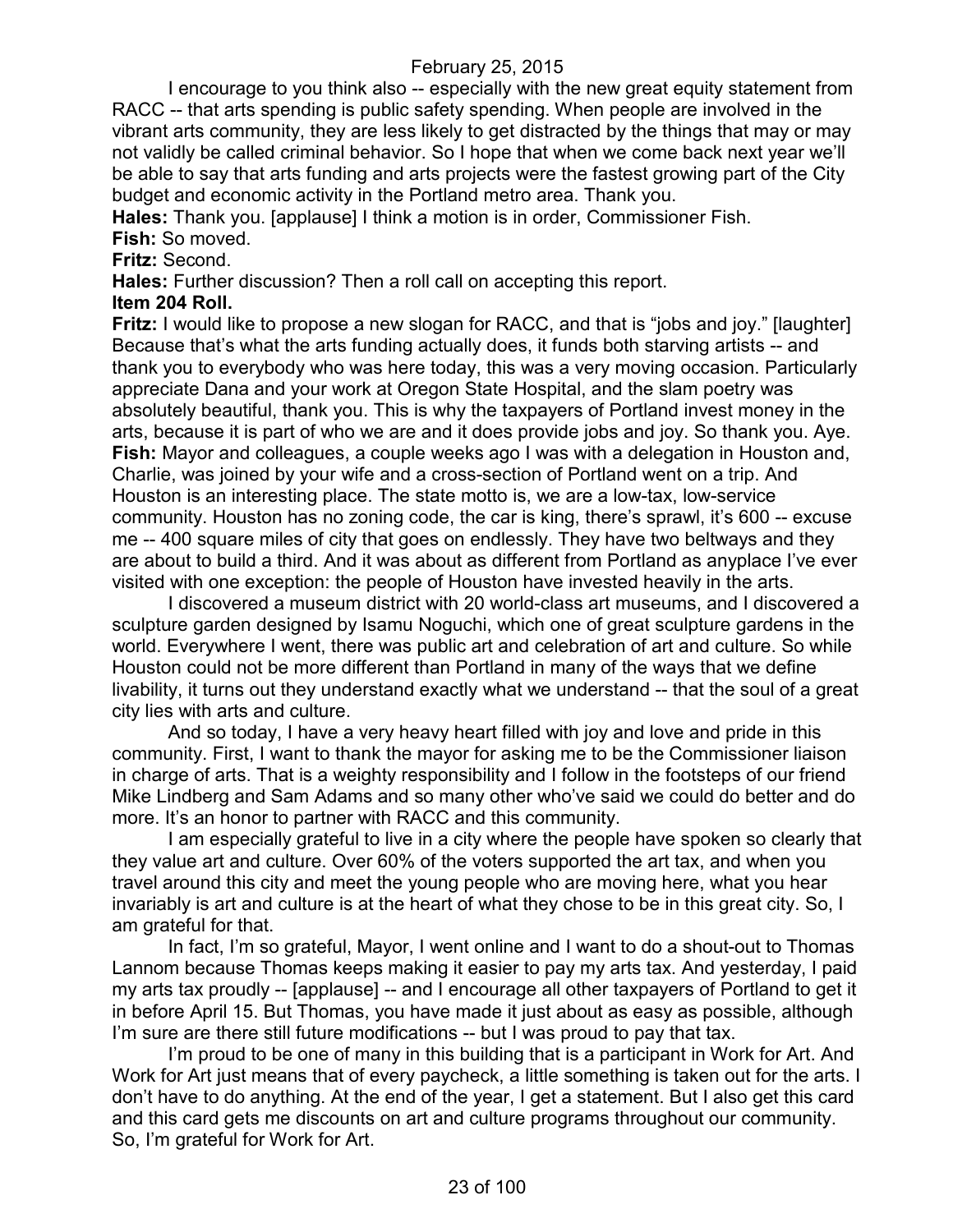You know, each year we get a chance to hear from the very best in our community. And Eloise, in my humble opinion, this was the best presentation we've ever had. I know a ton of work went into this. You and Jeff and Johanna. I also want to acknowledge Jenny Kalez and my team. Every great performance when it's successful happens because of a lot of rehearsals and a lot of time. Jenny, would you please stand from my office and take a bow? [applause]

So everyone up here -- as I've learned -- has something about the arts that they love, and what I enjoy so much in talking to my colleagues is learning about Dan's passion and Charlie's passion and Amanda's and Steve's. They will do things without any fanfare. And as patrons, they will go out and enjoy the arts. As your arts Commissioner, I just wanted to note a couple of the highlights from this past year for me.

Charlie's a big supporter of the Portland Symphony. This past year, I got to see the great Esperanza Spalding on the stage performing. It was an even greater honor to get to meet her afterwards. Recently, I got to attend Portland Playhouse's provocative play, How to End Poverty in 90 Minutes. Now, we didn't figure out how to end poverty, but we took a vote afterwards -- and Commissioner Fritz, you'll be pleased -- we allocated \$1000 -- that was the money that was to be spend on ending poverty -- we allocated that money to our friends at Family Forward so they could continue to spread the mission of earned sick leave for all Oregon workers.

I got to go see the new PNCA space in what's our growing culture district and see something amazing. Downstairs, we recently welcomed the best of art from Portland public schools, and I hope everyone will have a chance to go downstairs and see that art. We celebrated the dance when Northwest Dance Project celebrated a significant milestone, and I was reduced to tears like everyone else when the singers from Phame performed at Phame's birthday bash. We kicked off the Montavilla Jazz Festival on 82nd, spreading the gospel of jazz further east. And Andrew, I was among the thousands who cheered when Calvin Trillin spoke at your anniversary bash.

I could go on and on, but what I'm saying I think is how proud and grateful I am to live in a city that values arts and culture and that provides so many opportunities for us to experience the best on a regular basis. So in closing, I'd like to offer my thanks to the dedicated team at RACC to Eloise and Jeff and Johanna and everybody who works so hard; to Jan Robertson and the board -- and we have other board members here who work tirelessly to keep us on track -- to all of our partners. You know, we're a big team in this state, and we don't operate in a vacuum. So, we are grateful for the Arts Commission. We're grateful for the Oregon Cultural Trust, we're grateful for all the advocacy groups and all the nonprofits and all the advocates, and everybody who's out there agitating and pushing and singing and pushing to do more for the arts.

I'm grateful for the arts oversight committee -- and Stan Penkin is here. I think the only harder job in town is to be a school board member. And Stan, you're a volunteer and thank you for your service and the members of the oversight body.

I'm especially grateful to the Portland voters who have consistently said that they value this investment. And if we don't make this investment, we may lose something special in this community.

I will close by saying I'm especially grateful to serve on a Council that gets it. Throughout my seven years on this Council, we have always found the resources in every budget during good times and bad to support arts. And when we do so, we're supporting the kids in our elementary schools, we're sporting the budding poets, we're supporting the people who are passionate about dance, we are making arts and culture available to people who have disabilities, we are bringing everybody in our community under the same tent and celebrating together. And that's a beautiful thing. I am so grateful that my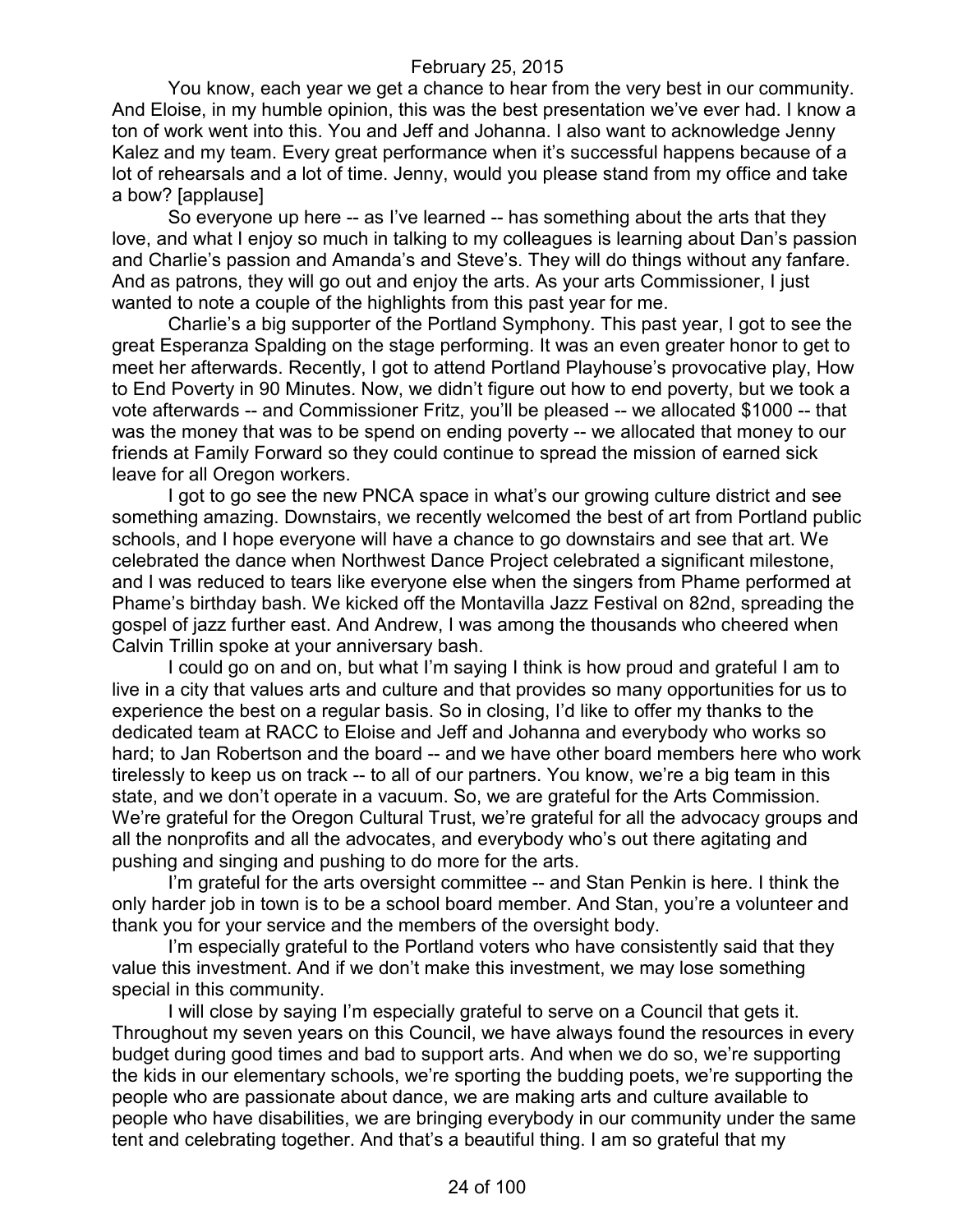colleagues consistently prioritize funding for the arts. It makes me proud to be a Portlander. Today, I proudly vote aye in accepting the report.

**Saltzman:** I want to thank Commissioner Fish for his unbridled enthusiasm for the arts. He's doing a great job as the arts commissioner, so thank you for this wonderful report. It was very uplifting, and it's a good insight into the rich and vibrant scene we have here in arts and culture. It constantly amazes me the number of organizations and artists and theaters that manage to make a go of it here in Portland. It's a great indicator. Thank you. Aye.

**Novick:** Thank you, Eloise, and thanks everyone who was here today. Mayor, the performance by the Decemberists downstairs a few weeks ago and the performances we heard this morning were among the highlights of my tenure on the council. I suggest that in the budget process, we adopt a number of days that there's music in City Hall as key performance indicator -- [applause] -- aye.

**Hales:** First, Commissioner Fish, thank you for your energetic effective leadership on our behalf as a Council and on the community's behalf in working with these amazing staff and volunteers and artists to bring us this report today and to bring us this picture of health that we have in our local arts scene.

This report sing to me on three levels. One is strategic. As Mayor, I'm constantly dealing with questions of the economy through the Portland Development Commission or otherwise -- CEOs want to talk to mayors. So, I end up having a lot of those conversations. And I just want to affirm what you said, Nick, that not only for the workers but for the decision-makers, the quality of arts scene here is a factor in our success. In fact, it's good for us all to think about that as one of those factors because if you look at the research, it's not just anecdotal conversation with individuals whether they run companies or work there, but there's really good research that shows that this is a smart and strategic investment.

This series of reports that's come out of an organization called City Observatory led by Joe Cortright from here in Portland, they've done three reports now and I encourage people to look at all three of them. The first one was about at how mobile talent is and how it's moving around the country. And no surprise there, but it's affirmation that that's going on, and it's the same folks that you were talking with.

The second report is about how concentration of poverty is getting worse. So, this is not all happy talk out of this think tank City Observatory.

The third one which was published yesterday is about how economic energy around the country is re-concentrating in cities.

Well, if you look at those trends, you realize that we are in a competition with Houston and everywhere else because it's all about quality of place and quality of urban experience that determines or economic future. And therefore, the arts does play a really important role in that equation. We have a lot going for us, but we have to remain competitive for our own sake, as well as because we are in a global economy and competing on that basis of quality of place and quality of experience here.

The second level that this resonates for me on is civic. And that is, I see that connection with people that arts makes and that art education makes for our kids. It just happens that in the last couple weeks, not only do we have this wonderful song from the King School students this morning, but I visited the Parkrose Middle School and listened to their band rehearse, and they're great. They're a middle school band, and they're great and succeeding in part because of the arts tax and its support for education across our community. And then I went to Sunnyside School and saw the production there supported by an artist in residence of an amazing play about Portland's history called "Portland: The Musical" and those kids learned a lot about Portland history because they sang it. They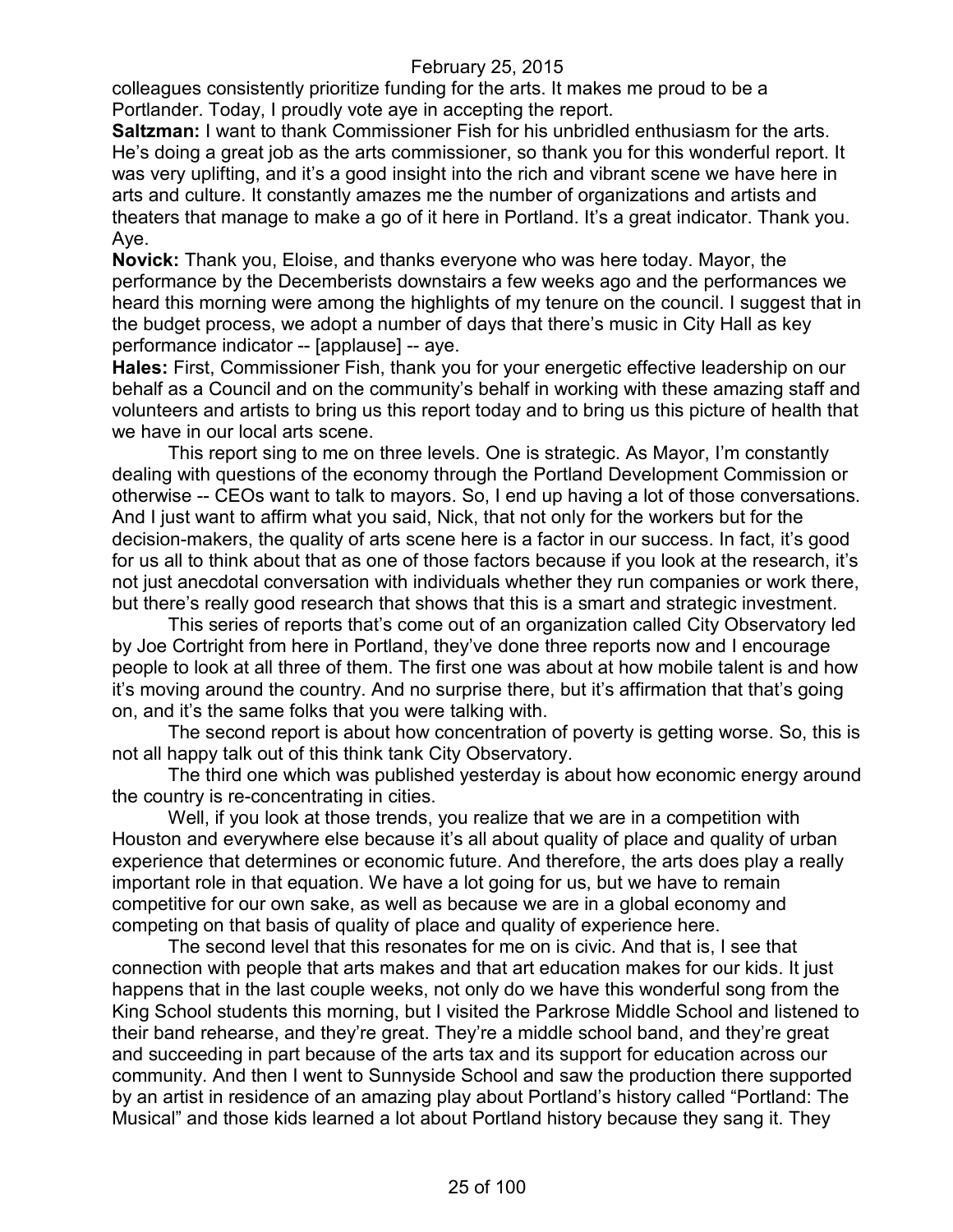learned that story in a very accessible way for those kids. So, I see how it enriches our lives and equips or kids to be fully functioning people and later fully functioning citizens.

The third part of it is personal. I do love music. I do love drama. I do love art. And I love living in a city where those things are rich and real. One of the most intimidating and exhilarating experiences of my life was because the council chose to restore our symphony in the park summer concert in Waterfront Park, the Symphony allowed me the privilege of getting up a conducting a John Philip Sousa march in front of 20,000 of our neighbors, and that was really scary but really wonderful. And the most important part of it about it was regardless of my effectiveness or ineffectiveness of conducting that piece, there were families and people from across Portland out there on a beautiful summer night enjoying music and enjoying community life.

And then again, all around us in my family, we see the benefits of art. Nancy and I got to sing on the stage with the Phame Academy kids at Pioneer Courthouse Square and it was just so much fun to do that. My son Gavin as a stage manager has worked at Artists Rep and at Milagro Theater and his life is richer because of that. We adopted a young woman -- in Nancy's tradition of adopting 20-somethings when they move here -- named Kendall who's a local bronze artist and she's able to make a living here in Portland because of the quality of our citizen support for art.

And so we see that pay off in our own lives as a family and as people that love this city. So, thank you all for this success story. You have five people here who are committed to continue it and we look forward to another great success next year when you come back and tell us even more good things. Well done. Thank you. Aye. [applause] [photo taken] OK, well that's literally a hard act to follow. [laughter] We'll see how we do. Thank you. The rest of the day, we'll do important work but not have quite that much fun. Let's move on then to item 205, please.

#### **Item 205.**

**Hales:** Thank you. As Chris Harder and Andy Reed come up, let me just introduce this. This is an update to our current policy, and I've had a chance to see again in person in talking with some companies around the city how this program is working, particularly since it was expanded into East Portland in 2012. We've seen companies invest tens of millions of dollars in outer East Portland, companies like Bridgetown Natural Foods, Leatherman Tool, Triad Machinery. In fact, we've seen some spectacular new investments like the \$50 million dry dock. Let me say that again, a \$50 million tool that Vigor Industrial bought to expand the capacity of our shipyard. So, those are the kinds of investments that this program is intended to support -- and it does indeed support -- and that's why we're here to tune it up and make it work better for the future. I'll turn it over to you, Chris, to start the presentation. Thank you both for being here this morning.

**Chris Harder, Portland Development Commission:** Thank you. City Commissioners, Mayor Hales, thank you for the opportunity to present today. I'm Chris Harder, Economic Development Director at PDC.

As you're aware, business development -- PDC's work -- with local companies to provide direct assistance is the foundation of our economic development strategy. Annually, my team meets with approximately 350 unique traded sector businesses, and local business vitality is key to sustained economic health as well as quality middle wage jobs. As you'll see during our presentation, the City's enterprise zone and e-commerce program is an important tool to encourage private sector investment, job creation, and job retention. It is also key to our ability to ensure strong community benefits.

This request before you today is to adopt a new updated Portland Enterprise Zone and e-commerce policy. Andy Reed, my colleague, is the enterprise zone manager, and he'll walk through recent program benefits and impacts. I'll close with an overview of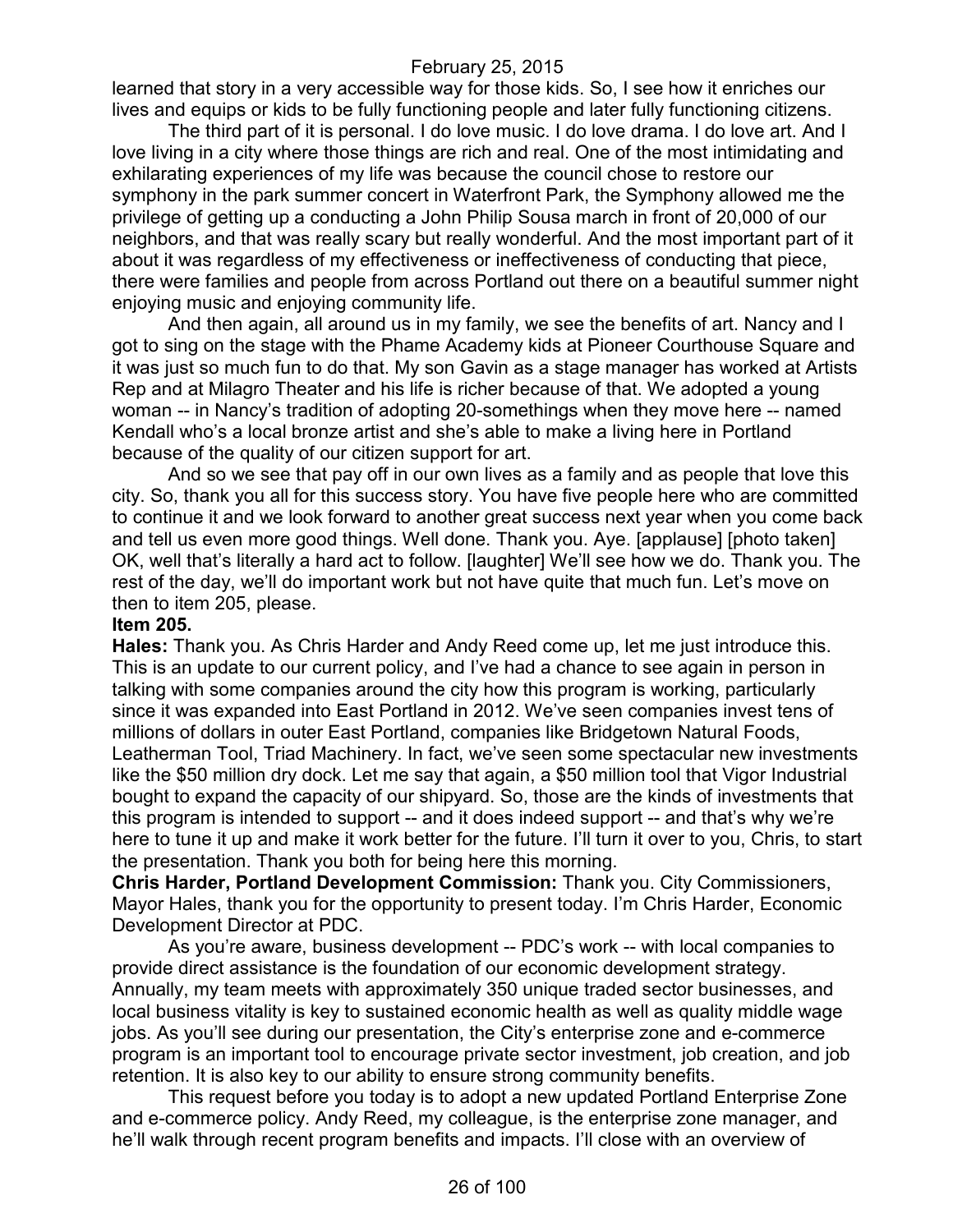proposed policy changes, and we also do have an invited guest from one of the participant companies in our enterprise zone.

**Hales:** Good morning, Andy.

**Andy Reed, Portland Development Commission:** Mayor Hales, Commissioners, thank you for your time. First, I'm going to give you an overview of the enterprise zone, how it works. The e-zone -- also known as an e-zone -- is a five-year property tax abatement program where firms who are making new capital investment can receive a tax abatement. The taxes continue to get paid on existing land and equipment. You'll also notice that ecommerce -- we have an e-commerce overlay which provides a 25% tax credit on state, corporate, and personal income tax. It's worth knowing that the e-commerce overlay has existed since the creation of the most recent zones.

**Fritz:** Could you explain the electronic commerce a little more, please?

**Reed:** When a company makes an investment in electronic commerce activity -- think online procurement. It could be amazon.com or it could be a back end system to support sales and service to clients around the globe, the United States, wherever it is. The idea is when a company makes an investment in e-commerce related activity, it's bringing in income into the area, and products are moving out via Portland to other parts of the United States and the world.

**Hales:** [inaudible] state tax credit based on the statute.

**Reed:** Correct.

**Harder:** Just to add to that, internet sales channels -- not to be confused with necessarily software technology companies -- many of our manufacturers' product companies use the internet as a sales channel. Sometimes there's a confusion about industry; it's industry agnostic.

**Reed:** So we currently have two enterprise zones, the original Portland Enterprise Zone in blue on the map was originally established in 1986. The most recent approval came in 2008. We have the East Portland e-zone which you approved in 2012, and we've seen activity increase since that time. Combined, the e-zones cover approximately 20 square miles of industrial and commercial land in Portland.

Thought it'd be helpful to have a refresher of what the program requirements are for participating firms. You'll notice companies receiving e-zone commerce benefits have job retention requirements along with minimum standards for wages and benefits. Each participating company is required to first sign a first source hiring agreement and cement a local procurement plan. We'll have more on the impacts of these in a minute.

It's also important to highlight -- as Chris mentioned -- that we have lots of different kinds of firms in the e-zone. On the screen, you'll see the current industry distribution. The program continues to be important tool for manufacturing and distribution, sectors critical for middle wage jobs.

Participating companies are also geographically dispersed. With the introduction of the East Portland e-zone, we've seen increased activity which we believe is very valuable. It's worth noting that it's an important tool also for smaller traded sector businesses. Currently, 16 active e-zone companies have less than 50 employees -- approximately onethird of our participating firms.

**Novick:** Can I ask -- what's the history behind the 150% of minimum wage standard and what's the justification for that?

**Harder:** That's a policy that we've created. I'll look to Andy for the Oregon State Statute explanation, but it is a wage requirement. So, they're encouraging certain levels of wage.

One important thing around that level and kind of why it was selected -- it's both high enough level -- or it's supposed to be a high level to create career pathways for livable wages, but it's also at the right level that many of our entry level positions are. So,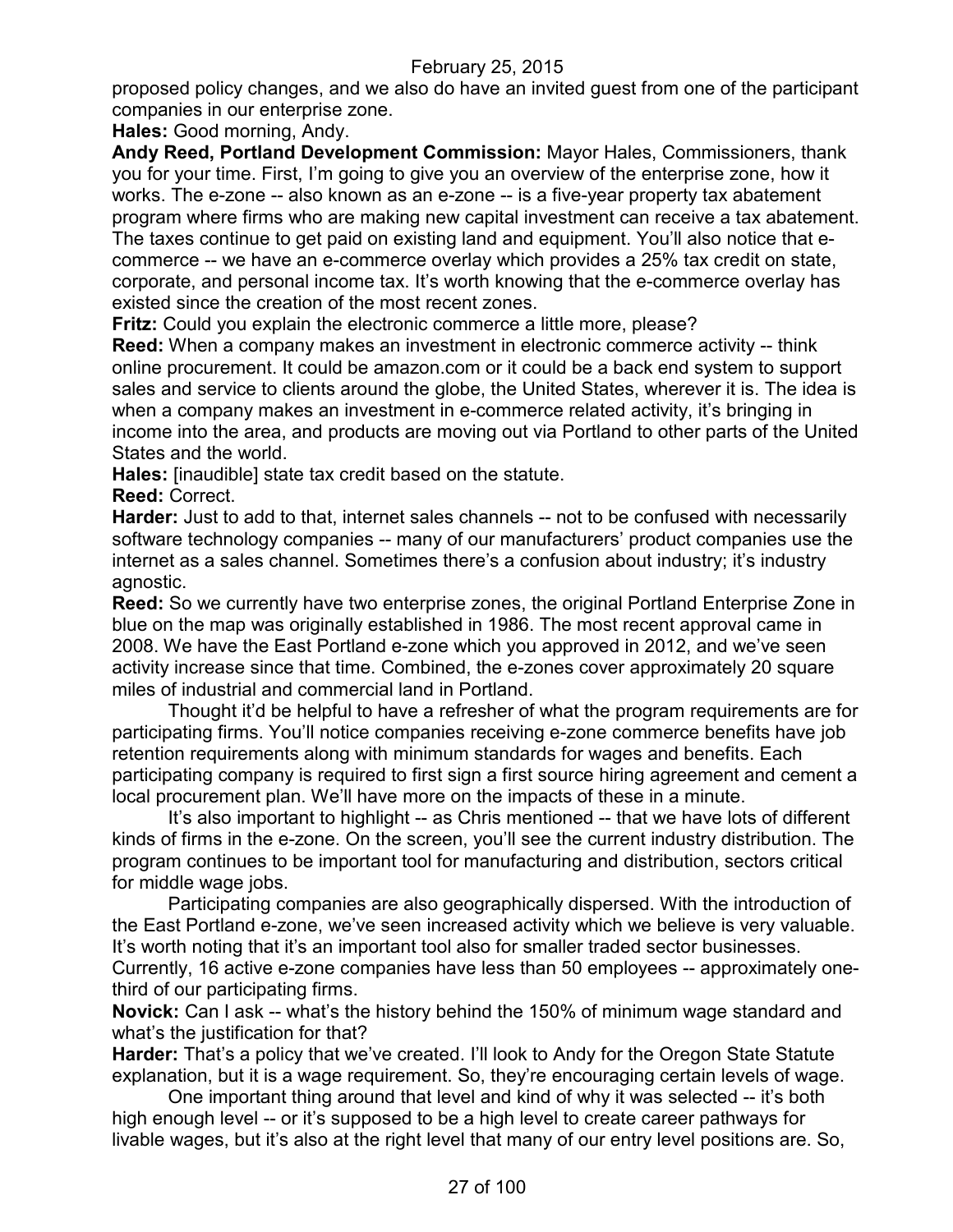particularly in our manufacturing sector, we have entry level positions which may be between \$12 and \$14 an hour. Robin may be able to provide insight from her company on this. Many of those positions are the starting point for what we term as career ladder opportunities which would then pay higher wage. We have examples of companies kind of starting with entry level, moving to the higher wage. I'll get into it later, but it's also how we focus some of our work force training dollars to encourage that career ladder.

**Novick:** Now, I read somewhere that the average wage of companies that have taken advantage of this is something like \$25 an hour, right?

**Harder:** That's correct.

**Novick:** But there's no requirement that the average or median wage be at a certain level, the only requirement is that you pay 85% of your people at least \$13.88 an hour.

**Harder:** That's correct.

**Novick:** Thank you.

**Saltzman:** Now is that a state law requirement or is it our policy?

**Reed:** Under state law, every jurisdiction -- and usually it's sponsored by a city or a county -- and those jurisdictions tie the minimum wage requirements to 150% of county wages. As you can imagine, in Portland, that would push it significantly higher than in other jurisdictions where wages are lower kind of going in. I think I looked at this a while ago, and we would be looking at like \$17 to \$20 an hour minimum if we were tied to that. State statute has allowed Portland to be exempt from that standard, and instead we've put in place this through the policy. So, that was written into legislative law a number of years ago.

**Saltzman:** So the City has discretion?

**Reed:** Under the policy, the City does have discretion, yes.

**Saltzman:** If we wanted to make it \$15 an hour, we could do that?

**Fritz:** Let's not go there today, OK?

**Hales:** We have that discretion. We have parameters set by state law, but we can operate within those.

**Reed:** Correct. So, to some of the program impacts -- and one being wages – we've been experiencing in the last three to four years around \$25 an hour average wages with another \$9 an hour of benefits on top of that for employees in e-zone companies.

Obviously, that's well above the minimum requirements. As Chris alluded to, though -- or spoke directly to -- we have jobs that are on the lower end and there are jobs on the higher end getting to that average.

In 2013 alone, participating companies reported local procurement of nearly \$60 million, and since 2009, companies have created more than 15 -- close to 1500 family wage jobs and have invested or committed investment of \$700 million.

**Novick:** What has the value of the tax break been over time?

**Reed:** So on a -- and this is just kind of a general scenario, it splits out industrial, commercial -- but on an industrial investment of \$1 million, that will create \$100,000 of tax liability over five years. So, that would be tax savings, approximately 10% of your investment.

**Novick:** So, the total cost -- I mean, I realize the assumption is that some of these investments would not have been made without the tax break -- but since this was adopted, what's been the total cost to the City?

**Reed:** I haven't looked at the numbers recently. We could get that for you, though. **Harder:** I believe in total investment, it's about \$1.2 billion since -- well I should say since about 2001. We could get you the answer to that.

So, why a policy change and what is new? The primary goal of the proposed policy is to better align the enterprise zone and e-commerce program with PDC's strategic plan,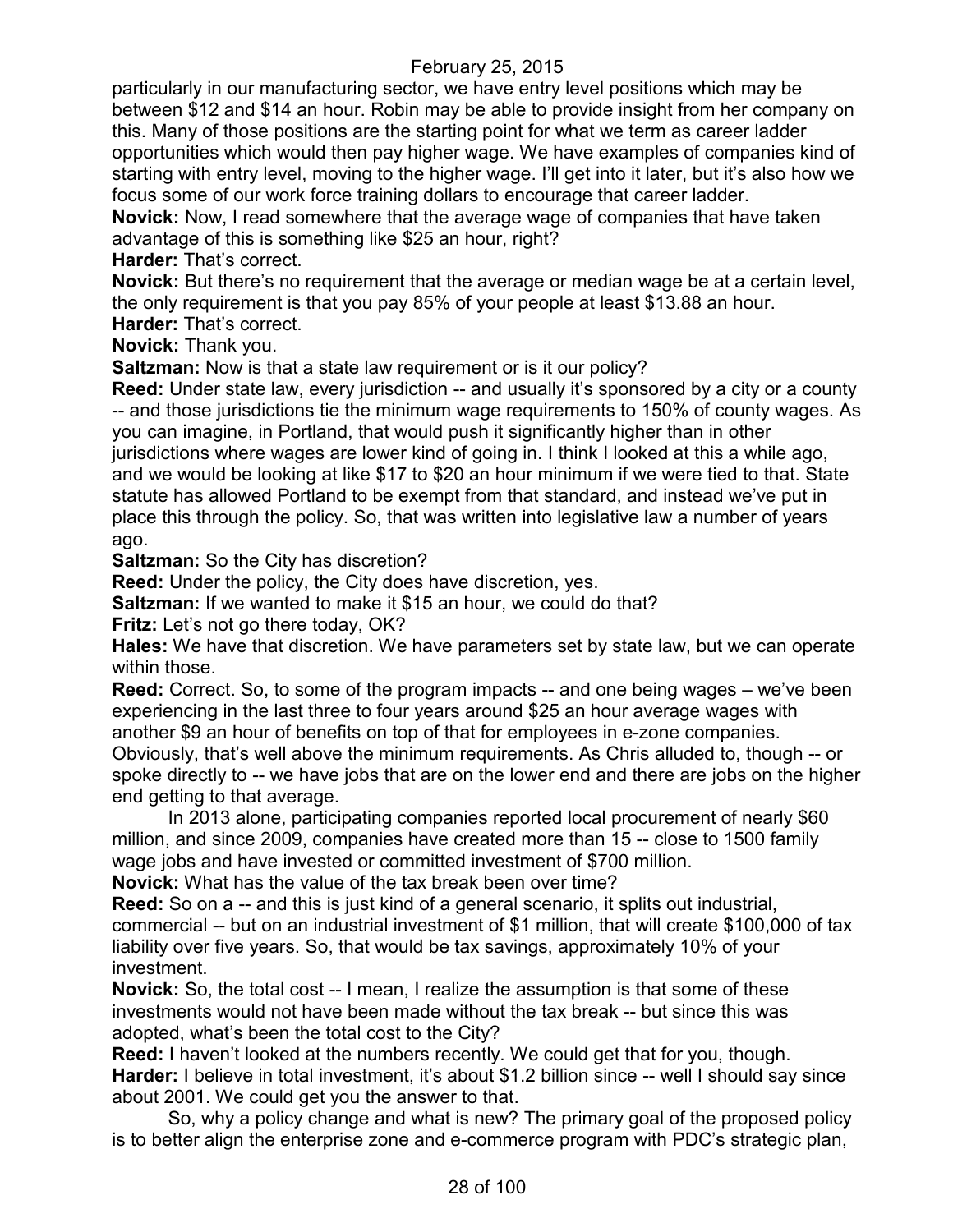in particular, the draft strategic plan that we've been working with you guys on which focuses on promoting job accessibility and widely-shared prosperity. It's also to reinforce the program's ability to provide community benefits.

A couple of examples of how this proposed policy does that. We are recommending that the neighborhood economic development leadership group serve as our advisory body for the community contribution fund expenditures -- I'll get into more on that fund. We strengthened transit and child care support by lowering the company threshold for requiring participation as well as creating a dedicated fund.

**Fritz:** So what that means -- and it's one of my favorite parts of this -- is the company has to pay for transit passes and to provide child care. So, there's a lot of additional benefits that the company is required to provide in return for getting this concession.

**Harder:** That's correct. And we've lowered the threshold for that from a company's receiving tax abatements. It used to be 2 million down to 1 million. And we're requiring every single company to pay into a fund to support transit and child care, whether or not their company qualifies or benefits from that.

**Novick:** So, we would no longer be requiring individual companies to provide child care for their employees, is that correct?

**Harder:** Our goal through this fund is to first work with a company. One of the challenges we've had is child care is often determined based on median family income. That can be a very hard or difficult number to get. Employers don't always know the median family income of their employees. So by having companies pay in, if we can have a third party verify for that and work with a company, we would like to do that directly. If not, we have resources to partner in the community with the organizations where this is their expertise and particularly those focusing on lower income. So it allows us a bit of that flexibility. **Novick:** It was my understanding that what we're doing today was replacing the companyspecific child care requirements with one that requires every company to contribute 5% of their tax break to child care and transit. Is that right?

**Harder:** That's correct, yes.

**Novick:** Do we have any idea what percentage of the child care costs of employees in these companies would be covered by that portion of a 5% dedication?

**Reed:** The policy doesn't get specifically get into what percent needs to go to what. As we've contemplated it we expect that if you look at the 5%, half of it will go to transit, half's going to go to child care, unless there are specific reasons why transit would be more valuable for the company or child care. The specific requirement around child care was difficult because it had a threshold of 50% of MFI. And so we in doing our administering of the program have not had a single company trigger the requirement. So, this is a big shift in that we now are going to require every company that realizes more than a million in tax savings to contribute to something.

**Novick:** How many companies have gotten more than a million in tax savings? In addition to that, of the total amount of tax breaks we've given out, how much have gone to companies getting over a million and how much less than a million?

**Reed:** Off the top of my head, I would say approximately 10% are over the \$2 million threshold right now. Over a million, 25% to 30%. We can get you exact numbers on that soon.

**Hales:** It's interesting -- as it happened, I visited two companies in the last couple weeks that were in central eastside and typical of the smaller firms that would be using this program, and one of them was almost all if not entirely women, and the other one was almost all if not entirely 25-year-old men it seemed like. So I assume that there might be a difference in those companies -- given the age and demographics of the work force - whether it's transit or child care. Most of the young men were single.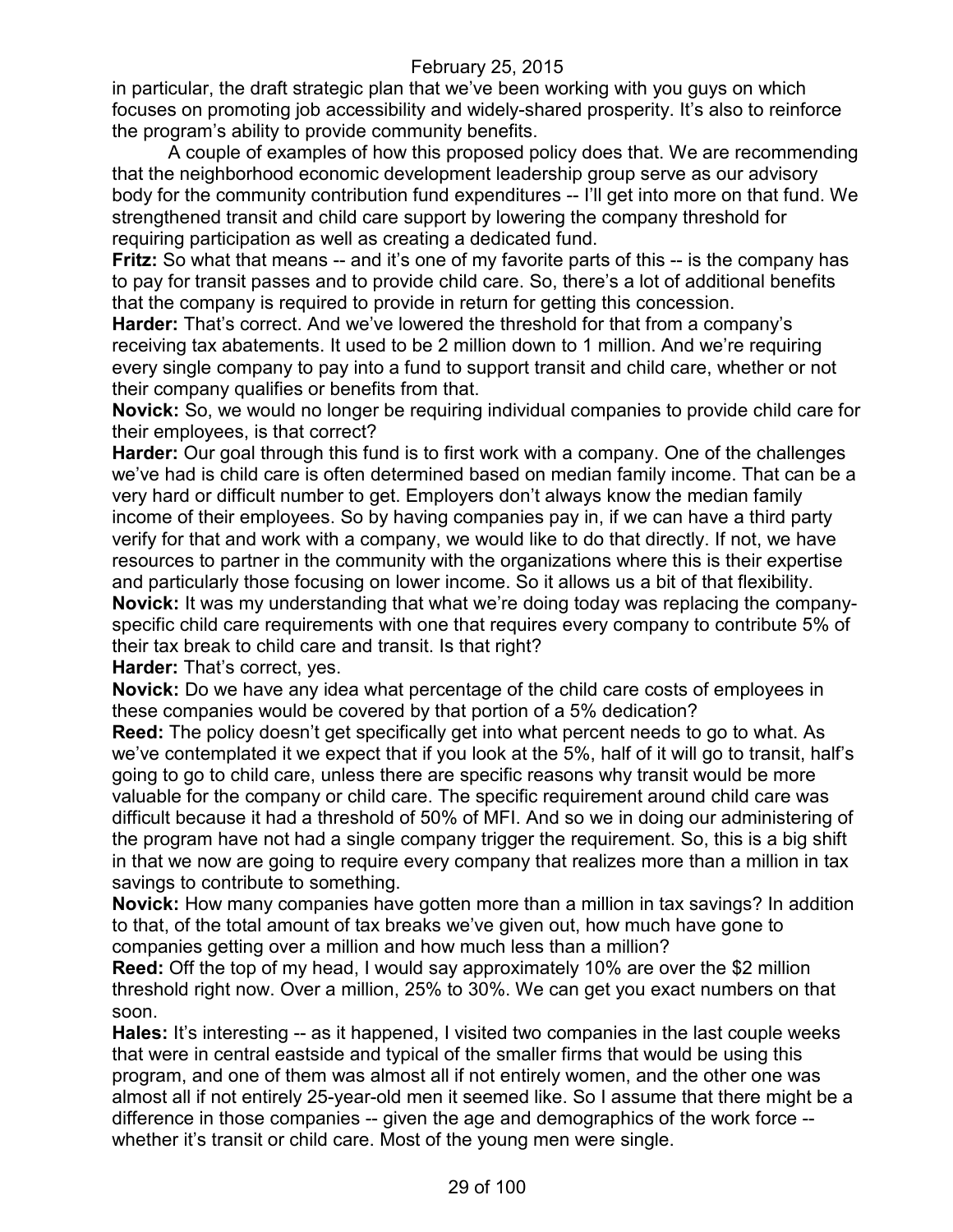**Fritz:** That was my question --

**Hales:** It wasn't just gender, it was status. I assume that flexibility is gonna allow the right benefit for the right company depending on what their employees actually need. **Harder:** That's correct. A couple more items -- we intend to link the enterprise zone ecommerce program more explicitly to PDC's equity policy, specifically enterprise zone projects will adhere to PDC's updated MWESB contracting and apprenticeship requirements. And finally, we're requiring that companies utilizing the e-commerce overlay also contribute to the community contribution fund. Currently, they are exempt.

In addition, the policy has several administrative and technical improvements such as -- Andy mentioned -- we have two policies, one for each of the existing enterprise zones. We're bringing that into one unified policy. We're updating language to better reflect the direction of PDC's strategic plan around widely shared prosperity inclusion, as well as updating terminology that's about 20 years old since last time we did this.

As referenced on the previous slide, a key component of the program is our community contributions fund. All participating companies pay 15% to 20% of their tax abatement or tax credit into the fund to support local work force training and business development. The neighborhood economic development leadership group will advise PDC on expenditures of this fund.

Forecast expenditure over the next five years include the following. In partnership with WSI, we will continue supporting work force training for pre-hires, new hires, and incumbent workers; stronger emphasis on career ladder opportunities as I previously mentioned; and promoting under-represented populations.

We intend to provide resources to expand PDC's inclusive entrepreneurship efforts; start-up support around mentoring, access to capital, and industry networking for entrepreneurs from under-represented populations, primarily women and communities of color. Our NPI and main streets have accessed these funds, and traditionally those have been used for organizational capacity building, training of staff and board, as well as equity training. We anticipate similar expenditures going forward. And funds will be used to supplement technical assistance by providing access to small business resources such as the Small Business Legal Clinic, Micro Enterprise Services of Oregon's Marketlink program, PCC's Small Business Development Center scholarship program, and the Metropolitan Family Services credit repair program.

**Fish:** First of all, thank you for an excellent presentation. I have a couple of questions. The first is, remind us again the duration of the e-zone?

**Harder:** Five years.

**Fish:** Five years. So, a company makes a number of commitments during those five years. Then what happens after the five years with respect to some of these goals that we've established?

**Reed:** After the five year mark, we've finished our reporting with the state of Oregon and local compliance, and they graduate and on they go. We don't do any more reporting or requirements beyond that point.

**Harder:** We don't have a direct involvement -- obviously then their tax is no longer in abatement.

**Fish:** One of the things that sometimes comes up with these kinds of programs is, you know, being sure that we get the full benefit that we bargain for. So, how are we doing in regards to companies that are impacted by the e-zone meeting or exceeding the required goals?

**Reed:** When we experienced a recession, there were a handful of companies that struggled. There are mechanisms in the local policy and also in state statute that when a company doesn't meet those requirements, there are pay backs of taxes or full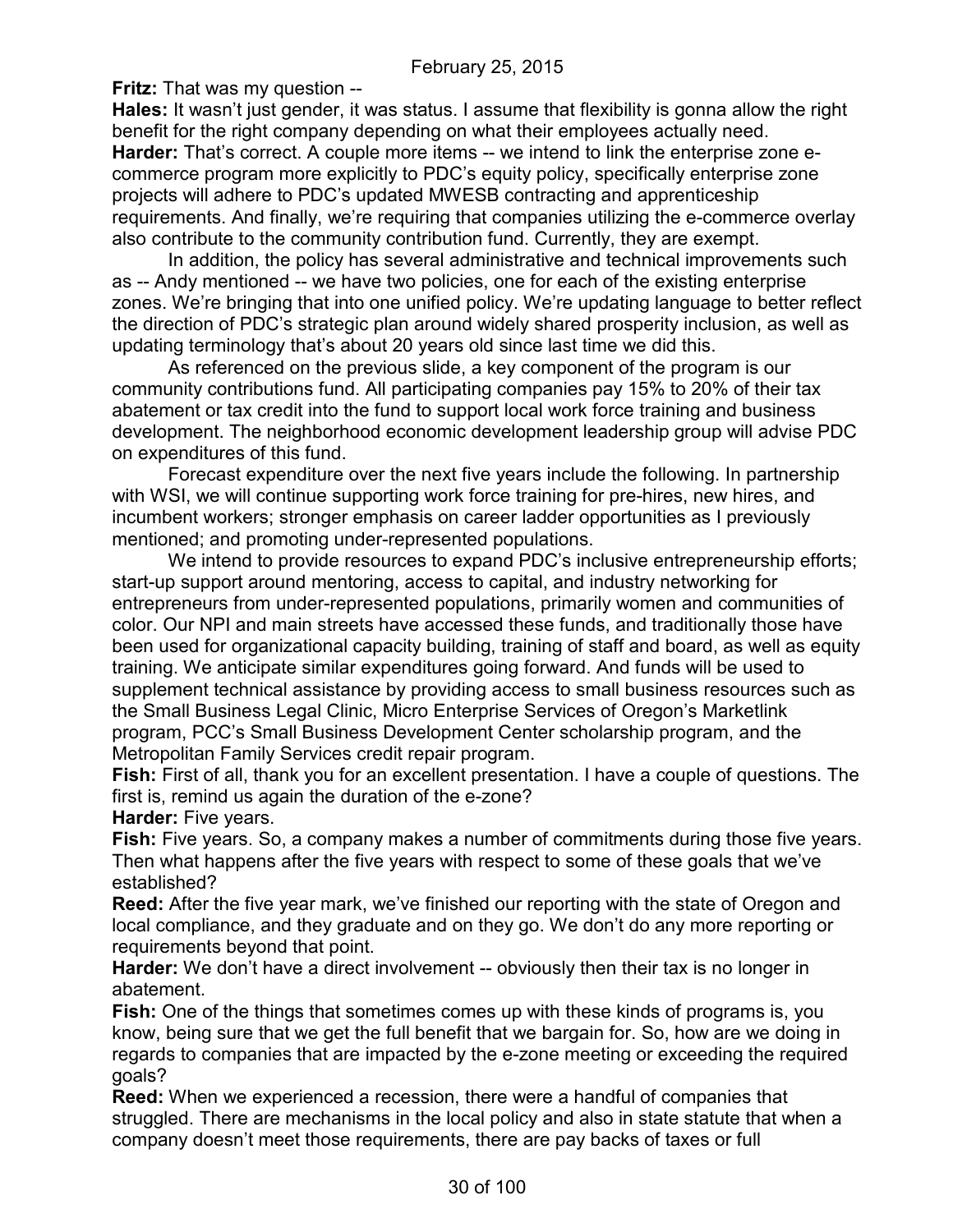disqualification potentially. So, if they let everybody go, then they lose their tax abatement. There's a five year potential clawback. If that happens in the fifth year, they have to pay back all the taxes back. So, for the companies that have failed at those levels -- we've probably had maybe three or four or five in the last three or four years -- we've used state statute to make sure that the benefits or taxes were paid back. I manage that along with the tax assessor's office and Business Oregon. We all do compliance together. Beyond those, everybody else has been fine.

**Fish:** Is there an annual report that memorializes that that you publish?

**Reed:** Yeah, we have that data and at any point we can come back and do an annual report on that information. You see the numbers here from our most recent one. We're wrapping up our 2014 reporting here shortly.

**Hales:** It might be good to distribute that to the council, please.

**Fish:** The reason I ask these questions is the council last year was -- as you know - involved in discussion about helping to lure a major athletic company, apparel company to the South Waterfront and one of the things we discussed was the e-zone. And it sparked an interesting, more public discussion about the benefits of an e-zone and are we getting enough in return and the like. I think having a way to document that on a more regular basis and publish those results is helpful, because I think as with any of these programs there's some skepticism out there about whether they meet their goals, and if we've got a good story to tell, I would hope we would do that and also share it with the council. **Harder:** As Andy mentioned, we can certainly share the official annual reporting on this.

PDC in their annual report documents some of the higher level metrics and anecdotal as well, so there's two metrics for that. We can distribute that.

**Fish:** Thank you very much.

**Hales:** Other questions for Chris and Andy? We also have Robin Dady from McKenna Metals here.

**Novick:** Actually, I just want you to restate the difference between what we do here and what most other places do. I think you said that in most counties in Oregon, the requirement to get this tax break is you pay 150% of the average wage in the county. **Harder:** That's correct.

**Reed:** That's accurate, but the other thing about the Portland Enterprise Zone program is we have the most stringent, highest level of benefits required of any of the 67 enterprise zones in the state of Oregon. So, we ask the most of e-zone companies of all of them. **Hales:** In terms of benefits.

**Reed:** Benefits in general.

**Novick:** In terms of benefits, was there any thought to reevaluating the benefits requirements in light of the Affordable Care Act?

**Reed:** So that could be something that we'll need to revisit where we look at the benefits requirements. We haven't spent any time on that yet, though, no.

**Hales:** Yeah, that's a good point, though. There are a couple things I think at work that might cause us to reevaluate some of these and how we tune this for the next phase. Great. Thank you both. Robin, please, come up and join them. Good morning.

**Robin Dady:** Morning. I joined McKenna metal as their controller a years ago. And they've had a great story. McKenna Metal does custom metal fabrication and they do work for a number of retail design firms that ultimately work for companies like Nike. So, a predominant portion of our business is around retail display. We also did stuff like Rip City sign and other sports signs. So, we've had a great story for being a small company.

They opened shop on NW Nicolai right off the Fremont Bridge in 2008 with only a couple of employees, and by middle of last year we were around 20 employees. So, we've had steady growth during a time when the economy was definitely hurting. It's been a good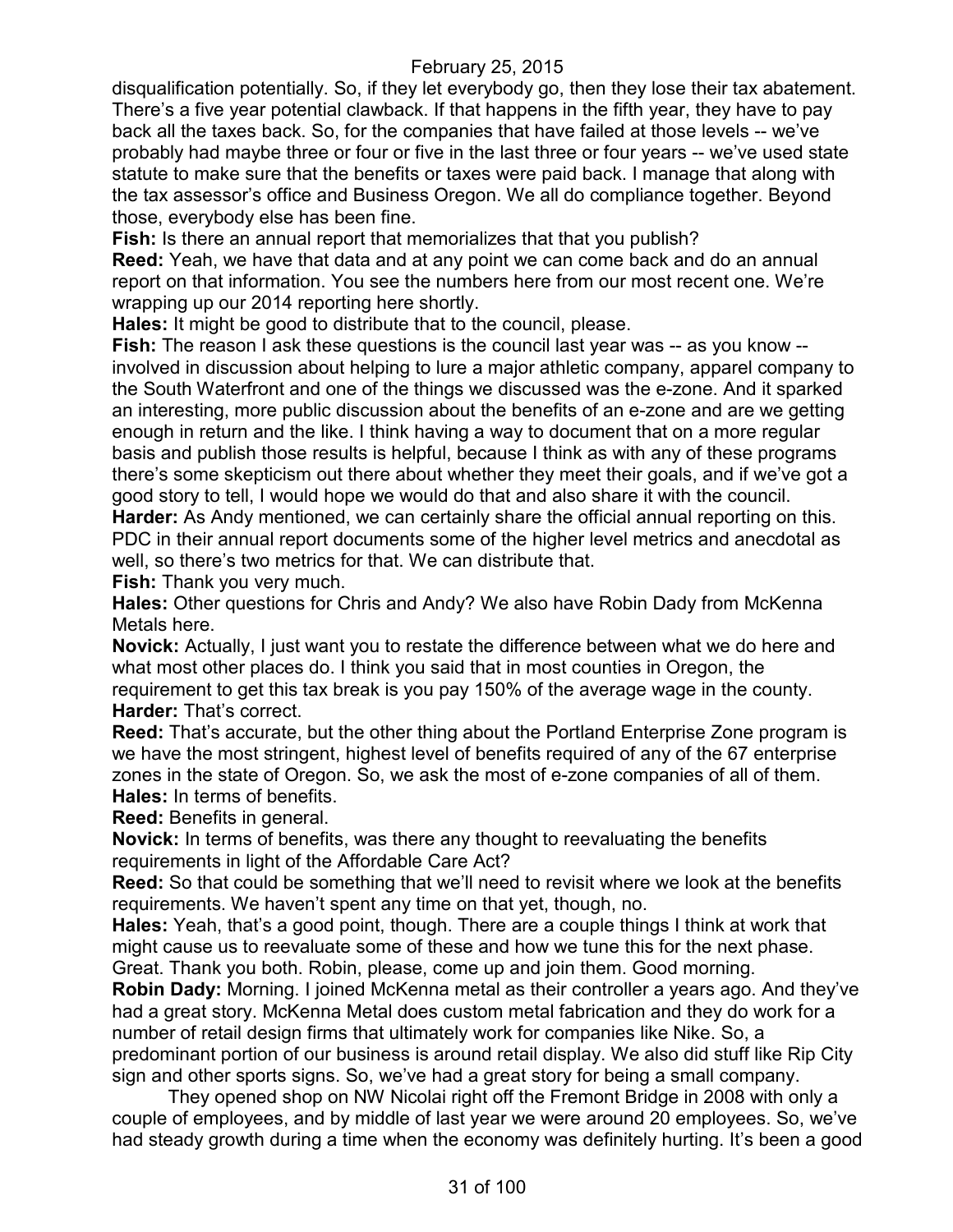story, but we want to continue to grow. Part of continuing to grow means we need programs like e-zone -- which we signed up for last year -- to help us so that we can continue to hold on to enough cash to allow us to invest in more equipment that we need for the type of custom fabrication we do. Most of the machinery we use is very expensive, so our laser cutters and our machines that bend metal are well over \$100,000 apiece.

In order to continue to grow, we need to be able invest back in our business and more importantly through programs like e-zone. It allows us to get training funds to help continue to train our employees so as we grow they can continue to grow with us. Our line of work -- because it is custom fabrication, it takes a higher level of skills to really understand metal and fabricating metal. So any time we can bring on individuals maybe at a general laborer position, entry level position, and give them the ability to grow with us - last year alone, we promoted three employees, two of which are now metal fabricators. It just helps not only us but it helps employees and it helps the economy as we continue to grow.

**Hales:** Thank you. Questions for Robin as well? Thank you all very much. Anyone else want to speak on this item?

**Moore-Love:** Charles Johnson signed up.

**Hales:** OK. Thank you all. Robin, thanks for coming.

**Charles Johnson:** Good morning, Commissioners. For the record, my name's Charles Johnson. I was very glad that at the end we got one MWESB on the record. I want you to think about your constituents and about all the constituents that were here last week, and look around on your desks and find your equity lens. Because we don't want a bunch of people of color working for Portland Mall Management and Central City Concern and Clean and Safe sweeping around buildings full of white 25-year-old males without children doing e-commerce.

So, I'm very pleased with the standards in here as far as -- and especially Dan Saltzman's suggestion that nobody connected to any of these programs should be making less than \$15 an hour. But we need to do better at making that connection downtown. I don't know how many square feet Portland Community College rents or owns a few blocks from here, but this is not just about economic opportunity for a few clever capitalists who can read the tax crediting code. We need to really make sure that this connects to what we were talking about before when the arts council was here and their excellent equity statement and about STEAM -- science, technology, education, arts, and math. Because the woman who just spoke -- her business is engaged in graphic arts and design. It's not just about geeks, it's also about artists.

I hope that you'll keep a close eye on the PDC as the staff diversifies and we'll be able to turn this not just into economic activity but multi-cultural activity. Thanks. **Hales:** Thanks. Anyone else? Council questions, comments?

**Saltzman:** Mr. Mayor, I do feel that we should make this a \$15 an hour requirement for 85% of employees after one year of employment. So, I would offer a further resolve to the resolution to say that we would change Exhibit A to read 85% of basic wages must exceed \$15 an hour after one year of employment.

**Hales:** That's a motion. Is there a second? So, Dan, I wanna -- **Novick:** Second.

**Hales:** Oh, OK. I won't support that now, but I am interested in looking at the question of wages. I don't think we should do it on the fly, but I think we also have to look at the whole package that we're requiring of these employers. It's not just wages, it's also a huge commitment to benefits. But I think it's a fair question given the direction that we as a Council have on the wage issue that we should be both aggressive and consistent in a good economy of trying to raise wages. But again, the total package that we're requiring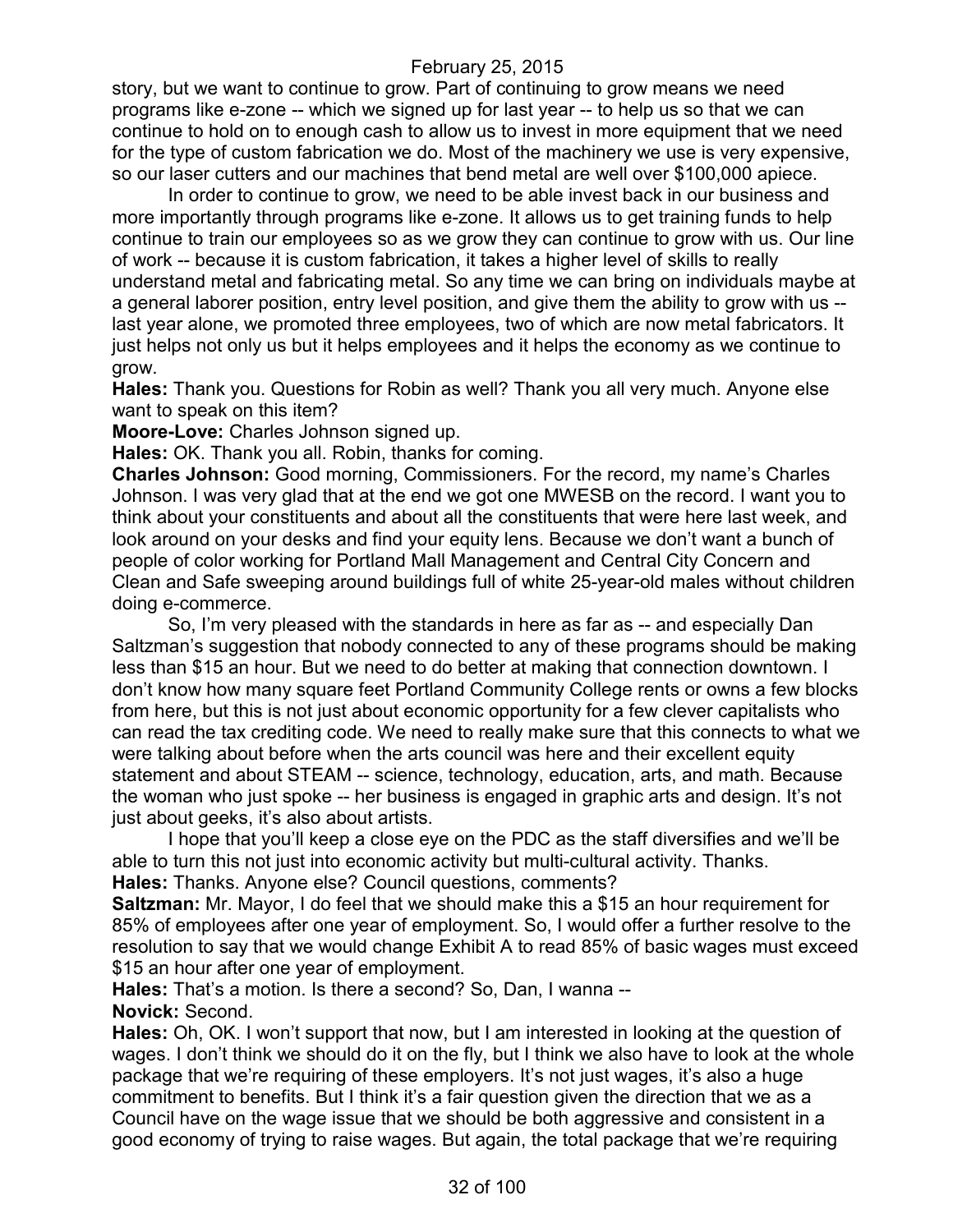from these employers is pretty significant, so I don't want to blow past that in our interest in the wage issue. So, my request would be that we not support your amendment today - we'll take a vote momentarily --

**Saltzman:** I would just say that we're offering substantial benefits both in terms of property tax abatements and income tax credits. And I do appreciate the richness of the requirements on employers of these packages, and I appreciate the work you've done and the PDC has done, but the current policy of 85% earning \$13.50 after one year -- I mean, \$15 an hour I think is not that much more and I think I would hazard a guess that many of these employees -- McKenna Metals -- are easily exciting \$15 an hour with the skills that they have. And I think it's consistent with the policy discussion last week that we try to increase, bump it up every time we get a chance, and this seems a fair part of this package. So, I would urge a yes vote.

**Novick:** Commissioner, I just want to say that I agree with your instinct and I think the mayor may have a fair point that maybe we shouldn't do this on the fly.

I wasn't really aware of this program until a few days ago and the modifications that are being made to the program today strike me as reasonable modifications, but I do have a concern about the wage levels. And in fact, until my staff talked me out of it yesterday that we shouldn't do this on the fly, I was inclined to come forward with an amendment saying that the median wage has to be \$25 an hour and 85% have to make at least \$18. Because I think -- I mean, we are talking about a pretty big tax break, and I tend to be skeptical of tax breaks for economic development to begin with. However, if we're talking about a tax break for companies that pay \$25 an hour and provide child care, those sound like pretty darn good companies to have in town.

But what we have is a policy where on its face you could pay 85% of your employees exactly \$14 an hour and 15% less than that, and still get a tax break. As you just said, I think that probably applies to zero of the companies actually taking advantage of it, but on its face that could be the result. So, I would suggest that even if we don't approve your amendment today, we take a look at this over the next couple of months. And I would like further discussion with PDC and hear further justification of a program that results in our paying arguably less of our employers in terms of wages than other counties do. But I would suggest that regardless of what we do today, we look at this in more depth over the next couple of months.

**Fish:** Mayor, let me just add one comment. I appreciate Dan raising the issue. I agree with you, Mayor, with your view on this. But actually, if we're going to start looking at the myriad ways in which we subsidize, incentivize, or encourage activity, I'd like to start with having a comprehensive understanding of those programs. I suspect that the majority of them actually are administered to the Housing Bureau, but I would like to understand the range of them and then understand our legal authority to set those kinds of requirements and then what the impact would be on the people that we are contracting with. And I'd like that information before I start doing it in a series of one-offs.

**Hales:** Further discussion on the motion? Then let's take a roll call on the motion. **Roll on motion.**

**Fritz:** The resolution that we passed last week was not binding City policy, and that was one reason I supported it. Looking at it since then, it's very clear we've made some significant errors in adopting that resolution last week and that we need to look very carefully and figure out how much this is going to cost and how it is going to affect low income workers. What we did last week is quite likely to have the effect of reducing hours for low income workers so they not only will not be getting \$15 an hour, but they also will not have full-time work anymore. And so that's -- we need to revisit what we did last week. We should not be making changes on something which is binding City policy with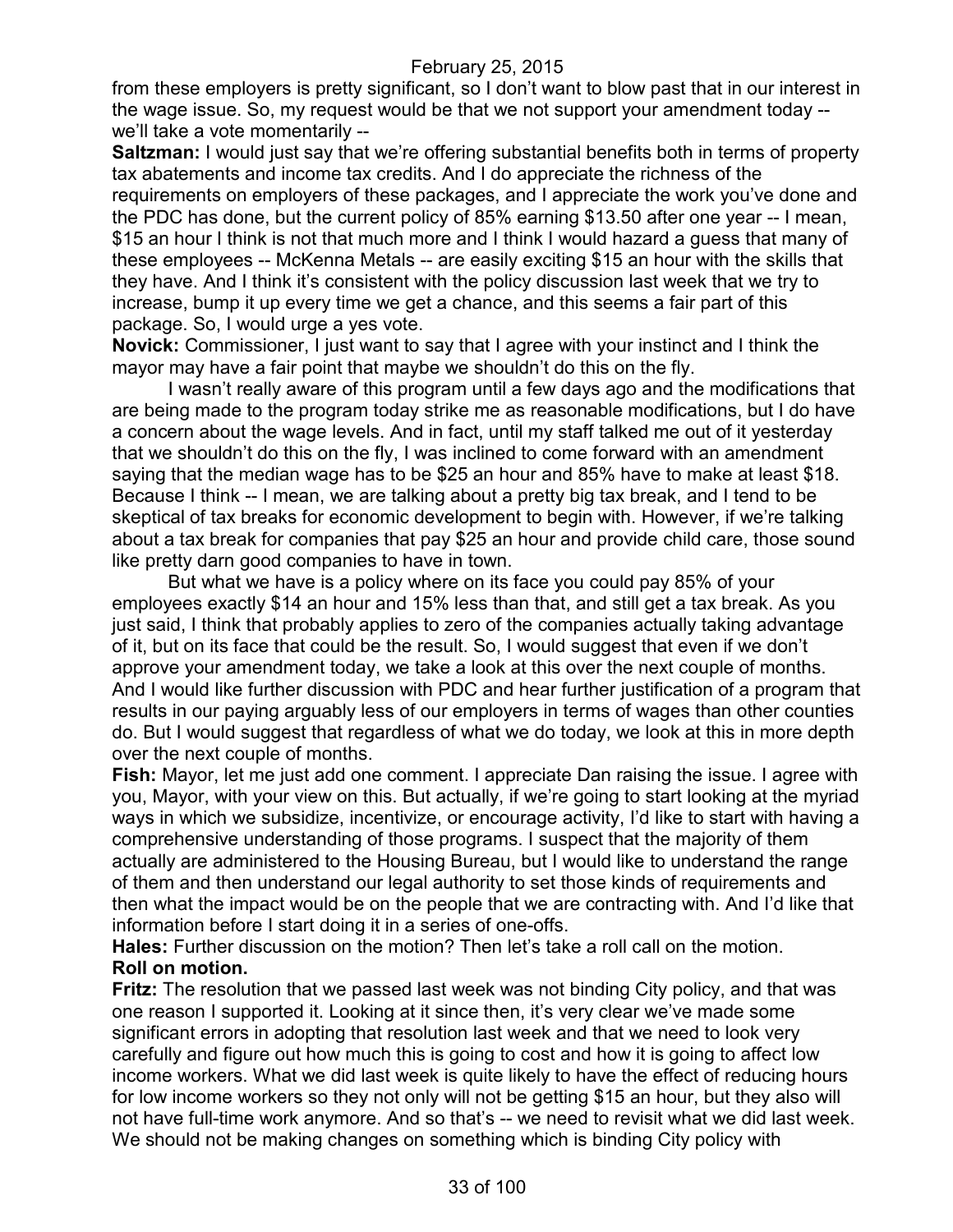absolutely no investigation as to the potential impacts on the companies, on the program, and on the balance sheet. So, I can't support this amendment. No. **Fish:** No.

**Saltzman:** Well, I'm quite convinced that no company would walk away from this program -- which is quite generous in terms of property tax abatements and income tax credits -- for a modest increase in minimum wage required after one year of employment for 85% of employees of \$15 an hour. That's a modest increase from \$13.50. And I also believe many of these companies being highly skilled as they are already exceeding that. I think it's good that we search out opportunities on the fly or not to make sure that we are paying living wages, or that these companies are paying living wages. And \$15 an hour, you know, barely meets that requirement of living wage but it is better than the present requirement, so I vote aye.

**Novick:** I take Commissioner Fritz's implied point that we as a City don't pay all of our employees \$15 an hour, but that's something that I feel guilty about -- and I think we all do -- it's not something we want to be patted on the back for. And the idea that we've got a policy that gives a rather large tax break to companies that might pay a significant portion of their work force -- actually, it could pay all of their work force -- less than \$15 an hour is something that I have a hard time contemplating. Again, I think that we should have a more comprehensive look at this policy later on, but based on Commissioner Saltzman's motion I can't imagine not voting aye. Aye.

**Hales:** Commissioner Saltzman, I appreciate you raising this issue and I'm going to vote no on the motion, but that doesn't mean I want to sweep this issue away. We are going to be getting the final version of that PDC strategic plan in front of us within a couple months.

As you may remember, I said when we started that strategic planning process I think PDC has to have three missions. One's to build the city, the second to create jobs, and the third to share prosperity. I do believe that we should try to use the situation of this economy to create a race to the middle instead of to the bottom. So, I think we all share that value and I'm very interested in digging into some of the details of how this might work if we were to raise the wage requirement in addition to the benefits requirements.

I want to understand a little better the diversity of the employment that we're talking about. I've seen some of these companies. I was at Leatherman Tool last week and it's just shocking when you look out on the floor there on two levels. One is the amazing amount of capital investment they are pouring into that company in terms of robotics and equipment, and then two is the diversity of the work force. And in Bridgetown Natural Foods, same thing -- very high-tech company that's creating contract manufacturing granola bars and such. Their biggest problem on the floor of that business is communication, because they had so many different languages spoken that if the wrong lead worker is not there that day, there's a crew that the boss has a hard time communicating with. And they're growing, they've gone from 25 employees to 240 in five years.

This program appears to be part of the successful set of strategies that's creating high value manufacturing employment or craft employment like McKenna Metals here. So, I like what we've got going on. I don't think it's a give-away. In fact, in most cases it's local businesses rather than national corporations that are benefiting from this. So I think properly tuned, this is an incentive that fits our values, but I am interested in the wage issue. I'm glad you've raised it. You've got my commitment that we'll spend some time looking at that more between now and when the final version of PDC's strategic plan comes back to us I think in June or July. So, not that long from now. But for now, I'll say no to your motion. But more later. OK, now let's take a roll call on the resolution. **Item 205 Roll.**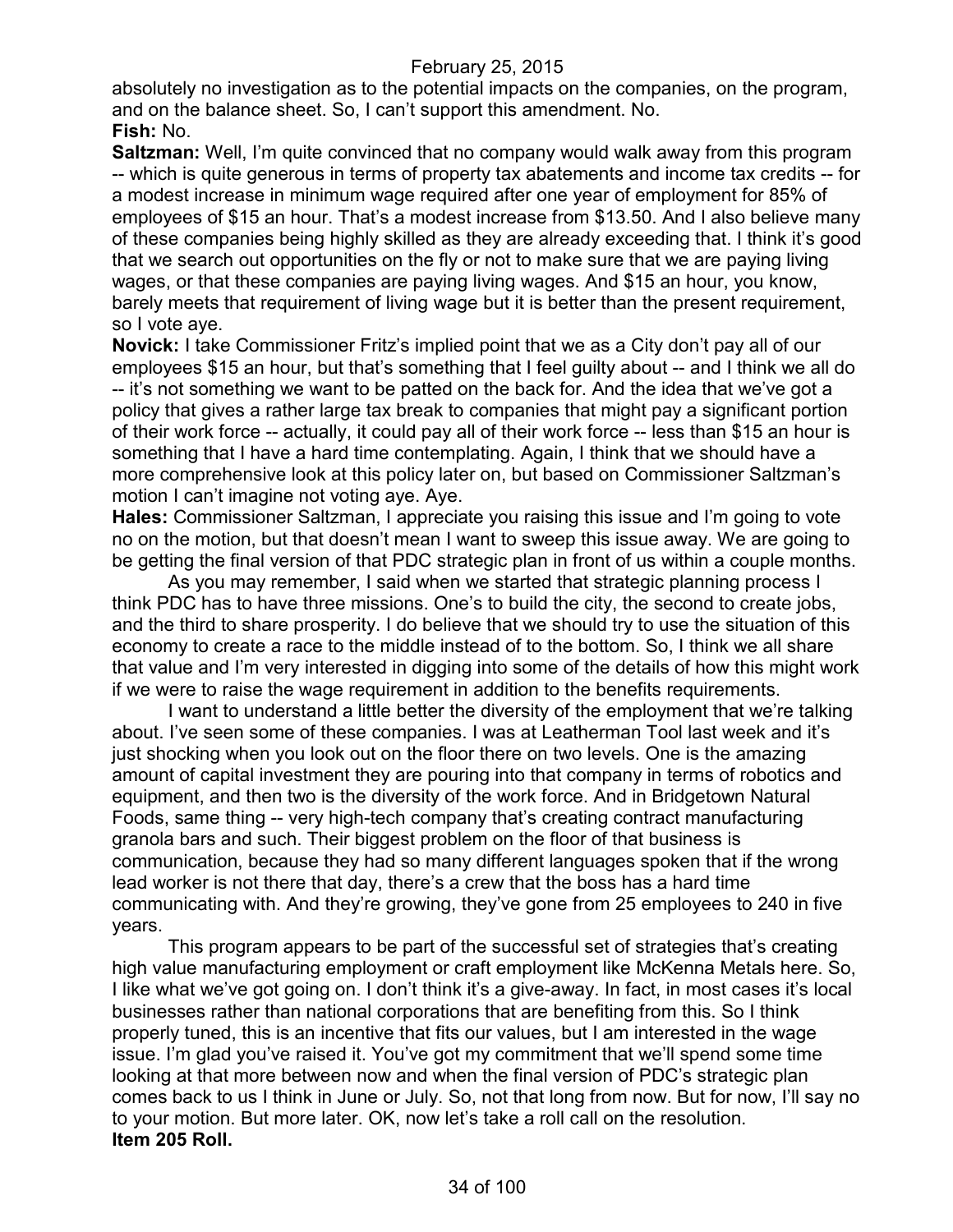**Fritz:** I believe the Enterprise Zone system is one of the best economic development tools we have as a city. I'm very appreciative of the report. Thank you for testifying, Robin, I'm glad your business is doing so well. Very happy to support these changes -- I believe it will make it even better. Aye.

# **Fish:** Aye.

**Saltzman:** Thank you, PDC. Thank you, Robin, for being here. I appreciate these changes and they're in a good direction and I appreciate the mayor's commitment to take a look at this \$15 an hour issue as we come back to the PDC strategic plan. Aye. **Novick:** Aye.

**Hales:** It's really interesting to see this growth in the manufacturing and craft sector in the city. Part of that conventional wisdom that's wrong -- you know, that all the prosperity was going to the suburbs? Well, the part of the conventional wisdom that's wrong is that all the high value manufacturing is moving overseas. I mean, we sometimes fall victim to this caricature picture of Portland that it's all software and restaurants. And they're great, but there's a huge amount of high-value hand work that's done in our city. Robin's business is one of them. The more I see of that and the more I see of its growth, the more optimistic I am that we're at a good place. It's programs like this that hopefully will help us build on that strength in a time of I think lover term economic growth -- not a bubble, but a trend. This is a great tool, it's being used well, I appreciate the staff at PDC for the work you do and look forward to returning to this discussion soon. Thank you. Aye. OK, well done. Thank you. Let's move on to the item pulled from consent, which is -- let's wait on that, unless Anna --I think Anna needs to come here for that. We do have -- OK. 209, please. **Item 209.**

**Hales:** Good morning, Jon. Welcome. Explain the amendment to us, please.

**Jon Uto, Office of Management and Finance:** Basically, this is to partially correct a historical salary issue with the inspector classification. At one time, housing and senior housing inspectors were in ONI. During that time, the inspector classifications in BDS received a 6% and 6.5% wage increase -- this was about 10 years ago -- and the housing inspectors in ONI didn't. So, now the housing inspectors have been moved to BDS, so they're working side by side other inspectors who make more than them. We've corrected the issue in the most recent DCTU bargaining to get their wages corrected, but this will kind of help correct some of the historical issues that were created because of that -- the inspectors being in separate bureaus. That make sense?

**Hales:** OK. Questions?

**Fritz:** Mayor, I believe we need to move to correct the ordinance.

**Hales:** Yes, so we will need a motion to correct section 1, item 3 as follows. Effective July 1, 2004, employees who worked at the Bureau of Development Services in BDS inspector classifications received a 6% across the board wage increase, and employees in the BDS senior inspector classifications received a 6.5% across the board wage increase. **Fritz:** So moved.

**Fish:** Second.

**Hales:** Any further discussion on the amendment? Roll call on the amendment.

# **Roll on amendment.**

**Fritz:** It's just correcting the language in the ordinance. It now says what was just said in front of everybody. Aye.

**Fish:** Aye. **Saltzman:** Aye. **Novick:** Aye. **Hales:** Aye.

**Hales:** And does anyone want to speak?

**Fritz:** We have a second motion, Mayor.

**Hales:** I'm sorry, you're right. There is a second motion, it just wasn't highlighted on mine. The second motion is as follows. Move to correct section 1 item 5 sometime after the July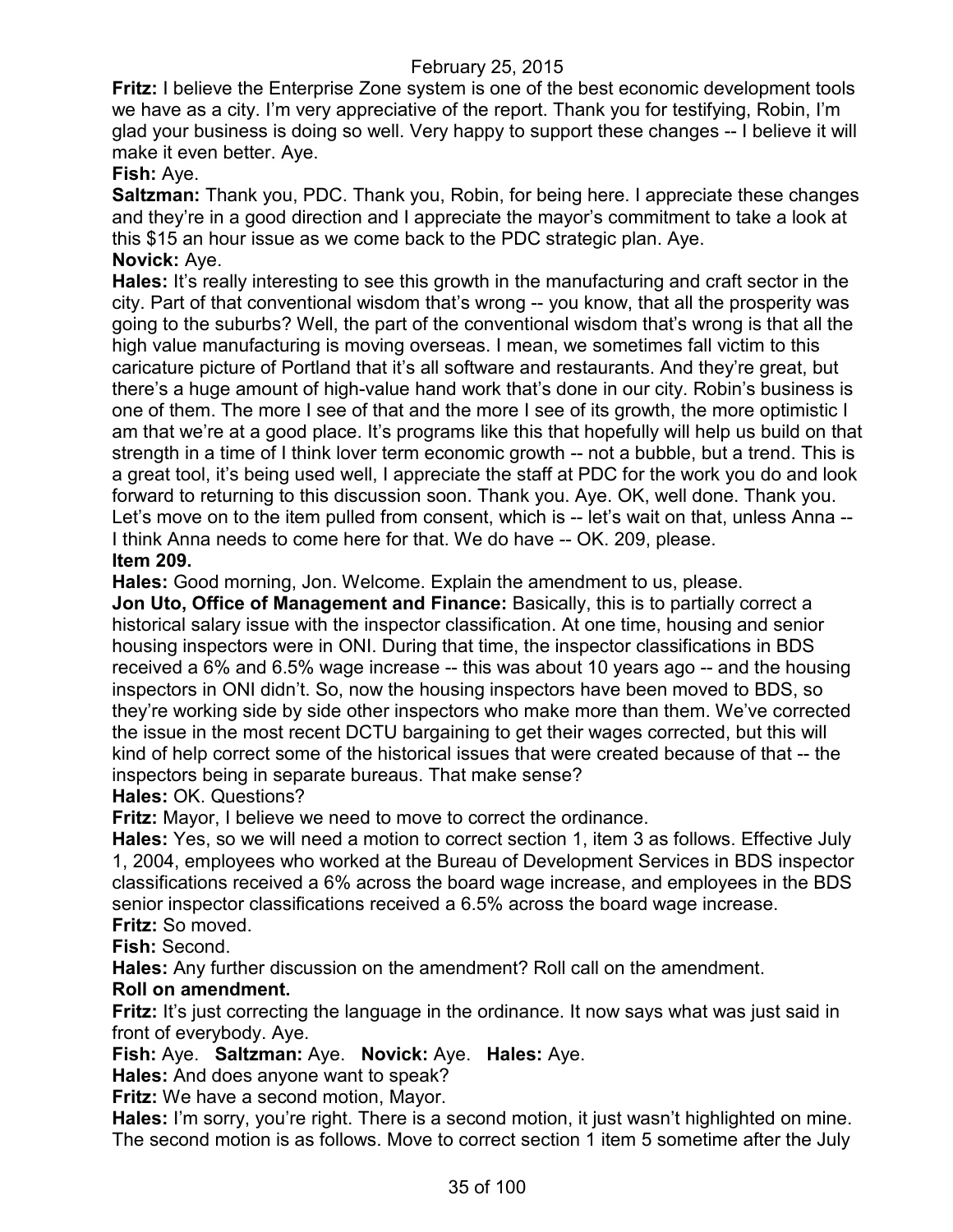1, 2004, 6% and 6.5% across the board wage increases received by employees who worked at BDS, the employees appointed to the housing inspector and senior housing inspector classifications at the Office of Neighborhood Involvement were transferred back to BDS. However, the employees who transferred from ONI did not receive the 6% and 6.5% across the board wage increase that the employees at BDS had received effective July 1, 2004.

**Fritz:** So moved.

**Fish:** Second.

**Hales:** Discussion? Roll call on that amendment, please.

# **Roll on amendment.**

**Fritz:** Again, it just corrects the language. Aye.

**Fish:** Aye. **Saltzman:** Aye. **Novick:** Aye. **Hales:** Aye.

**Hales:** Anyone want to speak?

**\*\*\*\*\*:** [inaudible]

**Hales:** Really? [laughter] You've gotta be kidding.

**Charles Johnson:** I do think it's important this item get spoken about because with BDS, we have an agency with perhaps a more flexible budget because I believe that fees and permitting flow through that office. I really don't see any reason why there should've been any disparity in the first place. I don't think we want to have cash cow bureaus with employees getting better wages than bureaus are with more restricted revenue like Parks and ONI. I would appreciate comments from staff or Council if that issue could possibly be touched on.

**Hales:** I think this was a glitch, not being cheap on the City's part -- to use a technical term. Further discussion? Then a roll call on the ratifying the letter of agreement.

#### **Item 209 Roll.**

**Fritz:** Aye. **Fish:** Aye. **Saltzman:** Aye. **Novick:** Aye.

**Hales:** Thank you, Jon. Aye. OK, let's move on to regular calendar 215. **Item 215.**

**Hales:** Why don't you read 216 while you're at it, please?

**Item 216.**

**Hales:** Sergeant Voepel, Officer Balzer, welcome.

**Robert Voepel, Portland Police Bureau:** Good morning, sir. My name is Robert Voepel, I'm a Police Sergeant, Traffic Division. We've got a grant from the State of Oregon – ODOT -- for motorcycle training. I'm a motorcycle training sergeant and this is Officer Balzer, he's our lead instructor for the motorcycle training division.

We currently have 28 motorcycle operators in Portland, and part of this grant is training outside agencies as well, so it's a regional training and it's specifically for scenariobased training -- simulations, things where you're training in real world situations other than riding the motorcycle, but actually riding a motorcycle and making decisions on use of force. It falls in very, very well with the Department of Justice agreement and it also falls in with the Chief's plan to incorporate other agencies in with our own agency.

And it's really vital that we have this, just so we can have that extra cushion. When we have large scale events, motorcades, things of that nature, we rely upon our outside agency partners to work the events.

**Hales:** So will this training effort involve our officers and other agencies like state police and Beaverton and so on?

**Voepel:** State police doesn't currently have motor operators. I just talked to a lieutenant this last week that they will be getting their motor unit back once they get up to better staffing. But we work with Beaverton, Hillsboro, Washington County, Clackamas County. The last motorcade training in October we had 12 agencies and 75 motor operators there.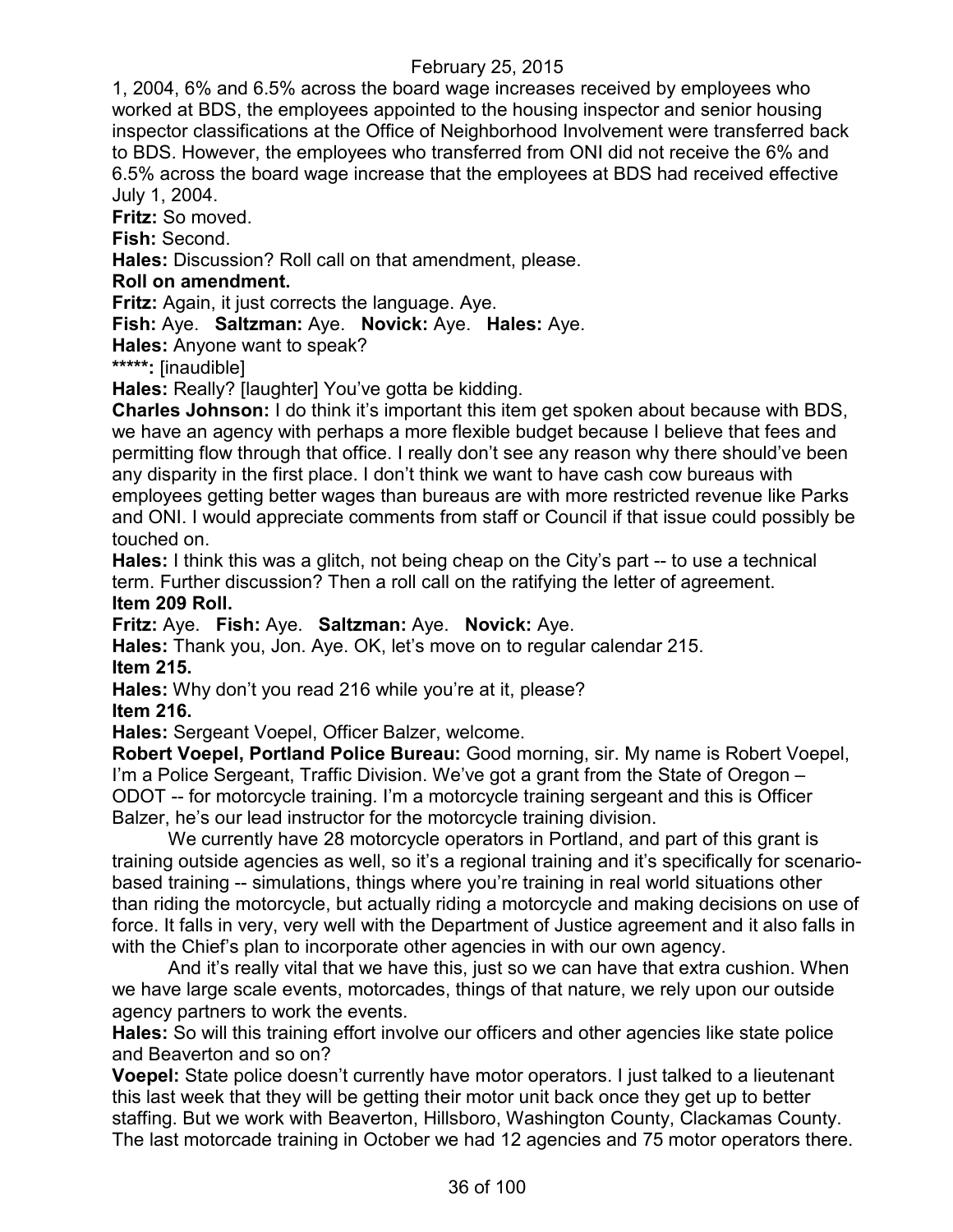**Hales:** OK. Great.

**Voepel:** We try to do this on a regular basis. This is just the way we can put real world training into our curriculum.

**Fish:** Can I ask you a technical question?

**Voepel:** Absolutely.

**Fish:** My daughter goes to college in Los Angeles and California law allows motorcycles to go between cars on the highway.

**Hales:** Not police motorcycles but everybody else, right?

**Fish:** I don't know.

**Voepel:** They do. Our position is that that's very problematic.

**Fish:** I can say as a visitor to Los Angeles, it's very problematic too because there's very little spacing and motorcycles are at a high speed going down -- is that allowed in Oregon? **Voepel:** It is not.

**Fish:** That may be news to some of our friends in California visiting on motorcycle.

**Voepel:** It's not legal in Oregon. There's a number of -- I think there's four on the items this year trying to get some legalization of that.

**Fish:** Why is that allowed, by the way? It just seems so counterintuitive to create another hazard like that.

**Voepel:** That's our opinion too. Maybe Officer Balzer can speak to this a little more. But it's more mass down there, there's more traffic congestion down there. A lot of people ride the two-wheeled vehicles so they can do that and get to work and get places quicker. I don't see the value of it.

**Hales:** I think I can answer Commissioner Fish's question in a different way, which is having accidentally been in the same hearing room as a hearing on motorcycle helmets being required in the state of Oregon, I can tell you that what drives interest in this issue from some is not a rational calculation like the one you just articulated but an emotional idea of riding your motorcycle on the open road, which might happen to include all of us in it. It's that wind in your hair, 65 mile an hour experience that some folks dream of even if the rest of us are in their way.

**Voepel:** I continually tell myself I have the best job in the world.

**Fish:** Thank you.

**Hales:** Other questions for our team? Anyone want to speak on this item? Let's take a roll call on 215.

**Item 215 Roll.**

**Fish:** Aye. **Saltzman:** Aye. **Novick:** Aye. **Hales:** Aye.

**Hales**: The other grant, 216, is for DUII training.

**Voepel:** It's DUII Intensive Supervision Program, and Officer Balzer will address this. **Bill Balzer, Portland Police Bureau:** Good morning, my name is Bill Balzer and I do manage that program for the Police Bureau. It's in partnership with DISP. I have John Dieter here, he's the director of the program. We work together with this -- we have for several years now, this is just an addition to it for this year's grant.

It's essentially -- and John, go ahead and jump in if I miss something -- but it's a DUI treatment court program for multiple DUI offenders. What our goal and role is on it is to have these recidivism rates go down for continually offending DUI drivers. It's getting them into a program to see why they're doing this one, so they don't continue doing it and breaking law, but the main thing is so that they don't endanger or hurt themselves or someone else in the community.

It's a voluntary program that all these clients go into, it's not forced upon them. They pay it themselves. Our role in it is working with the DISP program is that we then go do warrants and home visits. In the past, we've mainly done warrants, we've changed now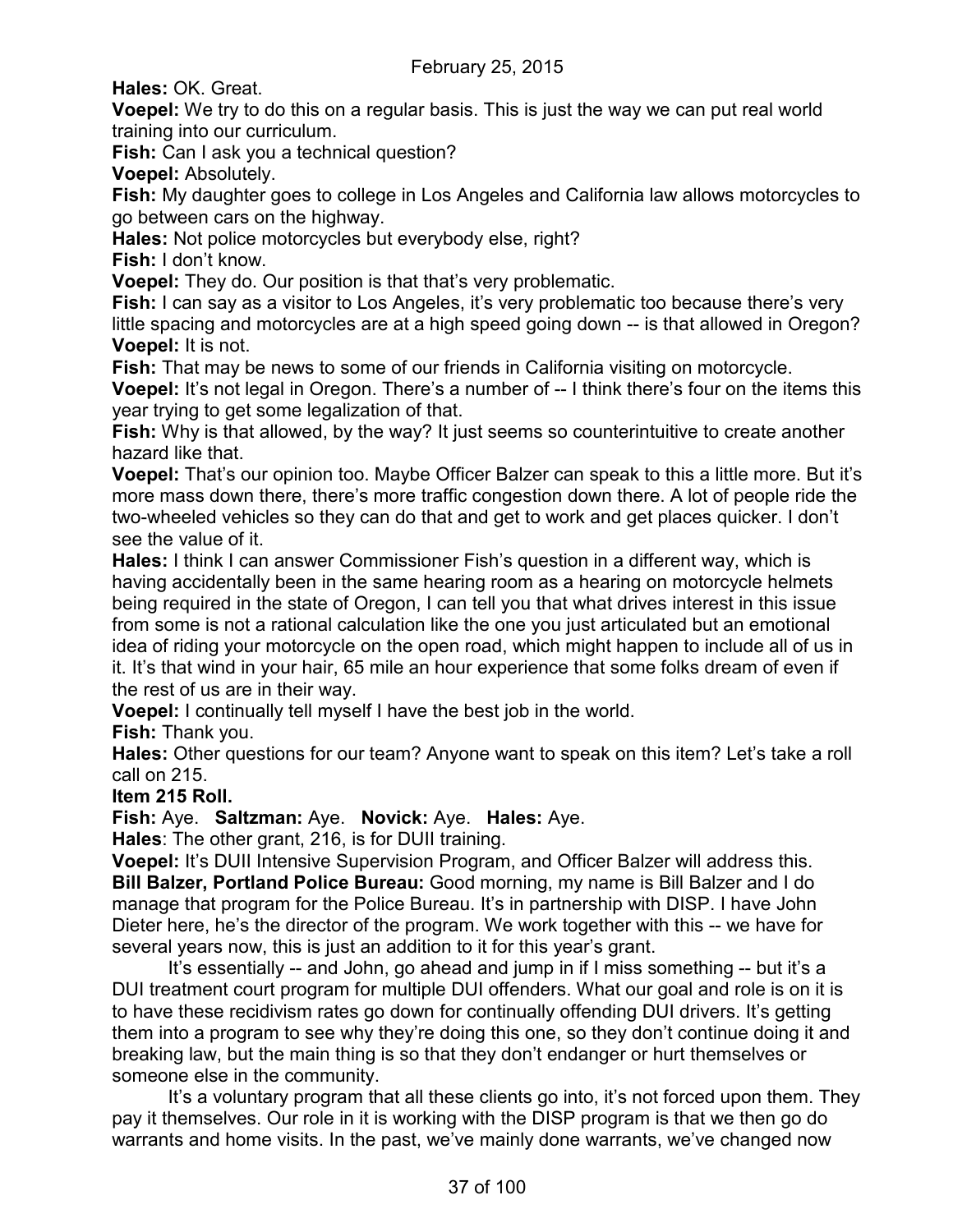and we're seeing a benefit in home visits. The benefit to this is we get Portland police officer that goes to someone's house and knocks on the door, and instead of arresting them we're going in saying, how are things going for you? How is this program working? What do you need? What's working, what isn't working? And then we go to weekly meetings with the staff, with the judges, the treatment providers, the case workers, and we can work together. Sometimes they will tell us stuff -- the clients will -- that they are not telling them, and we can work together. The goal is to make the whole program more successful.

**Hales:** That's great. Anything to add to that?

**John Dieter:** No, I think Officer Balzer got it right. We're a DUII treatment court, we're forcing people to have three years of intensive supervision and exposure to treatment and it's been working really well.

**Hales:** That's great, thank you. Any questions? Thank you all very much. Anyone else want to speak on this item? Then we'll take a roll call on that ordinance as well. **Item 216 Roll.**

**Fritz:** Thank you for your work. Aye.

**Fish:** Aye.

**Saltzman:** Aye.

**Novick:** A couple of years ago, I picked up a book called When Brute Force Fails: How to Have Less Crime and Less Punishment by a guy named Mark Kleiman. And one of the things he pounds home is that intensive supervision and treatment as an alternative to an emphasis on long terms of incarceration are the right way to go, so I really appreciate your description of what you're doing. Thank you. Aye.

**Hales:** Yeah, I hope to see more of this effort under the whole justice reinvestment act idea that we ought to be doing just that, investing in these kinds of intensive supervision efforts for a number of kinds of offenses where it's sort of a compulsive behavior problem on the part of the offender, and putting them in jail doesn't seem to accomplish very much other than getting them off the streets for a little while. So, I really like what you're doing. Very happy to have this before us today, thank you for your work. Aye.

# **Item 217.**

**Hales:** Because it appears we have a settlement in this item, I will without objection return it to my office. And there it goes.

# **Item 218.**

**Fish:** Mayor, this is second reading so it's going to go to a vote. Who is the likely staff person on your team who will be assembling this?

**Hales:** Josh Alpert.

**Fish:** And so, Josh will be sending out an email soliciting nominations or just ideas? **Hales:** Yes. We'll be contacting each of your offices and asking you for nominations for this.

**Fish:** Thank you.

**Hales:** Any other questions? Roll call, please.

# **Item 218 Roll.**

**Fritz:** Thanks to Mr. James Posey for his long time work on this, also to the collaborators at Portland State University, Office of Management and Finance, and particularly procurement services. I know that we're all very committed to the goals that this commission will oversee. Aye.

**Fish:** I want to thank [indistinguishable] Andrew Colas, all the folks that have worked on this, especially you, Mayor Hales, for bringing this forward. Aye.

**Saltzman:** Thanks, Mayor Hales, for bringing this idea forward. I look forward to helping you find some appointees to this and let's hope it's effective. Aye.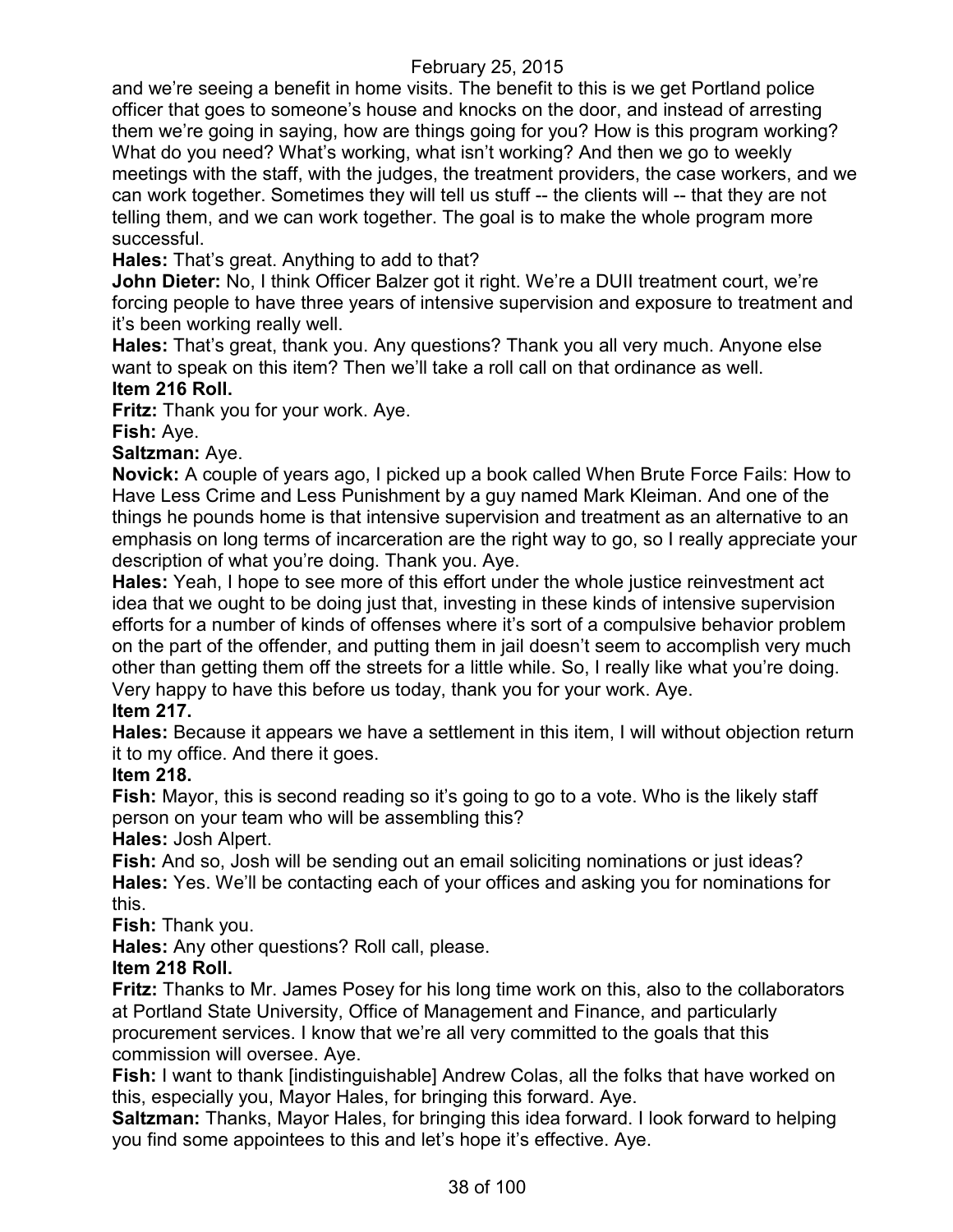**Novick:** Aye.

**Hales:** Thank you all. I think this is an opportunity for us to make a difference on this, not do a Groundhog Day procedure where we adopt an intention and then never actually see change. I think these folks can help get to actual change. Look forward to doing that with you. Aye.

**Item 219.**

**Hales:** Commissioner Novick.

**Novick:** Colleagues, I will turn to Kyle Chisek to describe this high technical amendment. **Kyle Chisek, Portland Bureau of Transportation:** Kyle Chisek, Bureau of Transportation. It's a fairly minor amendment. We're extending the agreement with TriMet for distribution of federal funds for the Streetcar Loop project. We're doing this because we're required to do a before and after study of transit operations to make sure that the project has been effective. And we're also including in that before and after study an economic analysis on the absorbing of development and growth in ridership. So, there is no change in budget allocations, it's just an extension of time for this work to be concluded. And I can answer any questions you have.

**Hales:** Questions?

**Fish:** Kyle, are you not going to shave until the Red Sox win a championship again? **Chisek:** You know, my daughter won't let me shave -- it actually gets itchy in the summer. **Hales:** It's more important than the Red Sox.

**Fish:** How old is your daughter?

**Chisek:** She's nine.

**Fish:** Well, I'll share some secrets of dealing with opinionated children later offline. **Chisek:** Appreciate it.

**Hales:** Good luck with that. As a parent of a daughter or two, I can tell you you're not going to win. Any other questions for Kyle? Thank you. Anyone else want to speak on this item? If not then a roll call, please.

# **Item 219 Roll.**

**Fritz:** Occasionally, it's good to give nine-year-old daughters a win, especially on something like hair. Thank you for your work. Aye.

**Fish:** Aye.

# **Saltzman:** Aye.

**Novick:** Thanks, Kyle. Aye.

**Hales:** Looking forward to the loop being opened and that being the after. Aye.

# **Item 220.**

**Hales:** Commissioner Novick.

**Novick:** Director Treat and Mr. Jacobs, take it away.

**Leah Treat, Director, Portland Bureau of Transportation:** Thank you. Good afternoon, Commissioners, thank you for having us here today. Leah Treat, Director of the Portland Bureau of Transportation.

The ordinance that's before you today is codifying existing authority that currently exists with our private for hire employees. So, when the private for hire board -- the employees -- regulatory transferred to PBOT they did not -- their job classifications allow them to carry badges and issue civil penalties, but it's not codified in the law. So, as we did the move, we were looking at things that needed to be cleaned up and this was one of them. This is simply an administrative measure to codify in law what's existing in class spec.

**Fish:** So just to be clear, Director Treat, it doesn't expand or contract the preexisting authority, it just cures a glitch that occurred when the employees were transferred over and they did not have existing statutory authority to do what they were doing previously?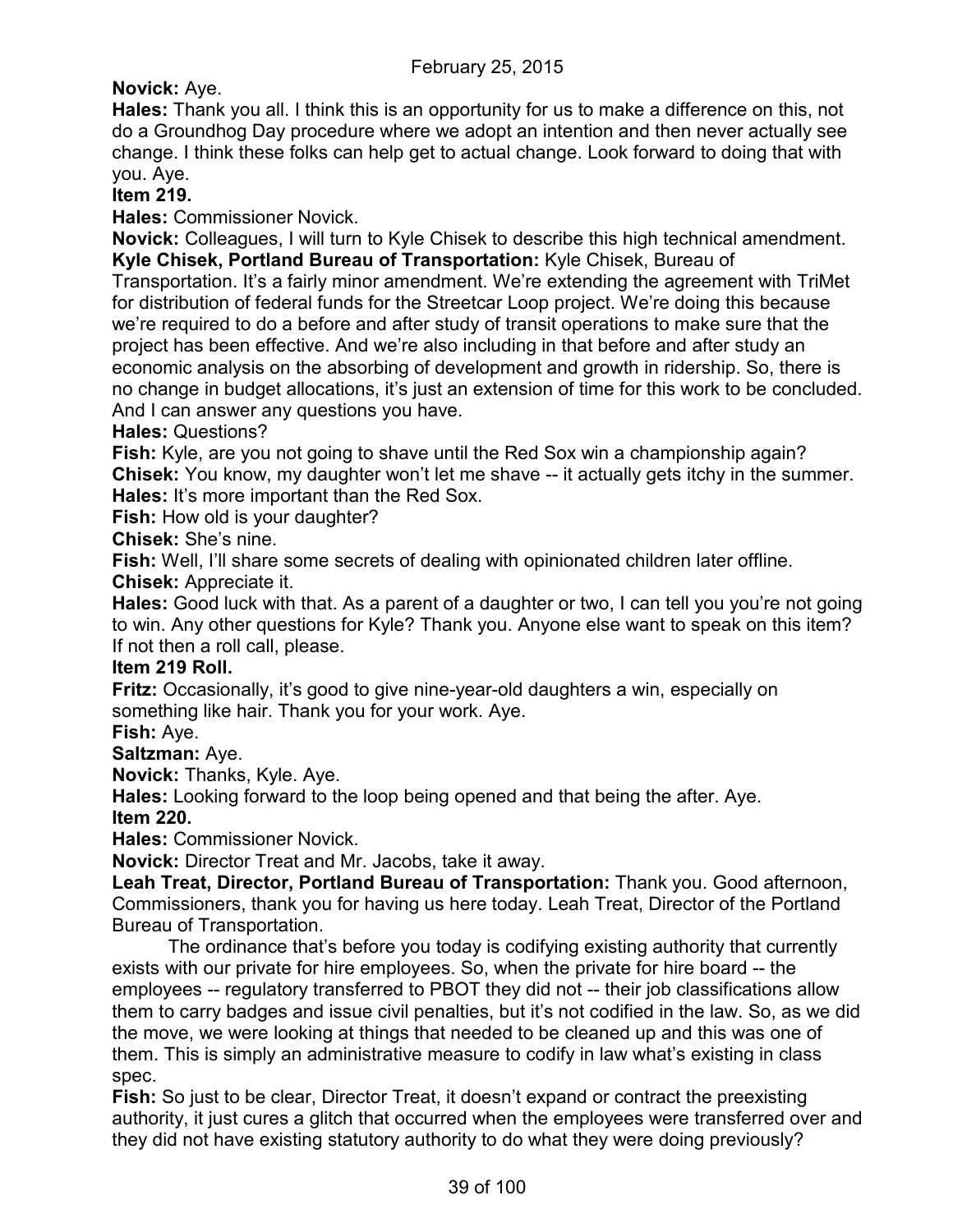**Treat:** Yes, correct. That's correct, it's not expanding or contracting anything. **Novick:** Thank you. **Hales:** Questions? Want to add anything? Anything further? OK, thank you very much. That was quick. [laughter] Anyone want to speak on this ordinance? If not, then it moves on to second reading. **Treat:** Thank you. **Hales:** Thank you very much. **Item 221. Hales:** Second reading, roll call. **Item 221 Roll. Fritz:** Aye. **Fish:** Aye. **Saltzman:** Aye. **Novick:** Aye. **Hales:** Aye. **Hales:** We're recessed until 2:00 p.m.

At 12:02 p.m., Council recessed.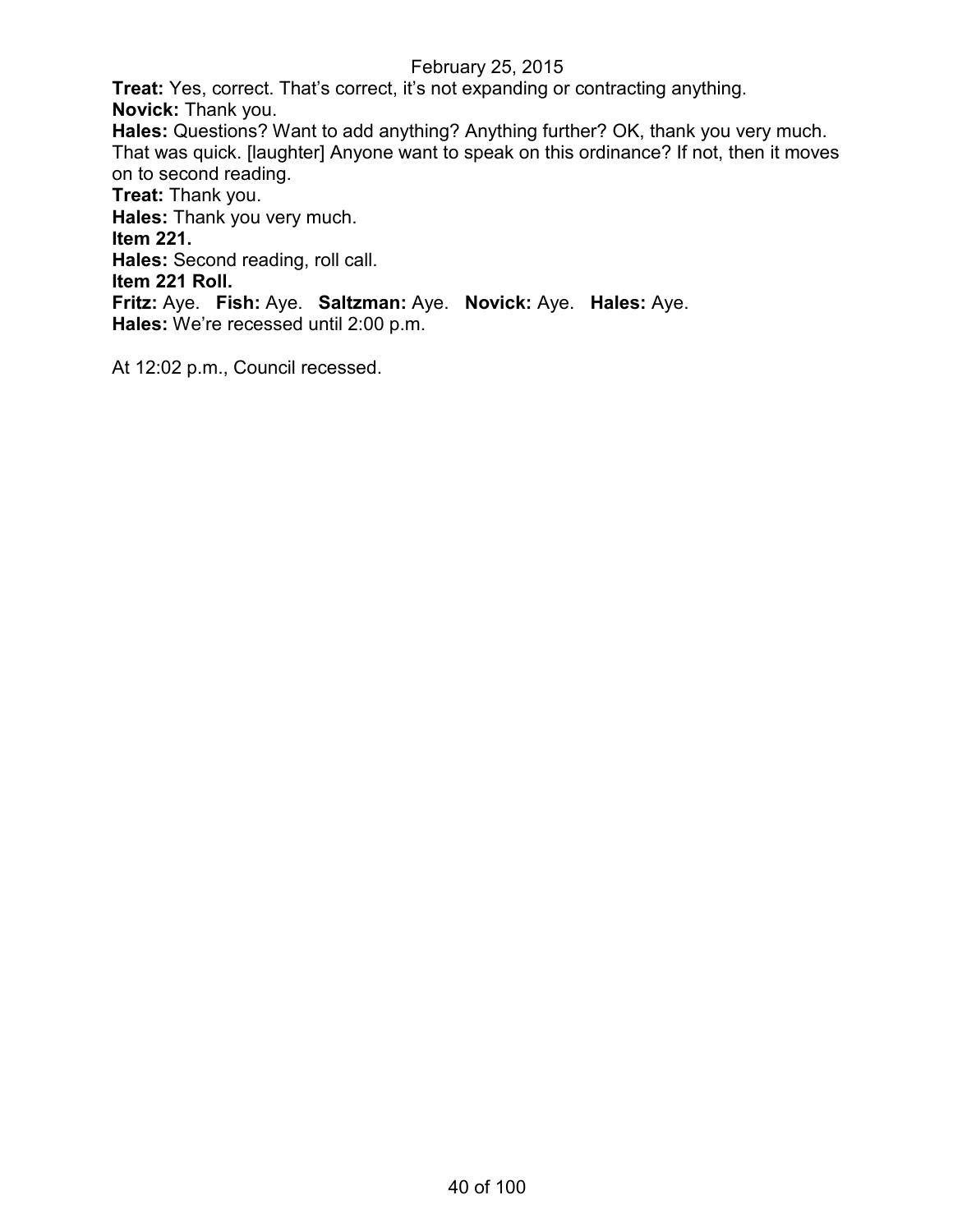# February 25, 2015 **Closed Caption File of Portland City Council Meeting**

This file was produced through the closed captioning process for the televised City Council broadcast and should not be considered a verbatim transcript. Key: **\*\*\*\*\*** means unidentified speaker.

# **FEBRUARY 25, 2015 2:00 PM**

**Hales:** Council, please come back to order. Would you call the roll, Karla? **Fritz:** I'm here. After the lunch break, I went over to the Daily Journal of Commerce Newsmakers Awards because the Bureau of Development Services got an award for their work over the course of the recession and during the recovery, and it was very nice. **Hales:** That's great. Hear, hear.

**Fish:** Here. **Novick:** Here. **Hales:** Here.

**Item 222.**

**Hales:** Commissioner Novick.

**Novick:** So, we have the dream team here: Bower, Mark, Levine -- get to it! **Hales:** With that introduction, welcome.

**Kathryn Levine, Portland Bureau of Transportation:** If I may, Mayor, Commissioners. My name is Kathryn Levine, I'm with Portland Transportation.

Last April, the first ever audit of the Portland Streetcar business unit was conducted, and one of the highlights was that we needed to do a better job of communicating fully about the streetcar, not only to the public and our customers but also to Council. As part of that, we're here today with an annual report on Portland Streetcar.

While the bureau does bring its annual budget to Council each year, most of the actions brought to you have been related to capital funding and expansion, the streetcar system concept plan, contract amendments, and grant applications. In short, I was looking at the library of actions over the years, and I think Portland Streetcar has come before Council on over 100 different occasions. Again, they're very specific items. Today, though, is the first time to my knowledge that a report is being given to Council on the status of Portland Streetcar operations. And the report is not connected to an ordinance or request of Council. So, we'll be here to address questions and hopefully provide you with a good overview of the current business unit. Thank you.

**Hales:** Thank you. Welcome.

**Jim Mark:** Thanks for this opportunity. I'm Jim Mark, I'm chair of the Portland Streetcar. Commissioners, Mayor, it's a great pleasure to be able to come to you today.

As Kathryn sort of outlined, this is an opportunity to talk about not just the plans and process, but a report of how we're doing. As many of you know, this has been a big transition year for us. We hired Dan Bower about nine months ago, 10 months ago, and it was part of a report I think that we have had before through Commissioner Novick of turning the operations from predominantly an outside contractor to all inside. And Dan's accomplished a lot over the last nine months.

As was mentioned, we went through an audit. We went through different processes. He also hired all of the processes in-house now. We're using very little outside contractors, and that's something he has done in just nine short months. The board - we've reconstituted a lot of the board over the last two years, and I am pleased to report that we continue to diversify the board from people in the community in different disciplines. We have a couple of people that we brought into the board that have a transportation background, which was sort of sorely lacking in the previous board. We also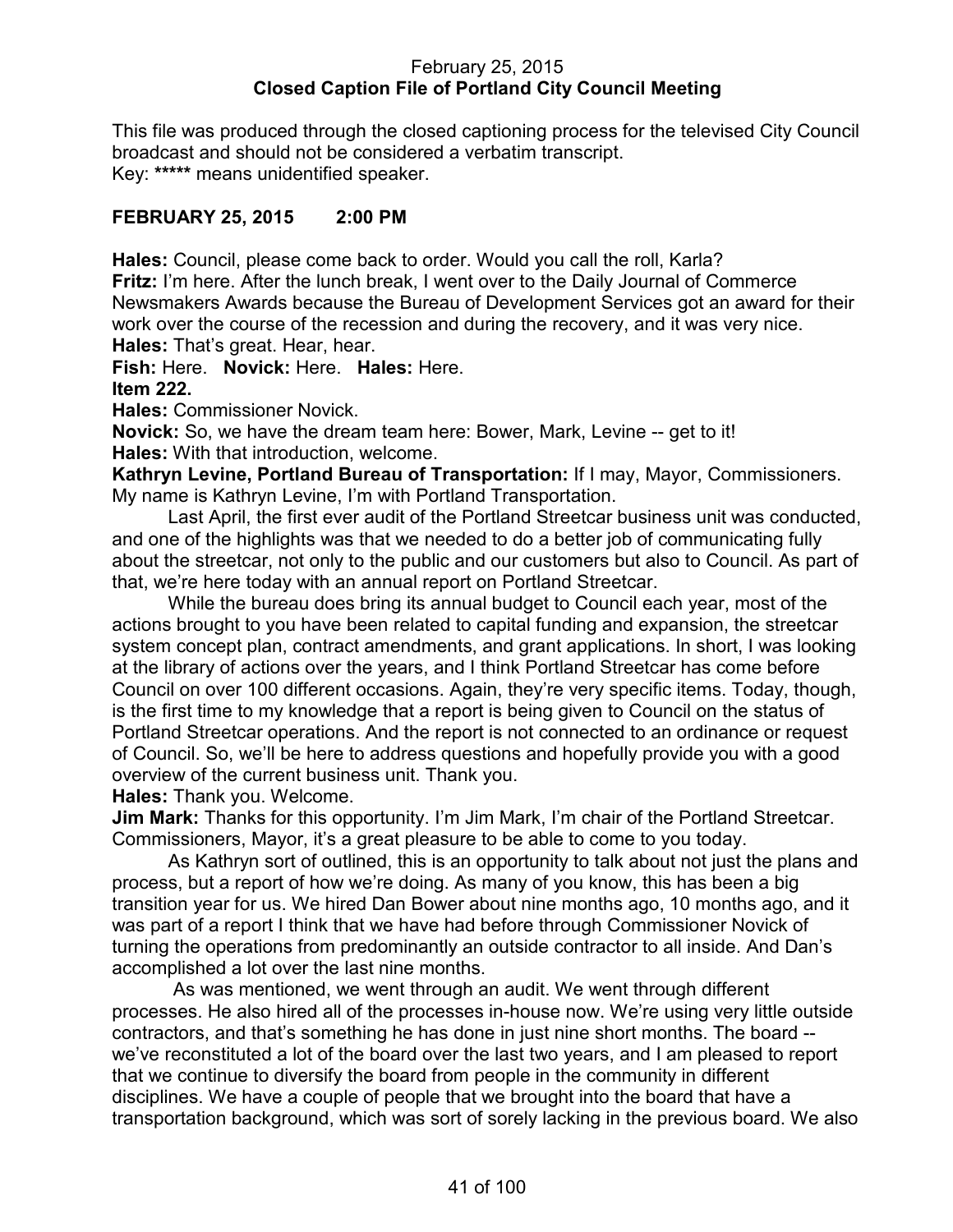have a strong participation every month in our monthly board meetings of nearly 75% of the board showing up every month. So, that's an excellent part of it.

It's also an exciting year because we've got the loop coming up. And the focus is getting that loop up and operating so when the Tilikum Bridge opens up in September, that's something that has been anticipated from both the westside and eastside part of the streetcar. It will end up increasing the efficiency we hope through the process. It will make it more connective through and hopefully the headways -- as Dan will talk about a little bit - - will increase, too. Also Dan and I plan on attending national streetcar coalition annual meeting, and we're hearing the progress.

Of course, Portland really leads the way in streetcar, but we're hearing from Salt Lake, Tucson, Washington D.C., Milwaukee, Dallas, Atlanta, and all of them have either opened streetcars up or will open up shortly. With that, thank you again for having me here today, and I will turn it over to Dan to give a more complete report.

**Dan Bower:** Thanks, Jim. I want to start by saying that I have been on the job for nine months, and I have had the great pleasure of working with Kathryn Levine. I'd like to say that PBOT is very well-represented with her professionalism. So, thank you. This is a relatively quick presentation. If you have questions at any point, feel free to jump in. I think there will be plenty of time at the end as well.

I like to start any presentation about Portland Streetcar in our community with a reminder of how much work it took to actually build this system. This did not happen overnight. And we have literally dozens of visitors a year that come through Portland, they look at our system, they fall in love with it, they go back home, they try and work on it and they realize it is much harder than they think. This is the reason for dozens and dozens, and maybe hundreds of Council actions and decisions over a 30-year span. And you can see here, the system has expanded from its original line to where it's going to be next year with the full loop operations.

So, we're going to have trains running through South Waterfront and the Pearl District every seven minutes, and trains on other portion of the alignment going every 15 minutes. This will be great, this is going to serve a whole new trip. That trip from Lloyd Center to South Waterfront is not one you can make today by car or by transit. So, this will be a really exciting opportunity.

This slide gives you a sense about how much Portland Streetcar has grown over time. I think probably the most interesting thing that Jim just pointed out is the last one, which is now, we're not alone. So, when I have questions about how streetcars are operating in other cities, I can pick up a phone and call them and ask them how it's going there. And I do this all of the time, because there's only so much expertise in this country. But as you can see, the system has really grown quite a bit.

Some quick highlights from last year. We have spent a lot of our time focusing on getting the tools and equipment we need to run the loop operation. That entails getting our seventeenth streetcar from -- our sixth from Oregon Ironworks back in November. We worked on the Jasmine double track project on 4th and SW Montgomery, and I understand that came in quite under budget and PBOT will be returning money to the general fund as a result.

**Novick:** Could you repeat that please? [laughter]

**Hales:** Good news. That's great.

**Novick:** And how much money will we be returning to the general fund?

**Levine:** \$230,000.

**Hales:** Nice.

**Levine:** Our project manager, Chris Armes, and her team did a very good job managing that and bringing it in right around \$3.5 million, under budget.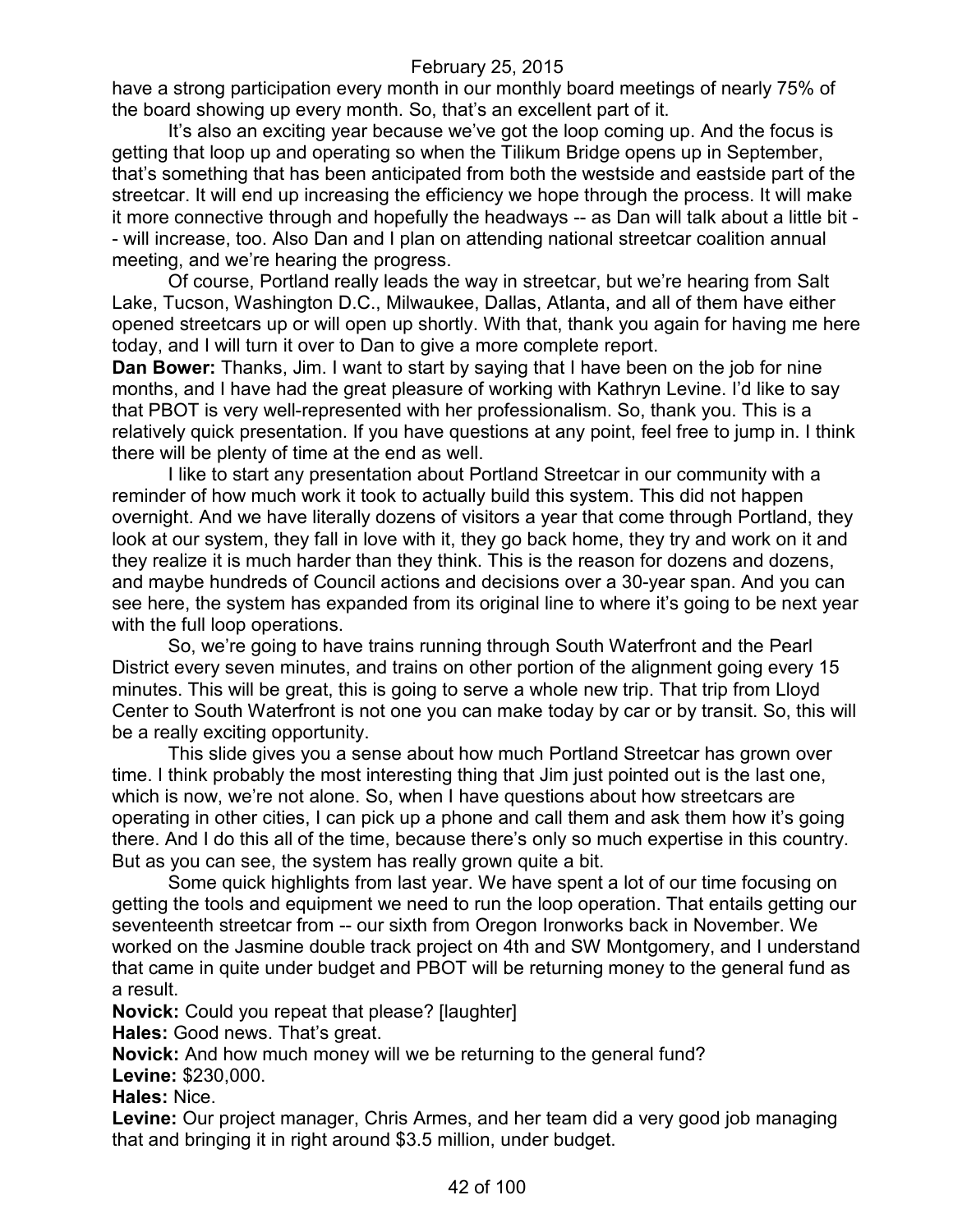**Novick:** Commissioner Fritz, could you express that in number of Buckman pools? [laughter]

**Fritz:** Not offhand --

**Bower:** This is my kind of presentation. Good.

The Jasmine block was important for us to run two trains side-by-side through that block. It's absolutely critical in running the loop operation. Back in January -- so this is a 2014-ish presentation -- back in January of 2015, we rain our first streetcar over the Tilikum Crossing -- very exciting. And I think people are really going to enjoy that service. We also had two mobile music festivals on the streetcar, which are great. If you guys have not attended, I welcome you. I think there's going to be one in May. I saw you had the opera here earlier today -- we had the opera on the streetcar, they were absolutely fantastic. So, look for that again in May.

We also had some news makers this year. We had a couple of significant events that garnered quite a bit of media attention. Back in August, we had a major derailment on Burnside, where a person's van lost its brakes and hit the streetcar. Took us about four hours to get the streetcar back on. And I got an email the next day from a person who was standing at that street corner, and thanked us for having such reliable service. Because if the streetcar hadn't been there, that van would have jumped up on the curb and hit them. Interesting anecdote there.

Obviously, back in September, we had a really unfortunate incident with a dog attack on the Portland Streetcar. Mayor, you and I kind of thrashed around a little on this about lessons learned and what we can do. And part of this to me -- these are issues that come up when you have a growing transit agency. And that's really what we are. We're going from five streetcars to 17, having 12 operators to 54, 55 next year. And we're starting to experience some of the challenges that go along with a growing system. We're out there running with a lot of exposure every day. So, we get nicks and bruises and we get some pretty major issues just like these.

As Jim mentioned, we had a couple new streetcar lines open this year. What's important about that for Portland is every time somebody opens a line or makes a Council decision about this, the first thing they do is call us and ask for a comment or question or some comparison to Portland's system. Because every one of these cities has been through here looking at our system and has trying to build their system with the best parts of ours. So, we get quite a bit of media in other cities. I spent the -- last week, I spent a day with Milwaukee, Wisconsin's ABC channel, walked around the entire town, and that was all prior to their Council vote which put a new streetcar line in Milwaukee.

We also had two audits last year. One came out in May, and the subject of that was the structure of Portland Streetcar. And the second audit in September had more to do with performance metrics. Just recently, a report came out from the Mineta Institute, which is an independent group that looks at transportation. The conclusion they reached I think is kind of interesting -- they concluded that all cities are benefiting from the economic development portions of streetcar, but Portland stands alone in its ability to actually benefit from the transportation benefits of Portland Streetcar. Our ridership and performance measures on the transportation side far exceed anybody else's. So, both the audit and the Mineta Institute report really focused on performance metrics.

Obviously, these got a lot of attention during the audit recently. These are things that I absolutely welcome. I thought the audit process was good and transparent, and I thought they published a lot of ideas that we had. So, it was nice to read the report. This is also something I have been digging into since starting back in April, and I have to say, having gone through all performance metrics, I don't think we have anything to hide here. Portland Streetcar ridership is high and it's growing and it's exceeding expectations. Our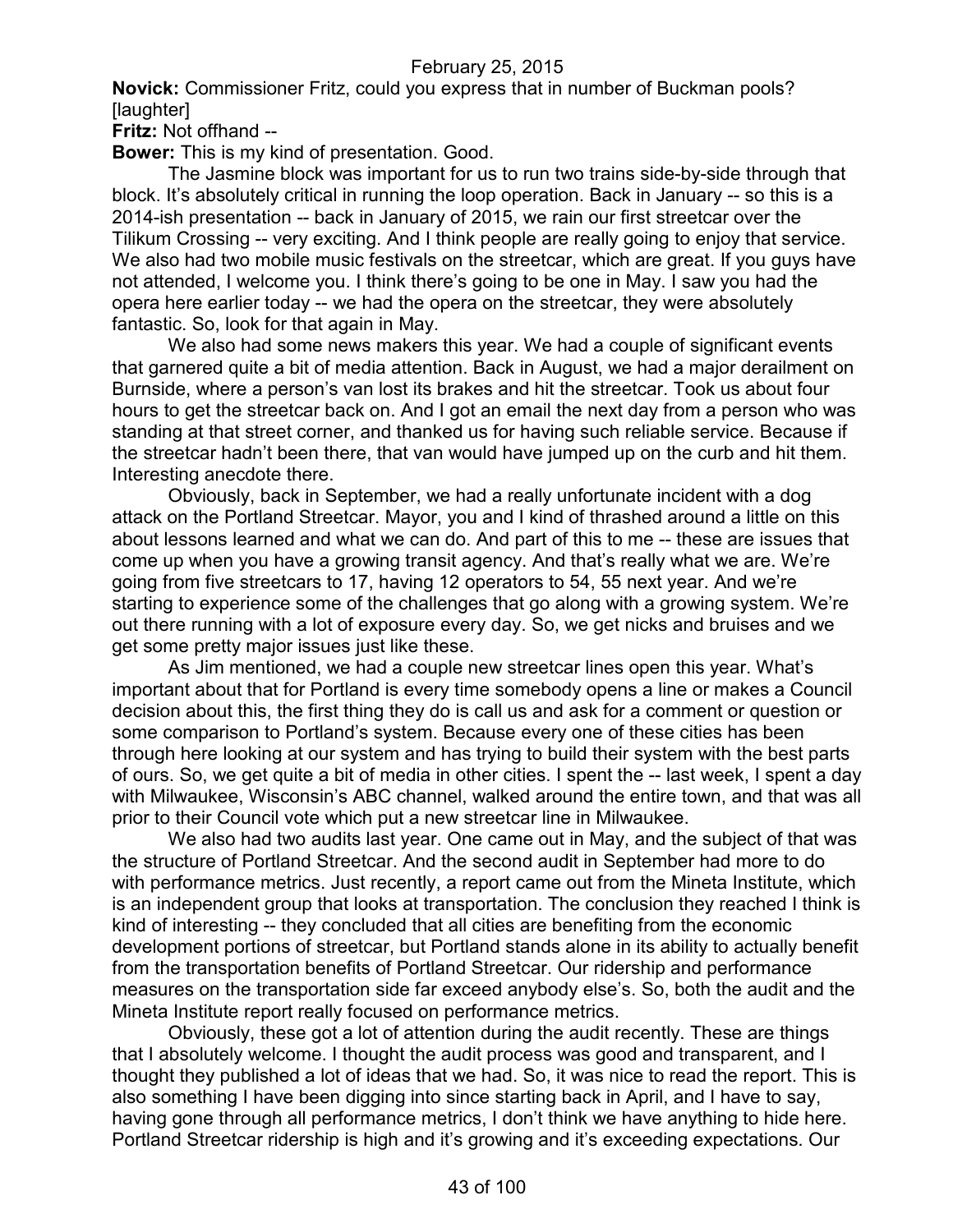on-time performance is better than that of a bus and is on par with light rail, and things are going relatively well. We are going to continue to have issues with our on-time performance as you look at our system across the eastside, in particular. Getting trains up and down Broadway and Weidler during a.m. and p.m. peak is extremely difficult for us. So, using on-time compliance as a performance metric is going to be a challenging thing for us.

We are looking at ways to adjusting that performance metric to look at are we equally spaced or where we think we should be at that time. But that will be an issue as the city and traffic grows. Keeping streetcar running on time and fast is going to be a growing issue for the city.

I also note, I checked today on Yelp, and we have three and a half stars on Yelp as a review. I found that interesting.

Next, I want to talk about budget. I think most of you guys were actually around when the discussion was happening for the master agreement back in 2012. The master agreement lays out the cost responsibility between TriMet and the City for operations. And 2015-16 is actually the first year that the master agreement is going to be in place. It was adopted in 2012 looking forward to the loop operations, and essentially what it says is as the streetcar lines look and feel more like a frequent service transit line, TriMet will pick up more and more of the operations costs -- up to 85% of any line. So, what happens there is we look every year at the ridership figures and the economic development reports and we use those as a benchmark for figuring out how much the City is going to be paying and how much TriMet is going to be paying. You can see in this chart, TriMet is going to be paying 85% of the cost of the north-south line and the CL line -- the Central Loop line -- is split 50/50.

**Novick:** Dan, if we could elaborate on that a bit. One of the economic development criteria is investment and another is payroll, right?

**Bower:** Yeah, we have two measures for economic development. One is payroll taxes that TriMet collects, and the other is number of housing units and square feet built.

**Novick:** So, the amount of development to the extent that translates into additional payroll taxes is particularly important to TriMet and justification to make a further investment because they live off of payroll taxes.

**Bower:** Correct. Importantly, this year, TriMet's contribution is 4.2 million to operations. Next year, with the implementation of the master agreement, that's going up to \$7.2 million. So, this is what the relationship looks like over time.

This is the annual budget by source for Portland Streetcar. It's tempting to stay it grows exponentially here, but if you look at it, what's happening is it's a one-to-one relationship with the service we're providing. As we add more cars and as we add more service, the operating costs are going up hand in hand with that.

So, next steps for Portland Streetcar. Obviously, we're spending a lot of time on the loop. We're retrofitting all of our cars with automatic train stops. We're going to begin training our operators on the bridge in May. We're also looking at fares to be sure that we have a comprehensive fare program and fare enforcement. One of the things I'm working on right now is branding and communications. We have to republish every map in our system in summer because we have a new line. And every map in the car has to be reprinted. For me, this is a great opportunity to look at how we're communicating to our customers and to the public on what we're trying to do and what we can expect with Portland Streetcar.

I think you guys are probably aware that we have a large project going on with electronic fares that TriMet is leading. So, at the end of 2016, we're going to moving to an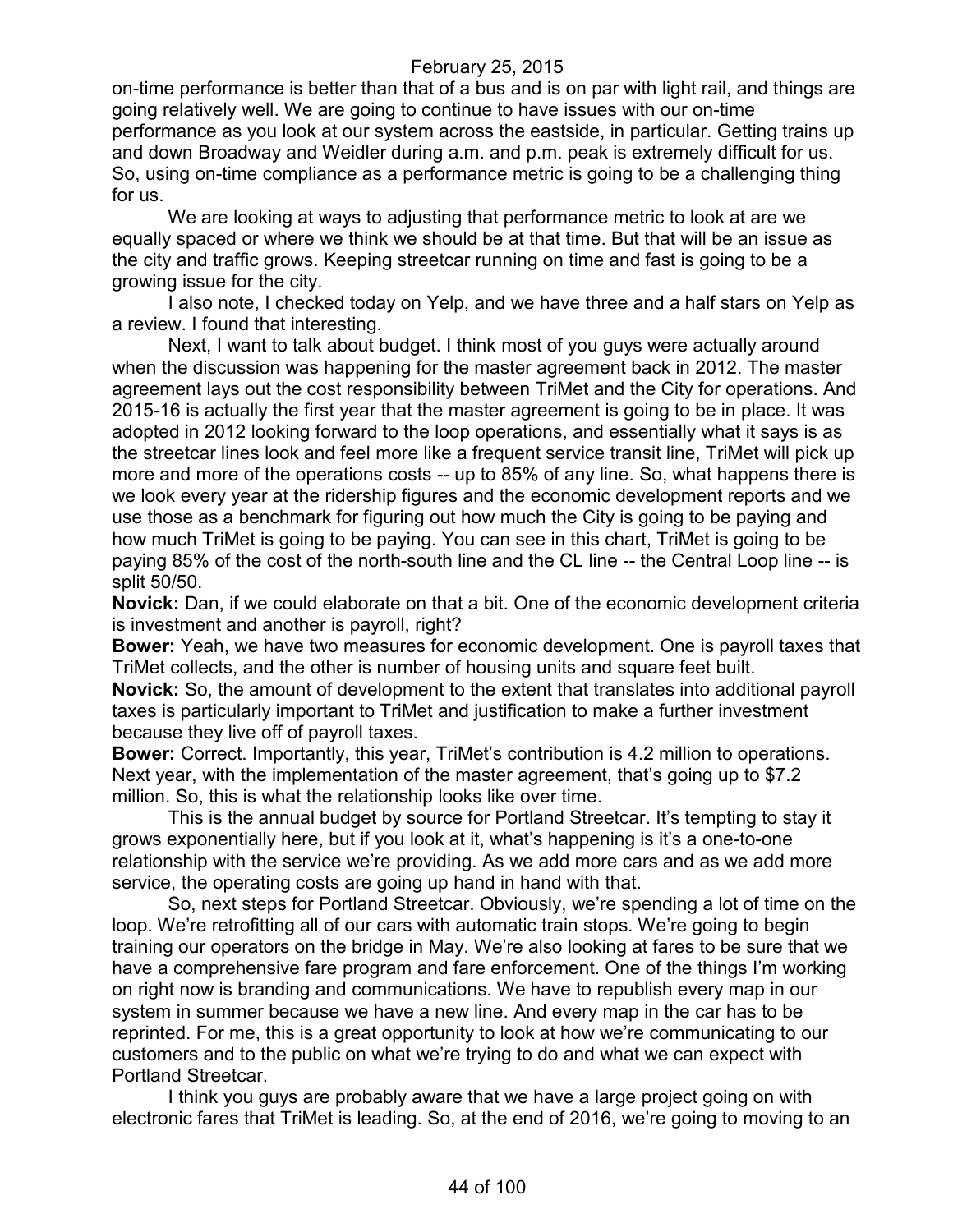all-electronic fare system across the region with CTRAN, TriMet, and Streetcar all participating.

And then planning for the future is always out there. I joke about how often I get asked this question about what's next for Streetcar. If I had a dollar for every time that was asked, I would have the money to build a streetcar line at this point, probably. But we're participating in the TSP update and other conversations are always going on, looking at service and how we can enhance service both on the east and west side. That is an ongoing conversation we need to have with the community. It's really in flux right now.

Finally, I'm excited to announce that we have an economic development report that will be published in May. This will be the first time we've updated the economic development figures since 2005. What's emerging from this and what's emerging from other cities is Streetcar's role in helping cities achieve their goals faster. And this is a little bit different than saying Streetcar is an economic development tool and that's good. What we're seeing is it helps move you along even faster than you would without Streetcar. So, you take neighborhood like the Pearl District and one could easily argue that something would have happened there with or without Streetcar. But it happened with more intensity and more completely because of Streetcar.

**Hales:** Before you leave that, past versions of that report have focused primarily on real estate investment and the effect on assessed value base. I don't think we've focused very much in the past reports on economic activity and city business income tax being generated.

**Bower:** Mm-hmm.

**Hales:** Are we going to include that component this time?

**Bower:** We certainly can.

**Hales:** I think it would be worth doing because there is always the color of money question. You invested this money in the streetcar, what is the City getting back? Well, we can track that pretty well on the assessed value side and the previous reports did a good job of calculating that difference. But what I don't think we've done -- and we looked at the density of development, and obviously in terms of housing density, it is significantly higher within three blocks of the streetcar. But I don't think we really looked at the density of employment. And given the report that came out from City Observatory yesterday about the re-accumulation of job growth in city centers across the country, that seems to me to bear on the question of how many more jobs do we have paying how much more city and county business income tax because of the streetcar versus whatever the base case would have been? I don't think we've calculated that before, but I think it would be useful to Council and to the community to see those numbers.

**Bower:** Good. Easy enough. We've hired ECONorthwest to help us with the report. **Hales:** Good.

**Bower:** They've been great.

So, why would a city really care about speeding up development? I think it's a reasonable question. You look at the climate action plan, and it basically says you need to achieve these targets by 2035 in order to reduce carbon emissions. And I think it is a tempting thing for people to do is put that off until 2035. The interesting thing about carbon is it stays in the air for seven years and it has a compounding effect, just like your retirement plan. So, the sooner you get your communities on the ground and the sooner you can start reaping the benefits of having a walkable, livable communities, the cheaper it will be for you to reduce your carbon. So, if we wait until 2035 to solve all of these problems, it's like starting your retirement plan in your final year of work.

If you look at it another way, Streetcar's role in this whole thing is trying to promote density where we want it. It's proven to be an extremely effective tool at steering where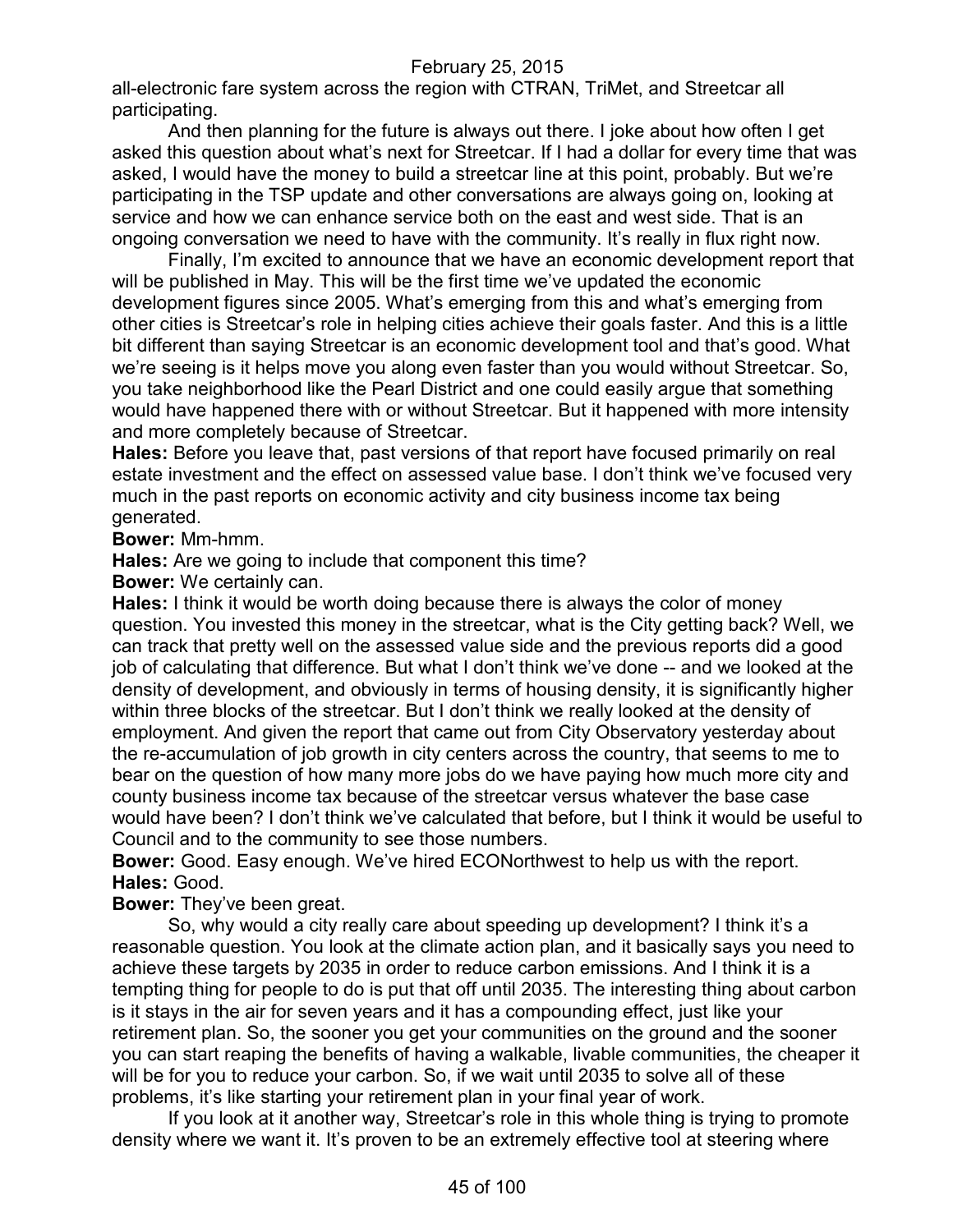growth is occurring. In this example, you can see here's 228 housing units -- one built in suburban land use, one built in more of a mixed use. You can save a million vehicle miles traveled per year under this scenario. And the sooner you achieve that, the sooner you accrue the benefits towards the climate action plan.

If you look at it another way, there's real economic value in achieving these targets quickly. What you see here is a chart that shows the amount of parking meter revenue generated in the Pearl District. Every year you put off implementing your plans, you're putting off real revenue that didn't exist at one point in time. Again, the benefits of Streetcar is not taking credit for all of this stuff but helping incentivize that it happens sooner and that the city is able to accrue the benefits as quickly as possible. The point here is really that we often look at just the cost of these things, and we don't look at the benefit. If you're looking at just the cost -- just like you were pointing out, Mayor -- you have to look at the other side of the equation to have a full conversation about this.

**Hales:** Yeah, it's nice having the parking meter revenue. Again, if we could add business income tax to that I think we'd have --

**Bower:** Yeah, similar.

**Hales:** All three -- hotel, motel -- probably harder to unbundle. But this is great. **Bower:** The point being that generally, we have to look at both sides of this equation. There are real benefits to the City, with a capital C, for making these investments happen at a faster pace than they would otherwise. That's it. Questions?

**Hales:** Other questions for our team? Yes, if it's within the scope already for ECO but I would certainly urge you to try to include that business piece if it's possible, because I think that would be very useful.

**Bower:** I'll let 'em know that you asked.

**Fritz:** What's the status of the competitive bid process for the operational side of Streetcar?

**Levine:** We have Council's permission to issue the RFP but it has not yet been issued. **Fritz:** Thank you.

**Hales:** Other questions? Commissioner?

**Novick:** Dan, I just wanted to -- when we close the loop, that's going to mean we have more frequent service on 10th and 11th, right?

**Bower:** Well, not from today because both lines run on it today. Where you're going to have more frequent service -- if you look at the map in front of you there -- is the connection essentially -- CL turns around at Clay right now. It's going to continue down all the way to South Waterfront and across the bridge. You will have trains essentially every seven and a half minutes between NW 11th and Marshall and the Tilikum Crossing. Right now, that just goes on 10th and 11th to Clay.

**Saltzman:** How many minutes was that -- 23 did you say?

**Bower:** Seven and a half. Both are running on 15 minute service.

**Fish:** Looking out over the next five years, to what extent are you thinking about approaching the council and raising the question of whether we should shift some of the costs of Streetcar from PBOT to the general fund?

**Bower:** I don't necessarily have a dog in that fight. I think that's a question for the City to grapple with. I think the City needs to think about what this investment is worth. The color of money from where I sit is not terribly relevant, if that makes sense.

**Fish:** Mm-hmm. I was looking of the slide you had with the accident of the streetcar. The other day I was on the number 12 bus crossing the bridge, and I was standing up because it was full, and the driver hit the brakes and I almost went through the windshield. And I looked down -- there was a little VW love bug and a well-known developer at the wheel who had tried to cut in on the bus. And fortunately, because the bus I guess has a little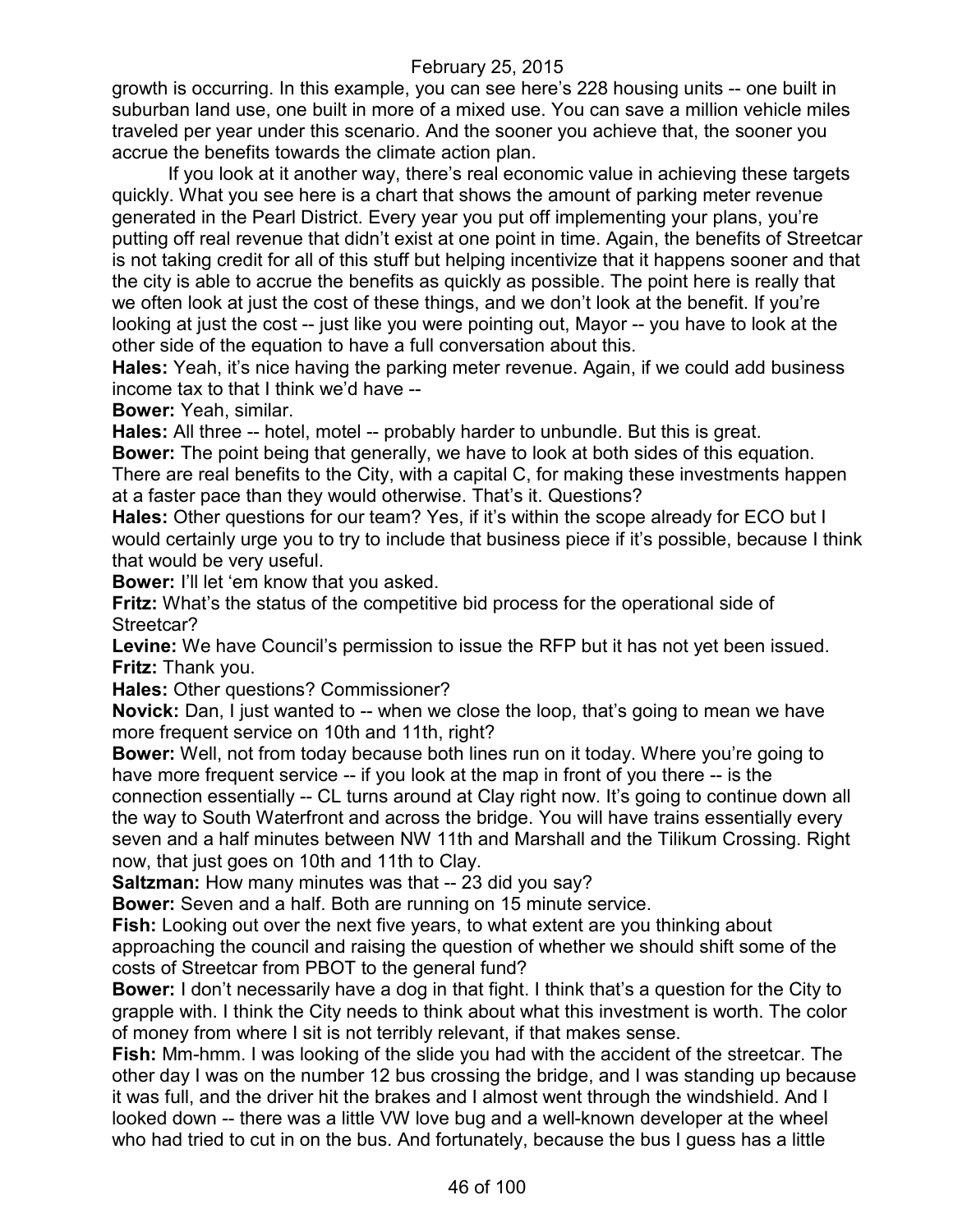more maneuverability, we avoided a calamity, but had it been a streetcar, I think it would have been an unhappy ending.

**Hales:** Yeah, I don't think fights with a 65,000 pound --

**Fish:** I guess I have a question for Jim, who I had the great pleasure of spending some time with on the Houston trip. Jim, anything that's not part of the report that you want this Council to know about Streetcar?

**Mark:** You know, I am extremely proud with the team we've put together on Streetcar over the last few years, and what's been done and to address some of the issues that we have had over the years. No question, we have gone through somewhat of a rocky time of getting everything, but you know, you look at it today, and you look at our headways, you look at the system in general, you look at the Tilikum Bridge, and seeing a streetcar going over it and the amount of access that we'll have -- I am extremely proud of what's happening. And then I look at the future of what Streetcar can do for Portland -- and I have been in the commercial real estate business for 34 years, and it's nothing more than a miracle to see what has been sort of -- what's happened in downtown Portland and around the region. I look forward to seeing -- I wish I could see 34 years from now. Hopefully, I will. But just what's happened -- so, very excited.

**Hales:** One more asterisk to put on the report, and that is I would love to hear back from the commissioner and from PBOT and from you about -- given the change in operations when the Tilikum Bridge opens, there are some places where we didn't in effect switch on the capability of the streetcar to operate better in traffic, originally. For example, the threelane sections of 10th and 11th are over-capacity for cars, we could stripe those right-hand lanes, right turn only except streetcar. We could use signal preemption at more intersections, or signal priority at more intersections than we do. I think if you're carrying 15,000 people a day through the central city, you kind of deserve a little courtesy from the rest of the system. So, if there places where in your opinion, Steve, or in the opinion of your team you think that we ought to give the streetcar a little more priority getting through what will be a more crowded city -- no question about that -- but if it is a question of getting 15,000 people to their destinations on time or a few dozen, I think the greater good should prevail.

**Novick:** We appreciate that invitation.

**Fritz:** Well it's consistent -- the bus can put the yield sign on and bust its way through, but the streetcar can't.

**Hales:** Yeah, exactly.

**Bower:** I'll just note that the citizens advisory committee -- which we staff as well -- is in step with you there. We will spend the entire next meeting -- I have given them every piece of data that I can find about on-time performance and driver brakes and everything else - and we're going to spend about an hour and a half walking through those

recommendations because there are four or five we can do today that would work.

**Hales:** I hope what you're hearing here is don't be timid about those recommendations. **Bower:** One of them will be on Broadway.

**Fritz:** Do you have a stop by the Veterans Memorial Coliseum?

**Bower:** Yeah, we have a stop at Broadway and Ross.

**Fritz:** Does the sign say Veterans Memorial Coliseum?

**Bower:** No, it's called Broadway and Ross.

**Fritz:** Thank you.

**Hales:** Yeah it's not -- it could.

**Fritz:** I ask because I had to ask TriMet to change -- the MAX train used to just say Memorial Coliseum, and so when I brought it to their attention, they changed it to Veterans Memorial Coliseum.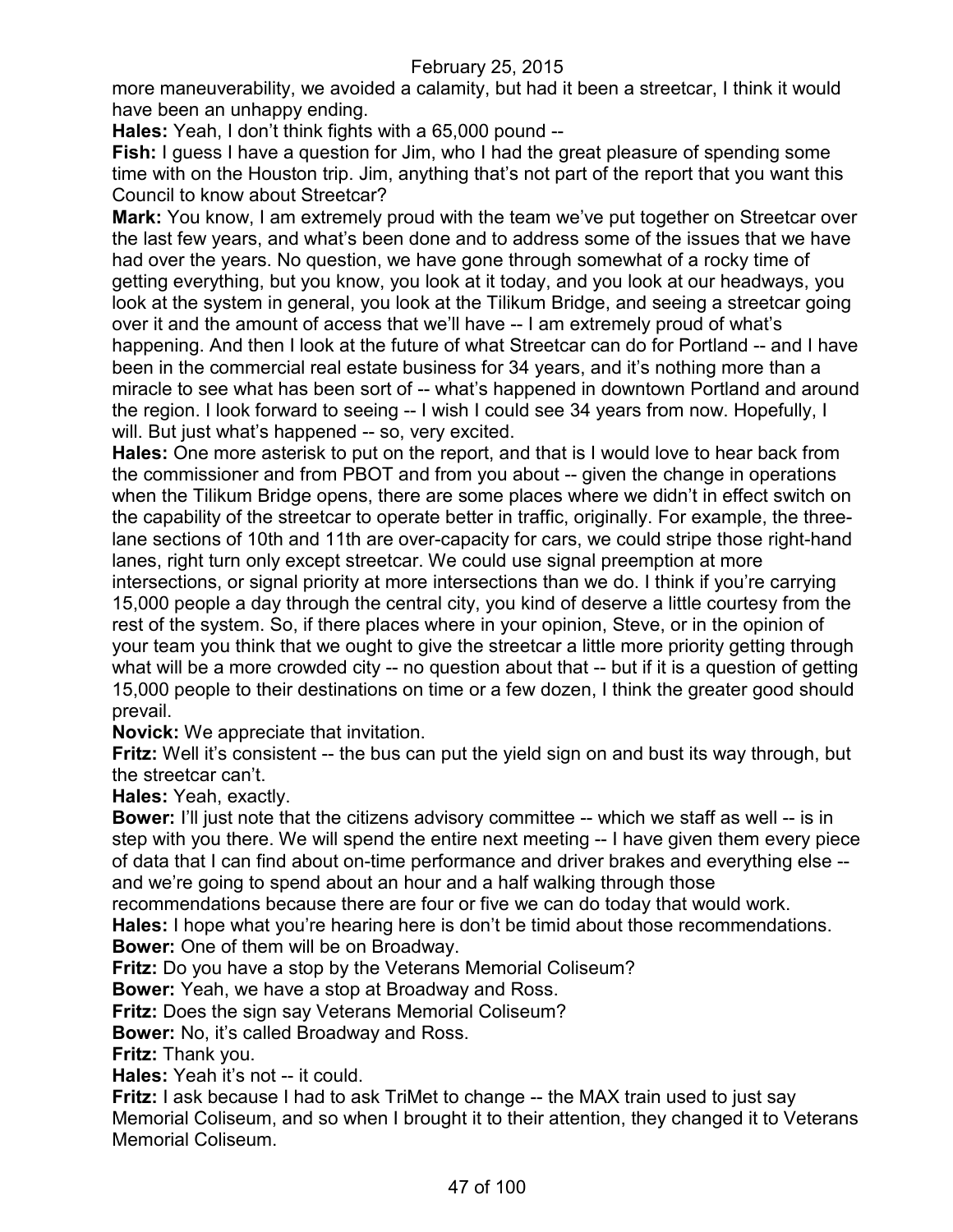**Hales:** Oh, good.

**Fritz:** I just wanted to be consistent.

**Hales:** Thank you very much for a good report.

**Bower:** Thanks for your time.

**Levine:** Thank you.

**Hales:** Anyone else that you wanted to call to speak on this? We'll just take general testimony then. Anyone signed up to speak on this item?

**Moore-Love:** Joe Walsh.

**Hales:** All by your lonesome. Joe, come on up.

**Joe Walsh:** My name is Joe Walsh, I represent individuals for justice. It would seem on the surface that the streetcars are very clean, and that's what we kind of want in our city. So, that's a positive. But one of the questions that came up was, where does the energy come from to run the streetcar? It is electrical. So, who generates it and where does it come from and is that figured in to our environment?

**Hales:** Good question. I don't know if we're specifically buying green power for the streetcars or not.

**Levine:** I believe that are we buying green power. I would be happy to get you a summary of, say, the kilowatt hours.

**Walsh:** Does that figure into your presentation as far as the energy that we use? So, sometimes creating the ability to move something is more hazardous than actually moving it. You understand what I'm saying? So, we were kind of interested in the substance of where the electrical power comes from. Does it come from coal? Does it come from oil? Does it come from sun power? And that was one of the questions that we had. The other question that we had is we don't understand why the TriMet does not run the streetcar. That was a question that I was asked a number of times, and I obviously didn't have the answer to that.

**Hales:** Well, I can maybe after Council explain that history a little bit.

**Walsh:** Pardon?

**Hales:** Maybe after Council I can explain that history a little bit. Suffice it to say that when the streetcar was originally proposed, there was one high level official at TriMet who called it the donkey trolley. So, it didn't get off to a great start with TriMet, but they're great partners now.

**Walsh:** So, TriMet rejected it originally -- is that a legitimate answer to the question, that TriMet threw it out?

**Hales:** I think originally there were some at TriMet who didn't see its value.

**Walsh:** OK. Since that period of time, I would imagine that TriMet has changed their attitude?

**Hales:** I would say that's a fair statement.

**Walsh:** So I can take that back. Cool. That's it.

**Hales:** Thanks very much. Any other comments before we accept a motion to approve the report?

**Fish:** So moved.

**Fritz:** Second.

**Hales:** Further discussion? Roll call.

# **Item 222 Roll.**

**Fritz:** Thank you very much for the presentation. I think it does very much help to clarify to the public what the streetcar is, what it does, where the funding comes from, and what the plans are. So, I appreciate the report. Thanks, Commissioner. Aye.

**Fish:** Commissioner Novick, thank you. To the presenters, thank you for the report. And when Jim Mark and I were in Houston, we saw the light rail system that was being put in.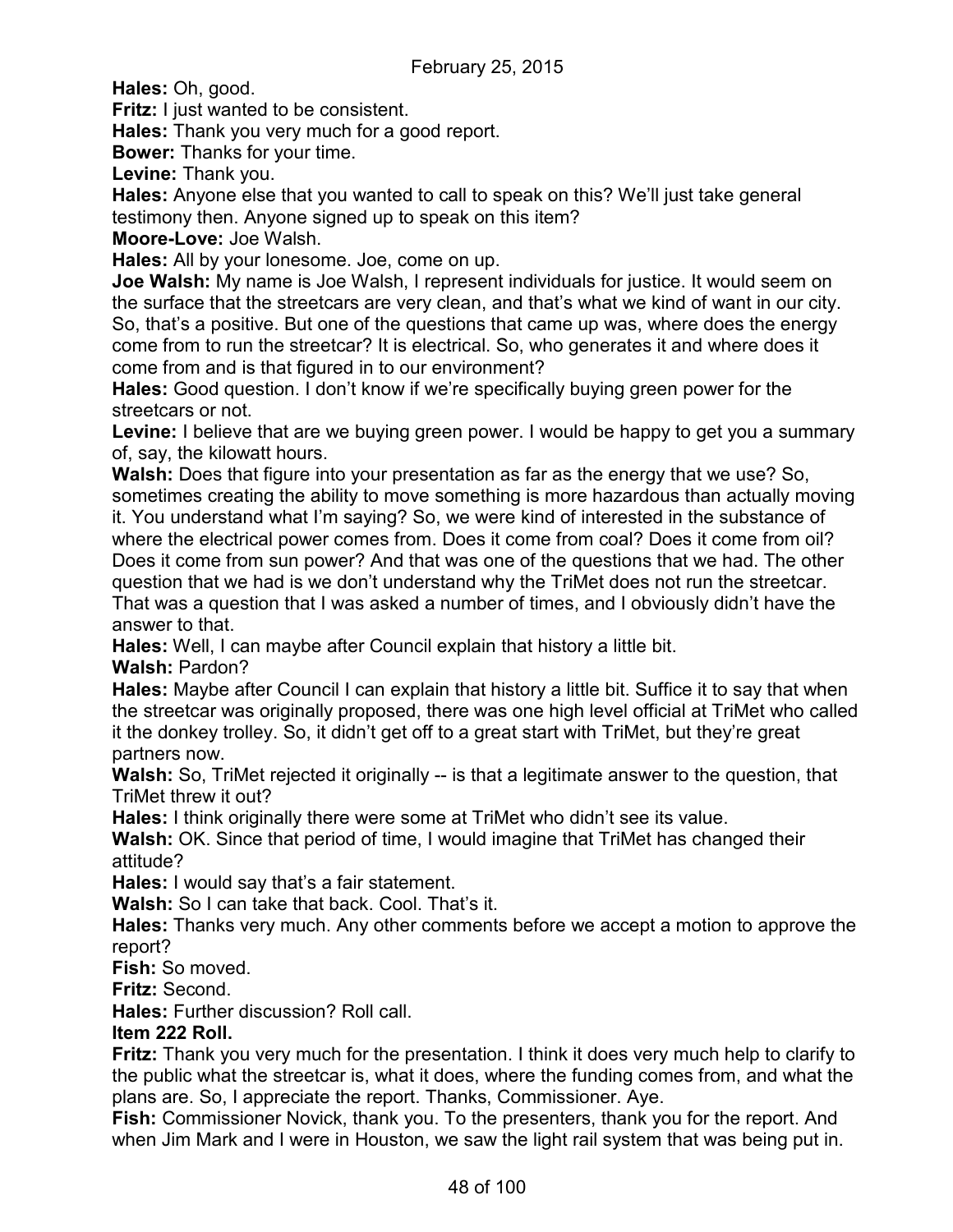And the interesting thing is the light rail from downtown to the museum district -- along the way, there were cranes at each stop, where new housing was going in. Obviously, having a profound effect on leveraging density along that. It's also an area, Mayor, where instead of the fights that we have extending certain transportation options regionally, they have a suburban congressional delegation that puts riders into federal appropriations. It blocks any of these light rail things from going into the district. So, different level of clout. Jim, thank you for your volunteer service on the board and your leadership as well. Aye. **Saltzman:** Thank you for the good report. It is indeed a lot more good news than last year's report. So, thank you. Aye.

**Novick:** Thank you, Kathryn, Jim, and Dan. Aye.

**Hales:** Great success, great report, and appreciated the mention of what's happening in the rest of the country. This has been by some measurements -- and I don't think it is hyperbole to say this -- probably the best investment that the City of Portland has ever made in terms of cash on cash return in real estate value. It is about a 13 to 1 or a 1300% rate of return, depending on how you calculate, and that's not including parking meter revenue and the business income tax revenue that we were just discussing. But on another basis, given what's happening in the rest of the country, if imitation is as the saying goes the highest form of flattery, this project has given Portland more flattery than anything else we've done, and I think that counts as something as well. So, it's a great success story and I think we should all be proud to be part of it and we look forward to more. Thank you. Aye. We have break in the action until 3:05. So, we have a half hour off for good behavior and we're recessed until 3:05.

At 2:34 p.m. Council recessed.

At 3:05 p.m. Council reconvened.

**Hales:** Council will return to order. Let's go to -- could I get you to read item 223 so I can reschedule it?

#### **Item 223.**

**Hales:** And if there's no objection, that's going to be rescheduled for March 5th at 2:00 p.m. OK, so now item 224, please.

#### **Item 224.**

**Hales:** OK. This is a Council action this afternoon, but there was a request last week that we leave the record open so people in the community that wanted to be able to communicate with the Council could and have. We have received some comments, and we appreciate those.

There have been people who have expressed an interest in changing the actual language in the memorandum of agreement. That's not before us today to change the language, though I appreciate the concern. Frankly, we have to express the community's concerns through my instructions to the Police Bureau and to the officers who will be involved in this work. That's probably the most important thing I can do to reflect the division that we have in the community about this issue. The words on the page, however, are standard from one city to another. So, if we're going to sign a memorandum of agreement, we're going to sign the one that's in front of us.

So, I would propose that the council take action this afternoon to -- on this item with a vote, but again with an understanding based on a very important hearing that we held on this, and a very heart-felt concern in the community which I think all of us share. That if we're going to do this -- and obviously, it was not unanimous that we're going to do this - but if we're going to do this, we're going to do it in a way that our officers know that this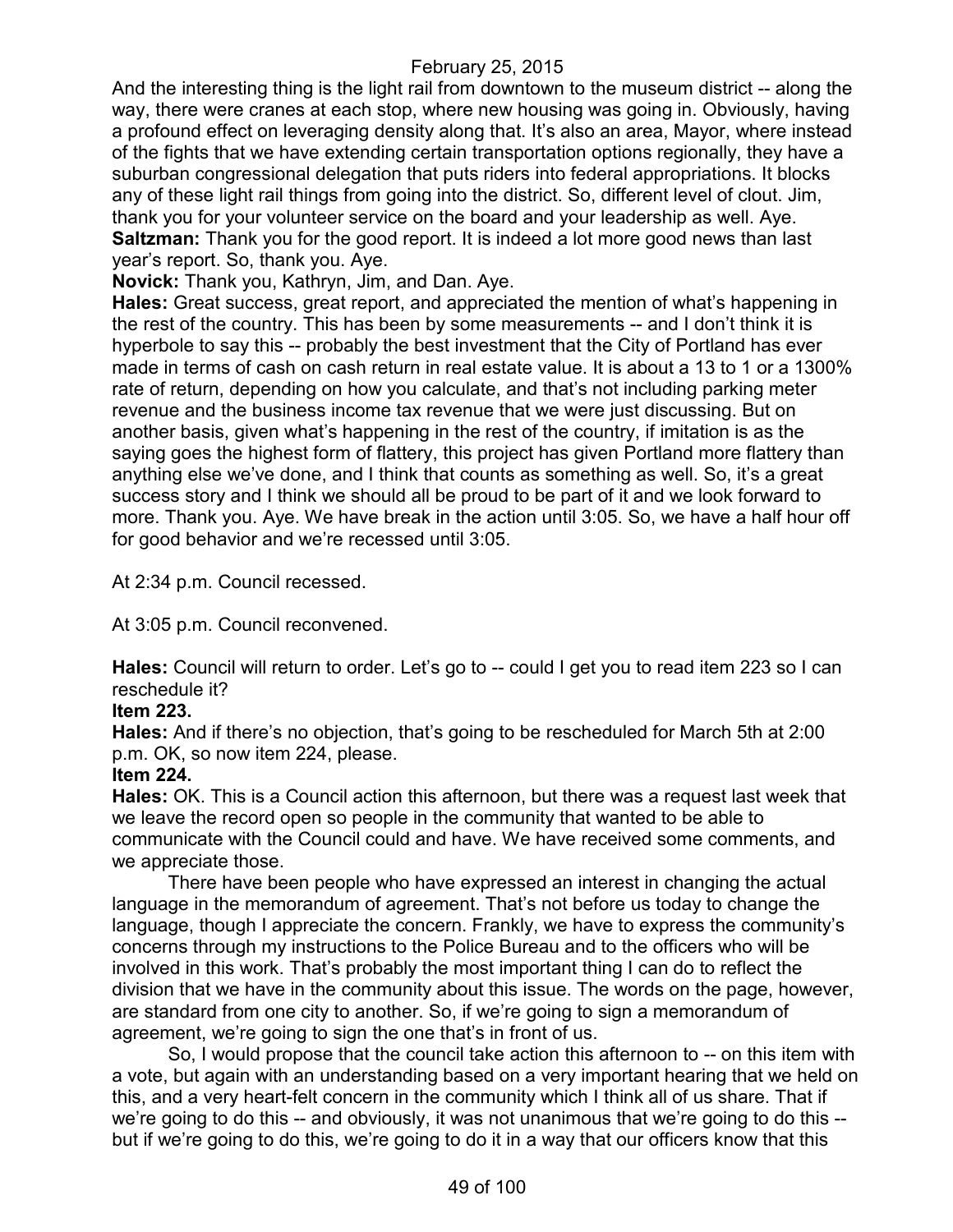Police Chief and this Commissioner-in-Charge of the Police Bureau have some very specific concerns from Portland about how we as a community perform the police work and there are ways that we do that that we believe in in terms of building relationships of respect with everyone in our city, and that there are going to be perhaps times when those values are in conflict with what they might be asked to do by their partners in a Joint Terrorism Task Force.

If that moment ever comes, those officers will be under instruction to come to their Chief and their Mayor and we will come back to this Council if that's not a resolvable problem, and I will change my mind about whether we participate in this. But for the moment, we have a majority of the council that wants to proceed. Unless there is any further discussion here today or any proposals to make, I will suggest that we go ahead and take a roll call vote.

**\*\*\*\*\*:** Well thank you for the opportunity, I would just like to say --

**Hales:** This is not a hearing. We had the hearing last week.

**\*\*\*\*\*:** I thought you were asking for comments.

**Hales:** No, we asked for comments during the intervening week. So, we've taken those and now we're going to vote.

#### **Item 224 Roll.**

**Fritz:** Thank you, Mayor. So, I have here a 121-page report titled With Liberty to Monitor All: How Large Scale U.S. Surveillance is Harming Journalism, Law, and American Democracy. This is from the American Rights Watch of the American Civil Liberties Union. I mention this because I was tempted to read it, but I won't. Instead, I will have a fairly long speech, but it is not 121 pages.

It is interesting to note that the FBI's definition of a terrorist is a person or organization known to influence of the policy of government by intimidation or coercion. This could be applied in many ways, to citizens who peacefully express their objection to government policies, by corporations through their lobbyists, by Wall Street through its engineered defaults, and by domestic law enforcement agencies of their own interpretation of what is a public right. The FBI interprets terrorism in the broadest matter, and that is a presumption that a person may commit a crime. I think all of us could easily be put in that category at one time or another and not even know it.

With a direction of this nature, it is not hard to see why civil rights such as those related to free expression and rights of due process are easily trammeled to fight terrorists. As was just explained, I don't have the right to make amendments to this agreement. Or at least if I do, it won't be supported because the FBI says we can't change it -- which of course defeats the purpose of having an MOU up for discussion. The fact is, this is a template used by the FBI for all jurisdictions wishing to enter the JTTF, and it cannot be changed.

I do appreciate the input of the ACLU in their memorandum dated February 25th, which points out some of the problems with this MOU -- which if, had been possible, I would like to have changed. For instance, the draft MOU says that the Police Bureau members of the JTTF will be subject to Oregon law and Police Bureau policies in addition to those of the FBI, but the very same paragraph provides conflicting language providing that when there is a conflict between the standards or requirements of the participating agency and FBI, the standard or requirement that provides the greatest organizational protection or benefit will apply unless the organizations jointly resolve the conflict. Since the FBI will have total discretion to resolve any conflict as it sees fit, I appreciate the mayor's suggestion that you would bring back to Council an ordinance to withdraw from the JTTF if you are aware of any such conflict.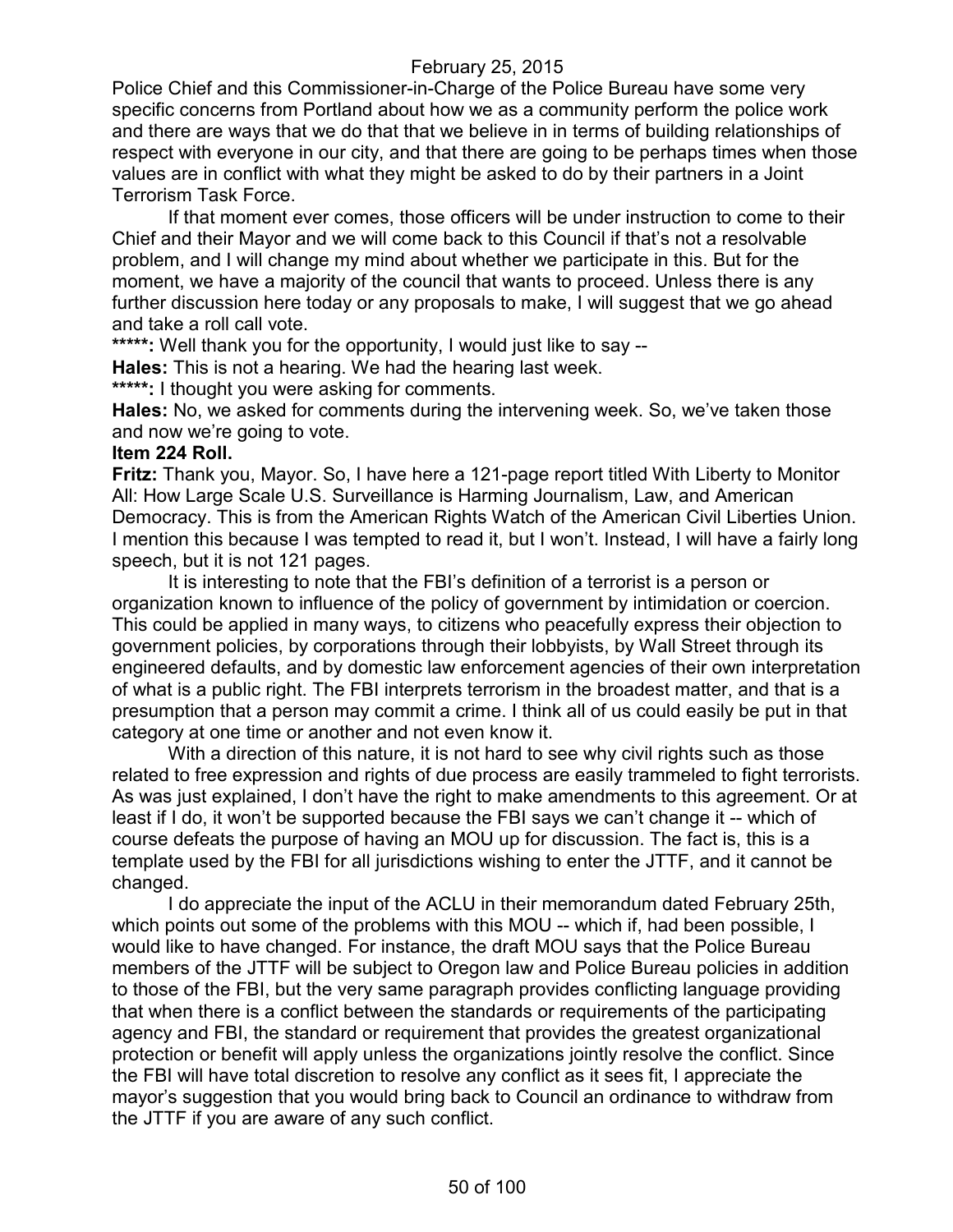It also states that any non-FBI members of the JTTF must adhere to the same rules and regulations as FBI employees while conducting JTTF business. That seems to be completely contrary to all of the assurances that we received last week and at the previous hearing that our police will be subject to more under our control rather than their commanding officers and the FBI. And in addition, the ACLU points out that our personnel will be documenting on FBI forms, and so that that will be contrary to ORS 181575.

So, I'm very concerned that this memorandum may in fact enshrine many of the things that we are most concerned about. This was the problem with the previous negotiations with the FBI under Mayor Adams, where we crafted an agreement that we thought reflected our community values of free expression and transparent information sharing. With that agreement, I hoped that we would have some ability to observe and interact with the FBI in a way that was more transparent and knowledgeable for Council, the Mayor, and the Chief of Police and more constructive for our community.

We attempted to get annual reporting. We attempted to get secret clearance for the mayor. We attempted to have more control of our officers and their allegiance to city and state law. We failed on at least two of those three aims. It could be said that the mayor will get reporting from the FBI -- at least when they want to share -- and there is no need for top secret clearance because we trust those involved to be upholding the law, and that our officers will uphold state law even though they are under the direct supervision of the FBI.

I do trust the people, especially Chief O'Dea and our officers. I think they are being put in an untenable situation of serving two masters. We find that new and probably good, transparent communication is not what the FBI does. We should have known that. Even our own police are going to be put in the position of not communicating everything to us because it ostensibly jeopardizes our security.

The word security is an easy concept to stand behind -- you can justify pretty much anything: surveillance, tracking citizens, profiling us, collecting data, keeping that data as an indictment of criminal mal-intent whether it was or was not, potentially arresting people for no other crime other than being poor or peacefully expressing their dissatisfaction with government policies. We are becoming a society that uses the same techniques on our citizens that we rail against in other regimes.

Every single one of us is subject to the power of fear in a mortal world, and that includes FBI agents, mothers and fathers, police, corporate CEOs, and the husbands and wives of corporate CEOs -- you and me. It's assumed that all of the parties in these investigations operating in the best citizens of the U.S. However, there are numerous examples nationally of stings, set-ups, surveillance, profiling, arrests for civil protest, manipulation and intimidation of and by the media, and arrest for simply researching and disseminating information about public policy. It makes it often a messy affair, and one where public trust continues to be eroded.

If there was a perfect world where people had what they need and there wasn't such a massive difference between those that have the right to lord their wealth over the 99%, where gun proliferation and use were not so prevalent for the accumulation of wealth and proliferation of fear, then we probably wouldn't be in this situation where we as human beings often cannot communicate with each other about our collective needs and we must turn against our neighbors, our citizens to fight each other.

The very meaning of the word fight is indicative of our problem. It means to struggle, to keep in check, to control, to stifle, to confront, to combat, to quarrel with, to argue with - all of which keeps us further and further from peaceful constructive solutions and each side digs in. When it comes to the actual reality of terrorists, secrecy may be needed sometimes to stop a violent crime in our community. I understand there are bad people out there, or people who do bad things, and to catch them we must be smarter, which includes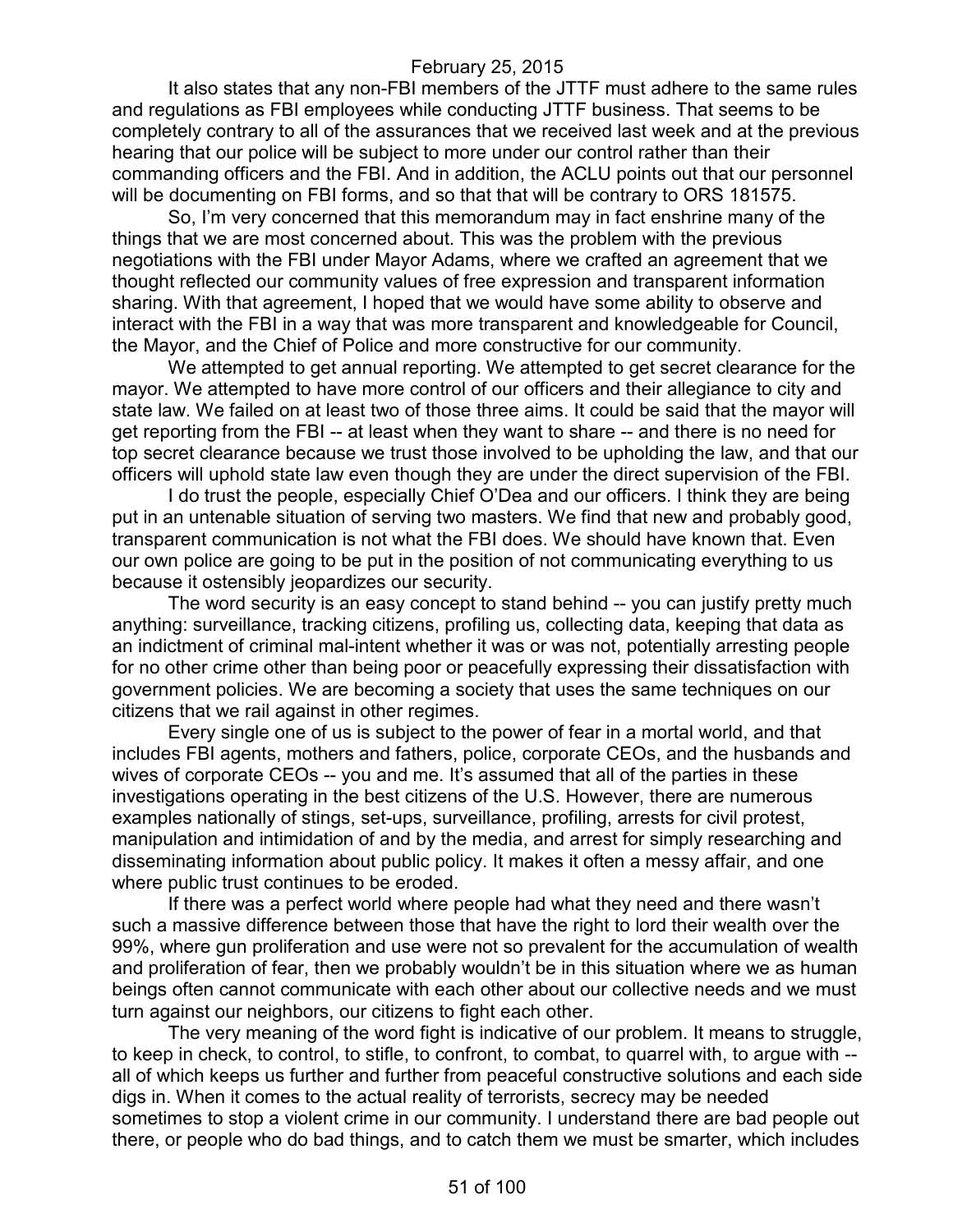some level of secrecy. Unfortunately, we all get caught up in the wake of that deception and fear. And particularly, we know that it doesn't necessarily make us safer: the city of Boston was participating in the JTTF when the Boston Marathon bombing happened.

We are not following the advice of our own duly-appointed Portland Human Rights Commission, from whom I read a quote: federal guidelines governing FBI operations expanded to grant greater permissions and flexibility to the FBI for surveillance and investigation activities. Their new guidelines have loosened previous restrictions, allowing greater agency discretion, permitting intrusions that erode civil liberties in the interest of protecting national security. The absence of oversight, accountability, and transparency inherent with a JTTF collaboration will exasperate long-time tensions stemming from racial profiling, the use of force, and negative perceptions about Portland's police.

With the passage of this MOU, we officially enter the world where information is purposely hidden from public view, and the City of Portland agrees to be complicit with that deception. I believe that our biggest challenge is gaining public trust, and it should start first here at home. As evidenced by the need for the DOJ agreement, we have a long way to go to gain that trust.

With the approval of this agreement, we are taking a step back from any progress made, and that to me is the most crucial concern that I have -- that we have to start within our community and fix things for ourselves with each other and trust each other to look after each other. As I mentioned last week, that's what we did when IRA were bombing in my hometown and my friend's hometown, and that's how we should be sticking together, not imagining that some federal oversight is going to somehow magically save us from ourselves, each other -- from what? I cannot condone this approach and therefore I respectfully vote no. [cheers] [applause]

**Fish:** Aye.

#### **Saltzman:** Aye.

**Novick:** Last week, I expressed my opposition to this action, and I read a letter from a number of leaders in the Arab and Muslim communities that urged us not to join the JTTF, and I had discussions with some of those leaders about the possibility if we did not join the JTTF, then they might be interested in reconstituting the Arab and Muslim Police Advisory Council which was apparently a very well-functioning group some years ago. I don't know if our having taken the action to go into the JTTF -- those folks will still be interested in pursuing that, but I am pleased to say that I have talked to Chief O'Dea about this in the past week, he said that absolutely if those leaders are interesting in reconstituting AMPAC, he's very interested in engaging with them. So, I really appreciate that by Chief O'Dea. And again, I appreciate what the mayor has said about how he intends to engage with the JTTF, although I respectfully disagree with the decision to join. Nay.

**Hales:** I hope those that listened to me know that I am serious about my reservations about this relationship, but that it was a difficult choice for those of us who made the choice to go in. It doesn't mean we will do so uncritically and without hearing the fears and concerns that we've heard from the community. We have heard them, and they will influence the level of scrutiny that this relationship gets from me and it will get it. Aye. And we are recessed until tomorrow at 2:00 p.m.

At 3:19 p.m., Council recessed.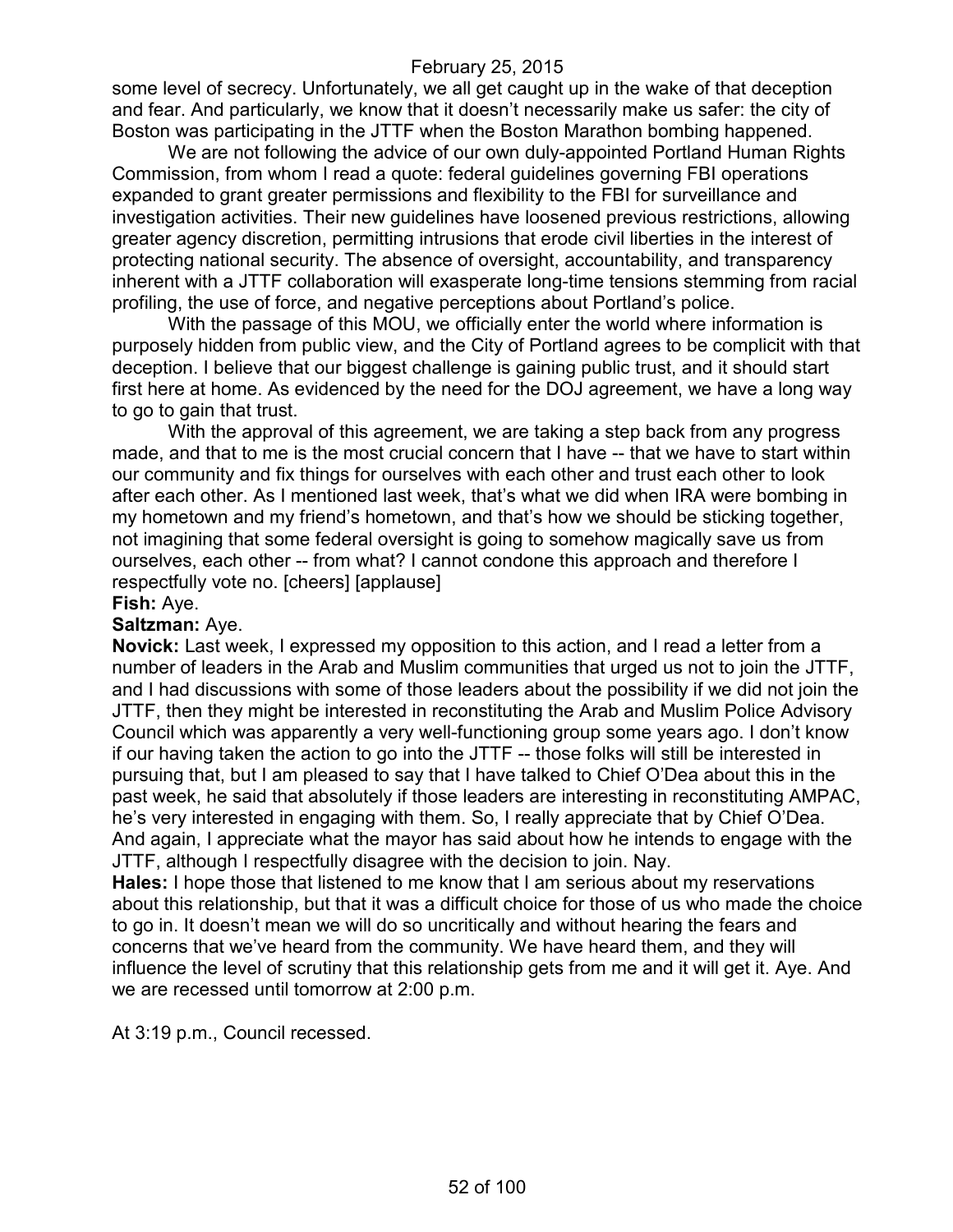## February 26, 2015 **Closed Caption File of Portland City Council Meeting**

This file was produced through the closed captioning process for the televised City Council broadcast and should not be considered a verbatim transcript. Key: **\*\*\*\*\*** means unidentified speaker.

# **FEBRUARY 26, 2015 2:00 PM**

**Hales:** Good afternoon, everyone. Welcome to the February 26th meeting of the Portland City Council. Will you please call the roll?

**Fritz:** Here. **Fish:** Here. **Saltzman:** Here. **Novick:** Here. **Hales:** Here.

**Hales:** Why don't you read all of -- I think we can read all of the items, right? There's no reason to not take this up as a package, you think?

**Fritz:** Well, Commissioner Saltzman is recused from one of them.

**Hales:** That's right. Alright, then let's not take let's start with 225.

**Saltzman:** We're not voting today.

**Hales:** We are not voting today. OK -- go ahead, let's read them all, please. **Item 225.**

**Item 226.**

**Item 227.**

**Item 228.**

**Item 229.**

**Item 230.**

**Hales:** Thank you. Let me reset the context. I know some of you have been involved in these discussions for some time, and we as a Council have been talking about this package for almost a year now.

The purpose of this group of ordinances is to right-size our city's Urban Renewal Areas -- something which has never really been attempted as a comprehensive effort - and that's what this is about. Obviously, urban renewal used well is a great and powerful tool. It's done a lot of great things for our cities. It's created livable neighborhoods, it's created a lot of employment opportunity, and in theory, it develops sufficient new property values to pay back the cost of the City's investment in infrastructure that we need to make this place great.

We have used this tool very successfully, and in fact in some cases, that theory is starting to be realized -- that is, that there are places in the city where we can now declare victory and put property back on the tax rolls to pay property taxes into the City's general fund, the County's general fund, and the common school fund like the rest of the real estate in the City of Portland does.

When I first took office, I asked the Portland Development Commission to reexamine the boundaries, the duration, and the purpose of all of our existing Urban Renewal Areas -- 11 of them and six Neighborhood Prosperity Initiative areas. In May of last year, I brought to the council proposed amendments to six of these Urban Renewal Areas, and the council then affirmed that direction and asked for more public outreach and a package that does the following: reduces the impact on taxing jurisdictions; helps Portland State thrive; and provides resources for affordable housing. Those were the three things that we as a Council said as we refine and development this package those are the things we want to do -- reduce the impacts on the taxing jurisdictions, help Portland State, and support affordable housing.

Throughout the summer and fall of last year, we had a committee -- and we're going to hear from some of them this afternoon -- that met to work on this package, and a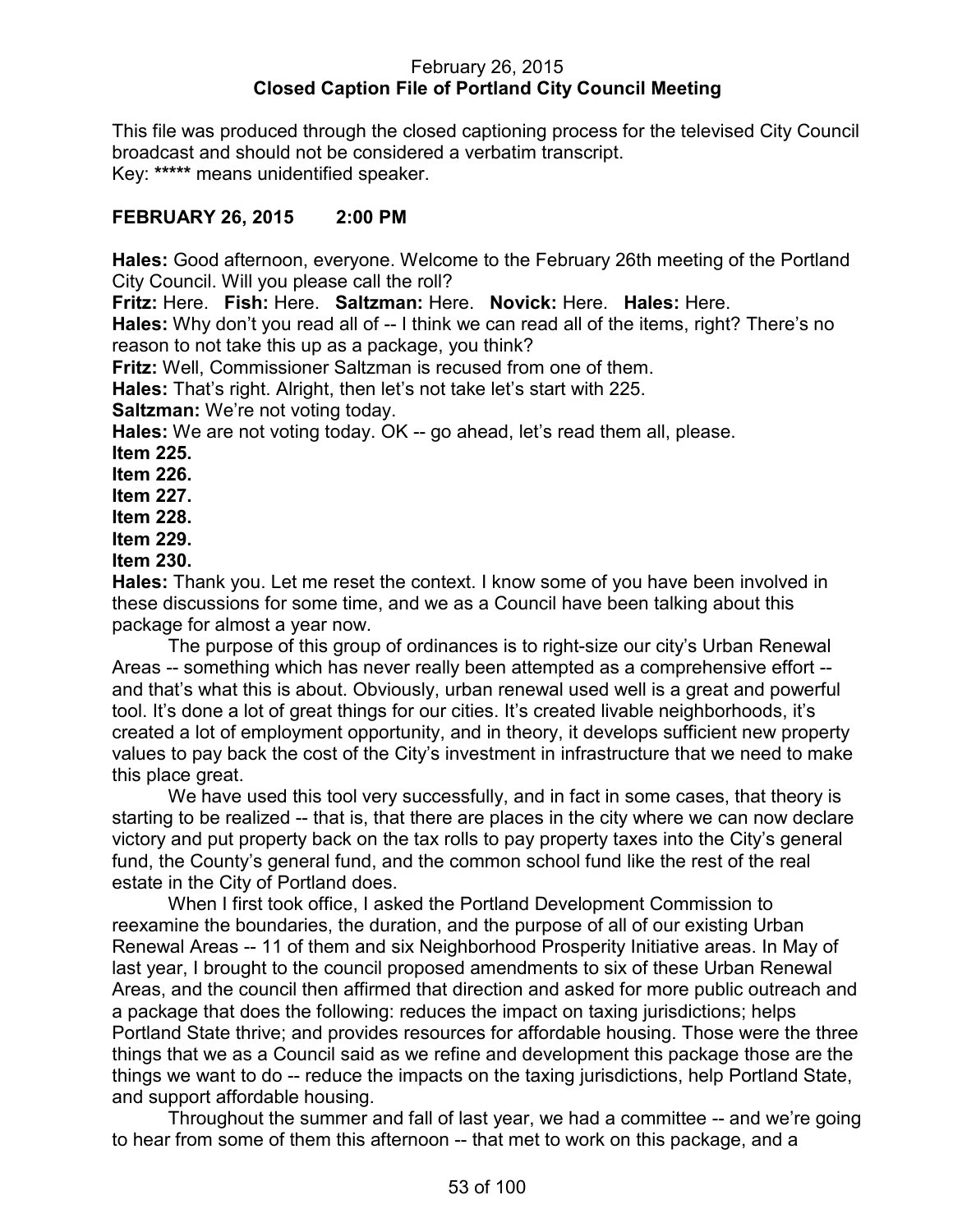majority of the committee supported it with only a minor change. Patrick Quinton will be walking us through the package here shortly, but I'm really pleased with the results.

First of all, this package will put \$800 million of assessed value back on the tax rolls. Say that again -- \$800 million of assessed value going from Urban Renewal Areas sequestration back into general taxation, paying for public services. And in fact, that's already paying dividends to the City and the County and the school districts' budgets.

This package will increase resources for affordable housing and advance the implementation of our affordable housing goals, and it will help achieve the potential of South Waterfront and the new MAX station areas in the Central Eastside. One of the other things that I've done as Mayor is -- frankly, when I arrived here, I found we were behind the curve on planning for the light rail station areas that accompany the new orange line, and the Planning Bureau's accelerated its work to in effect synchronize with this effort to take in new area in the Central Eastside that will obviously be radically affected by the presence of a billion dollar light rail line in what was before not-so-well-transit-served a part of our city.

So with that, let me invite Patrick Quinton up to make his presentation, and then we'll take testimony from people on the committee who have come here today to report on their work.

**Patrick Quinton, Executive Director, Portland Development Commission:** Thank you, Mayor Hales. Good afternoon, Commissioners. My name is Patrick Quinton. I'm the executive director with the Portland Development Commission, and I'm here to provide some more detail on the proposed amendments to six Urban Renewal Areas. I just want to highlight I'm joined by a variety of people who can be quite helpful in the conversation, so if at any point we want to talk about specific numbers -- whatever -- we have people that I can bring up.

As the mayor mentioned and kind of summarized in a nice way, we are here to revisit the direction that Council provided last May. So as the mayor mentioned, he highlighted these three specific goals about reducing the impact of urban renewal, supporting PSU, and preserving our investments in affordable housing and other development outcomes. And so we're here today to report back on how the proposed changes to the Urban Renewal Areas deliver on that. As you can see just at a high level, we believe this package delivers on that.

So as the mayor mentioned, we have dollars returning to the taxing jurisdictions. You'll see in detail the increases in investments and affordable housing in a variety of districts, but also some of the other development outcomes that we're going to be able to achieve with these changes. And finally, we'll report on the development agreement that we have executed with Portland State delivering on our shared objectives for our major university here in Portland. But that work obviously is dependent on your action, on the Urban Renewal Areas.

The mayor talked about the timeline. We came to you -- the mayor has been talking about this as a priority of his since he took office. We did background work on this and brought to City Council last May the proposed changes. You passed a resolution directing us to go back and get more public input to refine the proposal and then bring it back to Council. And so, we're here.

Just wanted to highlight some of the major steps that have happened. We convened an advisory committee, I'll show you the composition -- excuse me, I'll show you that as well as the public outreach we've done in a second -- but we've also met on multiple times with the Planning and Sustainability Commission, and you see they took action in January. I believe you have a correspondence from them, their recommendations and forwarding that to you. We've also met with the Multnomah County Board of Commissioners.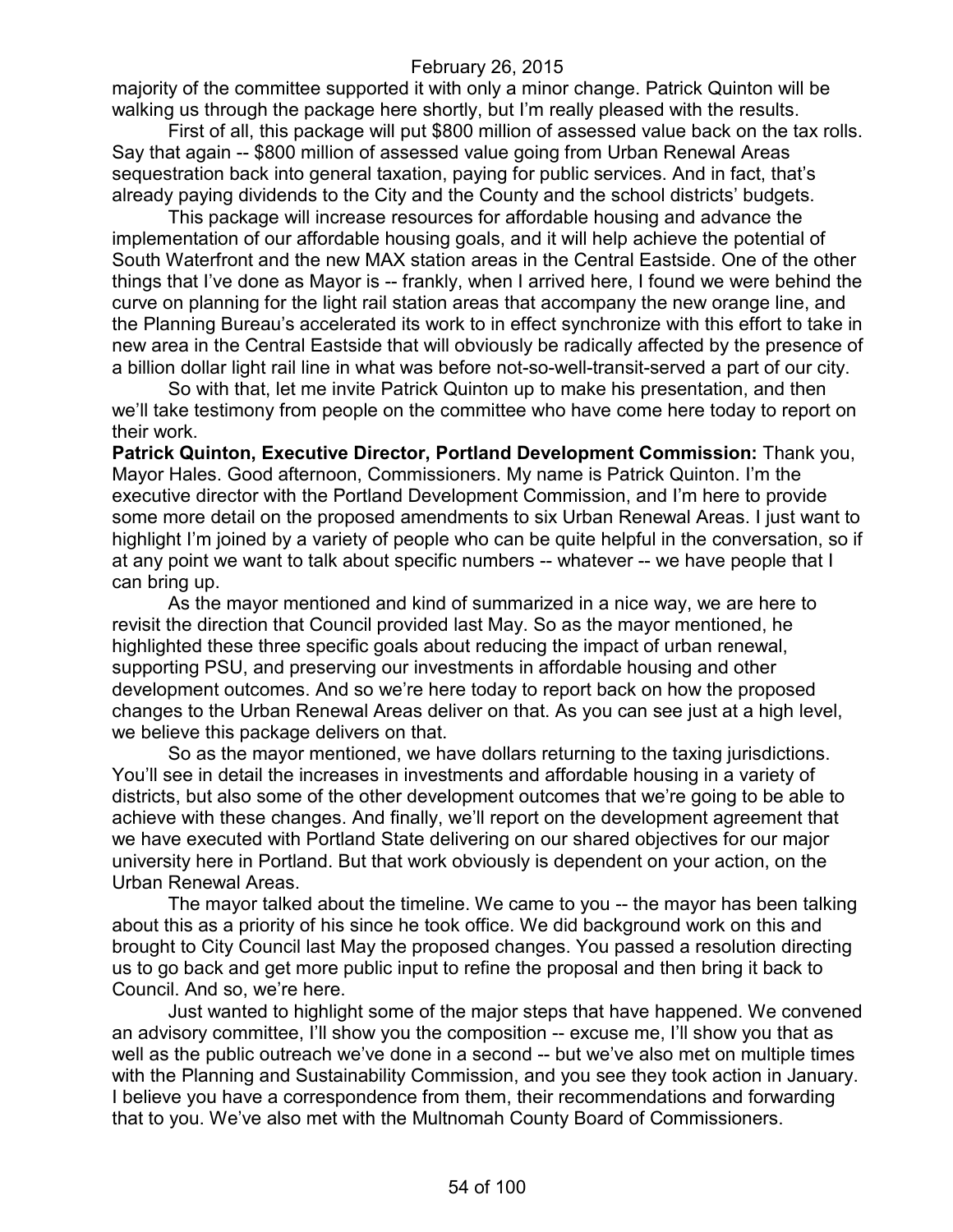As I mentioned, we did extensive public outreach. So in addition to convening the Urban Renewal Area Amendment Advisory Committee and developing recommendations from them, we developed a housing subgroup from that so that we could deal specifically with questions around affordable housing. We've also used the current process around the Southeast Quadrant Plan to brief the folks in that community, stakeholders in that community, and talk about how this does overlap with the work that's going on around the comprehensive plan. And then you can see the extensive list of organizations that we've met with to talk specifically about the changes and what it means for these communities.

So, what came out of the public input process is what you'll see today -- it's the refinement of the proposal we brought to you last May. We started with boundaries. So the advisory committee as well as some of our other conversations with stakeholders helped us finalize new boundaries for four of the Urban Renewal Areas -- two were expanding, two were shrinking.

We've obviously had a significant amount of feedback on the objectives around affordable housing, with particular focus on the North Macadam Urban Renewal Area -- I'll talk about that in a second, and I know there's lots of testimony you'll hear later on today, and they can shed light on those conversations.

As I mentioned, we completed our negotiations with PSU around a disposition development agreement. So our plan for moving forward with them is clear, but it is dependent on the approval of changes to the North Macadam Urban Renewal Area and the Education Urban Renewal Area.

And then lastly, you have all the documentation in front of you. So, the proposal we brought to you in May didn't have that information, and so you can now see the detail behind that.

I'm going to quickly walk through these changes again. I know you're familiar with these changes. For those who are seeing this for the first time, though, I want to make sure everybody knows the package of changes. There's one group -- we're reducing or eliminating four districts. So, Airport Way -- basically a closed district. It has excess acreage we can release, and so we're releasing 40% of the assessed value in that district. Once again, Airport Way, closed district, it has the remaining assets. And as Mayor Hales pointed out, one of the districts that is already returning substantial tax dollars to the taxing jurisdictions.

The second reduction is in River District. River District has the most assessed value of any of our Urban Renewal Areas. It does have excess assessed value relative to our projected maximum indebtedness. And so based on our work with the City's debt management office, we've determined we can release 26% of the assessed value in that district. That returns immediate tax money to the taxing jurisdictions -- and we're actually already doing that. So for this fiscal year, we're not collecting the property tax revenue associated with that reduced area.

Willamette Industrial. We are for all intents and purposes shutting that Urban Renewal Area down. The technical way that we are doing that to allow us to continue to invest the remaining assets is to stop collecting new tax revenues. So, we haven't been collecting tax revenues from what we call our URA. We have the remaining dollars we're going to use to support the manufacturing community that remains on both sides of the Willamette, and then we've ceased -- taken away the authority to issue any more debt within that district.

The last one is the elimination of the Education Urban Renewal Area. As you know, 35 acres of that will shift to the North Macadam Urban Renewal Area under that proposed expansion. So this action effectively shuts down the Education Urban Renewal Area and will take away any opportunity to issue new debt. As we'll show later on in the projections,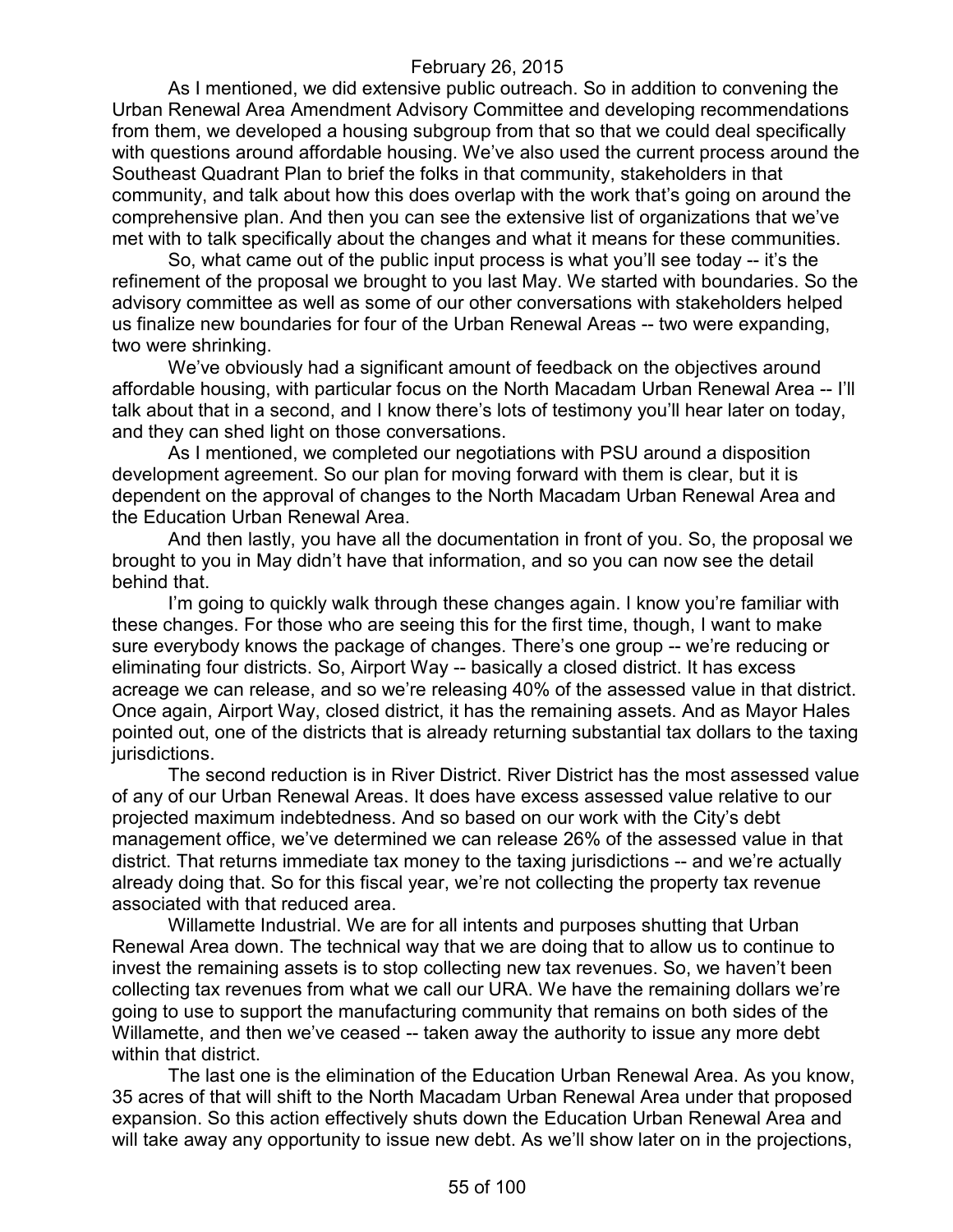the long-term tale of the Education Urban Renewal Area provides a significant amount of the return back to the taxing jurisdictions. We basically eliminate another kind of 15 years of urban renewal that was associated with that.

And then we have the two areas that we proposed to both expand and extend the last issued debt. On the Central Eastside, you can see on the map it's a minor expansion to pull in what is referred to as the Clinton Triangle, but it's the new station area that will result when the Portland-Milwaukie light rail MAX line opens next year. We believe this particular area has a significant amount of development potential, but it does require public investment to realize that potential.

The district also has some additional needs in that southern end of the district that we believe could use additional public investment. And of course, we want to continue to invest in affordable housing, so in addition to the expansion of the area, we also want to extend the life of the district by five years.

And then there's an expansion of North Macadam, which as I mentioned will expand by 45 acres. Most of that acreage is coming from what is now in the Education Urban Renewal Area. This expansion allows us to pull in a substantial part of the area associated with PSU's activity so we can support the university's growth but in particular, take advantage of the growth and commercial activity, whether it be business or real estate related activity around the university.

We also proposed to extend the last day to issue debt in the district by five years. And what this does is it allows us to access the full maximum indebtedness that was established for the district. Under current projections, we would not come close to accessing that, and as you'll see in a minute, this unlocks a substantial pool of resources for us to accomplish a variety of objectives in North Macadam that includes supporting the growth of OHSU, obviously continuing to meet our affordable housing goals, as well as support other commercial development and provide the infrastructure to support that development.

**Fritz:** Where is the 10 acres that are not currently in the Education district, and why are we adding those?

**Quinton:** If you look in the map, it's the red -- so there's a yellow acreage and then the red acreage is the additional acreage. These end up being islands that were left out, but they do have importance -- they contain commercial property that we believe has potential for redevelopment. And one of the goals is to make sure we pull in enough taxable commercial property to support the work we're doing, and so these red areas are commercial areas that actually have, like I said, development potential. **Fritz:** Why weren't they in the Education URA?

**Quinton:** I think because the Education Urban Renewal Area had a focus that was on the other half of the area in yellow, and so we didn't want it -- I think we had an amount we wanted to put in the Education Urban Renewal Area, so they just didn't make the cut initially. But as we were working our way up from the North Mac side, we were able to pull those in.

**Fritz:** What's that --

**Quinton:** I believe -- I'm sorry, I'm going to ask -- those are OHSU properties? **\*\*\*\*\*:** [inaudible]

**Quinton:** Offices, yeah. So, these are offices that have supported -- I think an example is I think OHSU leased space for some of their commercialization activity. There were things going on related to what was happening either at OHSU or PSU and that's one of the reasons why wanted to pull them in.

**Fritz:** But they wouldn't be paying taxes if they're OHSU/PSU, right?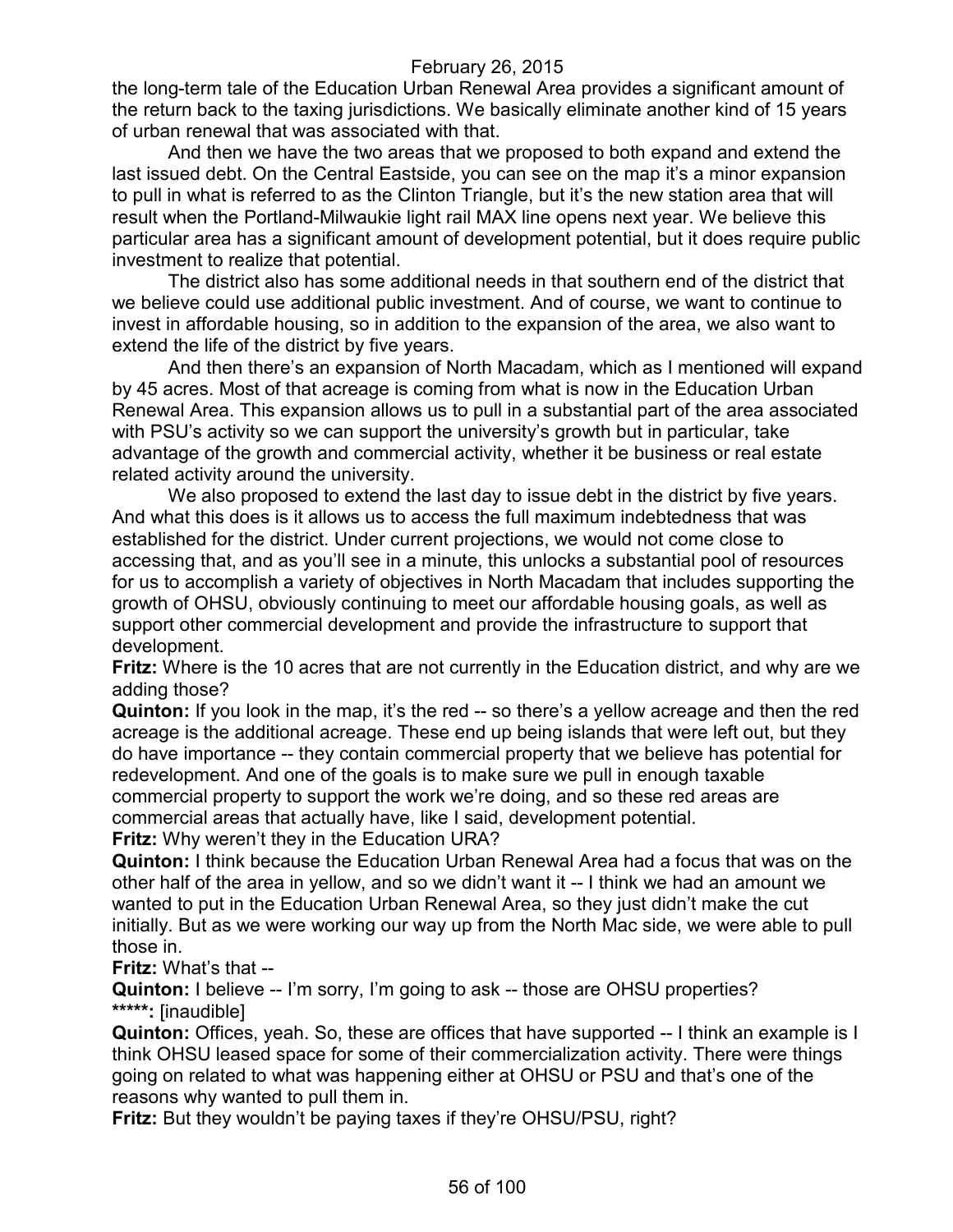**Quinton:** There's a combination. If it's a private company -- if there are private companies there that are somehow spinning out of OHSU, they would pay taxes.

**Fritz:** And what's that white island between the yellow and the red?

**Quinton:** That is the University Place. That is the -- I'm sorry, is that? It's University Place. That's part of North Macadam. It's already part of North Macadam. So, the white parts are already part of North Macadam Urban Renewal Area.

**Fritz:** So, University Place was already an island.

**Quinton:** Yeah. That was part of an earlier amendment, as is the other finger going up, which is how North Macadam expanded to build out the streetcar line. **Fritz:** Thank you.

**Quinton:** So as the mayor mentioned, these six changes are being brought as a package because as a package, we can deliver on the goals that were established for this work. And one of the goals was to reduce the impact of urban renewal on the taxing jurisdictions. This summarizes the total gain but it breaks out the financial impact for the changes to each of these Urban Renewal Areas.

We've walked these numbers in the past but just the highlights are if you go to the right column, you can see the total gain to the taxing jurisdictions over this time period in nominal dollars is just under \$200 million. When you do present value on that, it's about \$88 million. Obviously, the gains come from the areas that we reduced, so the gains are delivered primarily by River District, Willamette industrial, and the closure of the Education Urban Renewal Area. The gains that we obtain through those reductions allow us to expand Central Eastside and North Macadam and extend those districts, and you get the net effect of a positive return to taxing jurisdictions.

You can also see on the top from a time series, you get an immediate bump from these actions. And it's only in basically 10 years out that we begin to go negative again as this -- that's a time period when North Macadam would have normally ended its original life. So, there is a negative effect, and we pick up once again positive impact of the taxing jurisdictions after that.

**Fish:** That's important at least to us who're looking at serving another 15 years and are looking at the impact of this on the City's general fund. I pulled up the old chart we got on that when you gave our last presentation -- that's in December. Are those numbers still current or have they changed?

**Quinton:** These are current numbers --

**Fish:** This is by URA. Are the benefit impact of taxing jurisdictions, City, County, school funds --

**Quinton:** That's the next slide, so I can switch to the next slide if you wanna focus on that now.

**Fish:** Beat me to it.

**Quinton:** The numbers change for a variety of reasons. One of them is just as we get new numbers from the assessor, we then update the projections on that. But then the other thing that may be different -- and back in December, he have had the ones with the development agreement, right? So the other thing -- these assumptions are based on no development agreement with ZRZ in North Macadam.

**Fish:** So the next slide I guess is what I was alluding to. And I just want to highlight between today and 2030 -- just looking over the next whatever, 15, 16 years. The net - take away the present value, because I don't know how to calculate that -- it looks like something close to five or six million dollars net to us between now and 2030, is that about right?

**Quinton:** Yeah, over that time period, that's what the math looks out to.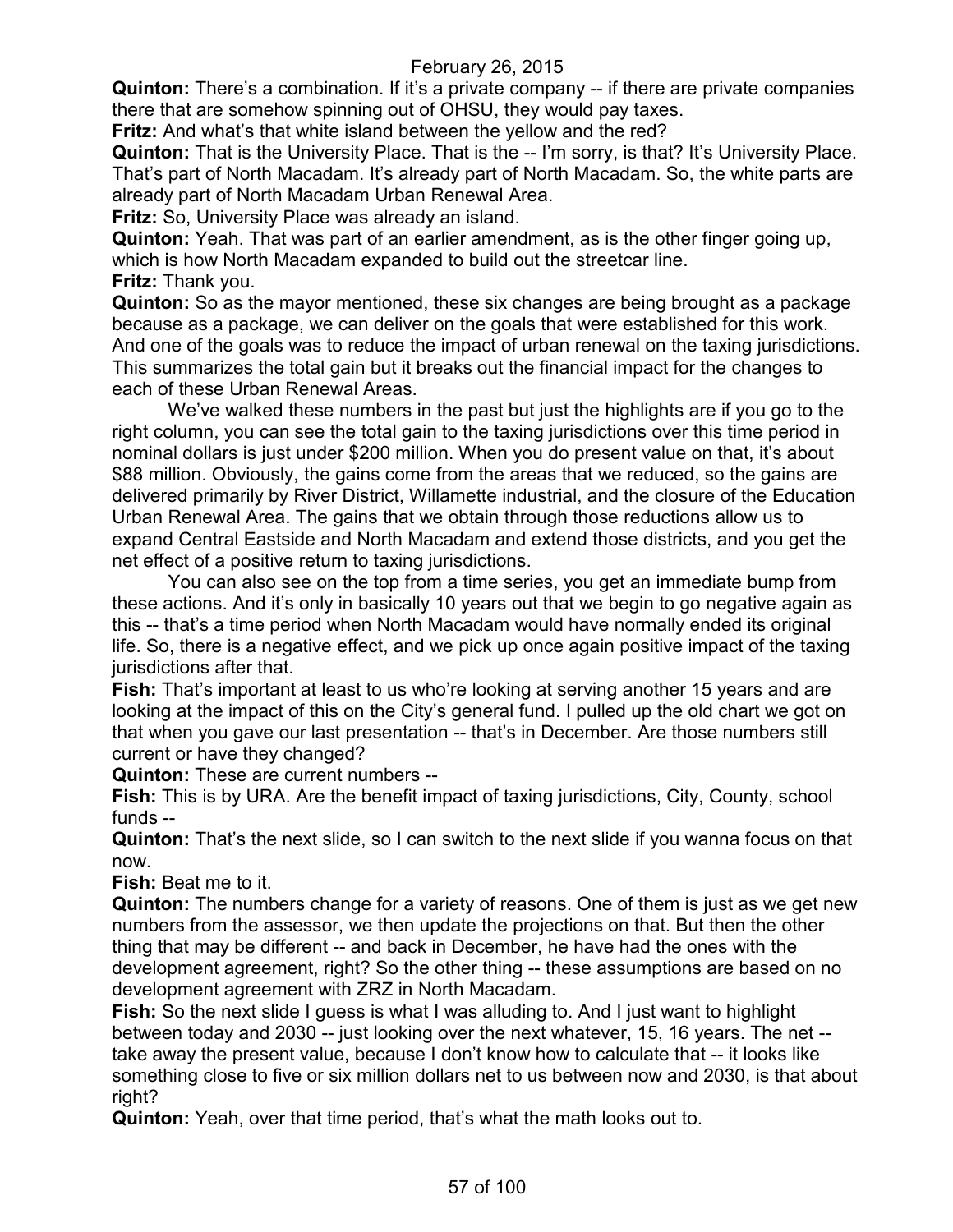**Fish:** What practically does it mean to show a negative number between 26 and 30 across the board?

**Quinton:** That just means based on what the City or any of the other taxing jurisdiction would have received under the current scenario -- meaning URAs closing down according to their current schedule -- this is the change relative to that position. We don't know what the City's general fund revenues are gonna be, so it doesn't make any predictions about the overall state of City tax revenues. This is just the number relative to the current scenario.

**Fish:** Just to be clear, the bulk of the benefit to us really doesn't kick in until after 2030 and that's because in the short-term we actually have to pay off some debt.

**Quinton:** Yeah, the reduction and the four URAs I talked about is -- it's material, but it's not -- it doesn't -- it's not an overwhelming number.

**Fish:** It's about five and six million over 15 years. It's not insignificant, but the real money according to this kicks in after 2030.

**Quinton:** That's when the Urban Renewal Areas close down. So this is when all these areas are now shutting down, and so you have the return to the tax rolls with everything on urban renewal. So you have the result of all of the investments that we've made in these districts now finally coming back to the taxing jurisdiction.

**Fish:** But how much of that is attributed to these amendments and how much is attributed to what would happen already because of districts closing down?

**Quinton:** Well, it's simply a function of how much money gets invested. So we have current assessed value and projections about where that goes, and then overlaid on that is what we plan to invest on each of these districts during a time period, and what we calculate that -- what we project that to be I guess is a better way to say it -- will result in increases in assessed value, and those are two different lines. Because if you just assume a 3% growth on the base -- if we make a dollar investment in a particular area, we would expect that to be leveraged a certain amount and then move the base and then that grows at a certain rate. So it's overlaid; those two things are overlaid in these numbers. And by making increased investments -- so if you increase your investment in Central Eastside or in South Waterfront, we're assuming that that has an impact on assessed value above just the base growth rate.

**Fish:** What are the two or three things that can happen in the out years that cause you to lose sleep that would change these forecasts? What are the variables that we'll be watching that could make these numbers go up or down?

**Quinton:** I do think the main issue is always the way the market works and what the pace of development is. And so it's going to go in cycles, it's not going to go in a straight line. So, the timing of our investments and what private investment it attracts I think will be dependent on what's happening in the market at that time, and it could be higher or lower based on that.

I think if you look at the cycles, they go up and down -- the trend lines usually tend to go up, but it's almost invariably not going to be these numbers, but it could just as easily be higher as it is lower. And these calculations just distribute the gains that we've talked about across the main taxing jurisdictions based on the current formulas for how those monies get allocated.

The next table -- I just want to once again return to the question of affordable housing. As we mentioned, this was one of the goals of this Urban Renewal Area package. So as you can see, this is a net increase in investment in affordable housing. You can see where those funds come from. It obviously -- there's a dramatic increase in the affordable housing investment in North Macadam and that along with the slight increase in Central Eastside and us shifting current dollars in the remainder of South Park Blocks that offsets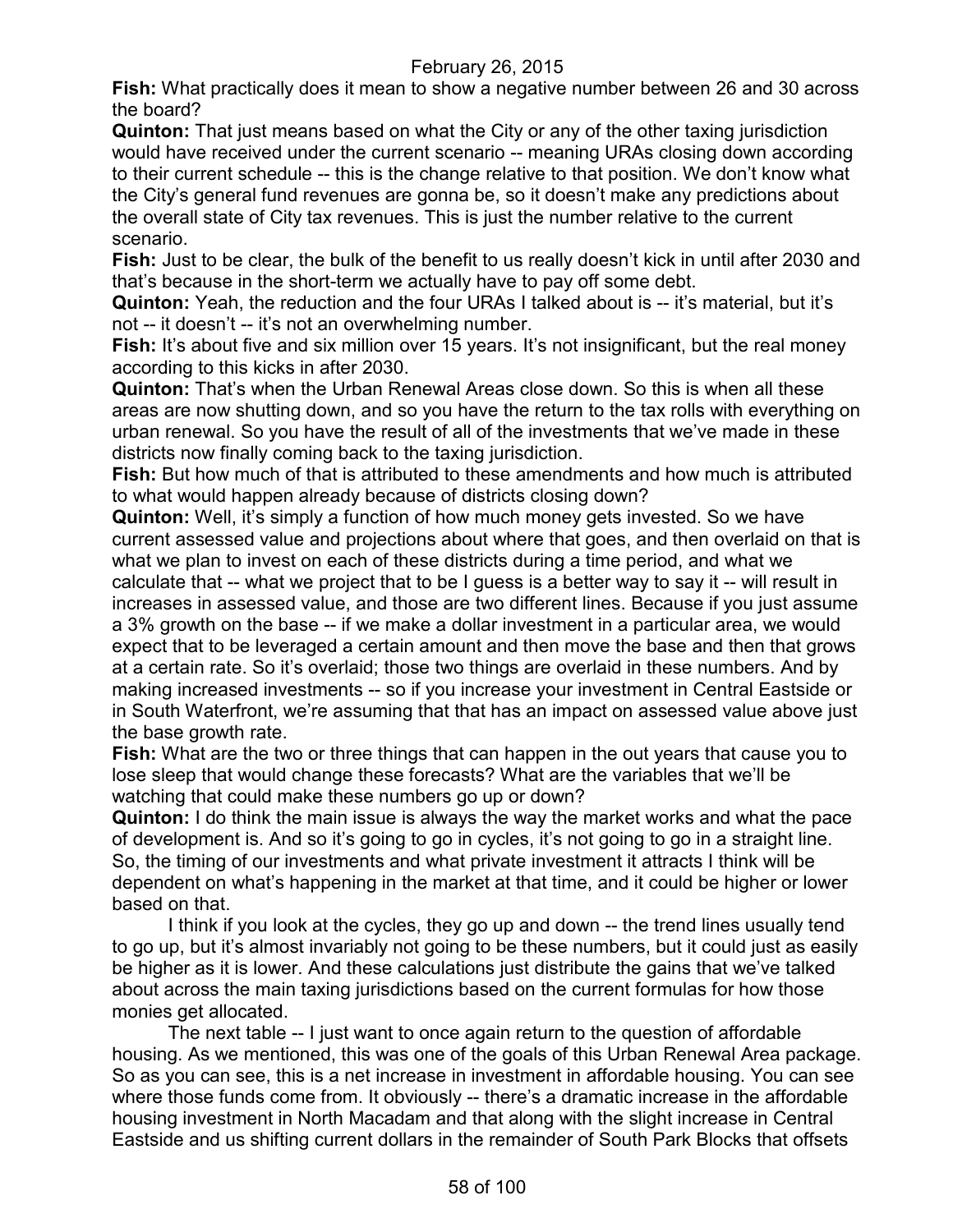the loss of affordable housing investment that would have come from the Education Urban Renewal Area. And so you see a total nominal gain of investment of \$3.5 million but because the investments are accelerated, meaning they happen sooner than they would have under the Education Urban Renewal Area, the present value calculation actually makes it a higher number. So, we get money for affordable housing sooner -- we get more money sooner, and that's why the present value calculation is higher.

**Fritz:** Do you have similar tables for parks and transportation?

**Quinton:** We don't, but we can certainly get you that information. **Fritz:** Thank you.

**Quinton:** Now I'm going to dive in a little more specifically to each of the Urban Renewal Areas and talk about some of the priorities there.

Within North Macadam, this is a high-level picture of the difference between what we can accomplish under the current scenario and what we can accomplish with an amended Urban Renewal Area. I think it's clear it's a dramatic difference. North Macadam right now is -- with the deadline looming of 2019, 2020 and the lack of an expansion area and development just restarting in South Waterfront, there really isn't the prospect for significant tax increment generation over the remaining life of it. With additional five years and including the expansion area, that we believe gives us a chance to capture a lot of development in the resulting value.

So, it allows us to do things like build SW Bond which is going to be a major northsouth throughway for the development of the north part of the district. Additional money is available for open space or other infrastructure needs. It allows us to have the money to invest in growth around Portland State. Money to support business growth in the area, and then last but not least, we have a significant increase in affordable housing from nine million under the current projections to \$47 million under the amended scenario. **Novick:** Patrick, can you elaborate on what kind of business/redevelopment loans you may be making?

**Quinton:** As you know from our budget -- and we're in the budget season, so we'll be revisiting this project -- we have a number of lined items in our budgets that allow for us to make business loans as opportunities arise. So that can be businesses that want to move to the district, and we can lend them money for the build out of their space or for the acquisition of their space. But it allows us to make strategic investments in real estate projects that might have a financing gap. It may that be there's parking needed and the parking is the gap, and so we can put the investment in parking to allow development to proceed. But this is more of an opportunity fund for those type of investments.

**Novick:** So, this is money set aside for investments. At this point, you don't know what they're going to be.

**Quinton:** Exactly. And like I said, all of our budgets have these lined items to varying degrees. As a relative percentage, this is actually pretty small relatively to some of the other budgets we have.

**Fritz:** I notice you don't have contingency on either of these. How much was the contingency of the status quo and how much of the amended?

**Quinton:** I don't -- hold on one second. Do we have that number handy? **\*\*\*\*\*:** [inaudible]

**Quinton:** I think we talked about it this week -- there's 20 million at the end of the life of this district. Under the amended scenario, I don't know that we had really much in the way of an ending balance but we can clarify that for you.

Hales: It's essentially unallocated, right?

**Quinton:** Yeah.

**Hales:** Call it contingency or call it --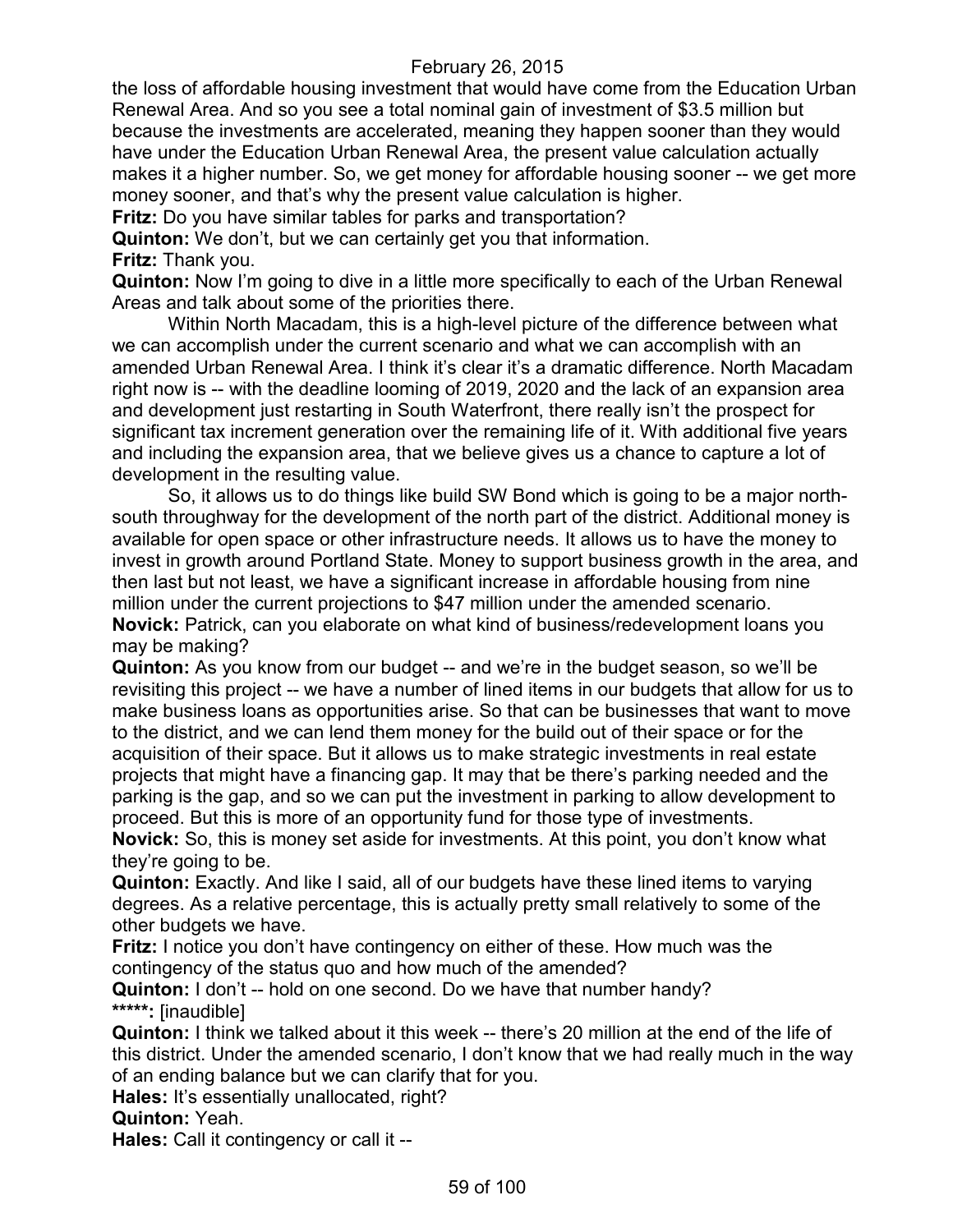**Quinton:** But at the end of the life of the -- I mean, with this status quo scenario, there isn't much less. We're basically spending as much as we can of those dollars.

**Fish:** I think you said -- just to clarify -- on the amended side, that's the amended North Macadam Urban Renewal Area assuming as of today there's no agreement with ZRZ. **Quinton:** Right. For the sake of these numbers, it assumes minimal development on the ZRZ property.

**Fritz:** And what percentage of the URA is the Zidell property?

**Quinton:** Well, it's 35 acres out of how many acres -- 400 acres? **Fritz:** Thank you.

**Hales:** Less than 10%.

**Quinton:** So as I mentioned earlier -- as a result of public input, we spent a lot of time refining the plans for affordable housing in North Macadam, and we think we have a much better affordable housing as a result.

I've mentioned the increase in resources -- so we are projecting increasing the setaside from 30% to 42%. Some of that is back loaded, so -- and it's additional \$38 million, as I mentioned, the nine going to 47.

But the other thing we've done is get more detail about specific projects. And right now, I think we can talk about a very specific project on a parcel we own called Parcel 4, which is in Riverplace which in the URA, and you can see the numbers up there but it would be roughly 200 affordable units. We would have a minimum of 62 of those units would be at zero to 30% MFI. That can break ground really as soon as we can move the project along, and that date is likely to be a 2017 date.

And then we would begin making plans to acquire a site for a second project. That would happen much later in the district because we would be spending a big chunk of our dollars up front for the first project, we would have to wait a few years for new dollars to be generated, and then we would have a second project later on in the life of the district .That would be roughly similar scale, but would certainly -- would at a minimum -- finish the remainder of the zero to 30 units that were part of the original goals. In doing that, we would exceed the overall zero to 60 goals and meet or exceed the zero to 30 goals on that.

Lastly, before -- I know you have a question -- we have an affordable housing provision in our development agreement with Portland State. Any other development agreements that are executed within this district would have language around affordable housing as well.

**Fish:** A couple of points just for clarification. Under your projections for the Urban Renewal Area, you have the TIF to fund this so you don't have to actually do something exotic like obtain a bond or something like that, right? We could just move the TIF forward. **Quinton:** Correct.

**Fish:** And secondly, you have a line here about PHB and partners working to secure operating subsidies. So just to be clear, what we're talking about is things like Section 8 -- project-based Section 8 vouchers, VASH vouchers, McKinney funds. What the Council would be doing is directing the Housing Bureau, PDC, and to secure the subsidies so you can buy down the rent to zero to 30, correct?

# **Quinton:** Correct.

**Saltzman:** What is the nature of the affordable housing agreement with Portland State? Is that for University Place?

**Quinton:** The agreement with Portland State in short requires them to offer to the City to sell units in a residential housing project that they do, which would most likely be on University Place. It doesn't relate to student housing, but it relates to any other residential development. So, Central Eastside --

**Fritz:** Before you move on from that --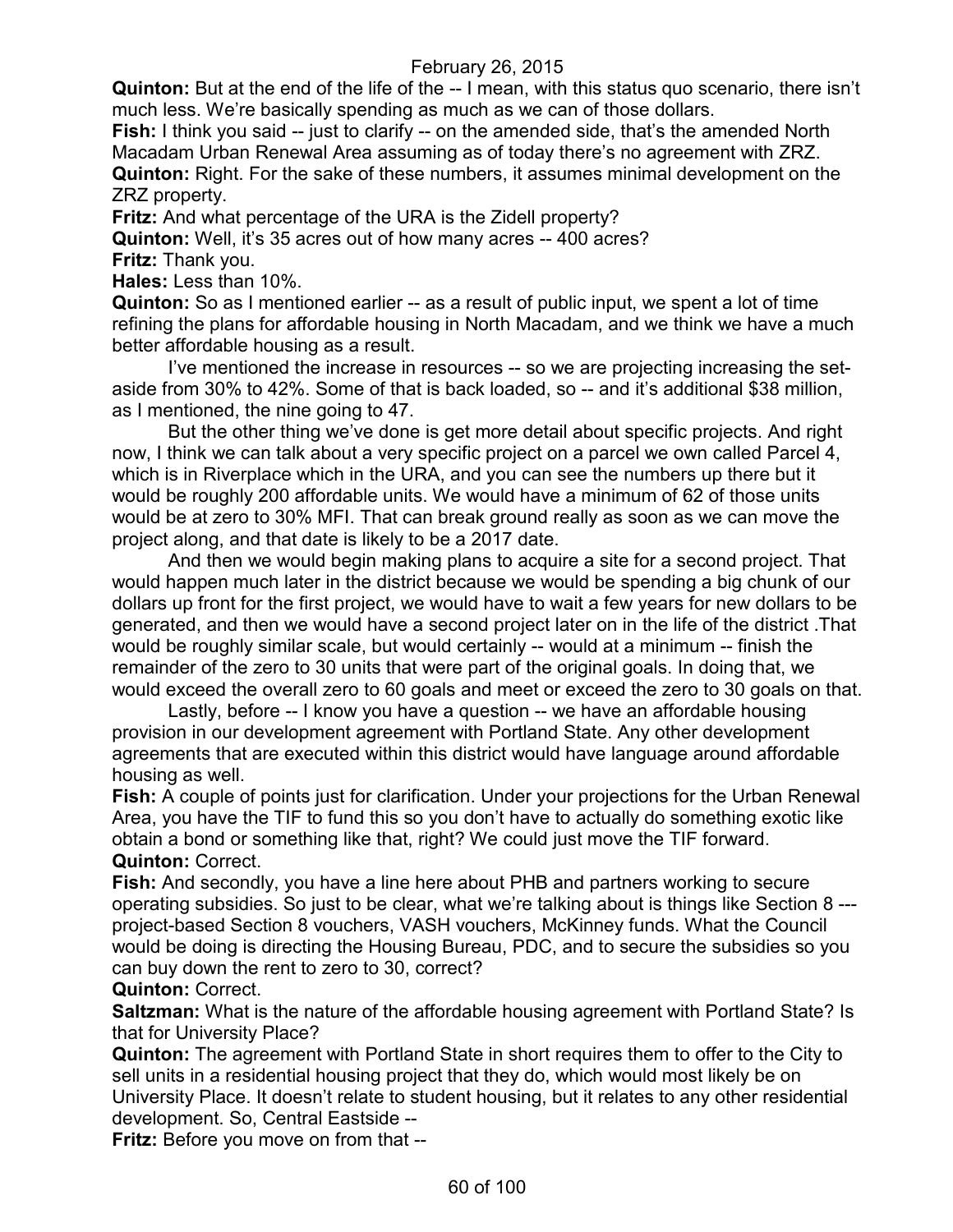**Quinton:** Sure.

**Fritz:** I'm looking at the ordinance. It doesn't reference that particular allocation on that plan. How is that set in stone?

**Quinton:** I'm sorry, allocation for --

**Fritz:** This project, the Parcel 3 project. How can we be sure that's what's going to happen?

**Quinton:** It's in the plan documents.

**Hales:** In the appendix, isn't it?

**Quinton:** Yeah. It's in the report to the resolution, which is where we put all the detail on that.

**Fritz:** Don't we need to have that in the Council directs?

**Hales:** Well it goes with the plan.

**Fritz:** Oh, it is -- you're right.

**Hales:** Rides with the plan.

**Fritz:** So those can't be changed without further Council action to shift the numbers. **Quinton:** If it's in the plan, we can't change it without further Council action.

**Fritz:** Thank you.

**Quinton:** So, Central Eastside. Once again, somewhat of a similar before and after scenario. The numbers aren't as dramatic, but you can see Central Eastside has limited resources left. The bulk of these resources we plan to use to acquire some strategic sites in Central Eastside and then try and generate additional resources from the sale of those sites -- and we have other money allocated, as you can see.

The amended district gives us more opportunity dollars to accomplish the objectives I talked about earlier. Much of this relates to how we support development along the new light rail corridor. The Clinton Triangle I talked about -- you can also see some of the other investments we would be able to make. We do believe that the neighborhood needs to at some point address parking. We're not exactly sure what the project is or what our actual role is, but as the district grow and attracts more jobs -- and it is one of the main jobs districts in the city -- we are going to have to figure out some solution to parking, and that may require us to make an investment in structured parking, but -- so money is set aside for that.

And then you can see it gives us some more opportunity to put money to work in supporting businesses and other individual projects, which we know we're going to need some kind of gap financing if we're going to focus on commercial industrial development in that district. And then it does increase the affordable housing numbers from four million to 10 million. Commissioner Novick?

**Novick:** Patrick, you said you might acquire property which you then might sell. But the income from potential selling of property isn't included in these projections. It would be money that we get subsequently, right?

**Quinton:** The money does come back in, it's still TIF and it has the same restrictions. But let me just add -- do we have the sale of ODOT blocks included? We budgeted for the conservative manner typically, so we don't include in our -- if you picture our budget, the top has the resources, there's a line for property income. We don't often include that as we forecast out just because of the uncertainty in land sales, but that would in fact increase the pool of money we would have available to invest in the district. Depending on what kind of outcomes we want to see on the ODOT blocks, we would certainly expect there to be a return to PDC that could be reinvested.

**Fritz:** So why is there no increase in the amount allocated to parks in this plan either? **Quinton:** I think we have flexibility on some of the business and redevelopment loans around what happens as part of a particular redevelopment, also the investment around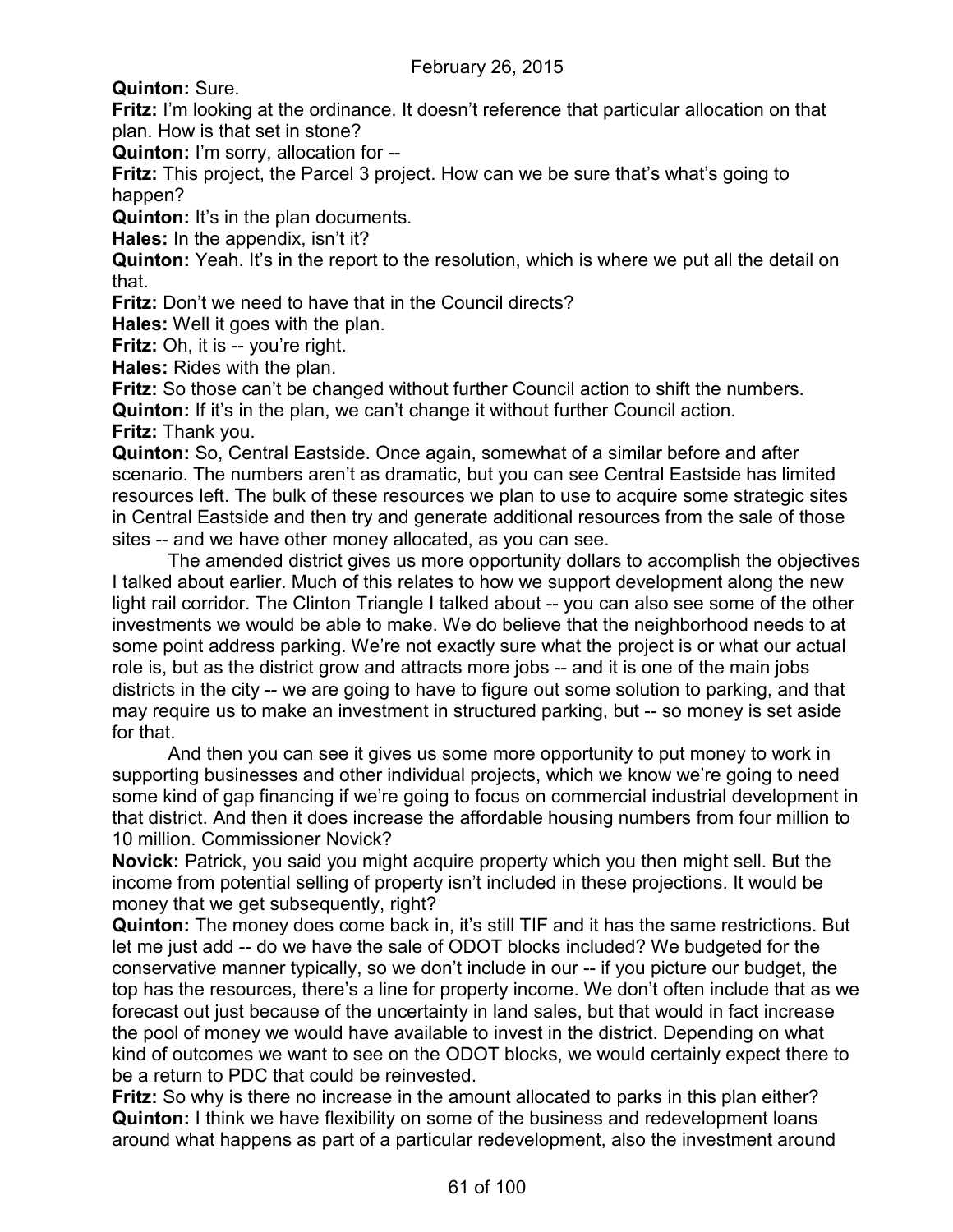the Clinton Station that those dollars could include some type of assistance there. But the Washington and Monroe Community Center budget has been sitting in our budget for I think as long as I've been at PDC. So, I would assume -- I would also say that money is there to help Parks move forward on whatever community center plans exist for the Southeast.

**Fritz:** It's grossly inadequate, and that's why it's sitting there -- because you can't do very much with a million dollars. So it's interesting to see other areas getting more money from the proposal on this side and no discussion of what the Parks needs are.

**Hales:** Well, we might wanna hear from --

**Quinton:** Commissioner, we would be happy to come back with a breakdown of the historical expenditures in the Central Eastside. PDC funded the entire esplanade. So if you look at historically what's been invested in the Central Eastside, I think the picture might look a little different.

**Fritz:** And can you point me to the place in this plan where it talks about affordable housing in the Central Eastside and particularly in the expansion area?

**Quinton:** Right now, we have -- PHB is actually working on current project in the Central Eastside that will add how many units?

**\*\*\*\*\*:** [inaudible]

**Quinton:** Yeah. So anyway, there's a current project that's using up PHB dollars now. And the Clinton Triangle -- assuming the Southeast Quadrant Plan or comp plan comes back with us allowing housing to happen there -- I think we would work with PHB, with their dollars, as well as I think other incentives we might be able to provide to develop affordable housing within that triangle. Beyond that, I don't think we can get more specific until we --

**Fritz:** But where in the plan does it talk about that? I'm just looking for a page number. **Quinton:** It's in the report.

**Fritz:** Where in the report?

**\*\*\*\*\*:** [inaudible]

**Fritz:** Thank you. I don't think that's right. If I could at some point before next week get the information about that -- because that was one of my concerns that I voiced at the hearing last year was if we are going to expand, let's make sure we have appropriate policy language in the -- I apologize, I was looking at the wrong report there. It could well be 26, sorry. We need strong policy language. Like Commissioner Fish has inserted in the North Macadam plan, there needs to be similar language in the Central Eastside to make sure if we're choosing to do these extensions and amendments, what is the public benefit that we're going to get?

**Quinton:** I'm sorry, I had a slide I could have clicked to. So there's -- you can see an additional 55 affordable new units. I think as we've talked about, I think on the Central Eastside -- given the numbers go from four to 10 million -- still not a big pot of money. I think this is a conversation that should also happen within the Southeast Quadrant conversation. I think we have an opportunity given the current zoning to use our tools there to encourage affordable housing development that isn't as heavily subsidized as it is elsewhere, because there's a lot of market interest in developing housing.

**Hales:** We also have some other work to do that's not PDC's responsibility, but ours. We have an aging fire truck maintenance facility occupying four acres of property at a light rail station area. We have to find a new place to do the Fire Bureau maintenance work in order for that property to be freed up for housing or anything else. But that's our work to do, not PDC's.

**Fritz:** Given the focus in the Central Eastside has not been housing -- in fact, it's been to try to minimizing the amount of housing -- I want to be sure if this expansion happens,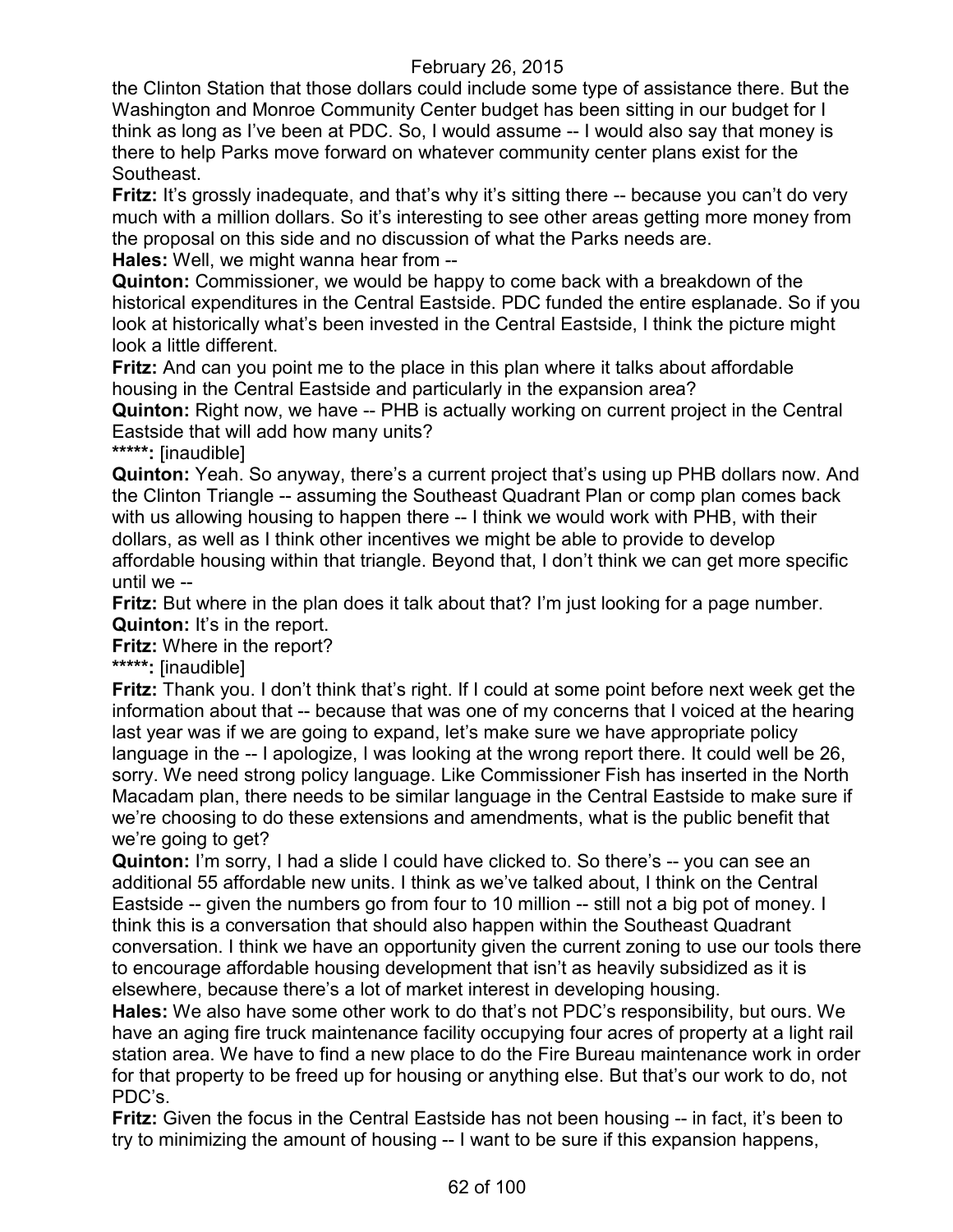there's appropriate policy language to guide future investments as well as to inform the Southeast Quadrant Plan. So, if that's not there, there may be at the next hearing -- **Quinton:** OK.

**Fritz:** Because there's not 26 in this one.

**Quinton:** I wanted to spend most of the time on North Macadam and Central Eastside. That's really what I have today in terms of an overview. We can answer more questions, we can bring up the invited testimony as well as the folks who have signed up to testify. **Fish:** I've read some of the testimony we got ahead of the hearing today, Patrick, so I want to ask a couple questions while you're still in the hot seat, and we'll bring you back later. One of the questions was, if we move forward with Parcel 3, and then at some point in North Macadam we have a second site identified for affordable housing, what is the current framework for deciding the allocation between deeply subsidized units at zero to 30 and other units at 30 to 60? Recognizing that when we use TIF, it has to be 60 and below to be eligible under the 30% set-aside policy, what is the mechanism for deciding the next allocation and split between deeply affordable and affordable in any future development? **Quinton:** Well, I would start by saying that the goals are the goals, so we would use the dollars we have to meet the goals that have been established, I think. So beyond that as kind of our guiding principle, then it comes to the budget process. So the money that we send to PHB that appears in our budget and your budget committee -- you would obviously have the ability to direct it there. I mean, I could invite Traci to come up and answer the rest of that question, but I think it's then -- the obligation would also be on PHB's part to be accountable to the objectives of Council. So, I think it's kind of any -- it's the typical accountability in any budget that we have and bring to you.

**Fish:** OK. I think we're likely to hear today in the next development, we need to continue to focus it where the need is. So, that will be affirmed.

The other thing is, in the ordinance in the attached report, it has boilerplate at page nine that says essentially the 30% set-aside policy applies. And on page 28, it talks about the modified set-aside policy that was the result of Planning and Sustainability's push. Are we clear that it's the set-aside policy as modified by the recommendation of Planning? **Quinton:** You mean the 30% of --

**Fish:** The net of 40. The proposal that says it's 30 but 50/50 split at the back end, which is not technically the policy -- we can argue about whether the policy is a floor or ceiling, I believe it's a floor. Is it clear enough in this document that in fact we're modifying the policy to provide for the additional resources at the back end?

**Quinton:** I mean I think we've been clear in the report and our intent. I think we've shown that, but it would have to get affirmed when budgets get approved. **Fish:** Right.

**Quinton:** So I think that's where the legal -- if you wanna get technical, the legal authority is when the budget gets approved. And so, I think that's direction that can be provided by our board as well as City Council to our board.

**Fish:** Just so we have a record -- again, at pages 28 and 29, you have the specific language, most of which I can read except there's a draft to a part of it -- but most of it I can read -- [laughs]. And that makes clear that we're modifying the 30% set-aside policy to create the additional resources. And that's reflected in the chart and the text. I just want to be clear that that in effect modifies the reference to the set-aside policy on page nine, which is --

**Quinton:** Yes. Yes --

**Fish:** What we're saying is for this district, we're actually committing to a higher goal. **Quinton:** Yeah. And as you like to remind us quite often, the set-aside doesn't really limit us going up. So in some respects, it doesn't change the set-aside policy. Like on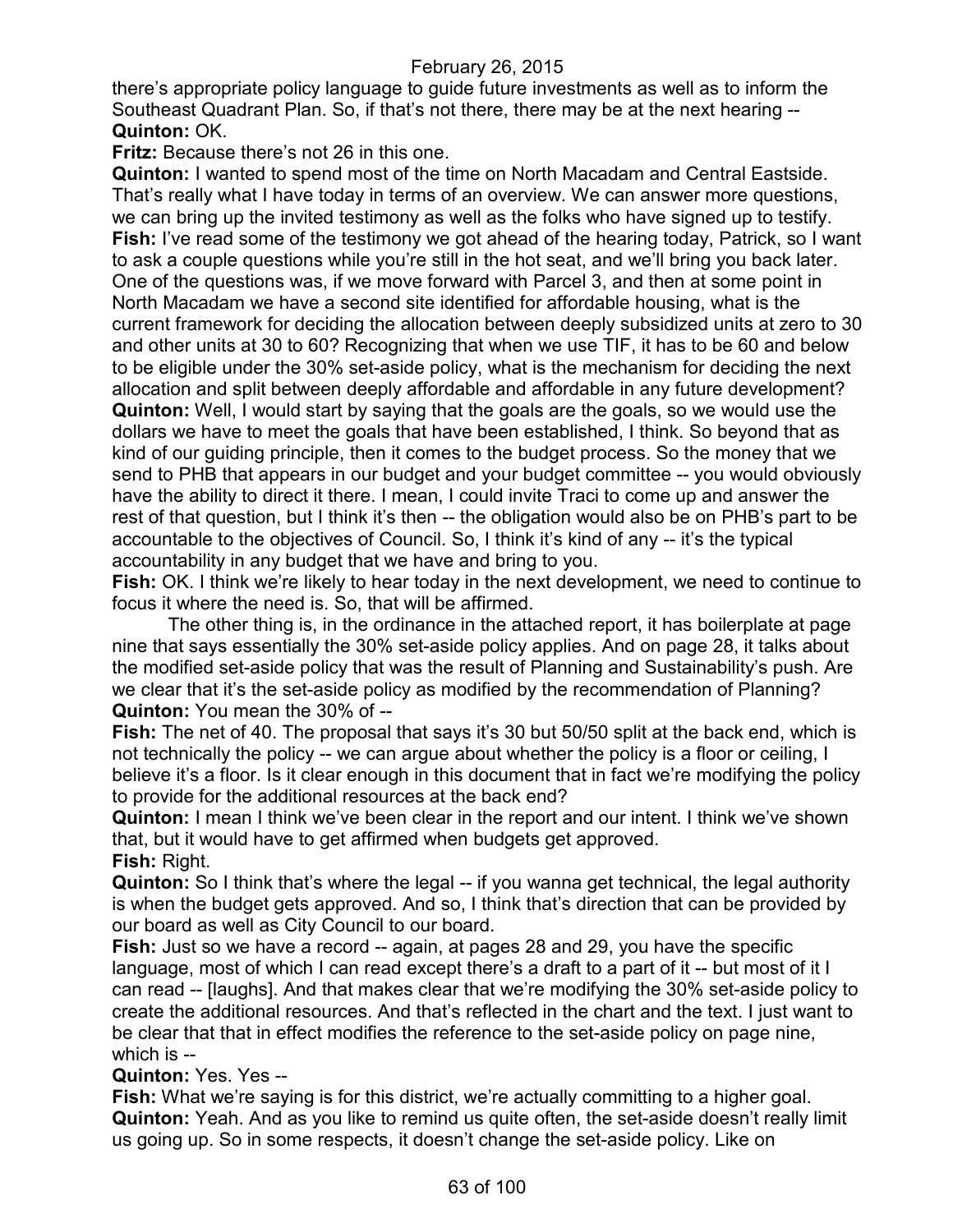Interstate, we're now spending well above the set-aside goals -- so, set-aside allows us to go up. It's consistent with set-aside, but yes, the commitment is in the document but it's going to need to be reaffirmed when we go back for budgets.

**Hales:** Other questions for Patrick?

**Novick:** I have one request and then one big general question. My request is, would you mind giving Art Pearce a minute or two to explain the significance of the transportation investments in the Central Eastside?

# **Quinton:** Sure.

**Novick:** Would that be OK, colleagues?

**Hales:** Come on up.

**Art Pearce, Portland Bureau of Transportation:** We worked on this stuff many years ago, so I'm quite familiar with all the plans for South Waterfront.

**Novick:** Central Eastside --

**Pearce:** Central Eastside -- I'm sorry --

**Novick:** You could talk about both --

**Pearce:** Oddly enough, I'm well versed in both. Starting with South Waterfront -- as you all remember in 2009, we adopted the North Macadam transportation investment strategy, and so there's a number of transportation projects in South Waterfront that are very key to supporting the development outcomes down in South Waterfront.

The near-term ones or the very key one is of course the extension of Bond that allows us to complete the Moody Bond couplet, the really primary mobility within the district.

One of the next items that's coming up is in the very southern end of that district, what we call the South Portal, it's at the Bancroft Macadam intersection. So that's another key element that's identified really since the formation of the Urban Renewal Area as a district in the mid-'90s. That's been one we've been tracking for many years.

Those are the key ones. There's a number of smaller investments that are also platted for the district. Of course, urban renewal resources are very important to allow us to make both of those investments possible.

**Fish:** I got a briefing the other day from OHSU, and what I learned is that the Moody Bond investment is extremely important for them to connect the streetcar to their work force on the Schnitzer campus. Could you comment on that?

**Pearce:** Absolutely. The way the district functions right now in part is we're waiting for -- as the whole district evolves and the Zidell site to be developed, we're really reliant on the two-way Moody portion of the street system. The next phase -- and certainly for us to have enough vehicular capacity for the district -- we need to have Moody function in the southbound direction and Bond function in the northbound direction. So that's definitely crucial to making the district work.

There is a contemplated realignment of streetcar right around the base of the tram where currently it comes along through the plaza area at the base of the tram, so that's platted as part of the evolution of the system there. So, on the Central Eastside -- **Fritz:** Before you move from that, is there -- my understanding is the proposed allocation does allow enough money to build Bond, but does not allow enough money to do the South Portal. Is that correct?

**Pearce:** That's correct. The money that's currently listed in the budget is contemplated for Bond. We don't have -- we're just beginning the process of designing Bond, so it's what's based on past projections of the cost of that project. We're just beginning the engineering just as we speak.

**Fritz:** Are you hopeful it will cover it?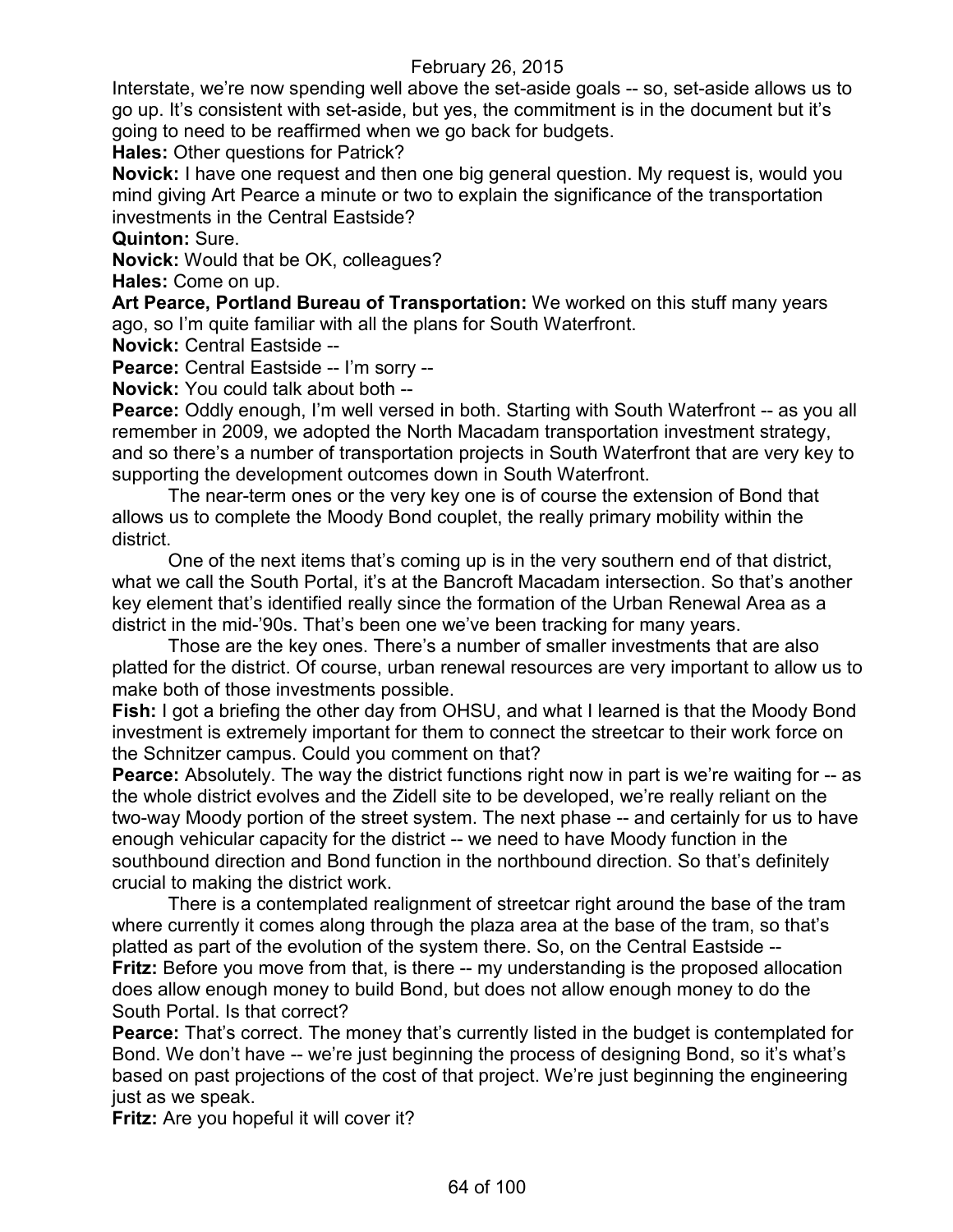**Pearce:** I'm very hopeful that it will cover it, but I don't know that we know enough about all the engineering challenges to know for certain.

**Fritz:** And how about the South Portal?

**Pearce:** At the South Portal, the line item that is the \$7 million line item that's listed as parks and transportation infrastructure is part of what was contemplated to help support the South Portal. Once we work farther through that design -- for the South Portal, it already is on an SDC list, so it is something that is eligible for some portion of it to be funded through SDCs. It also is -- because we've known about it really for the whole life of the district, as properties have redeveloped such as Prometheus, we've requested of them -- they have not provided a remonstrance clause of their agreements of their platting, so they are anticipated to be a contributor to the project. But we don't believe we have enough resources between the SDCs and the private properties' contribution to do it

without also TIF resources. So, that's something that is anticipated as a need for the district in the coming years.

**Fritz:** So you were figuring that that parks infrastructure was for the South Portal. I was considering that it was for parks and the greenway -- that's interesting.

**Pearce:** As I understood it, it's a generic line talking about both parks and infrastructure, not necessarily just parks itself.

**Hales:** It's also the case that we could apply for grant funds like we did with Moody. **Pearce:** For sure. Certainly, the precedent in Moody -- we did very, very well. In fact, we

were able to do it with very little urban renewal, if any --

**Quinton:** I don't think any --

**Pearce:** Not at all with that based on really making an aggressive chase federally and getting a TIGER grant. So, there's always possibilities. The great benefit I think is for both parks and transportation -- having that as a generic resource allows us to leverage additional external resources. It's also possible for Parks to chase external resources and use that as a leverage fund to do that same chase.

**Fritz:** That's not our assessment.

**Pearce:** OK, fair enough.

**Hales:** What was the total cost of Moody, do you remember?

**Pearce:** 56 million.

**Hales:** OK. So obviously if we budgeted for that item, it would have blown the budget of the old district. But we were able to obtain resources that aren't just from TIF. Not all progress is paid for with TIF, even though we love paying for it with TIF.

**Fritz:** We it from got stimulus money too, right?

**Pearce:** The TIGER grant was stimulus money. But at this point it's an ongoing program. **Fritz:** Right. I think the days of large federal appropriations are certainly gone for the next few years, so I don't think we should rely on that.

**Hales:** Rely, no -- but again, we should apply. TIGER is still an active --

**Pearce:** Yeah, another round of TIGER grants will be announced soon. We don't think we're ready for the South Portal in terms of having a new design to propose, but it is the type of project that we certainly will pursue external resources for.

**Quinton:** And if you look at the timeline just in availability of TIF for a lot of this, it's -- we're still three, four years out from this money being available. So we don't know, the timing - the environment could be very different, and South Portal, something that would definitely be at least four years out if we were to take it on.

**Pearce:** So for Central Eastside, much of the infrastructure needs is in that southern end in supporting the expansion area as well as where the district connects on to Powell Boulevard. So that's where there's a lot of transportation infrastructure challenges there.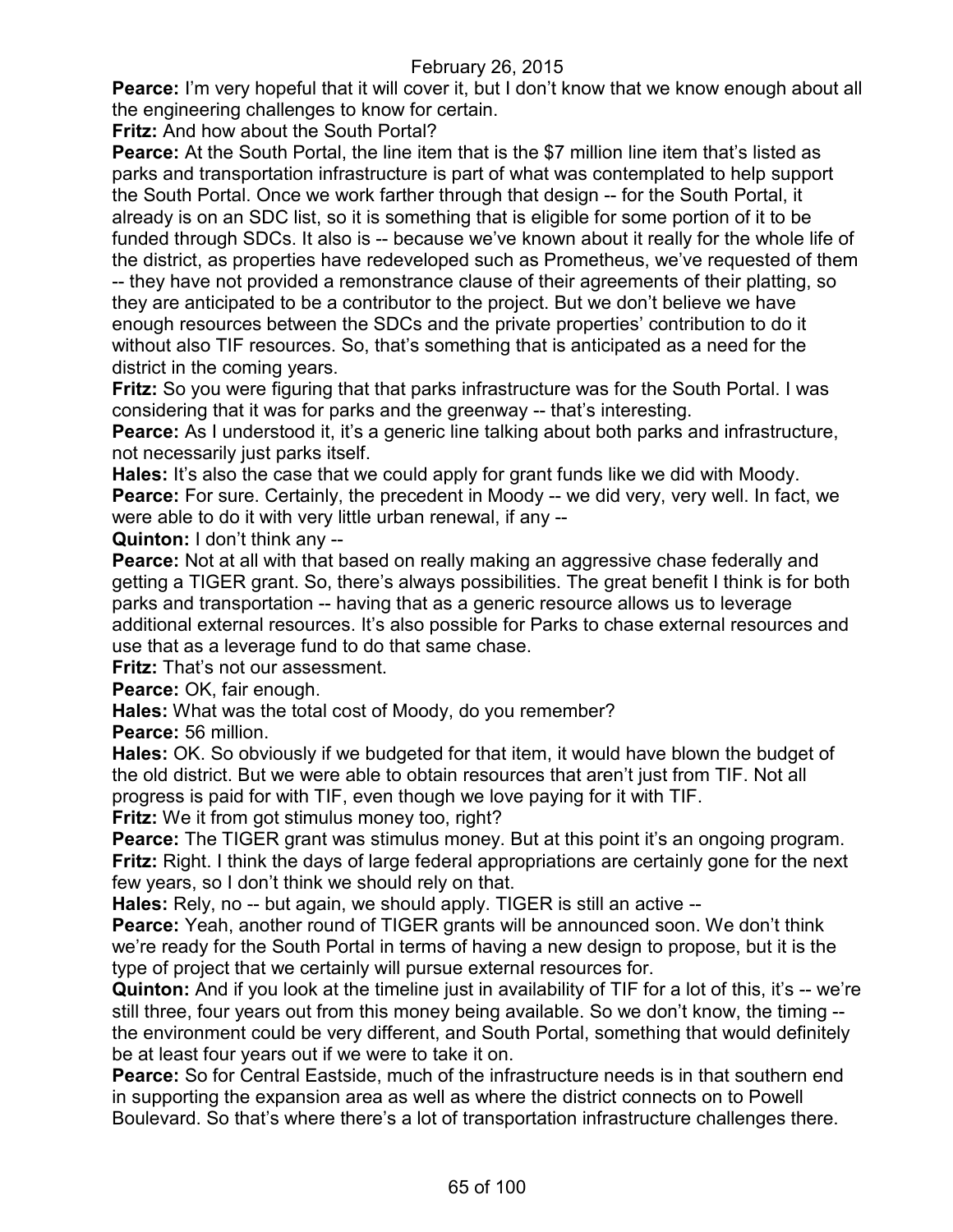The Milwaukie-Powell intersection itself is probably the primary investment that's contemplated there. There is additional street connection infrastructure through the Northwest Natural parcels and some of those other parcels in the southern triangle area. So that is a variety of infrastructure that's needed to support the redevelopment of those parcels in the southern end.

**Novick:** So it might actually be possible to improve that intersection?

**Pearce:** We believe it can be, yes. [laughter]

**Hales:** I don't think there's any way you could make it worse.

**Pearce:** I don't think you could make it much worse, exactly.

**Quinton:** You can see that in the slide I brought up -- the transportation improvements there. That's what Art is highlighting.

**Novick:** Thank you, Art.

**Quinton:** We won't talk about parking on Central Eastside -- that's a whole other -- **Pearce:** No, please -- that's another conversation.

**Hales:** Thanks, Art. Other questions for Patrick?

**Novick:** Yes.

**Quinton:** Right, the big question.

**Novick:** Here's my big hairy question for you. A few weeks ago, we had a discussion about the Portland Building, and we were told we need to spend something around \$100 million both to make it habitable and prevent it from falling down in the event of an earthquake. And we had a bit of a discussion about where are we going to come up with a \$100 million, and one of my suggestions was well, maybe we shut down all three Urban Renewal Areas, and how much of that could we pay for it by early defeasance of Urban Renewal Areas?

And it's not that everybody jumped to endorse that idea, but we didn't have too many ideas around the table -- and I asked you last week to compare these amendments not with status quo but with early defeasance, or defeasance as early as possible of all of the URAs. And I really appreciated you actually got that information to me yesterday. I'm going to pass the sheet out to my colleagues.

And it says that if we shut everything down as soon as possible compared to what's contemplated in this plan, we won't wind up actually getting about a hundred million dollars in general fund. And so my assumption is that even if we adopt all the amendments, that doesn't mean that if nobody has a better idea about how to pay for the Portland Building six months from now, we might be able to -- that we can't decide as a Council, you know what, we actually just can't afford to do urban renewal anymore, we need to spend it on the Portland Building instead.

So, my question for you is at what point and at what actions are these decisions irrevocable? I mean, are there actions like signing development agreements that mean that we can no longer think about early defeasance as a way to get more general fund money?

**Quinton:** Yes, I would -- so the answer is there's a nuanced answer to that. I think every single day you get more and more locked in, and so how much debt you issue is really the ultimate indicator. But yeah, we have a development agreement with PSU when the Urban Renewal Area -- or if the urban renewal gets approved, I should say, then we now have obligations to PSU of a certain amount. Or working -- projects with PSU. I know people are sensitive around the topic. So, projects in concert with PSU. So then that gets triggered and that's totaling \$19 million right now.

You would have that kind of all over the place kind of slowly adding up. You'd have obligations that would require you to borrow and you'd be locked in there. So, I'm not going to say that at some point it's irrevocable like everything is off the table, but I do think we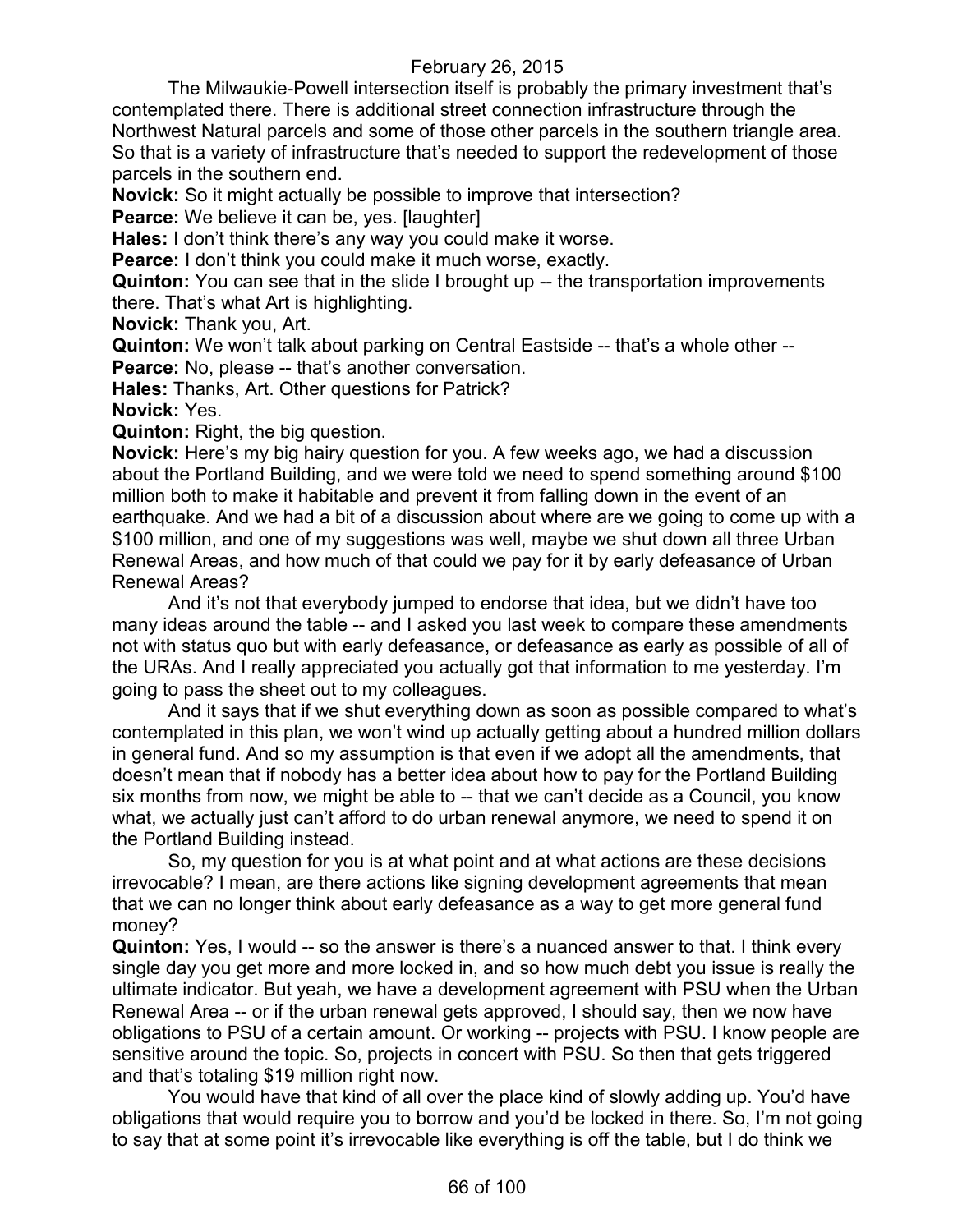are beginning to make plans that I've laid out that would within a year or two would lock us in to these -- to the entire package here.

**Novick:** But the PSU agreement would happen automatically.

**Quinton:** That would happen automatically, yeah. So we're coming to you because it's a PSU-PDC agreement, so we're coming to you; Council approves the amendments. If you approve that amendment, that does trigger our obligations under that agreement. I would say we have other obligations within the Urban Renewal Areas that we would probably lay on the table that would also kind of constrain what we could do in terms of shutting down Urban Renewal Areas.

You know, the other thing is if you look at what we're doing in River District -- I mean, maybe at the end of the day what's left is you get to chip away at Urban Renewal Areas if there really is excess AV and do it that way. I know I'm bouncing around, but it's a pretty theoretical question. I think we're more locked in than maybe the question acknowledges.

**Fish:** Patrick, the chart you handed out -- just so I'm clear -- if you were to just take this abstract concept -- and Steve said that it didn't generate a lot of enthusiasm. I don't think it generated a second, but I think to illustrate a point, it's worth having this discussion. The loss to categories of investment that the City is committed to is pretty staggering to this, so let me just be clear. Your memo says that the loss to housing would be \$84 million. **Quinton:** Correct.

**Fish:** So that shuts down affordable housing investment as we know it. And the loss to PDC economic development is \$216 million?

**Quinton:** Well, it's to everything else. That's everything non-housing, so --

**Fish:** That includes the loan programs, the --

**Hales:** Infrastructure.

**Quinton:** Anything we have in our line item for parks or for infrastructure, for redevelopment projects --

**Fish:** You total that at 300 million.

**Quinton:** The total 300. So the difference between -- 84 goes to housing, so the remainder -- what is that --

**Hales:** 216.

**Fish:** So I guess I would say if we move to a complete defeasance of urban renewal, I'll bring an amendment to say we'll take the first 84 million off the top and put it back into housing because I think we all agree that's the first priority of the City. But it will come at the cost of no economic development, and that may end up having impacts on jobs and growing the pie. There's a time and a place for that debate.

**Fritz:** I know you want to go to -- I have one question.

**Hales:** Please.

**Fritz:** And that is, on page 31 of the North Macadam report, it says the total TIF we're expecting is \$122 million, but then it says that the project staffing is 15,200,000. Is that right -- 15,200,000?

**Quinton:** Over the remaining life of the district. That's roughly 10 years of -- 10, 11 years of work on projects of significance. So for a district of that size with those projects, that's what that equates to.

**Fritz:** About 1.5 million a year in administrative costs. OK, thank you.

**Hales:** Patrick, we'll have more questions later, but let's get our panelists up. Our first three folks are here from our partner local governments, David Wynde from Portland Public Schools, Brain Newman from Oregon Health and Sciences University, and Kevin Reynolds from Portland State University. Thank you for being here. Whatever order you'd like to go in. David?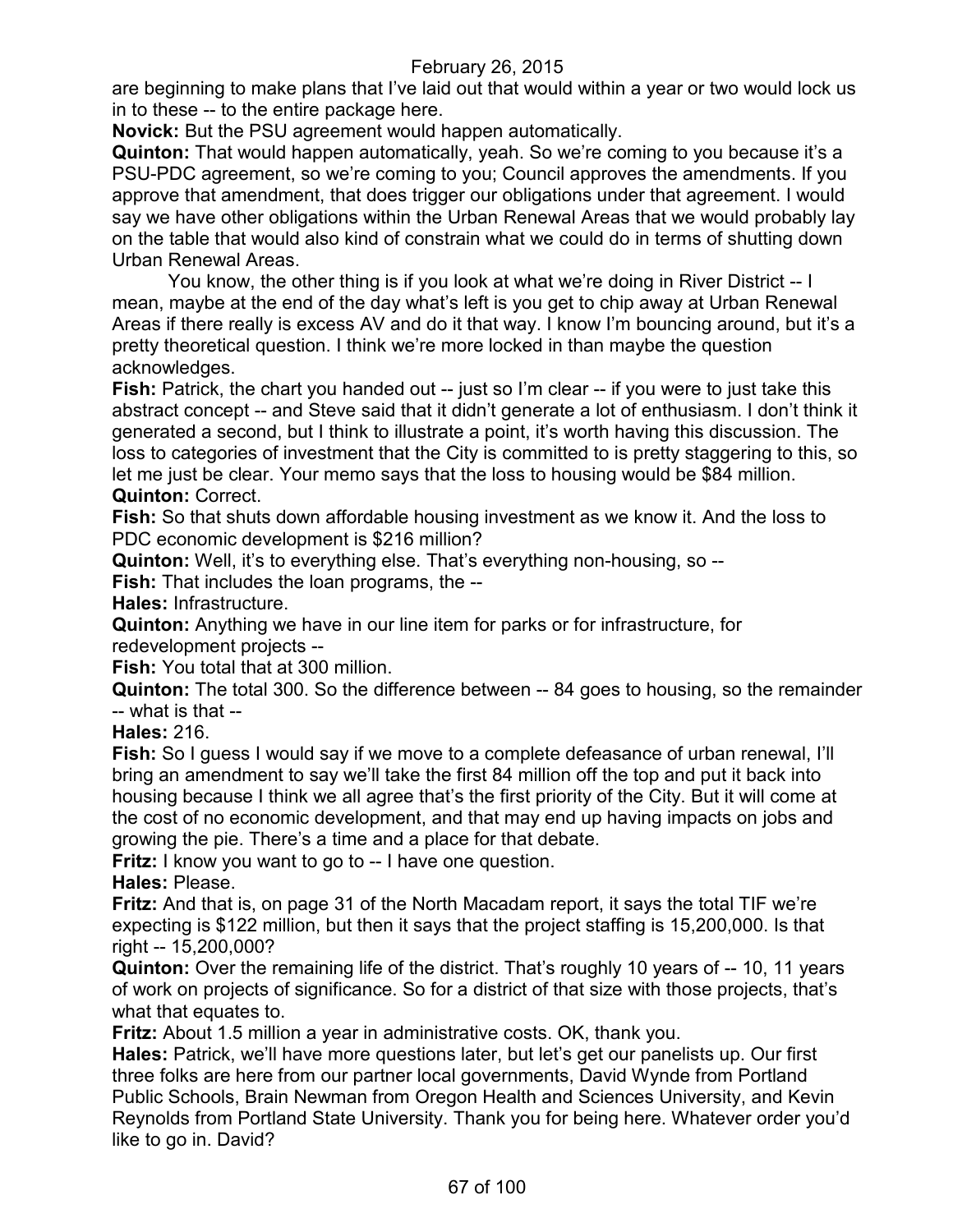**David Wynde:** Good afternoon, Mayor Hales, City Commissioners. I'm David Wynde, I'm the deputy chief financial officer and the budget director for Portland Public Schools. First of all, thank you for including Portland Public Schools in the advisory committee that considered these changes. We appreciate that as a partner jurisdiction.

We do support these proposals. Moving properties out of urban renewal and back onto the tax rolls is the ultimate objective of urban renewal; we're pleased to see that happening. I've joked for some time that urban renewal is the Hotel California of public finance -- you check in but you never leave. I think I may not be able to use that anymore if we start accelerating putting things out of urban renewal. So I'm disappointed at losing that punch line but happy to see us moving property back on the tax rolls. This will benefit the state school fund and schools across the state, including Portland Public Schools.

The other thing I wanted to say is in regard to the Education Urban Renewal Area. The original plans for that which never really took off did include the Lincoln High School site, which we care about. And we are in the early stages of developing some possibility of including that in the capital bond. While we'll also be disappointed to see it fall out of that possible Urban Renewal Area, we're excited about the possibility of working with the City as we get and development plans over time for that site.

**Hales:** Thanks very much. Thanks for working on this with us.

**Kevin Reynolds:** Good afternoon Mayor Hales, members of the City Council, My name is Kevin Reynolds, I'm vice-president for finance administration of Portland State University. President Wiewel is out today, but he wanted to convey his personal thanks to the Mayor, Executive Director Quinton, members of the council, and others who have worked so diligently over the past period of time on this development agreement between PDC and PSU. We're very grateful.

We do fully support the changes to the Education North Macadam URA as proposed this afternoon. We really appreciate the collaborative effort to develop a synergistic plan which not only supports the growth of our university over the next 10 years and benefits the students, but continues development of this great city of ours.

We believe this new agreement continues to recognize our critical role in education and research and our contribution to economic development and cultural impact in Portland. It further strengthens what is already a great relationship between the City and the university, and it helps us plan our future as we expand our urban mission.

As you know, Portland State University worked closely with the City and with the PDC to develop the Education URA. We advocated strongly because we believe would it have bolstered our growth, created new downtown low-income and student housing, and had other benefits. That said, from our standpoint, the changes proposed today to expand the North Macadam URA is a cost effective alternative and would guide further development of the downtown area, including the university district.

In closing, we fully support the URA changes as approved. The changes show continued commitment from the City to support our university and our students and our community partners. Thank you very much.

**Hales:** Thank you. And I want to thank you and President Wiewel. This is an extraordinary act of civic partnership on PSU's part, and it's much appreciated here.

**Reynolds:** Thank you very much.

**Hales:** Brian, welcome.

**Brian Newman:** Thank you, Mayor Hales, members of the commission. Brian Newman with Oregon Health and Sciences University. I was also a member of the urban advisory amendment committee that Jillian Detweiler chaired, and I want to thank Jillian and the PDC staff that kept us laser-focused on the three goals you set out at the beginning of the hearing today.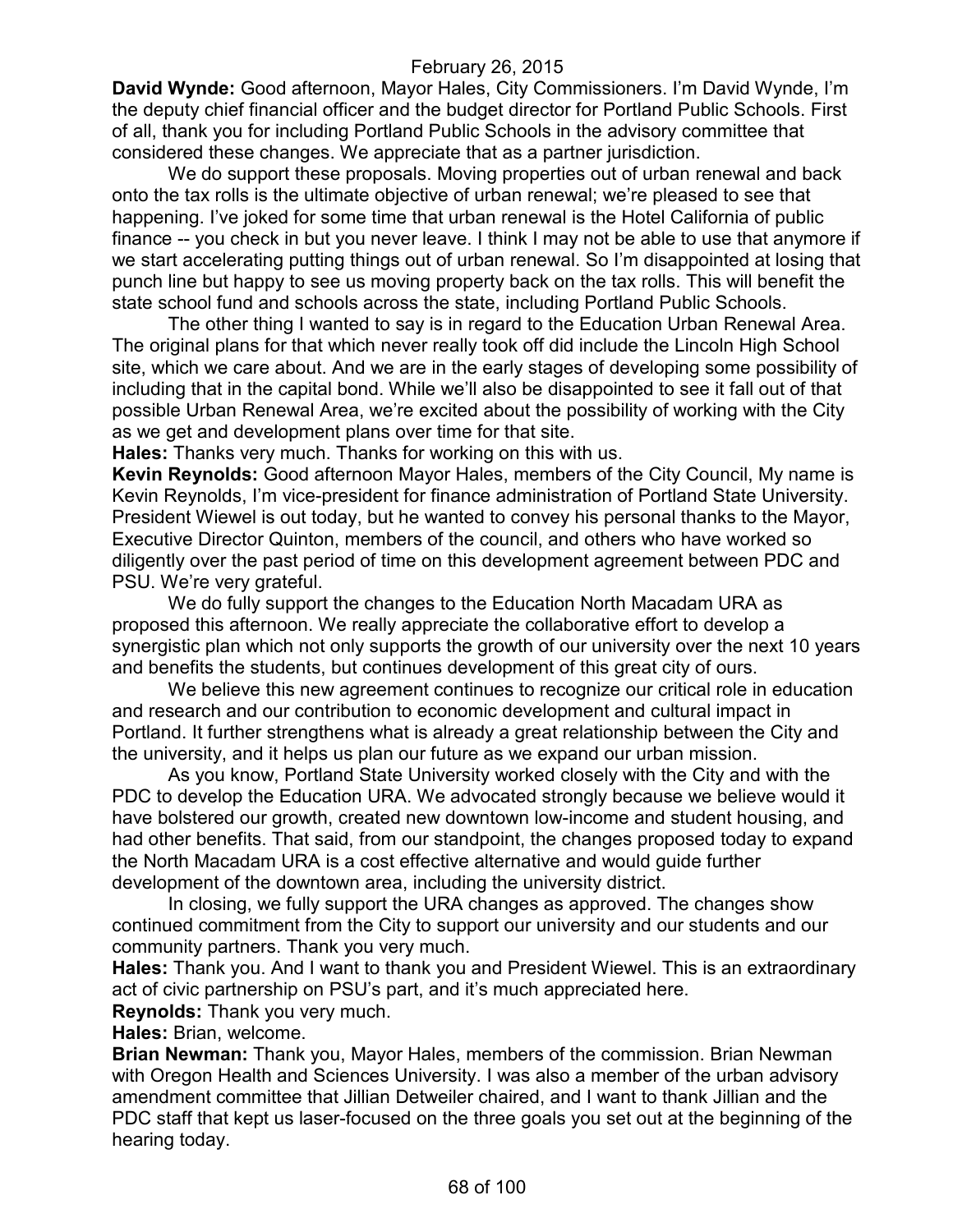Before I jump into my testimony, I just want to clarify one thing that Patrick mentioned. There's no OHSU land or buildings that are being transferred from the Education URA to North Macadam. I think he made an honest mistake in that there were two parcels that OHSU owned in the original Education URA, but those buildings -- like most of the land that's in the Education URA -- are being removed from that district, they're not being transferred. So I want to make sure that was clear.

As you know from my testimony three weeks ago, we're actively expanding our academic and clinical campus in South Waterfront, including building out the local road network to serve our building. Through the Knight cancer challenge and our own revenue, we will have developed just over 40% of our campus by the time this next wave of development is completed in 2018, well on our way of building up that full campus -- as we expected -- over 25 years.

Health care is an industry that's changing rapidly, and this campus expansion allows us to continue to carry out our mission of providing the state of Oregon and all Oregonians access to health care, the research and clinical trials we provide, as well as training for health care jobs. Although we're not an economic development agency, when we do our work well we produce quality jobs -- temporary jobs from the construction activities for the projects that we're working on now, but also permanent well-paying jobs in health care, teaching, research, and support roles.

We also ensure our job creation actions benefit the community as a whole. As an example, our construction jobs are 100% median wage prevailing wage jobs, and we include significant mentorship opportunities and participation for minority, women-owned, and emerging small businesses. We're also making significant investments in the Jefferson High School cluster to encourage and enable students from underrepresented communities to pursue health care as a career.

OHSU strongly supports the ordinance before you today, as we believe it is the only mechanism the City has to complete the regional portion of a transportation network serving South Waterfront. Today all traffic in South Waterfront -- be it bike, pedestrian, auto, truck -- is funneled on SW Moody Street, which is already congested. The extension of Bond Avenue is critical. Our patients, students, and employees appreciate the City taking the action necessary to continue improving access into the district.

And so with that, we support the ordinance and really thank the City for its partnership and we're happy to participate in the process. **Hales:** Thank you.

**Fish:** If I could make one comment -- I was just doing the math. I'm the only member of the Council before you today that actually voted for the Education URA. So, we have a little history with at least two of the three presenters and I want to thank particularly PSU for the collaborative way they have engaged the Plan B that has been put before you. And from my point of view, there were two necessary conditions that had to be met.

One was that we had to find an alternative way to support the growth and expansion of the university district, which is both good for PSU and good for the city; and we have to find a way to compensate for the loss of the set-aside money for affordable housing in an area that was ripe for development. There was a lot of dirt that could be developed. And I appreciate in that regard that, as Patrick noted, the proposal to expand North Macadam actually accelerates the availability of dollars for affordable housing. So, that's not just sort of a neutral consequence that actually puts us ahead in the short-term in terms of available dollars. I appreciate the way you approached those negotiations.

**Fritz:** And I wanted to add to that -- thank you for raising the issue of who voted for the Education URA and who did not, because I did not.

Fish: It's awfully lonely up here.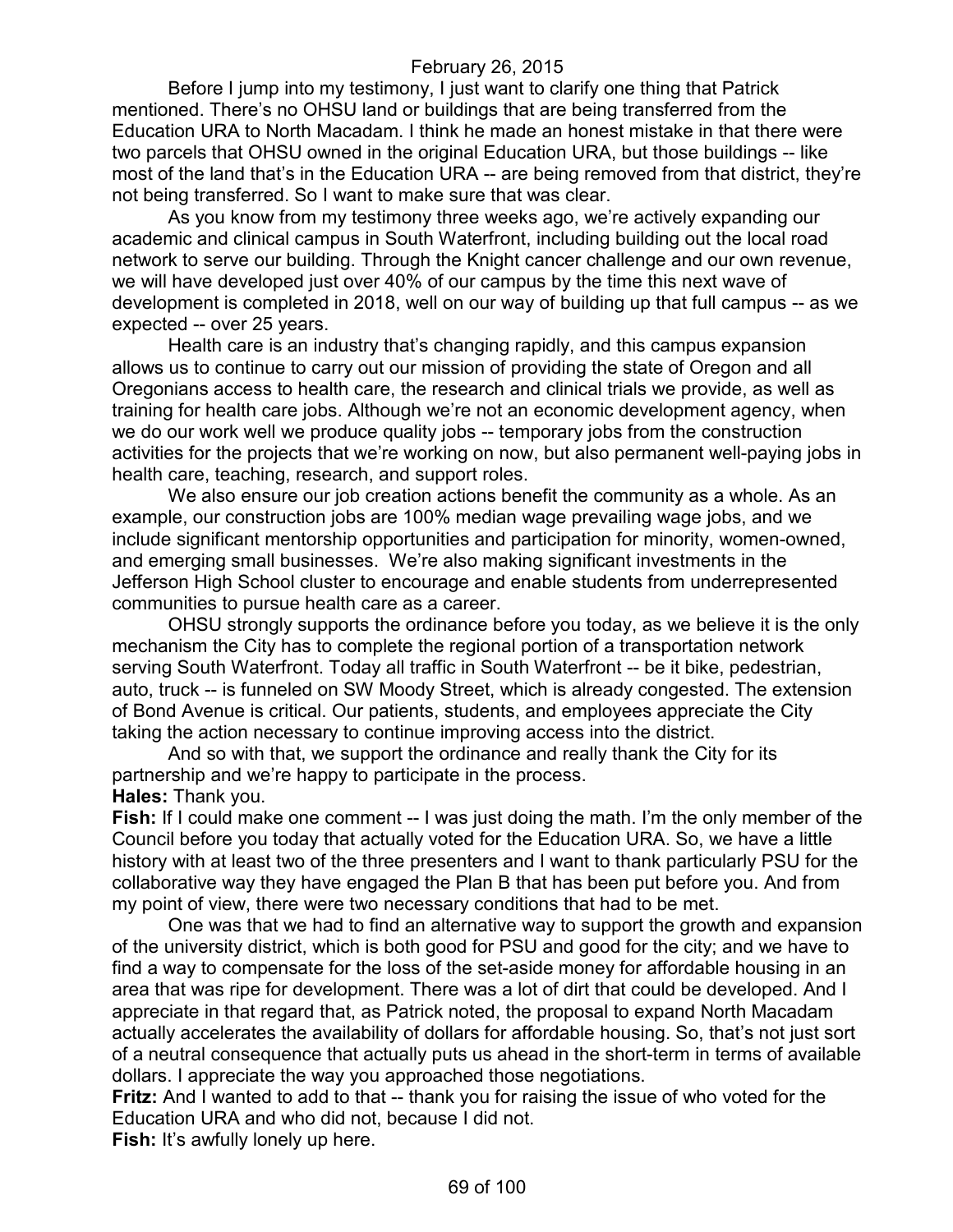**Fritz:** Well, it was very important to me that a promise is a promise. And so I worked with President Wiewel over the past year to make sure that he is OK and this university is OK with the revised proposal. I don't know that I'm going to support it or not, but it's still important to me when the Council as a whole makes a promise that we keep our promises. So, thank you for being a partner and figuring out what that looks like.

**Hales:** Brian, thank you and President Robertson as well for being amazing partners and carrying out your part of the plan rather aggressively and we appreciate that. Thank you all.

Now we have some more folks that were on the committee that I want to call, please. Debbie Kitchin, Sean Hubert, and Marion Hayes. Good afternoon.

**Sean Hubert:** Good afternoon. I am Sean Hubert, I'm the chief housing officer for Central City Concern. I had the opportunity to serve on both the URA advisory committee and the West Quadrant Plan, and my testimony bridges both of those.

The advisory committee was tasked as you know with balancing key URA district goals with the desire to return revenue to the taxing jurisdictions.

Overall, I think that this has been achieved in the recommendations before you which deliver a significant net gain to the taxing jurisdictions while preserving key investment opportunities needed to realize URA goals. I particularly want to highlight a few areas relevant to our work at CCC: the River District downtown URA adjustments and the North Macadam and affordable housing goals.

By many measures, the River District has been a success. But its boundary also includes areas within Old Town that continue to struggle with disinvestment and blight. The committee engaged in a very robust conversation on how much acreage to remove or retire in light of this need in Old Town. In the end, while not unanimous, the committee voted to include Block 33 within the River District while still achieving a significant overall reduction in URA acreage. CCC strongly supports this proposed amendment, as Block 33 represents a significant potential catalytic site in the heart of the Old Town district. In our view, inclusion of the site supports the City's ongoing efforts in the revitalization of the original downtown and the one area of the central city which has not participated in the broader real estate recovery.

In terms of the North Macadam URA boundary, the committee affirmed the value that Portland State University brings to both the local district economy as well as that of the overall city. However, the district has been challenged in living up to its original affordability goals and the comprehensive plan goals around economic diversity reflective of a broader city. And this led to a difficult discussion about whether to revise downward these goals given resource constraints. We are pleased after much discussion, the district's original housing goals have been reaffirmed in the recommendations before you.

But the struggles present in the North Macadam affordable housing conversation are reflective of the issues faced by the city as a whole and illustrate that affordability and economic diversity in neighborhoods will not be achieved without a robust set of tools and resources coordinated across the City's bureaus. I want to applaud the City's ongoing look at zoning incentives and other tools to further affordability, and also its deployment of additional resources in the Interstate URA. But I also want to encourage the City to continue to look at ways of deeper and more effective coordination across City bureau behind an aligned housing policy, and I'd like to continue to press the importance of achieving a dedicated revenue source that can be deployed citywide. Ultimately, if we're going to deliver on affordable, diverse, and inclusive neighborhoods, we'll need a dedicated and predictable source of ongoing funding outside of the Urban Renewal Areas. Thank you.

**Hales:** Thank you. Welcome.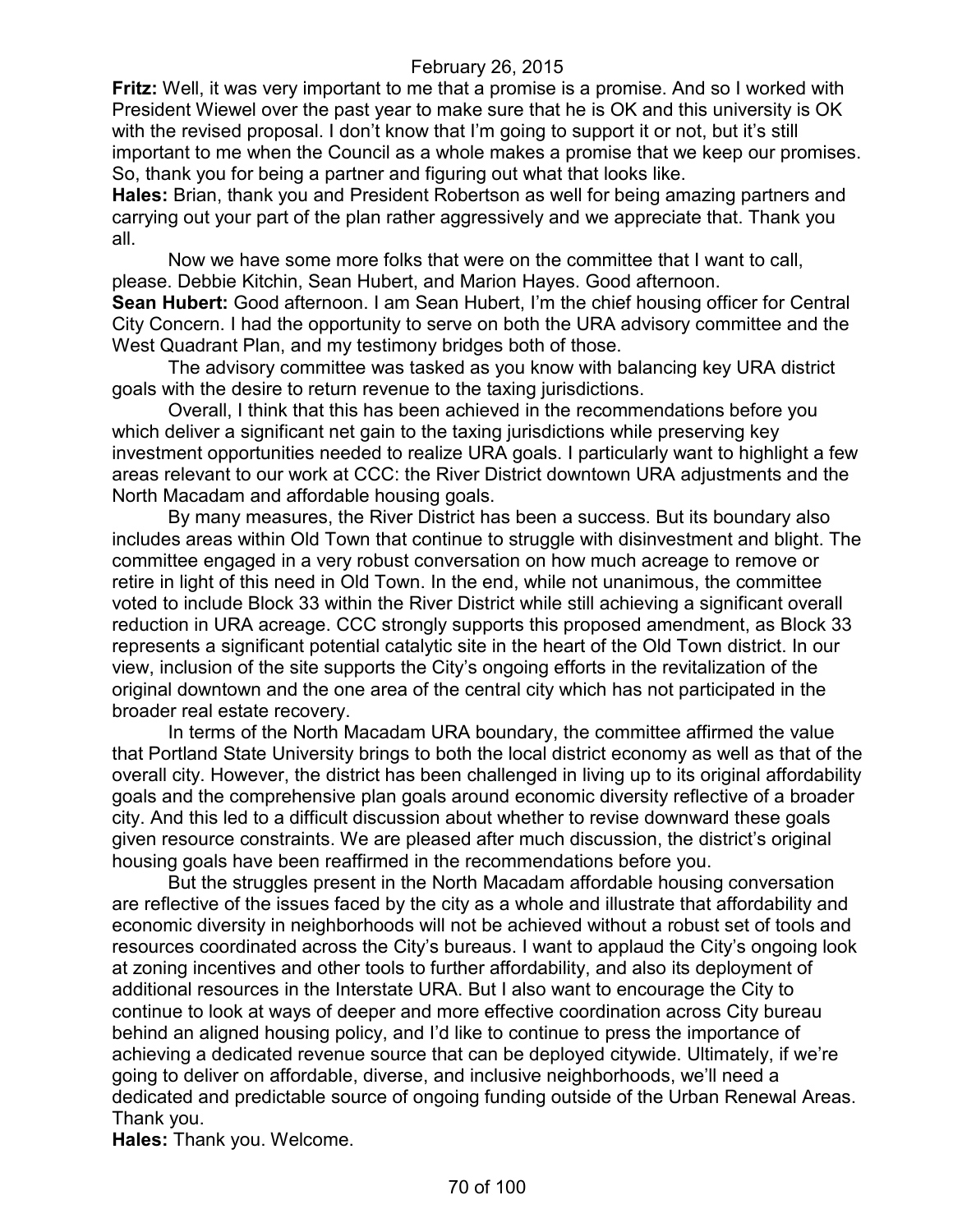**Debbie Kitchin:** Thank you, Mayor Hales and Commissioners. I'm Debbie Kitchin and I'm representing the Central Eastside Industrial Council. We had a member of our board, Peter Finley Fry, who participated on the advisory committee.

We support the advisory committee's recommendations on the expansion and extension of the URA with the understanding that the projects supports the following priorities. It's important to us to ensure efficient freight movement. Infrastructure improvements that enhance freight movement are a top priority, especially in the southern end of the district where higher density development is envisioned to occur -- and this is in the light rail stations, primarily. These improvements would also improve safety and access for all users of the transportation system and the district.

Safer and easier access to Powell Boulevard and the Ross Island Bridge are a high priority and will facilitate more intensive business development around the light rail stations.

We are concerned about the amendments that were in earlier versions of the advisory committee report about under developed areas adjacent to the Clinton Station. However, at the time that we were looking at it, it hadn't been identified for affordable housing. We are fine with affordable housing at the Clinton Station, other -- we would prefer that the -- other than affordable housing, we would prefer that the investments focus on transportation and infrastructure improvements such as that.

The ODOT blocks on Water Avenue have long been identified by our board as a priority for important development opportunity to add to the City's tax base. It's a high priority that we have development on the property that contributes to both the employment base of the City as well as the tax base, and this development should be prioritized for private sector employment expansion.

More intensive development around ODOT blocks and the light rail station may lead to the need for structured parking in the future, so we support evaluating the need and adding structured parking if it is deemed that it would unlock the development potential for those priority sites. This assessment should be coordinated with the CEIC's transportation and parking advisory committee.

We support considerations that the Hosford-Abernethy Neighborhood Association has put forward about safety concerns on 11th and 12th between Hawthorne and Division. We don't favor speed bumps on those roads or narrowing the right of way, but something like pedestrian crossings or traffic lights we think would be appropriate to kind of slow down traffic through that area. It is a connection where it's residential and the commercial on the Central Eastside district side, and we want to maintain the safety of those crossings for pedestrians.

Central Eastside has been a unique opportunity and continues to be a unique opportunity for growth of employment and industrial sectors in our city's economy, so we want to support the diverse industry clusters that are there. We feel that this expansion -and especially if the dollars are focused on some of the transportation improvements and ODOT blocks and the sites around the light rail stations -- that that will help achieve that goal.

We also feel it's important to maintain the affordability of the business development opportunities there. It's going to be distinct and different from what's available in South Waterfront, although there may be connections because of the bridge. We feel this is an opportunity for start-up businesses and smaller businesses to grow and prosper because we do have the industrial zoning, the stable conditions that promote long-term investment, and close proximity to downtown and the central city. So thank you for the opportunity to testify today.

**Hales:** Thank you.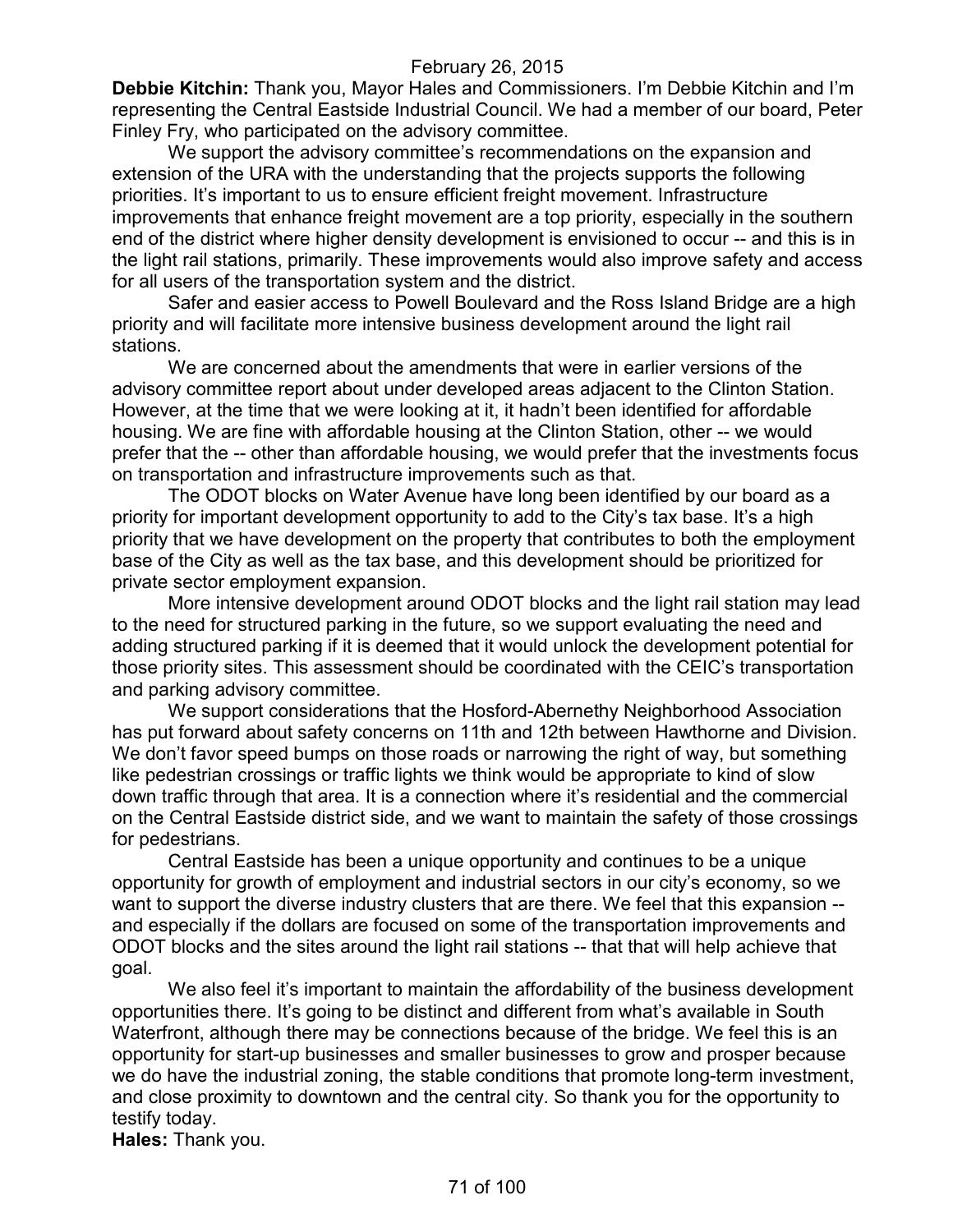**Fritz:** Debbie, thank you for your testimony and all your work on this. Is the Central Eastside industrial Council confident that the language in the report addresses the concerns that you just raised?

**Kitchin:** Especially the projects that were identified, how the money was being spent I think does support what we are recommending. So we're happy with that and support that. We do feel there's more -- that this increased density around the light rail station is going to lead to some congestion issues, and the ability for freight to move through the area and other transportation at the site is really important. So we were happy to see those additions.

**Fritz:** So there's strong enough policy language on the freight movement that you're comfortable?

#### **Kitchin:** Yes.

**Fritz:** Thank you.

**Kitchin:** And it's combined with the work that's happening in the Southeast Quadrant planning process. Where we are maintaining the district as a freight district, it does have underlying industrial zoning in most of the industrial sanctuary areas and then with just small modifications in the corridors and around the light rail stations. **Fritz:** Thank you.

**Fish:** Debbie, by the way, I'm going to nominate you later for the Scott Andrews award for this year. I was reflecting that you're the perfect candidate for this year. And that goes to someone in the private sector who wears three or more leadership hats, testifies before us on a regular basis, has no possible way of maintaining her day job. And if there was any honor on our side, we'd give you an office so you could do your work while you were here. **Kitchen:** [laughs] Well I appreciate that. I do have to give testimony to my husband, who does maintain and carry on the business while I am busy with many of my civic activities. **Fish:** Thanks for all the hats you wear.

**Kitchin:** Thank you.

**Hales:** Marion, welcome.

**Marion Haynes:** Good afternoon, Mayor Hales, members of the Council. My name is Marion Haynes, and I'm with the Portland Business Alliance. I should thank Debbie as well, who serves as our board chair this year. The Alliance served on the advisory committee for these changes and supports the package before you today. I would also like to thank PDC staff -- this was a complex topic with a lot of moving parts given the six districts we were working on, so they did a lot of work to keep us on track.

The issue that was raised earlier by Central City Concern I should just touch on briefly. We had gone into this process with the a focus on Old Town/Chinatown Skidmore area had and had brought forth a recommendation for moving that block. It didn't ultimately come in the recommendations before you here today, but we do hope to be able to have ongoing conversations about Old Town/Chinatown. It's an area of the city that still needs significant investment, and we think we can continue to have those conversations in the future. That being said, the Alliance has always supported the promise of urban renewal, and I think there are two sides to that in our view.

One is the investments that we can make with the tax increment money to instigate new development, job creation, economic development, things of that nature that ultimately increase property values which then brings you to the second part of fulfilling urban renewal, which is actually returning the money to the overlapping taxing jurisdictions. And I think with the package before you today, we've accomplished that goal and balanced those two things. So, we're happy to support that.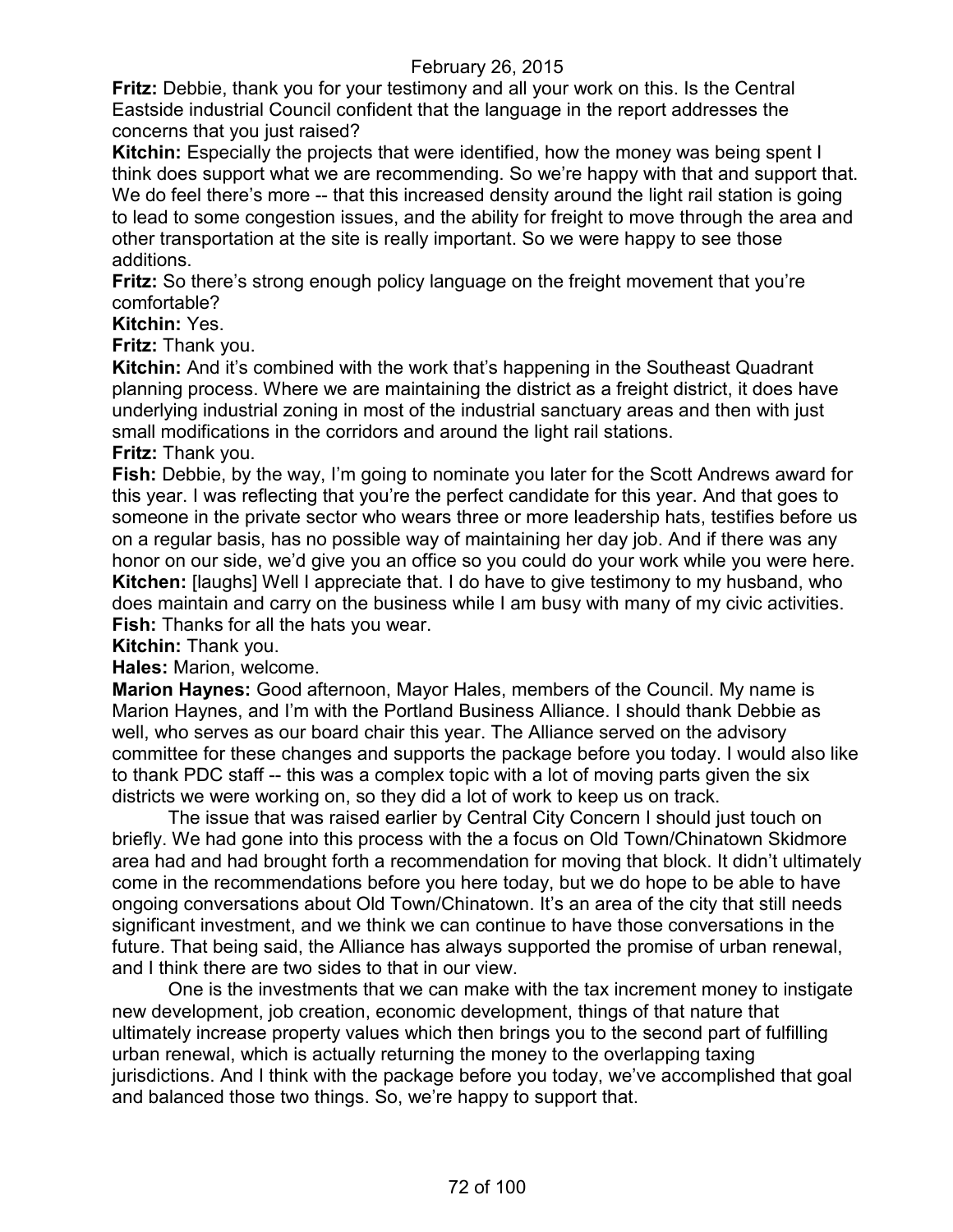**Hales:** Thank you very much. Questions for this panel? Thank you all. So, now I want to call a distinguished housing panel, former Commissioner Gretchen Kafoury, former City staff Margaret Bax, and --

**\*\*\*\*\*:** [inaudible]

**Hales:** OK. No, she's giving you deference. We're all giving you deference. **\*\*\*\*\*:** [inaudible]

**Hales:** That's fine, but why don't you come on up here, Gretchen, if you'd like? **\*\*\*\*\*:** [inaudible]

**Hales:** Oh, OK. I hear you. I will bow to your organization.

**Kathleen Hersh:** Hi, I'm Kathleen Hersh, co-president of the League of Women Voters of Portland. This will be the first nay-sayer.

The proposed Central Eastside amendment would expand the size and extended life of that district by five years. The League urges the City Council to oppose this amendment. The proposed acreage expansion and half the funds from the five-year extension are targeted for development adjacent to the new Clinton Street light rail station. The City owns much of the land in the proposed Clinton Triangle area. Surely, we can find a different way to fund moving the City services located there, installing infrastructure, and guiding planned private development without taking money from classrooms and mental health services. Is it possible, for example, to issue bonds that could be repaid with proceeds from the sale of the improved land and the system development charges that would be collected when the land is developed?

The district was created in 1986. It was due to expire nine years ago. In 2006, a review committee, the PDC board, the Planning Commission all recommended extending the life of the district by eight years and increasing the maximum indebtedness by \$23 million. City Council instead chose to extend the district by 12 years and increase the maximum indebtedness by \$35 million. If five more years are added to the Central Eastside URA, it will have been in existence for 37 years before it stops issuing debt. This would make it the longest-lived district in the City's history.

The local taxing jurisdictions -- including the schools, the County, and the City's general fund -- will not fully recover their forgone revenue until mid-century this century: 2051-52. If the district ends in 2018 per the last amendment, this break-even point will occur in 2035-36.

The other funds from the extension are targeted for opportunities that have recently emerged. Anyone passing through the Central Eastside today will observe an actively developing district benefiting from many years of public investment. It by no means exhibits the underperformance and decay of an Urban Renewal Area. Additional projects that would be nice to do will continue to come up because the Central Eastside is an interesting and viable area.

It is the League's position the district should end in 2018, as it is currently planned. It is time to let the district continue its positive trajectory with private investment under the guidance of the Bureau of Planning and Sustainability and with support from City resources when needed. It has been said urban renewal districts should not be used as the City's ATM. Extending the Central Eastside Urban Renewal District is doing just that by taking money from the county and schools' accounts to pay for improvements the City alone should provide.

We urge the City Council to let the Central Eastside Urban Renewal Area expire - after 32 years -- and find another funding mechanism for the Clinton Triangle development. **Debbie Aiona:** I'm Debbie Aiona, representing the League of Women Voters also.

Although the League appreciates the consideration staff have devoted to the North Macadam affordable housing concerns, we cannot support adoption of the planned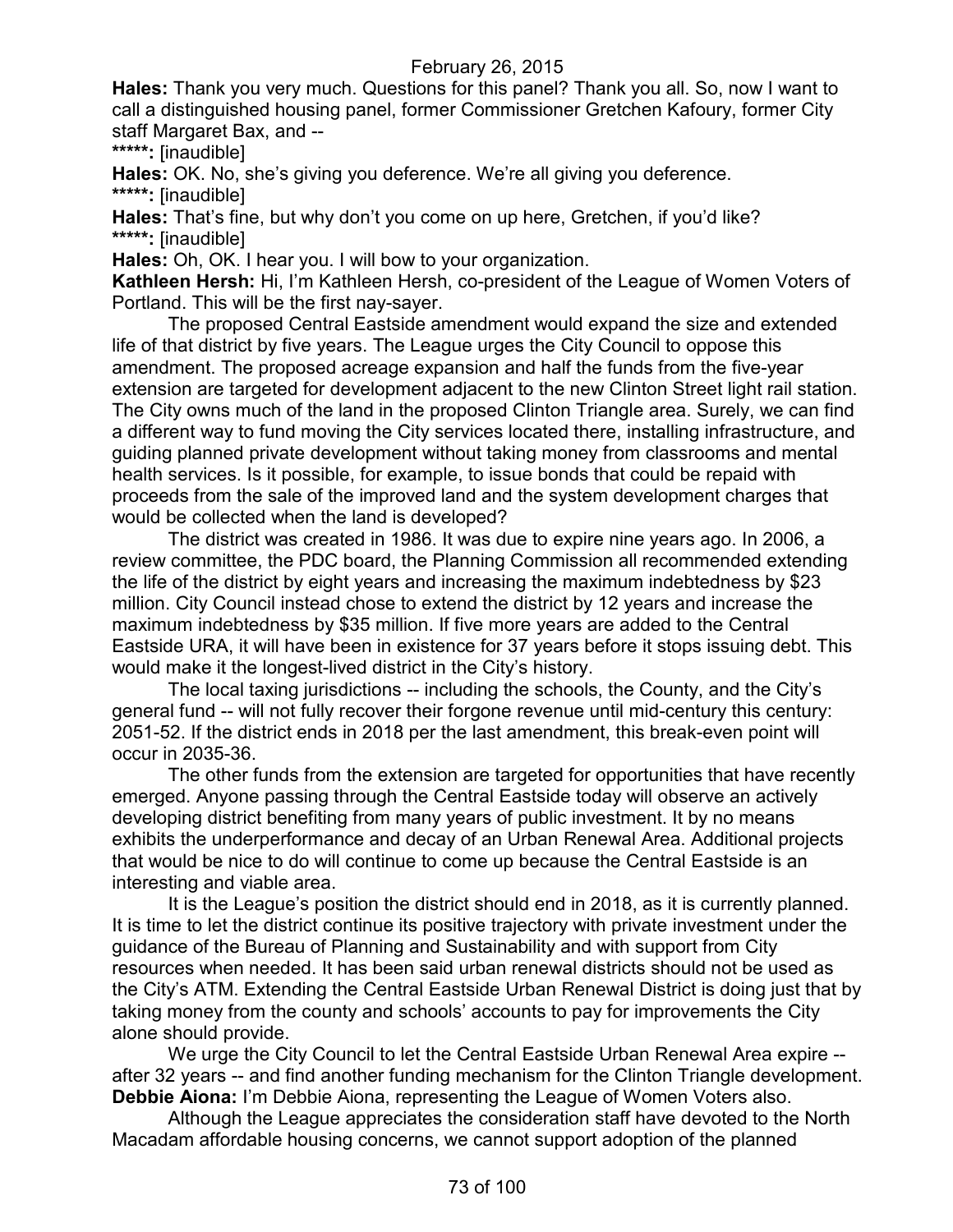amendment until there's more certainty about how the housing goals will be met, more details on the number and affordability of units on the Parcel 3 project, and secured commitments for sites from each of the major property owners, PSU, OHSU, and Zidell are needed. The district's five-year extension expansion is critical to their success. That should be used as leverage to acquire items that benefit the public, including land for affordable housing and parks.

The public is understandably skeptical of the City's commitment to affordable housing in South Waterfront. Fifteen years have passed, and only 209 units have been developed. Long-time observers have seen the City release property owners from their affordable housing obligations in the central district on OHSU's Block 33, and with PSU at the Doubletree site. Collectively, they represent close to a thousand affordable units.

The League recommends that you rebuild community trust by securing commitments for sites from the three major property owners before taking action and provide more details in the plan amendment. Oregon's urban renewal statute requires that substantial amendments include a description of each project, estimated total costs with sources of monies, and anticipated completion dates. This information is available for transportation, commercial redevelopment, and other anticipated projects, but not housing.

We recommend the following revisions to the amendment. The concept of meeting the income profile of the city as a whole is a City policy and should be stated as such. Include a commitment to meet the income profile in newly developed unit in the expansion area. The Harbor Naito site should be left out of the document unless the City is confident it is a viable location for housing.

A recent report in Governing Magazine places Portland at the top of the list of 50 U.S. cities in a number of neighborhoods experiencing gentrification since 2000. The city anticipates significant residential grown in the central city, including South Waterfront. If Portland is going to live up to its ideal of a diverse and inclusive city, we need to devote considerably more attention and resources to housing affordability.

Again, we urge you to withhold approval of the amendment until there are more specifics on Parcel 3 and firm commitments for affordable housing sites in the district. Thank you.

**Hales:** Thank you. Welcome.

**Shelley Lorenzen:** Mayor Hales, Commissioners, I'm Shelley Lorenzen, League of Women Voters of Portland.

The proposal before you today would extend the life of the North Macadam district for five years. These additional five years would allow the PDC to collect property taxes to support improvements important to the Zidell's private development plans. We understand negotiations with the Zidells have stalled or maybe are ongoing at best. In the League's view, extending the district in advance of a deal would be a critical mistake. That extension is your bargaining chip. No development agreement, no urban renewal dollars for infrastructure investment that will benefit the Zidells.

We also urge the City not to consider the Zidells' planned development to be the fair exchange for urban renewal dollars. Per the development agreement, the Zidells do not have to develop anything unless the market is there. The City should stay firm that the Zidells must commit to affordable housing, parks, and greenway improvements in exchange for urban renewal dollars. Should the Zidells decide they are not willing to make those commitments, then the League urges the City to use the zoning power to require those fundamental features as part of this development. And in fact, we would suggest that apply to OHSU properties as well as the Zidell properties.

Today's proposal also would remove about 36 acres from the River District as you heard earlier, and the League respectfully requests that you remove more acres from the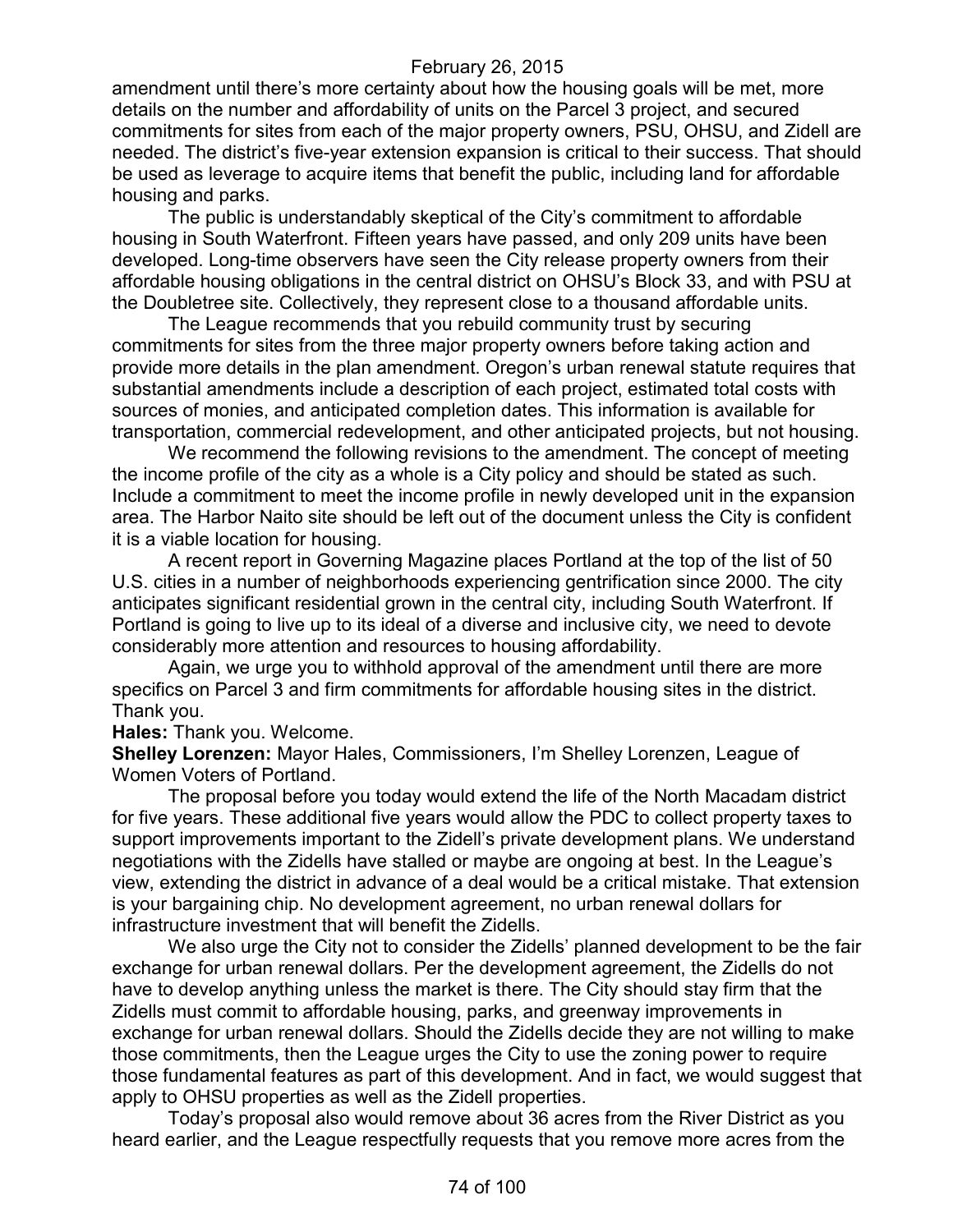district. While 36 acres may sound significant, but the financial impact on the affected jurisdictions is actually very small. For example, in 2015-16, the City will have 1.5 million more dollars to spend, the County 1.4 million. These are insignificant sums compared to the tens of millions of dollars that go to PDC each year to pay for River District projects: \$32 million in 2013 and 2014 alone.

We believe there's at least one obvious way that more acres could be removed from the district now and money for that Portland Building: \$30 million is in the budget for the post office property. We have been advised by the PDC that in any post office deal, the City will simply serve as a legal intermediary between the U.S. Postal Service and the private developers that will develop the property. In short, the City will buy and flip the property. Because of the unfortunate impact on the City, County, and schools, we urge you to explore whether this plan could be better financed in a different way without using urban renewal dollars. In other words, find another source of financing for the purchase of the post office property, release the assessed value supporting the \$30 million post office line item in the budget, and return the corresponding tax revenues to the taxing jurisdictions.

Should this prove impossible, we ask through remove that \$30 million line item as soon as the post office deal is done. Thank you very much.

**Hales:** Thank you. Questions?

**Fish:** I have a few -- and Debbie, I will direct them to you.

**Aiona:** OK.

**Fish:** And I want to start by saying -- and I apologize for my voice, I'm going to head home soon -- but I believe that you are if not the indispensable person, you're an indispensable person on this affordable housing piece. And I want to thank you for service on the committee, for holding our feet to the fire, and for the quality of your advocacy.

**Aiona:** Thank you for saying that.

**Fish:** And because you've given us comprehensive written testimony, I just want to clarify a few things. Because it's very clear, but I just want to make sure that we have all the available information. The first is, with respect to the proposal to spend more than 30% on housing, do you have a position on that?

**Aiona:** Well, I certainly think it's fine to spend more money on housing.

**Fish:** With your help, maybe we'll export that. Number two, in your testimony, you raise a concern about getting further details about the number and affordability of units at Parcel 3. At page 29 of the document before us -- and I realize this has gone through a lot of revisions at the end, so you may not have seen everything here. But it says that it will be at least 62 affordable units at zero to 30, and the rest --138 -- at 30 to 60, and there is a whole paragraph describing that that's been drafted. Is that the kind of specificity you are looking for in terms of the hard numbers, at least the floor numbers of what we're going to build, and what income level?

## **Aiona:** Yes.

#### **Fish:** OK.

**Aiona:** Although, let me just say, I'm going to be followed by a number of people who have a lot of expertise in housing development, and I hope that you ask them a similar question so they can give you more information.

**Fish:** I will, but I also think that -- I trust it's been verified so we want to be sure the language is clear about the floor that we're building, and you've called that out, so I appreciate that.

You also mentioned in your testimony that we should consider deferring take any action until we have a deal with Mr. Zidell. And I appreciate the spirit of that, and there's been some discussion about, you know, whether that creates leverage and can we get certain goals. I'm going to just make a comment about that, which is we have no power to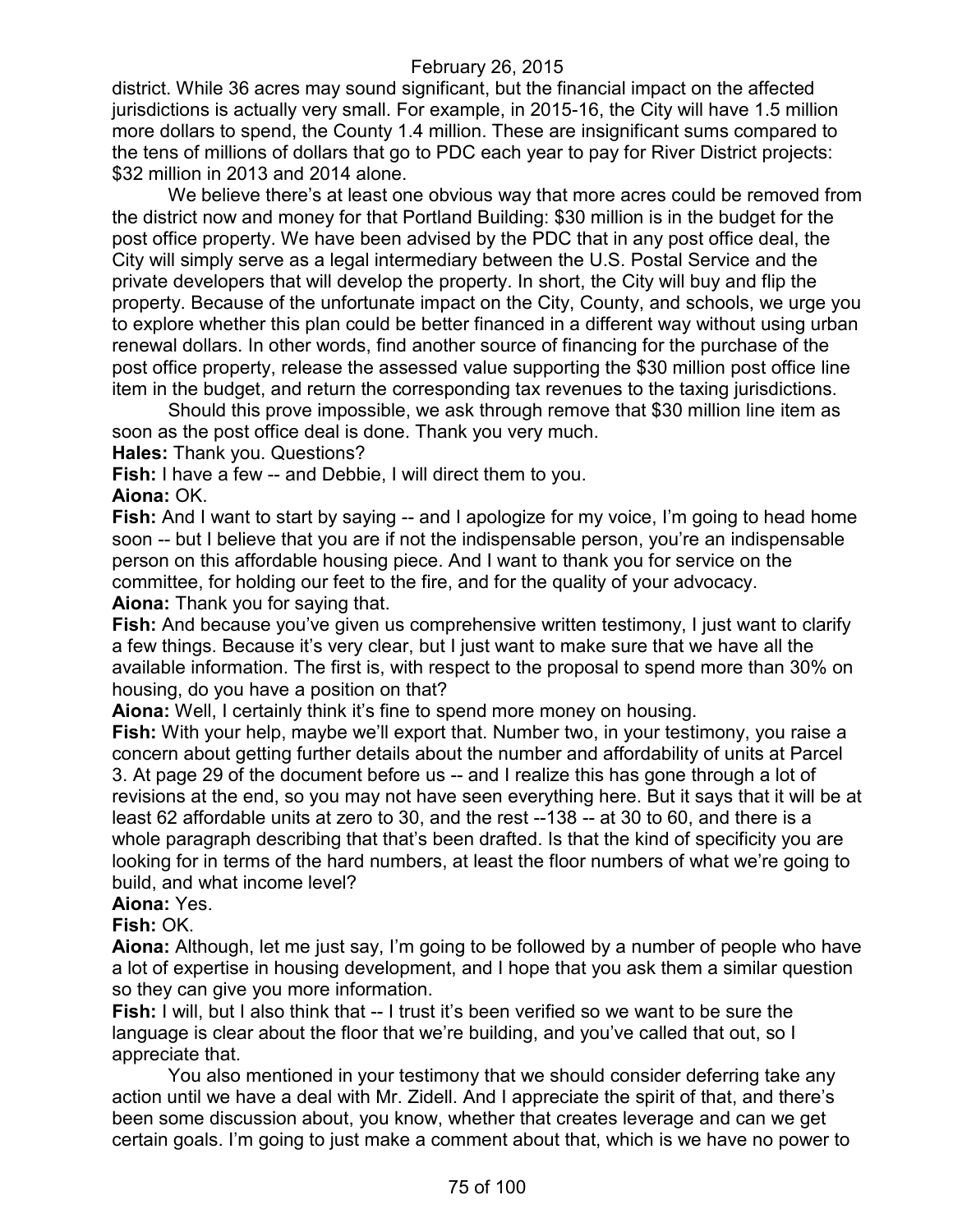compel an agreement with Mr. Zidell or any other property owner. So, the one concern that I have is that I'd hate to be coming back here in a year or two, and saying, gosh, where are we in the negotiations and missing the chance to move on some things that the community has said is a priority. I just want to be clear -- we can't force a deal. We can be clear about the terms of a deal but we can't compel a deal. And frankly, if there is no deal -- which I think is regrettable -- there will actually be more resources to spend in other parts of the district. Because the City was contemplating spending money to build out the infrastructure. So, Mr. Zidell will make his own judgment about whether it's in his interests or not to have a deal, but we can't compel that deal. And I'm just deeply reluctant to condition a lot of things that I think are important on whether a property owner comes to terms with the City. So, I just offer that as an observation.

In your testimony, you also questioned the idea of buying units in market rate housing, and you say that your preferred approach is planning and developing affordable projects from the ground up. I just want to say that I wholeheartedly support that. And my understanding is that the City's current position in negotiations is that we want to be able to have dirt for a project, not buying individual units.

**Aiona:** Although in the PSU development agreement, it's buying units in market rate. **Fish:** At that one site. At the University Place.

**Aiona:** And that was also what was in the Zidell development agreement, the one that is no longer --

**Fish:** So my understanding is the City is now looking at acquiring a piece of dirt for development. I just want to affirm -- with respect to Zidell and that deal -- that my preferred approach would be to have a piece of dirt that can be developed, not acquiring scattered sites and units in other buildings. And frankly, I don't even know how that would work given that we're also trying to focus on the needs of very low income folks -- the deeply subsidized units. We've gotten away from scattered sites in all of our housing, so that is individual units. I just want to say that I agree with that, and my understanding is the City is trying to negotiate dirt, not individual units with Mr. Zidell.

Tell me again why you think that Harbor Naito should be taken out? Is it because you think it's not a decent enough site for development?

**Aiona:** It's been mentioned for a number of years and I really don't think I've heard anybody say anything good about it. And again, I think I will defer to people -- you're going to have people here who used to be City employees in the housing world, who can speak - -

**Fish:** But you're raising a question whether that's -- given its location -- the proper place? **Aiona:** Yeah. If you go by it, it doesn't really look like a great place to have people live. Fish: It's not my preferred site either, but I don't know that we need to take it out of the document because we are hopefully going to have more than just those two options. Thank you for your testimony.

**Aiona:** I just -- let me just -- I think it gives people false hope to put something in there that really isn't viable. That's why we're saying you should really make sure you think it's viable before it stays in the document. Thank you.

**Hales:** OK. Now, I might be able to persuade former Commissioner Kafoury to come up and perhaps Margaret Bax with her and Will White. And then after that I'm going to call Andre Baugh, who's our Planning and Sustainability chair. I think you want to speak, Andre, so thank you for being here. Let's hear from this distinguished panel, and then we'll call up our volunteer superstar.

**Gretchen Kafoury:** I'm Gretchen Kafoury -- retired, I thought -- and I feel today like the ghost of Christmas past. My job is to remind you -- I'm Scrooge, by the way, and everybody that's had to work with me or for me knows that's the truth. But I would really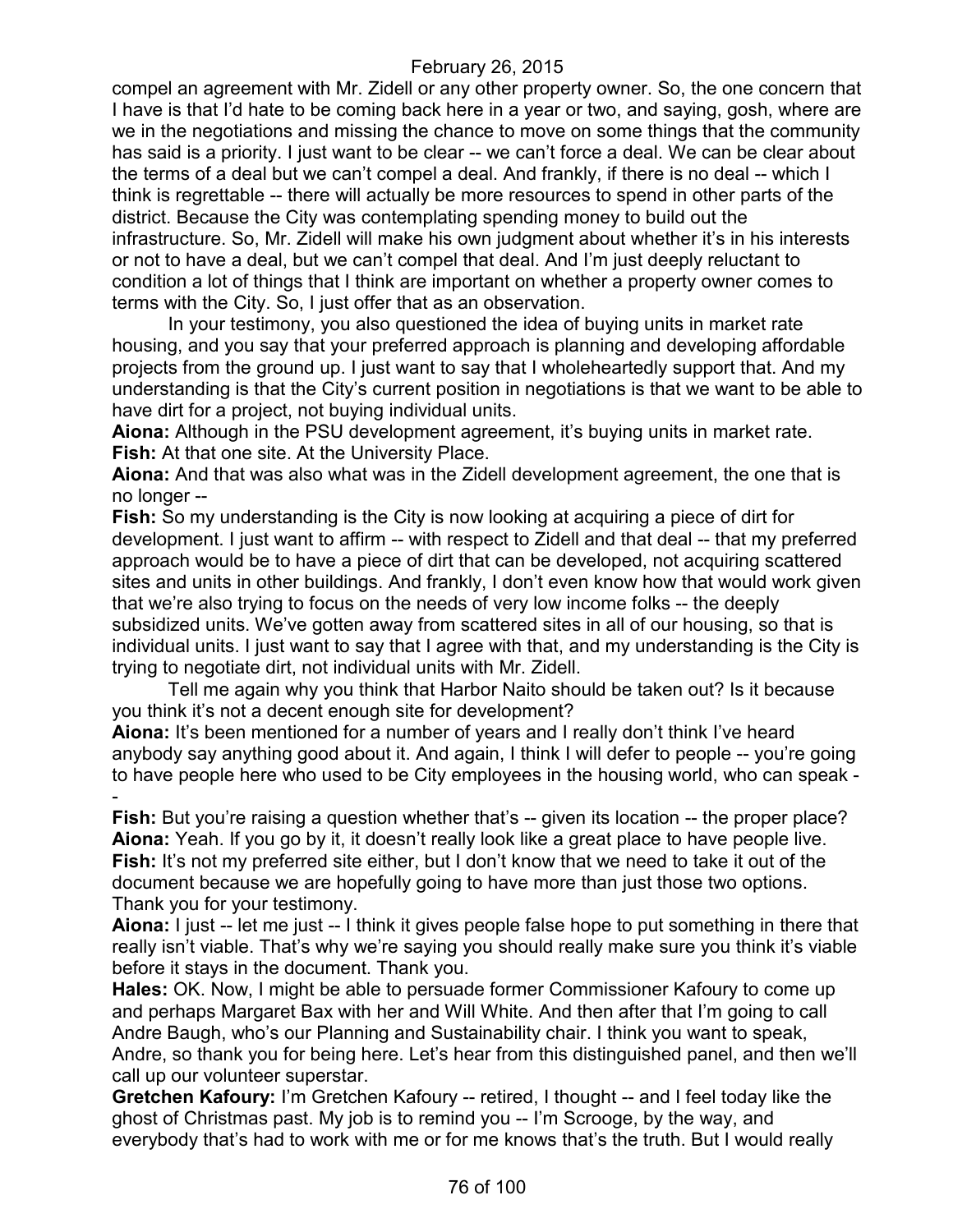like to remind my friends up here that three of you were involved with me in '98, '99 when we did in ambitious housing policy rewrite for the City. And Charlie, you were the planning person; and Dan, you came on to keep my chair warmed all these years; and Amanda was on the Planning Commission. And I think Steve was agitating about urban renewal financing in the community at the time. So, we all have --

**Fish:** He was in middle school. [laughter]

**Kafoury:** I was going to leave you out, but it would be hard to do that. But we all put a lot of work and energy before I rode off to PSU in the sunset, and the purpose was to set clear goals for the City. The reason I feel like the Christmas past reminder is that the commitments that we made at that time have not been kept. And you've heard already that they have not been kept. They are not necessarily planning to be kept except for a lot of scurrying in the last few weeks -- and believe me, I know how hard this is. But I still don't think that it's enough.

Our little rump group of the old timers, or the old bats, or whatever we call ourselves

# --

**\*\*\*\*\*:** Speak for yourself -- [laughter]

**Kafoury:** I know -- speaking for myself -- [laughter] -- I am, I am! The Scrooge. We just don't think that this is specific enough. There isn't enough agreement as to what will be developed and when it will be developed, and we want to see more of that specificity. It doesn't sound like it's there on the parks or on the housing, and I'm just begging you to reserve this very critical tool -- like it or not. Like it or not, it is a critical tool that the City has to finance affordable housing. Use it wisely. These are precious resources, and you have the power to use them wisely. Thank you.

**Margaret Bax:** Margaret Bax, 3535 NE 22nd. I passed out -- Karla has my written testimony. As we all know, I do better if I read from written things than speak extemporaneously.

I want to first thank you for your decision to reaffirm the City's comprehensive plan housing policy that states all newly developed areas will reflect the income distribution of the City, and for reaffirming your commitment to meet the North Macadam housing goals which we adopted in 2003. I also want to thank you for the decision to reestablish a process for annual monitoring and reporting of progress towards meeting the goals. These are welcomed modifications to the plan that was released last fall. I also want to strongly encourage you to now make a concrete plan to meet these goals. With the City Council's commitment and leadership, the goals will be met. Without it, they won't.

Portland has a history of getting things done. It has taken on and successfully completed difficult, expensive, complex projects such as a redevelopment of Columbia Villa, light rail, streetcar, and the aerial tram, to name just a few. These all required longterm commitment, coordination, multiple City agencies, as well as significant public investments.

Similarly, to meet the North Macadam housing goals, the City needs a multi-year development plan with specific sites, draft project concepts with anticipated number of units, and timelines. Buying the units in future market rate development is not an effective strategy, nor is it a wise use of public funds. It would most likely result in higher per unit costs. You could easily spend the money, but that's not the goal. The goal is to build housing for lower income people.

The need to secure land for affordable housing was identified as fundamental to meeting the housing goals in 1999 when this URA was established; in 2003, when the housing strategy was adopted; and several times since. It is still literally the foundation of a successful housing strategy, yet it has not been done. Most of the infrastructure has been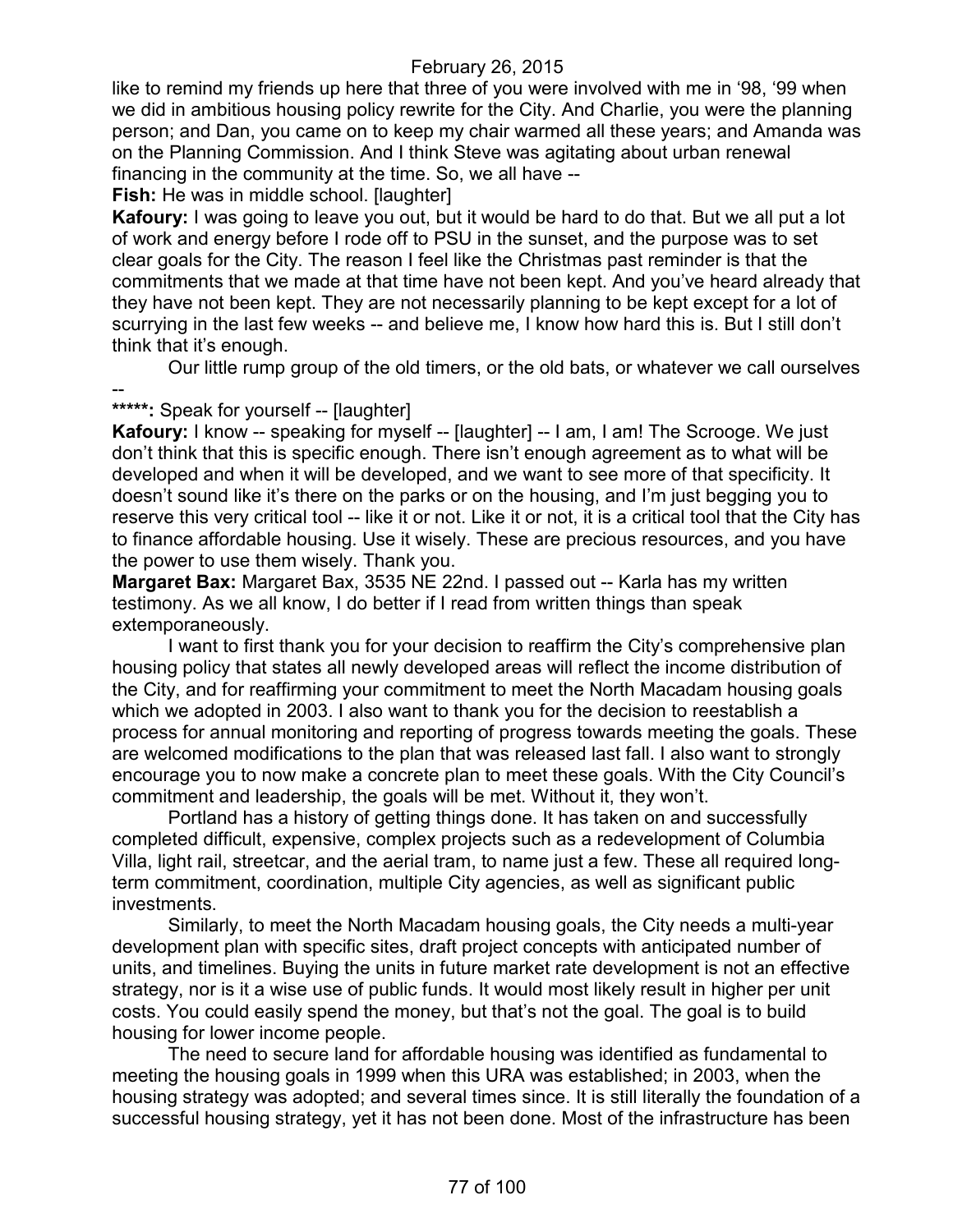built. Thousands of market rate condos and apartments, office, retail, parking, garages, hotels. But today, there is still only one building with 209 units of affordable housing.

On page 29 of the report accompanying the amendment today -- I made a copy of it for you -- is a list of 14 PDC-owned properties. According to this chart, most have been either sold or supposed of for the parking facilities, hotels, condos, parks, streets, and there are four remaining active sites, including the double block across the street from the park. This is often referred to as Block 33.

In the early days of the district, this lot was slated to be the centerpiece of the City's affordable housing strategy. In fact, by 2006, the City had invested over \$6 million to secure this site for 400 units of affordable housing. No housing has been built there, and the City has now released the owner of the site, OHSU, of its obligation to make it affordable for housing -- yet it appears that at least \$3 million of PDC housing funds are still tied up at the site.

I suggest the City considers entering an agreement with OHSU to build affordable housing there if you do indeed still have a stake in the property. OHSU has had the use of City funds for over 10 years, and during this period, property values have risen dramatically. Alternatively, OHSU could transfer another suitable site from their extensive holdings in the district for affordable housing, for its low income clients and workers.

Similarly, PSU should be required to make the site available for low income housing. They, too, employ workers, many who travel a long way to their jobs because they can't afford to live nearby. Zidell also should be required to make housing site available.

The City intends to spend \$25 million to build the streets and other public improvements to make Zidell and OHSU's land developable and more valuable. Allowing the City to buy land for affordable housing is a minimal requirement in exchange for past and future large public expenditures. Alternatively, Zidell and OHSU could pay to complete Bond Street and the other public infrastructures as developers must do in non-URA projects. The City could then use this money for affordable housing and parks.

Sixty years ago, Portland established its first urban renewal district, the South Auditorium URA. Historic Italian and Jewish communities were demolished, displacing thousands of residents along with churches, community centers, and small businesses. In their place, high-rise apartments, strip malls, concrete parks, and fountains were built. It seemed like a good idea at the time, but I think that many of us today would agree that this wasn't the right thing to do.

Much of that area is being added to the North Mac URA in this amendment. As a community, we have an opportunity to get it right this time. To build a vibrant, diverse neighborhood and to not repeat past mistakes. With your leadership and direction, we can do this. Without it, it just won't happen.

Thanks again for taking the time and effort to make this emerging neighborhood one that is affordable and accessible to people of all income levels, and one the City will be proud of for generations to come. Thank you.

I've attached the original housing goals from the URA that was adopted in 1999 and the list of properties -- which interestingly enough on the back side are your demographics of the neighborhood, which are pretty interesting, as well. Thank you.

**Hales:** Thanks, Margaret. At the end of the -- I'll let you keep going with your testimony and the others we've invited, but I want to make sure that we get Patrick back up and also Traci from the Housing Bureau to address some of the specifics that have been raised. One of them, of course, is this Block 33. As I understand it, the Housing Bureau recommended abandoning that housing commitment there, and that was a decision that was supported by PHB, so I want to hear about the rationale behind that later on.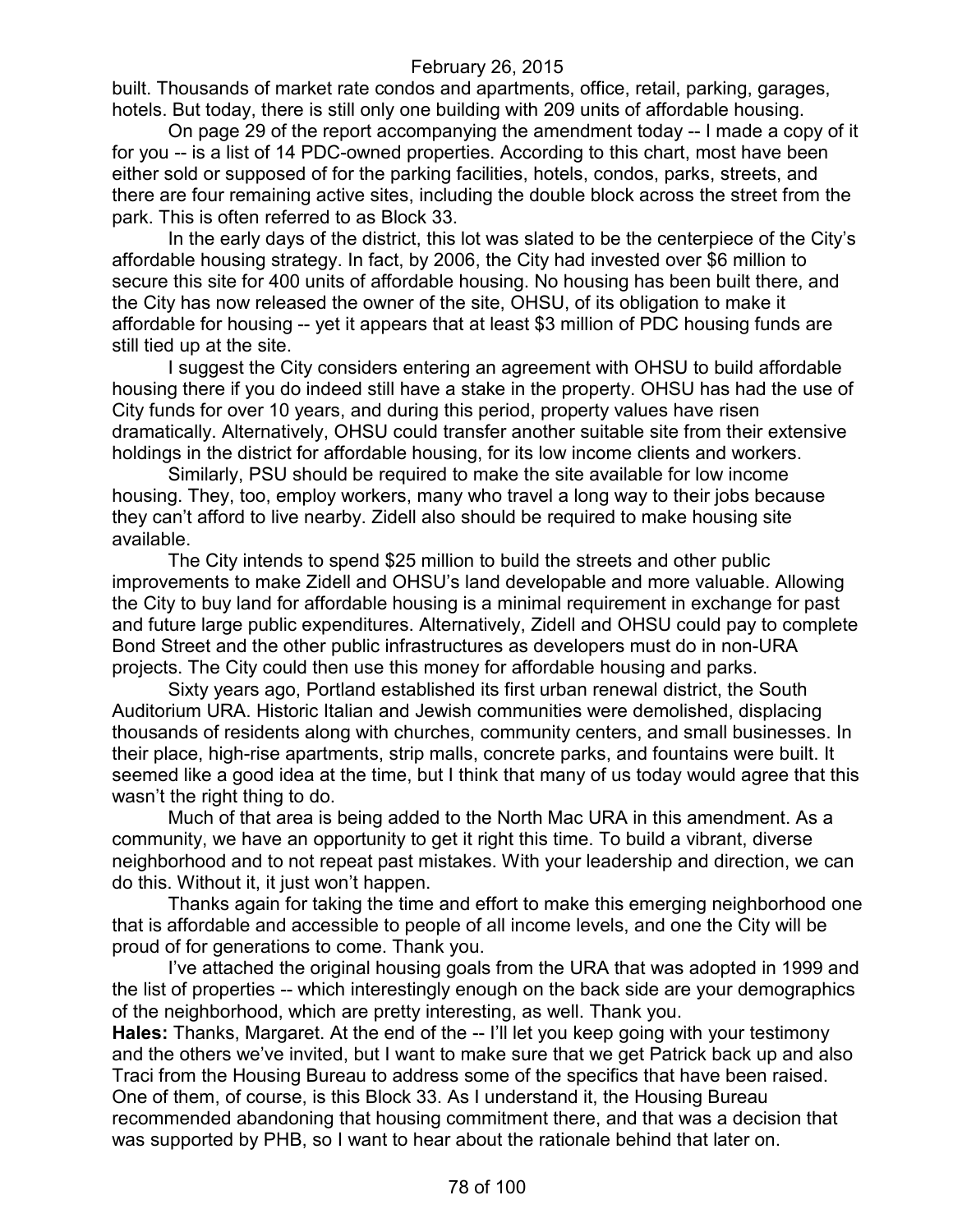**Bax:** I would, too. Certainly, it happened well after we were gone -- **Hales:** Me too.

**Bax:** And I think that -- yeah. Thank you.

**Fritz:** The point too is where is the \$3 million?

**Hales:** Let's hear from Patrick about that. Go ahead, Will.

**Will White:** Good afternoon. I'm Will White, former City Housing Director and until recently, senior advisor to Senator Jeff Merkley. I really appreciate the opportunity to testify today on a matter that I've been working on for now about 20 years.

So, I want to start with a bit of history, because I think that it helps inform what is going on now. I was already active on housing issues in Portland in 1996 when the River District URA was first created. At that time, along with other advocates, I advised the Council that a deal where she the City investments -- which were taken down the Lovejoy ramp, building the streetcar, building two parks and a water feature -- should not be responded to by simply getting development at higher densities per acre. And that was the plan at the time, and it was clear to me that's exactly what the developers want always is to develop at the highest possible density because that's the maximum profit that will be realized.

We presented data demonstrating this and said that the City should instead require a mix of incomes in the new neighborhood so that we really ended up with a balanced and diverse neighborhood. Ultimately, as you know, the River District did become a successful, mixed income neighborhood because of the development of projects like Pearl Court, Lovejoy Station, the Sitka, Station Place and others. And when I am with people from out of town visiting there, they are astonished that they can't pick out the affordable housing in the neighborhood. It looks every bit as nice as the market rate rental apartments and condos. That happened because we built those affordable properties early while the land prices were low and the City held the developer to explicit standards. And so I think we need to learn from that.

Two years after the River District was established, then a member of City Council called me and apologized for having not listened to some of the advice that we offered back in 1996 and he said, "I'd like you to sit on the advisory committee for a new district we're about to establish called North Macadam. It's going to be 130 acres, much larger, and we really need to get the housing piece right this time." And so, along with Tasha Harmon, I accepted that appointment and spent the next several years in those meetings trying to get the housing piece right. But guess what -- that did not happen.

PDC and the council adopted sound targets, but some strategic mistakes were made in three areas. First of all, it was decided that the housing should happen at the back end of the development period rather than at the front when everything was going to be more expensive, and that was with the understandable rational that TIF-producing projects had to be done first. But secondly, sites were not acquired while the land was cheap. I don't know how many meetings that I went to where staff reported to us that they'd turned down a possible acquisition because the owner wanted too much money for it. And then the prices would continue to escalate, of course.

And finally, affordable housing was not required in the specific development agreements with property owners early on in the process. So as a result, we have nearly 3000 very handsome condominium units and luxury participants that had been built, but not a single unit of affordable housing until we began -- until more than a decade had passed, and only that sole project, I believe, was approved because it would provide housing for homeless veterans during a time of war. So, it was a very compelling and important project; I'm glad it got approved, but it took that heart connection to get a first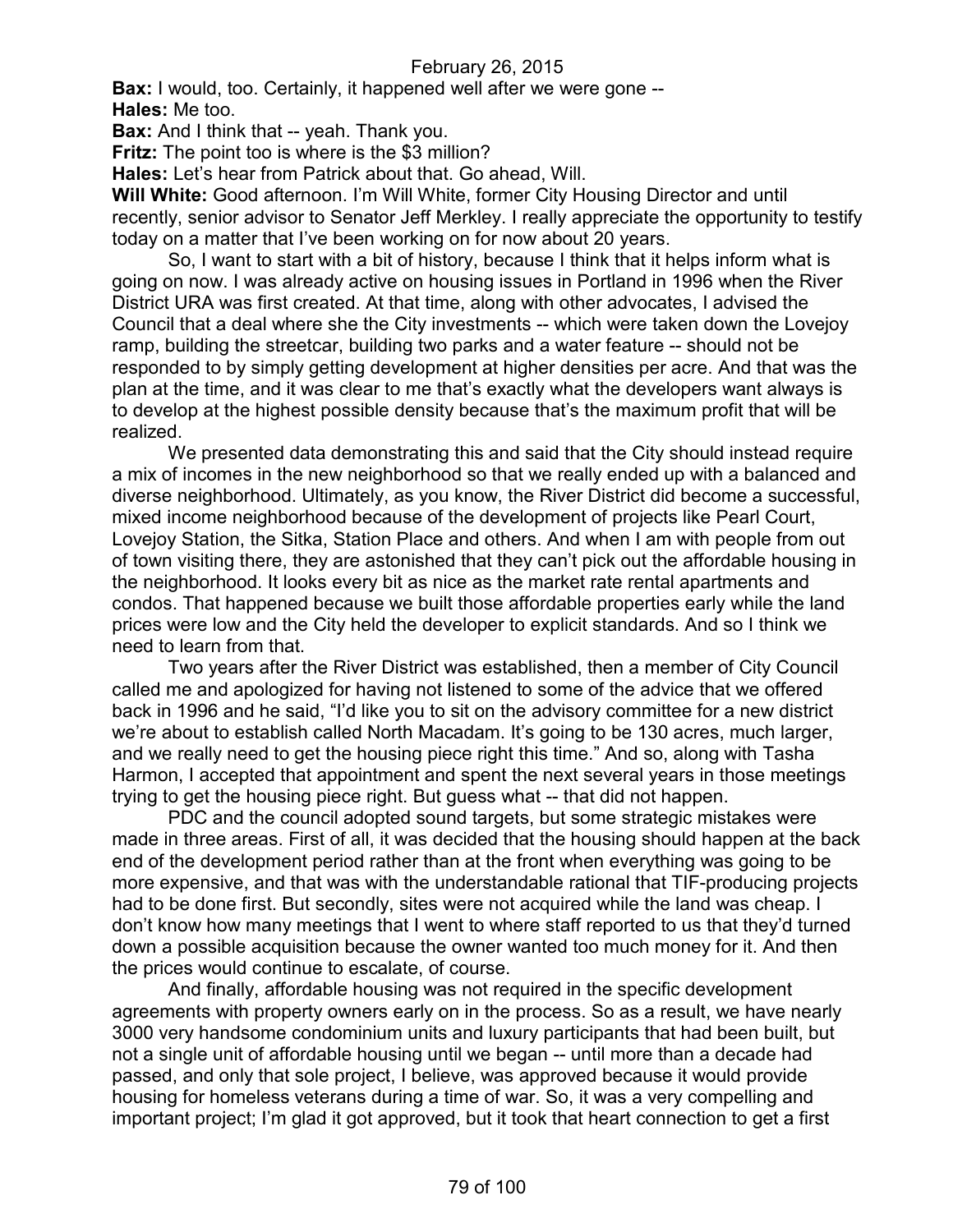and only project approved in North Macadam. We then made another serious mistake, in my mind --

**Fish:** Will, it took one other thing --

**White:** Yes.

Fish: It took the reversal of the collapse of the tax credit market.

**White:** Yes.

**Fish:** In fairness, it just didn't pencil out during the depression, but when the tax credit market came back, Margaret Van Vliet, I believe, took 10 different runs at that one. But once the tax credit market solidified and the financing, we were able to move forward. **White:** We had a period where the credits were getting a very low return, I agree with that.

The other mistake in my mind was in 2003, when we abandoned the comprehensive plan policy that Gretchen Kafoury just referred to which states that new neighborhoods created with public money should reflect the income profile of the City as a whole. Instead of being bold and finding creative ways to get the funds to do this, we adopted the now well-known constrained funding model, which lowered the housing goals by 64%. Not just a small cut in the housing goals, a 64% slashing of the goals that would have made this neighborhood comparable to the rest of the city of Portland.

Then what happened after that? We didn't even meet those modest goals. We have built 479 units of affordable -- we were to have built 479 units under the constrained goals, but we're short of that by 270 units, which is a 56% shortfall on the slashed goals. And now we have a chance to get some additional money, but I just want to point out -- as Patrick explained with the reconfigured urban renewal districts -- the net gain for affordable housing across all districts is only \$3.5 million. \$3.5 million, which is 10% of what's been spent to date in North Macadam to get one single project accomplished. So, it's a very small amount of money. It's 48 million in North Macadam, but that's because we're taking money out of the Education district and other districts.

So, I regard this as our third and final chance to get it right in North Macadam. We finally have to hold on to keeping our commitments as a city, and to me that means doing the following four things. Number one, we should develop all of the missing 270 units required under the constrained funding goals on Parcel 3. The City already owns it. It's been assessed on the site that could handle 400 units of housing. We've already built nearly 3000 market rate units in North Macadam -- to my mind, we don't need to do more on the Parcel 3. We should get those 270 units there and have at least 100 of those affordable to people below 30% of medium income. Those are the people that have the hardest time finding a place to live anywhere in the city, and nonprofit developers have created many successful models for this type of housing. We can do it and we can do it much cheaper than the one project that was built so far in the district -- and another time, we could go into the many reasons why it could be done less expensively.

Secondly, we need to stick to the goal that was established in 2003 and under the comprehensive plan that after the first 3000 units were built, we would revert to the commitment of having the urban renewal district's population match the income profile of the city as a whole.

Thirdly, in order to accomplish this we have to secure sites now. I've talked with people actively involved in doing the hard work to do this, and there isn't enough money right now to go out and buy all those sites, but the negotiation could happen now and purchasing agreements could be made to be then actually paid off down the line as the money becomes available. We don't have to lay out all of the cash right now in order to tie up those sites.

Fourthly and last, we need to require a strong housing development in the Zidell development agreement and require that both PSU and OHSU step up to provide land or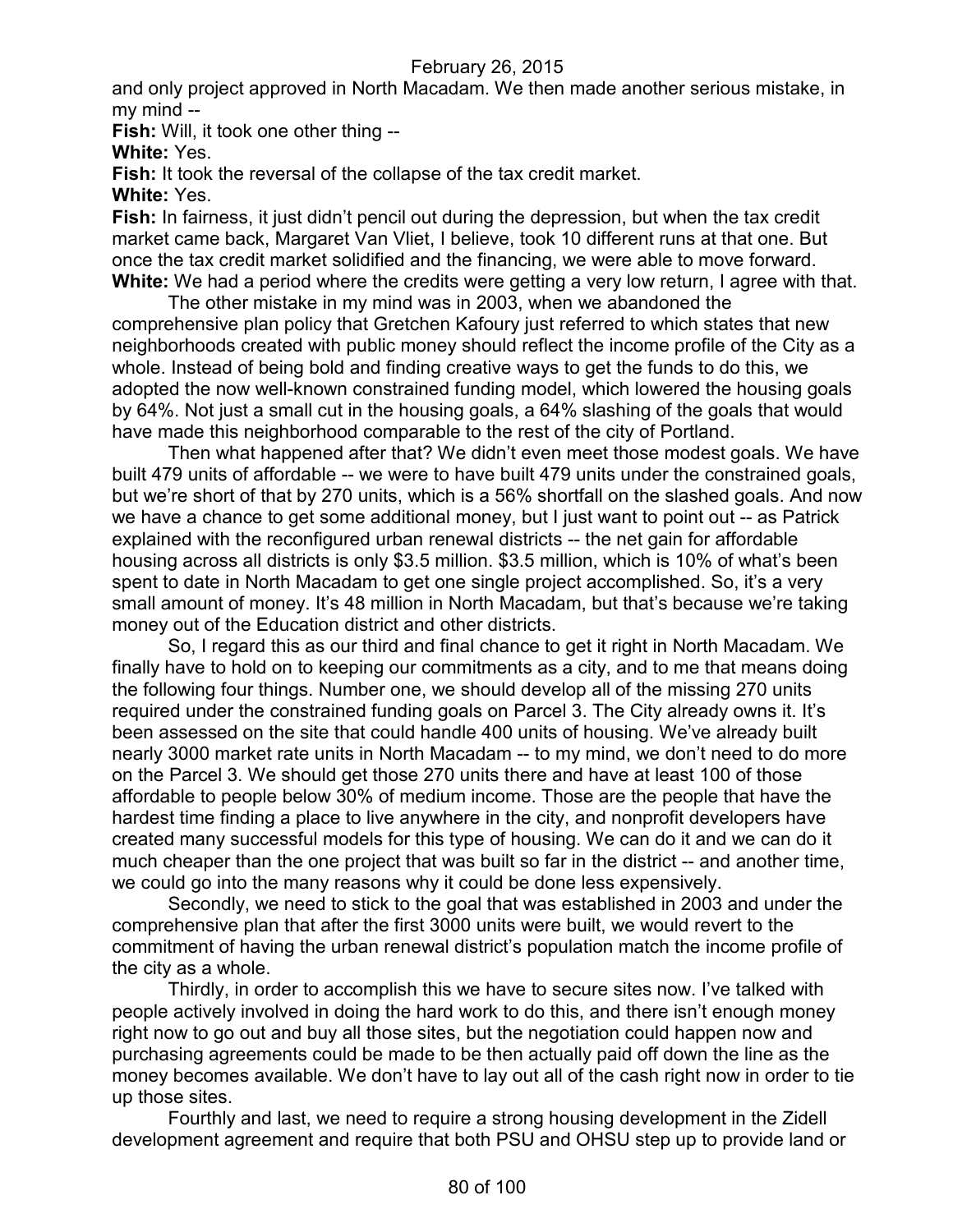resources for housing that would be appropriate to the many Portlanders who work or study at these institutions -- institutions that have received great benefits from the North Macadam URA over the past decade and half. So, one example of that is the money that's been paid for Block 33 for the air rights. We were supposed to get 400 units of affordable housing out of that. I think we need to go back and say, how do we make up for that? It's not necessarily the same plan of parking underneath and housing above, but we need to do something to make up for what we lost when that agreement was allowed to go away.

So, I appreciate the fact that you, Mayor Hales and other Commissioners, have agreed to slow this process so that we can look at it and get it right, getting in particular the housing component correct. And I salute you for doing that. Those of us that are here today that have already testified or are about to do so will hold the City accountable, but we're also very willing to work with you and your staff to do this. And we will want to find smart strategies for creating a true mixed income neighborhood in North Macadam, not a City-funded district where only the wealthy can afford to live.

I'll say in closing that I know from my five years in Washington that Portland has a national reputation for bold and progressive accomplishments. A neighborhood developed with immense City resources that doesn't accommodate the hard-working people that keep this city going falls far short of that reputation. So let's regroup, refocus, and find a way to do that now. I urge you not to approve the current amendment until a detailed strategy has been developed for accomplishing that goal. Thank you very much for your time. **Hales:** Thank you. Let me ask a question maybe of all three of you, and that is -- it's good that we have looked back at the history of what worked and did not work, some of us have been involved and some haven't. I appreciate your willingness to roll up your sleeves and work with Jillian Detweiler on my staff and others on this package, but frankly, some people listening to this discussion might be a little confused by the apparently dissonance between Mr. Quinton's presentation, and yours, and that is -- to put it kind of bluntly -- do you approve -- we can only spend the money that we have now. We can't spend the money from the past. We have awesome power on this panel, but it's not over yesterday, it's over today and days subsequent to today. So, we get to spend the money that we have now. The proposal that Mr. Quinton has laid on the table with your help, is that we -- of the available resources -- put \$23 million into development projects, \$15 million into infrastructure, and \$47 million into housing. Do you think that that's the right balance? **White:** Well, I think that number is a little misleading, but to give due credit to Patrick, he presented both figures. And I'm glad to be corrected if wrong, but that \$47 million isn't the net figure, that's the increase just for North Macadam by taking something like -- I think \$25 million that would have been spent in the Education district and moving that over, and similarly in the other districts. And so the net increase is just \$3.5 million. And as I said, that's only 10% of what has been spent in the North Macadam district on housing, and we can see how a little was achieved with that.

**Hales:** Right, but we can only spend money that we have. And as we've seen with Gateway and the Education URA, just because you draw an urban renewal district doesn't mean that development happens, right? And recessions come along as they did in North Macadam and Central Eastside. So we have a -- what we do is adopt a general plan here, and then we do development agreements. As you recall, we adopted the general plan for the River District in '96. We inked the development agreement in '99. We do the plan first and development agreements second, typically. So again, we're being presented with a plan that spends \$47 million of the new districts' available resources on housing, \$23 million on development, and 15 on infrastructure. I assume that you like that split. **White:** I very much appreciate the work that Patrick and his team have done to increase the resources for affordable housing in the district. I think it's important to keep the net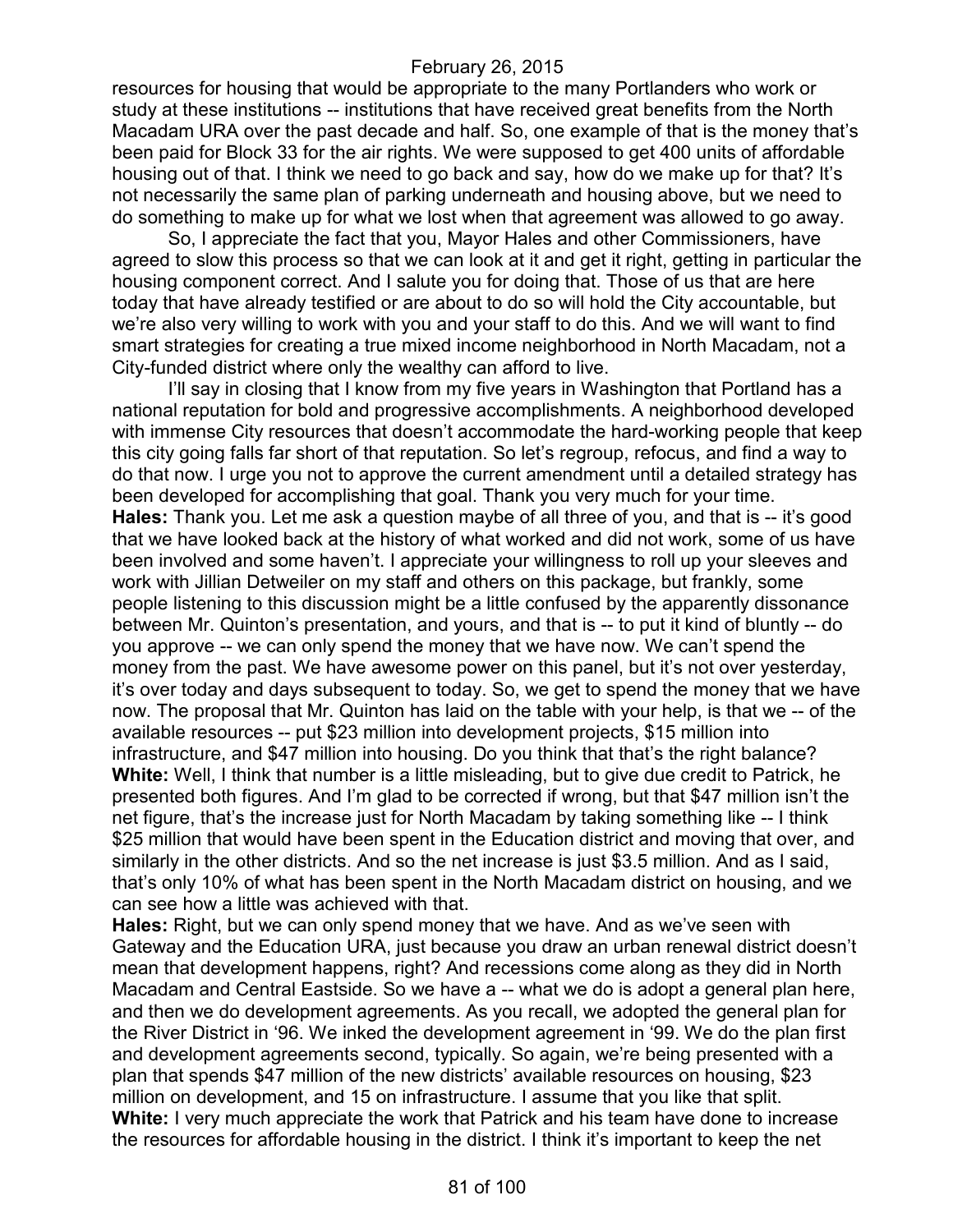amount in mind. I think that we also have been proposing for now a couple of decades other policies that could be adopted by the City that don't require just cash in order to realize these objectives. And I think that it's important to remember that the development agreements -- the time of the greatest leverage with any given property owner or developer -- is before the City agrees to spend the money on the infrastructure that all of them need in order to realize their projects.

In other neighborhoods, if I am a developer and I want to build an apartment and I need to do new curb cuts and sidewalks and street frontage, I need to pay for that. Here, the City is doing that. So before we ink that deal, I think we should make sure we're getting the right quid pro quo from all parties that have an interest in seeing this move forward. And I hope that it does move forward, I want it to be done in the right way.

**Kafoury:** Charlie, if you want a blunt answer, there isn't a lot of confidence that, if those are the numbers, that that's in fact what we'll see when the projects get done. That's why I think you're not seeing everybody in the audience stand up and go, right on, right on. You know, there's just not a lot of faith that these goals are going to be met. **Hales:** I hear you and I appreciate that.

**Bax:** And when you spend the money matters. You know, when this district started there was 25 million for housing, and they thought that that was enough or that's how they came to those constrained goals. By spending it later and continuing to wait both for identifying and securing, taking options out on property as well as developing, makes it go more [indistinguishable] -- so we'll be able to spend the money no problem. But unless we are smarter and more strategic about it like right now, then we're not going to meet the goals, we're not going to get the units. And it's about housing people, not about spending the money. And there's other resources in the community that those resources can be leveraged with, and that's where it's gets gnarly and people's eyes roll back.

**Fish:** Wait a second, did you just say "gnarly"?

**Bax:** I did. Do I owe you a quarter?

**Fish:** That brings back a flood of memories. You owe me a quarter. Mayor, can I -- let me jump in with what Charlie was saying.

You know, we've had very deep, robust debates in this chamber in the last few months about police accountability, about investments in Northeast Portland, and a common feature is advocates come in and say, that's a good start but we want you to do more. And that's what I hear you saying, but you're asking for more specificity. And that's the role of advocates. In almost every area, we're being pushed to be more specific.

So, I want to take Will's four points. We have a proposal for 200 units at Parcel 3. You challenged us to find a way to finance 270. So that seems to be clear -- that's clear.

You have reminded us that as we continue to expand housing units in the district that the denominator gets bigger so the numerator has to get bigger. So the affordable housing goals are not static, they grow over time because we have to look at the income profile of the city and we have to constantly adjust based on the number of units built generally. So, you've said, you've reminded us our affordable housing goals that were set once upon a time assumed a certain number of overall units, and as the district gets more units, we have to add more affordable housing units to maintain the right proportion. **White:** If I may, it's not quite that -- because when that deal was cut in 2003, the constrained funding said we're going to cut our goals back by 64% until we reach 3000, and then we'll go back to the matching City income profile.

**Fish:** I see. That's a clearer statement but again, that I understand. You're saying that our current targets need to be readjusted as the district grows, and I understand that.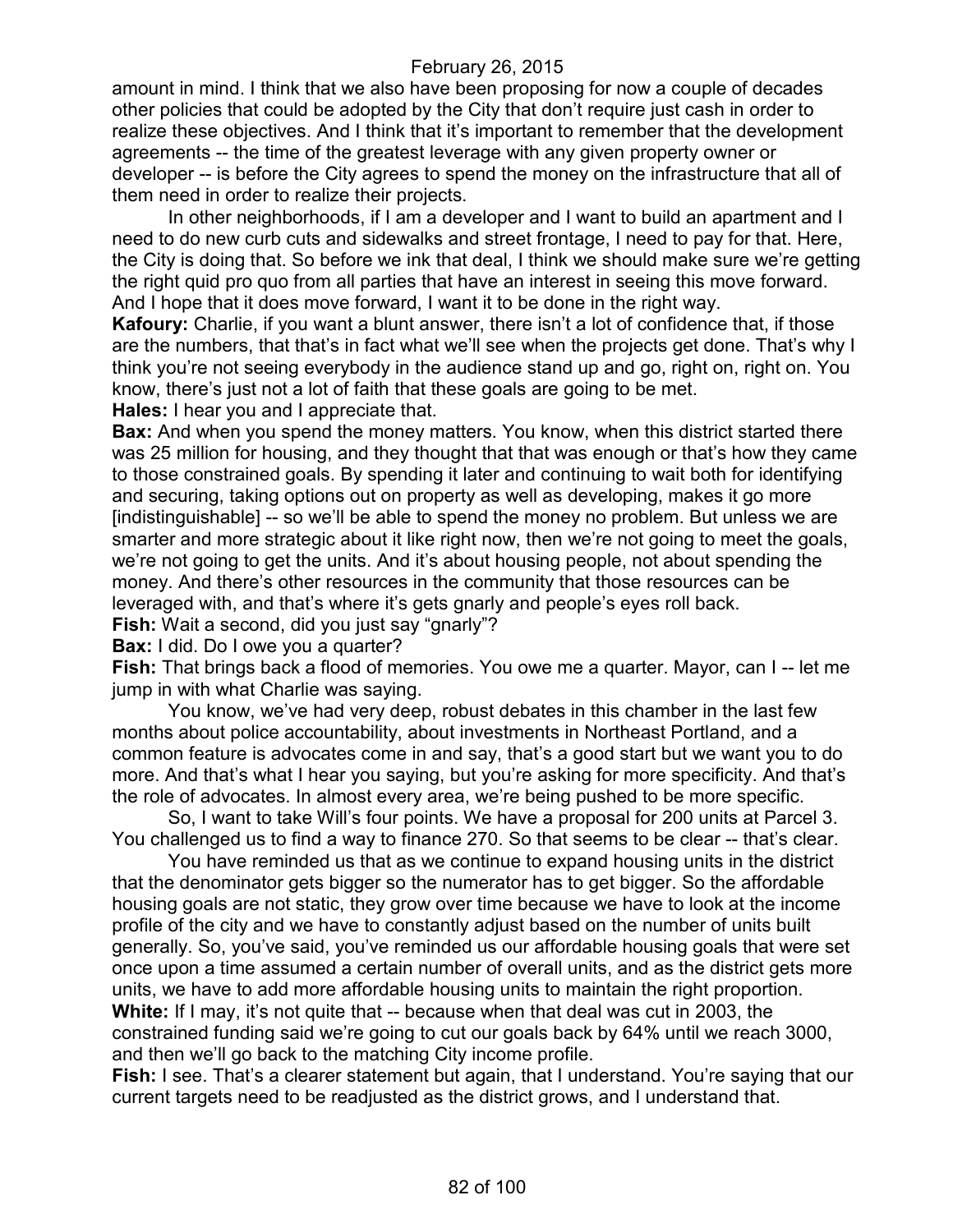You've challenged us to secure sites now because they are not going to get any cheaper. That certainly is true, which is why I believe that fundamental to the Zidell negotiations has to be a piece of dirt that's identified that can be built.

Number four, you've said that there actually has to be a piece of dirt in the Zidell negotiations, so I think that that is stated. And then we've heard a lot about Block 33, and I think that we should have some testimony on Block 33. Because one of the astonishing things is that is that the investment we made in the district is substantially above the actual amount that we invested in Block 49. And that makes Block 49 on paper look like a more expensive program because there was a lot of real estate transactions that occurred before the City put its money into what's now called Gray's Landing. So it becomes an expensive project, but almost a third of that money actually had nothing to do with the project.

**Bax:** Yeah, and there will be someone later that will break that out --

**Fish:** And that has been -- there's -- I know it was a gnarly deal, but it didn't have to be that gnarly.

So anyway, I appreciate the specificity and I think you've put down the markers and the challenge, and I think that we have to be very clear -- not just because we have to be clear about the intentions, but because every new dollar that's generated, there's competing priorities here. Commissioner Fritz is going to be advocating passionately for a greenway or a park. The mayor and Commissioner -- the mayor and others will be back advocating for infrastructure, and that's the nature of what we do. So, if we're not intentional, then we may not be in the first position or the second position from your point of view. So, I appreciate that.

**Hales:** Thank you all very much. Appreciate it.

**Bax:** Thank you.

**Kafoury:** Thank you for your time. Appreciate the detail.

**Hales:** Thank you. Now, we'll call one more panel, and that's Andre Baugh, the president of Planning and Sustainability Commission; Dave Unsworth from TriMet; and Len Michon from the South Portland neighborhood. Thank you for waiting. Thanks very much for being here.

**Andre Baugh:** I'll go first. Andre Baugh, Planning and Sustainability Commission Chair. The URAs that came before us were only two that we were able to look at -- that's the Central Eastside and North Macadam -- because under the code, we only look at significant changes. So, my comments and the letter reference only those two.

We looked at the URAs twice. It came before us and we delayed it to get more specificity around housing. It came back again and reluctantly we passed it and sent it onto Council. And I'm just going to go through many of the things -- our recommendations have been talked about already, so I will just highlight the ones that we really felt needed to be pushed forward and really taken up by Council from that standpoint.

Housing. 30% of the units in this district we feel -- and we put this forward also in the westside that you have before you right now -- 30% of the units being affordable units. That is key. This is a key component of the central city. And if you don't get the units here, it's going to put more pressure on the rest of the city to meet your overall housing goals for affordability. And so, you need to think about that as you think about doing housing.

The share of TIF funding allocated in North Macadam should be increased. The current policy is 30% of the TIF goes to housing and the remainder goes to infrastructure. We think you ought to rethink that position. And this is not a competition of parks, infrastructure, and housing because we believe a good, diverse neighborhood should have parks. So we think that you ought to do parks and affordable housing. The real question is, what is the priority down there and what is the -- how do you spend that money and when?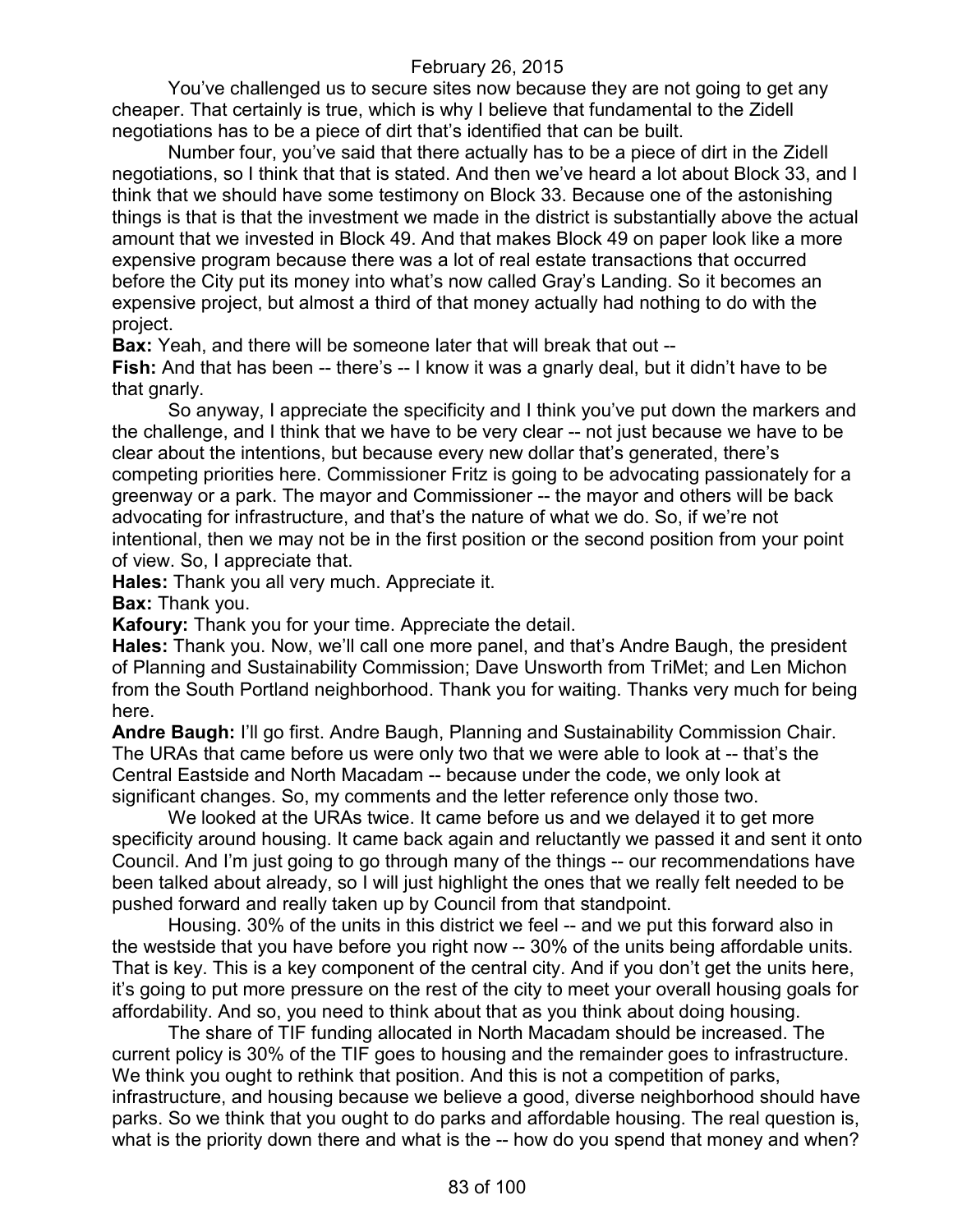So as you look at that, you already have in there about a minimum of 50%, but remember that 50% is a back end proposal that we put forward for going to housing. We think that you ought to look at that earlier and every year through a budget process to say, if you're not spending the infrastructure money, could you spend it on housing, could you spend it on parks? And through a budget process so that you are accountable every year to the housing question.

Council should support the Housing Bureau's effort to secure funding for the operating subsidies needed for units at zero to 30. We heard that's a tough issue and that's a barrier to affordable housing, and we support getting more operating dollars.

ZRZ, the Zidell development -- we strongly support affordable housing in that development, and the question that we had and the discussion that we had was if this was an inclusionary zoning -- which we support, we've testified for, we've said we're putting in the comp plan -- we've done everything to try to get it for years in Portland -- Zidell would pay or build affordable housing. However, in the TIF district, the City has to pay to do affordable housing and not sure why that is.

**Fish:** Unless, of course, he chose to do just commercial buildings.

**Baugh:** Unless he chose to do commercial buildings. Lastly, we would like to strongly support the lot 3 project, and between 200 and 400 units. We're not specific there.

That's really my comments, and we did not -- we had a discussion just to be clear about the issue of parks or housing, and we are clear: we think you need to do both, and we think the funding needed to be earlier than later because it's not -- building North Macadam without parks or without the housing didn't seem fair at the end of the day. **Fritz:** But the proposal doesn't have the money for the parks.

**Baugh:** It does not, you're correct. And it doesn't have the money that we think for affordable housing either to reach the numbers. So that's the change in looking at that 30% to 70% allocation. You have to change that number or you or just don't have enough money when you look at the budget.

**Hales:** Thank you, Andre, appreciate it. Len, why don't you go next since you volunteered for this.

**Leonard Michon:** Good afternoon, my name is Leonard Michon, and I'm a vice president of the South Portland Neighborhood Association as well as the land use committee member, and I am a resident of South Waterfront. I also just recently joined the PDC'S central city advisory committee representing residents, not businesses. I'm here to advocate for transportation infrastructure improvements.

Table 4 within the report accompanying amendment four to the North Macadam Urban Renewal Area highlights 24 different transportation infrastructure issues of which seven are identified as complete, seven partially complete, and 10 incomplete. There are actually three which residents of South Portland believe should have priority.

First is the extension of Bond Street from Gibbs north to River Parkway. This is a key for development of Zidell Yards, as well as for access and further construction on Zidell -- I'm sorry, on the OHSU Schnitzer property. Both Zidell and OHSU will certainly be economic supporters and really, a lot of funds coming from Zidell once development gets started.

Second is the South Portal access into and out of the South Waterfront. This is a traffic flow restrictor in current configuration. What's needed at this point is an extension of the SW Moody and Bond to Hamilton. This would involve taking the former [indistinguishable] springs property, which is used as a parking lot. PBOT at this point is looking at several options to access South Waterfront from Macadam with the possible alignment of Lowell, taking property that is actively in use.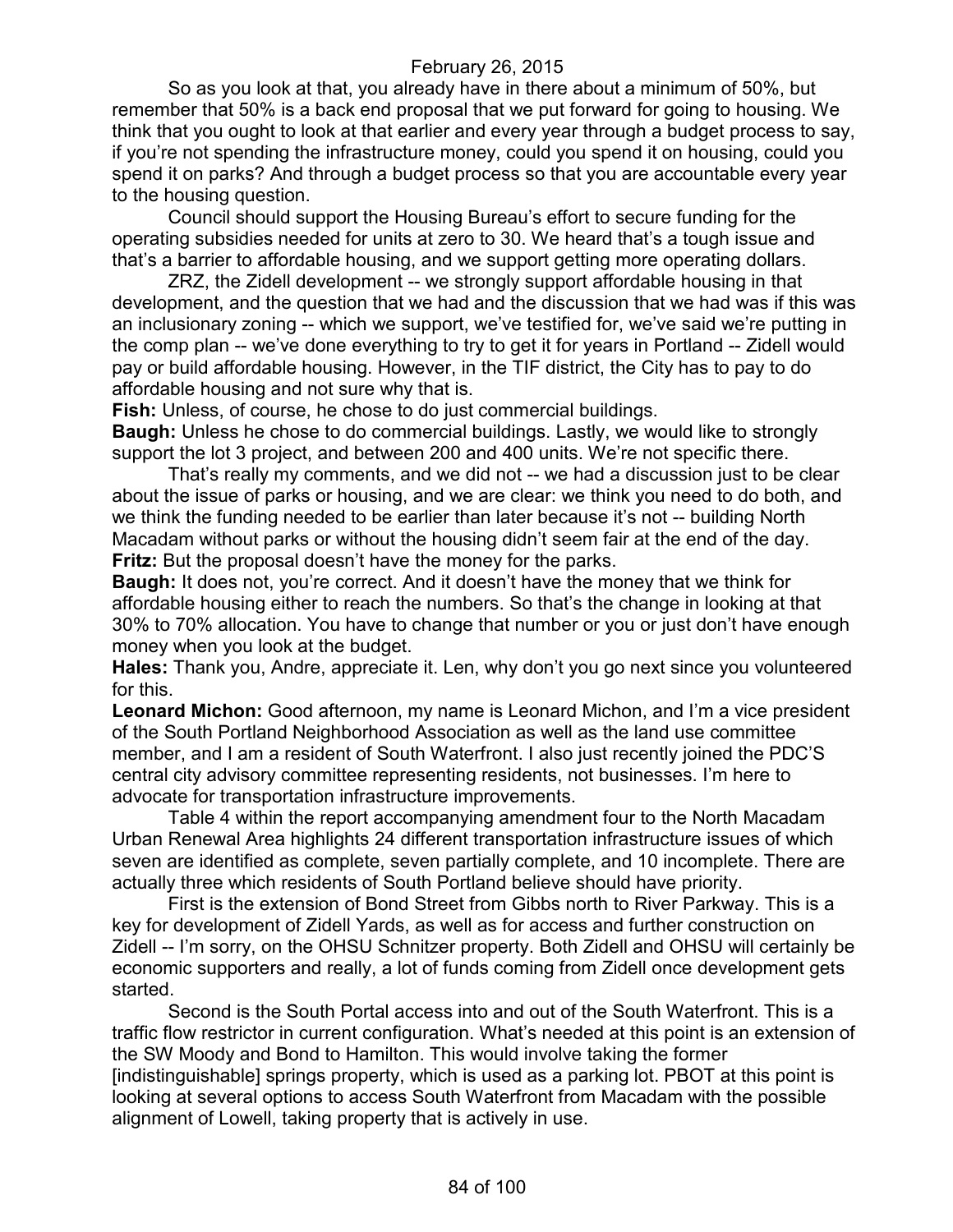The third is the Willamette greenway trail from Ross Island Bridge to River Parkway, linking Tilikum Crossing to Tom McCall Park. What I am seeking consideration for is representative of SPNA and resident within the South Waterfront community association is installation of a temporary hard top trail. Zidell's multi-year remediation of the river bank has already created a dirt trail that makes that connection. I expect that Portland Parks has concerns, but I am certain that Zidell is willing to work with the City in getting a temporary greenway built. This is not only important for the residents, but it is an incentive for workers and employers and everyone soon to be taking advantage of the Tilikum Crossing.

What I would also like to say is as a representative in the South Portland Neighborhood Association, we are also very supportive of affordable housing. So it's not that we are looking for transportation or affordable housing, we're looking for both. Thank you very much.

**Hales:** Thank you, thanks for your help. Dave, welcome.

**Dave Unsworth:** Mr. Hales, Council members, Dave Unsworth. I'm the director of project development at TriMet. And on September 12th this year, 2015, we'll be celebrating the orange line, so it's the connection that goes from Portland State, has a station at Lincoln, and what could be the expanded North Macadam URA. There's a station down at SW Moody. The infrastructure we put in place is already there for the extension of Bond, and TriMet spent millions of dollars in investing in the greenway trail down in the South Waterfront as well. We cross across Tilikum Crossing -- that's part of the \$64 million -- we put in bicycle and ped improvements throughout the corridor. We have a station at OMSI and we have a station at Clinton -- those are in the eastside urban renewal district. And we continue down through southeast Portland neighborhoods to Clackamas County 7.3 miles. So, excited to invite you to the first ride on May 15th. We're moving along and things are happening, and it will open up on-time and on budget.

That's not why I'm here today, though. I'm here to talk about finishing the work that we have done. So, as we look at the Clinton Street station -- through the Southeast Quadrant planning effort that's gone on, the community has come together and say they see a vision for many uses. And for those to be successful, there needs to be improved access -- that's roadways -- changes to that land use in there. And it's not just the zoning, but it's actually what the community has said that they think that they need. So, that's the end point.

TriMet supports the extension of the Central Eastside industrial URA, if you will. Similarly, when we go across the river and we look at the Lincoln Street station -- I know Portland State through the Lincoln station, and the strategic plans they've gone through, they have visions for what will occur there. We think that inclusion of that station in that area in the North Macadam area is a smart investment and builds on the investment that this region is done. So, urge you from that standpoint to support these ordinances. **Hales:** Thank you. Thanks for all your good work. It's exciting. Questions for this panel. Thank you all very much. OK, so let's turn to the signup sheet for the other folks here who'd like to testify.

**Moore-Love:** I show 17 people left on this list. The first three, please come on up. **Hales:** Susan, welcome. Go ahead.

**Susan Emmons:** Thank you. My name is Susan Emmons, I'm the director of Northwest Pilot Project, and I'm here today to speak for people who can't be here, and that includes the low income seniors calling us every day desperately seeking housing -- 20 calls every day, and we have nothing to offer them but waiting lists. We have to tell elderly people sleeping outside that there's a waiting list for our emergency shelters.

I've been doing this work for 30 years. I chaired the Housing and Community Development Commission from 1992 to 1995 and we did a needs assessment every year,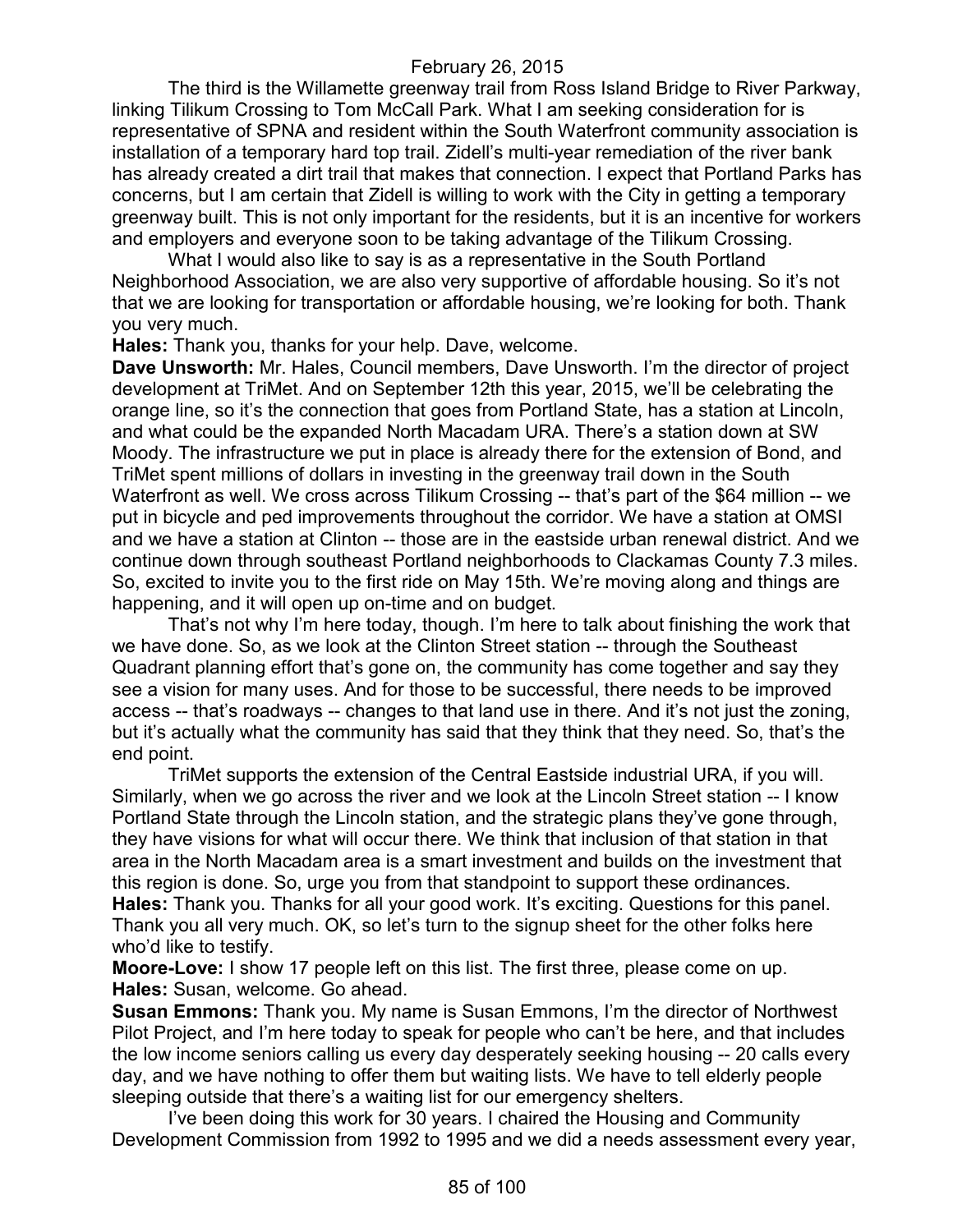just as we are doing today. In 1995, we had a countywide shortage of 10,000 units for households at 30% of median income or less. Fast forward 20 years to 2015, and our shortage countywide is 23,245 units.

We have a severe housing crisis, and the poorest of the poor are the ones in greatest jeopardy. And I think that we all understand the need, so what are we going to do about it? Identifying Parcel 3 as a site for affordable housing is a terrific first step. We've been told that there can be 400 units on the site, and we're looking at one building of 200 units. At Northwest Pilot Project, we think all 200 units should be for people of 30% of median income or less. We've been told there's concern about so many very low income units in one building, and our response is we can give you a list of buildings with a concentration of people with this income level that work beautifully. And I'd love to take you on a tour, but I'll give one example. Rose Schnitzer Tower, SW 12th and Clay, 235 units, subsidized housing, all very low income seniors and people with disabilities, preserved by the City as one of the 11 by 13 --

#### **Fish:** 12.

**Emmons:** 12 -- one of 12, thank you, Commissioner Fish, and your City funding. Residents of the beautiful Mirabella have kind of adopted the Northwest Pilot Project and done amazing service projects for us. I was speaking to them in early December last year, and the subject came up about the lack of progress in their neighborhood to provide housing for very poor people. And they asked me why and I told them truthfully that I think that there are people who don't want more housing for poor people in their neighborhood. One resident got up in the audience and said that she and others were at the opening of Gray's Landing -- that they think it's a beautiful building and would welcome more buildings in their neighborhood, that they know that they are privileged and want to live in a mixed income neighborhood. She wanted to be here today to testify, but she couldn't miss a medical appointment -- she was lined up with me for January 29th -- we had a few delays.

I would like to close with a story of a woman who lives at Gray's Landing. She's 74, she's been poor all of her life. It's not because she's not smart -- she's as smart as can be, It's not because she hasn't worked hard all her life, raised her family, was widowed earlier -- she's a real survivor. But she would tell you, "I'm poor because of the jobs that I had never paid much money." She was at our annual holiday luncheon for seniors last December, and she told me that when she stood on the balcony of her studio apartment watching the Christmas ships coming down the river, she cried because she knew that she had the same views as people with considerable wealth and it meant so much to her that the powers that be felt that she had value and that she deserved to be in a beautiful setting.

And I know that every one of us in this room loves Portland. So the question is, can we make it the city we dream of? The beautiful, equitable, progressive, fair place for every citizen? I urge you not to adopt the amendment as is until we have answered the questions posed by so many people testifying today. Where are the sites? What are the affordability levels? When will they be built? And if not now, when? And if not in North Macadam, where?

And I would also like to say from your previous questions about the money and all the competing priorities you have as City Council members -- and I wouldn't want your job for all the money in the world, I think that you have really tough jobs. But I think we always find the money for the things that we really want to do. Aerial tram, state of the art transit system, extending the streetcar to South Waterfront -- we find the money for what we want to do, and we always build housing for poor people last -- [applause] Thirty years in the business, that's what I see.

**Hales:** Thank you, Susan. Thanks for all you do.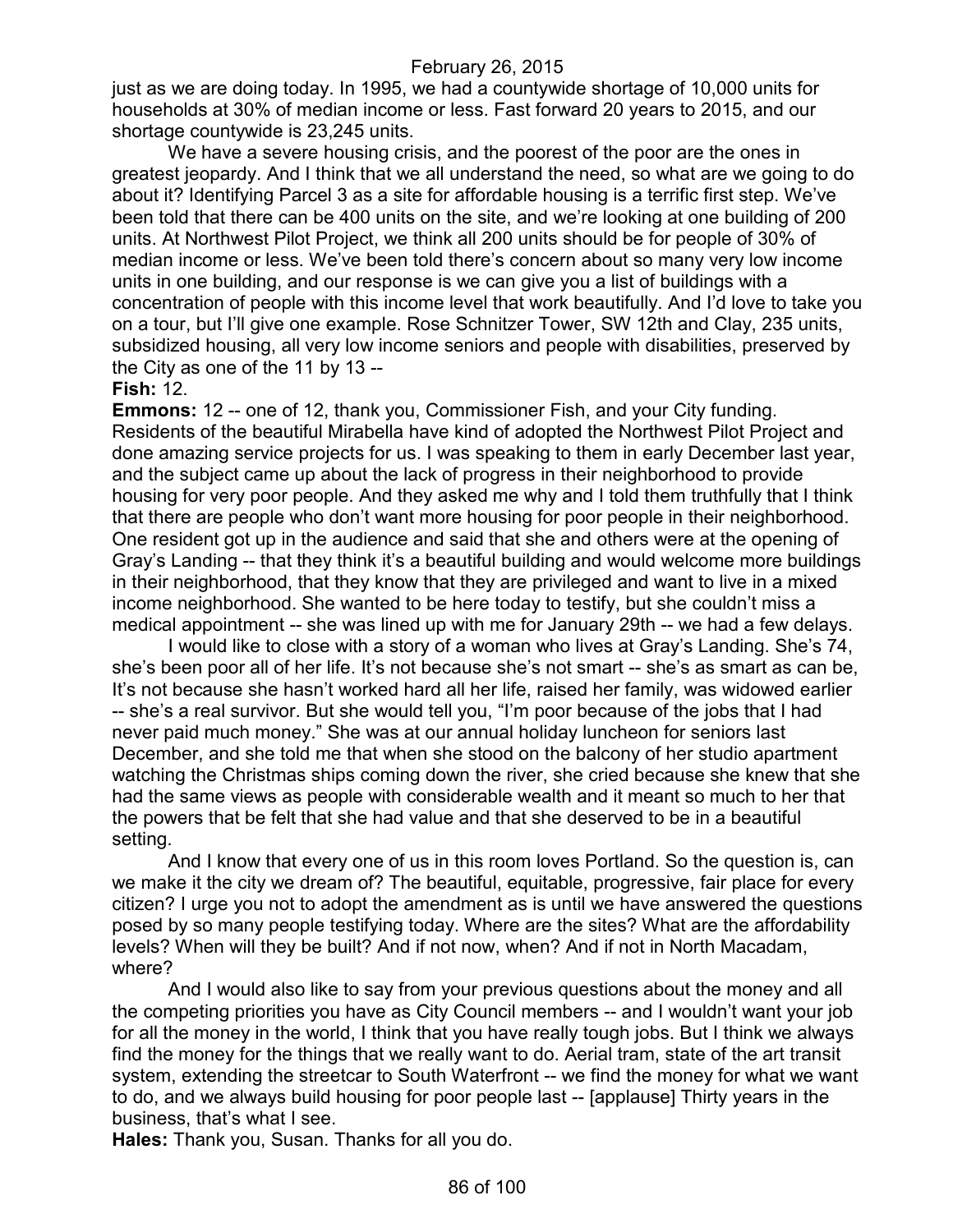**Emmons:** Thank you.

**Hales:** Who's next? Go ahead.

**Dan Valliere:** Dan Valliere with REACH Community Development. As you know, REACH manages the one affordable housing project in South Waterfront, Gray's Landing. And thank you, Susan, for that story. I'll just offer one other example of how affordable housing gives back to the community.

One resident at Gray's Landing is also a board member at REACH, so there's volunteer service right there that he gives to REACH helping govern the organization. He also had a stroke and has a disability as a result of that, but he teaches yoga, gentle yoga -- so, it's yoga for anybody, you don't need to be able to sit on the floor or do any stretches over your head. And he volunteers all around town almost every day of the week, so he's giving back to the community in countless ways to other people at no cost. I mean, he's an incredible person. That's one example of many of people who give back, too. It's not just about helping, it helps give back.

You already heard developing housing on Parcel 3 is a great step forward. Increasing the set aside also is a great step forward. These are all things that have just come about in the last few months, and that's great. I also would point out that the proposal includes at least 62 units for people with income 30% of median and below - that's a good place to start, at least. I think that we need to strive more. I would echo what Susan said -- we can do more. There are countless buildings where there are way more than 62 people of very low income. So, we can do that, there are ways to do that. The resources need to be figured out, but it's been done many times.

I would encourage you to look at the number 200. Again, there are bigger projects than that, so to a degree that could be a floor -- leave the room for the City and others to try to exceed that.

I also provided a handout just with more information. It's a breakdown of the reported total North Macadam housing expenditures -- and this was talked about a bit earlier -- so it just has more breakdown. Oregon Opportunity Network prepared the hand out -- I gave it to the clerk. And one lesson to glean from this is that there is room to be more efficient with the funds.

As an example, you heard about the gnarly deal of Gray's Landing, and an example, it was first envisioned in 2003, the land and project stalled mid-stream and the City ended up issuing an RFP in 2010. REACH was chosen in 2011, and many of the highcost aspects were already locked in, as Commissioner Fish pointed out. For example, PDC paid \$5 million for the land in 2006. So if it had been acquired in 2003, you know, it would have been less than that, so there are many dynamics to be factored in to why it was so expensive and that doesn't have to be repeated here. But the conclusion is it means aggressive action. And to use the moneys efficiently, we need to be as aggressive as we can be today and that will lay the groundwork a wise use of funds going forward. Thank you.

## **Hales:** Thank you. Good afternoon.

**Marianne Mauldin:** Good afternoon, thank you for having us here. My name is Marianne Mauldin. I am a lifelong resident of Northeast Portland. I was born and raised on 19th and Stanton, and we married in 1971, bought a home at 4335 NE 40th, and have lived there for 43 years. Our home is paid for.

As I reflect on our lives, I can't help but think of those in the community who do not have the means and the opportunities that existed for us. I'm thinking of a particular family in our community that attends our church in Northeast Portland. They are a family of four comprising of a mother, father, teenage son, and daughter. They previously resided in a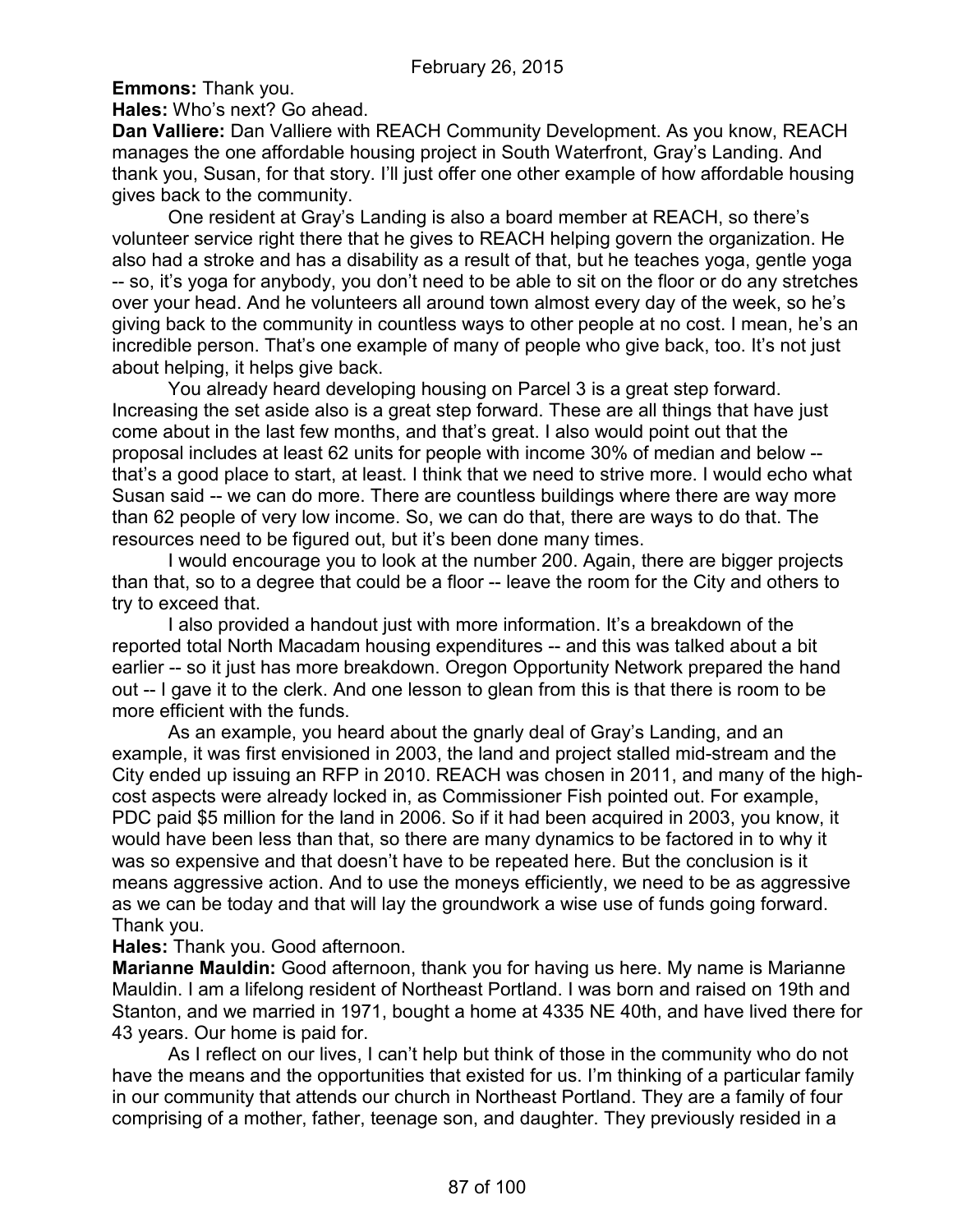two bedroom apartment in the Cully neighborhood. The teens shared a bedroom and the parents the other.

The family agreed that the children sharing a bedroom was not a tenable living arrangement during the adolescent years and needed a home that could accommodate the growing needs of the family. Over a two-year period, they were able to save and borrow from relatives the \$8000 required for a down-payment on a three bedroom trailer at the Arbor Park trailer park in Cully neighborhood. They owe a sum of \$50,000 on it in addition to a monthly fee charged for leasing the space. Both the parents work full-time at minimum wage jobs, and they've used all their resources -- so are really hurting for this.

My husband and I also deliver emergency food through St. Vincent de Paul in that area as well, and you know, I just went, I just need to come and be a voice for them. You know, we've been so lucky. So as you are making decisions on the North Macadam renewal area that will create an opportunity for low income families such as the ones I have referred to above -- I voted for all of you, each and every one of you, believing that you would honor the commitment to permitting low income housing for those in need. And I just ask you to act thoughtfully and justly in making your decision. We all have just this one life to live, and we gotta to do the best that we can, all of us. Thank you. [applause] **Hales:** Thank you.

**Fish:** Susan, I just have a quick question, if I could. Because you are here at a time we're talking about two issues that are near and dear to your heart. One is no net loss. And one is obviously expenditures for the urban renewal. So, in the connection with the West Quad Plan, I've asked for some updated information on no net loss because I want to better understand how we're doing. Now you publish an annual survey, but it occurs to me we ought to be thinking about no net loss and this urban renewal district because if there are older adults that are displayed in the West End, for example, because of some market force, what better place to live than South Waterfront within walking distance of great healthcare and having access to all the other benefits? Do you know offhand if we have any significant at-risk buildings in the West End right now?

**Emmons:** It seems to me from looking at our map that anything that's privately owned is at risk. Anything that isn't in the hands of a nonprofit is at risk. And it may be -- I mean, when we count our inventories, the building still exists but the rents have gotten so high that they are not available to our folks, and we've seen so much displacement from that.

**Fish:** So, with all the likely development pressure particularly in the West End where there are still some older buildings and very low income people, I think inevitably we're going to see displacement, just natural, and we're also going to figure out how that relates to the no net loss policy. And I think that we have to keep our eye on South Waterfront as a place where we can do some replacement.

**Emmons:** I think that -- you know, it may sound very negative to you, what those of us housing advocates are coming forward, but I think it would be a lot worse if we hadn't done what we've done. I mean, we've done some wonderful projects. It doesn't deny that we've done some good things as a city, but we could do so much more. We have a lot of talent and we have a lot of knowledge. Thank you.

**Hales:** Thanks, thank all three of you. Jean, would you like to go first?

**Jean DeMaster:** My name is Jean DeMaster, I'm the Director of Human Solutions, which shelters or houses approximately 350 homeless families every single night. This is about 1100 homeless people, about 600 homeless kids, and about 500 homeless parents. I also serve on the Portland Housing Advisory Commission, although I am certainly not speaking for the commission today. But I think that when the Portland Housing Advisory Commission meets next week and we talk about these issues, I'd like to offer that the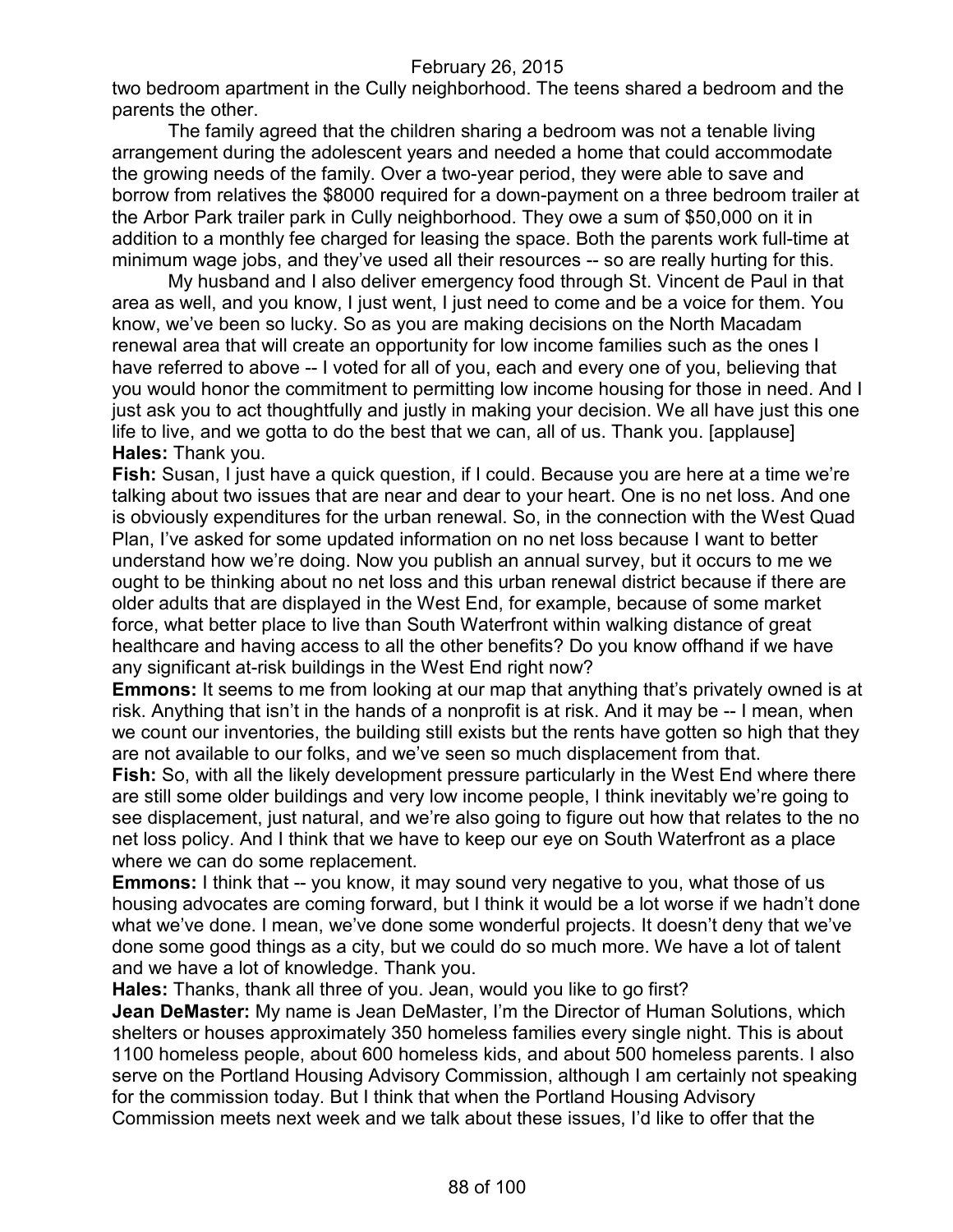Portland Housing Advisory Commission do the monitoring on the progress of how many affordable units we have produced once we agree on a goal.

According to an analysis completed by the Portland Housing Bureau, in Multnomah County there's at least 23,000 affordable housing units that are in deficit, which would mean that these are units that are needed for the lowest income renters put are not available. For us, this deficit means that although the homeless families have vouchers to be able to get out of the shelter or get out of the situation of being homeless, they are not able to find apartments or apartment owners that will rent to them. As a result, they are stuck in the shelter or they're doubled up with family and friends, sometimes in unsafe situations.

I'd like to ask you to imagine yourself as the parent in a homeless family and you have several homeless children with you, and you finally finally finally get yourself out of the emergency shelter by having a voucher that you can take to a landlord and it will pay for five months' worth of rent, and you go to apartment after apartment and no one will rent to you. And then someone asks you, how many units should they build in North Macadam, 62 or 200 or 400? If you were that homeless parent, you wouldn't say 62, I don't think.

For every 100 extremely low income renters, there's only 21 affordable rental units for them to rent. For Human Solutions, we have 700 units. Our vacancy rate is 1%, which means we have seven vacant units at any time, and they're only vacant for as long as it takes to turn over the unit and the next family moves in.

And as you know, being homeless is harmful, both short-term and long-term, to parents as well as to children. Children have a very hard time keeping up in school if they're homeless. Parents can't keep jobs if they're homeless. But this lack of affordable housing and the 23,000 deficit in affordable housing units is what keeps these families being homeless.

Part of the solution of course is to build more affordable housing. I would just like to ask you in summary to think about whether we have enough affordable housing for all of our citizens, whether or not we can purchase land now to make it more cost effective, and if we can identify strategies to build housing for very low income people and write that into the plan so we are certain that would happen. Thank you.

**Hales:** Thank you. Welcome.

**John Miller:** Thank you. I'm John Miller, I'm Executive Director of Oregon Opportunity Network. Oregon ON is a statewide association that advocates for affordable housing groups. In Portland, we have 19 nonprofits that we serve. So we advocate on their behalf, but really we advocate for the 23,000 families that Jean just mentioned that are heavily rent-burdened right now.

I wanted to first thank the mayor. Your staff has been great to work with over the past several months. We've also been working with many of the advocates that have already spoken today. What I'm going to do today is really sort of recap and put a fine point on some of the asks that we've had. And I think -- you know, you mentioned as advocates we ask for more, and that's right. And that really is our role and I think with the screaming need out there, we would be remiss if we were not doing that. And we'll keep doing it until the problem is solved. There's 23,000 families that are rent-burdened in Portland, and until we get that solved we'll continue with this message.

Just to recap our ask -- what needs to be added for the plan for North Macadam URA to really make it be a complete community -- which is one of the initiatives that I know that the City Council is looking at, is making the communities throughout the city -- this is a great opportunity in North Macadam URA to make it happen.

Some of the things we are looking for -- on Parcel 3, commit to reach the constrained goal of 270 units. Two hundred is a great start but really, 270 would get us to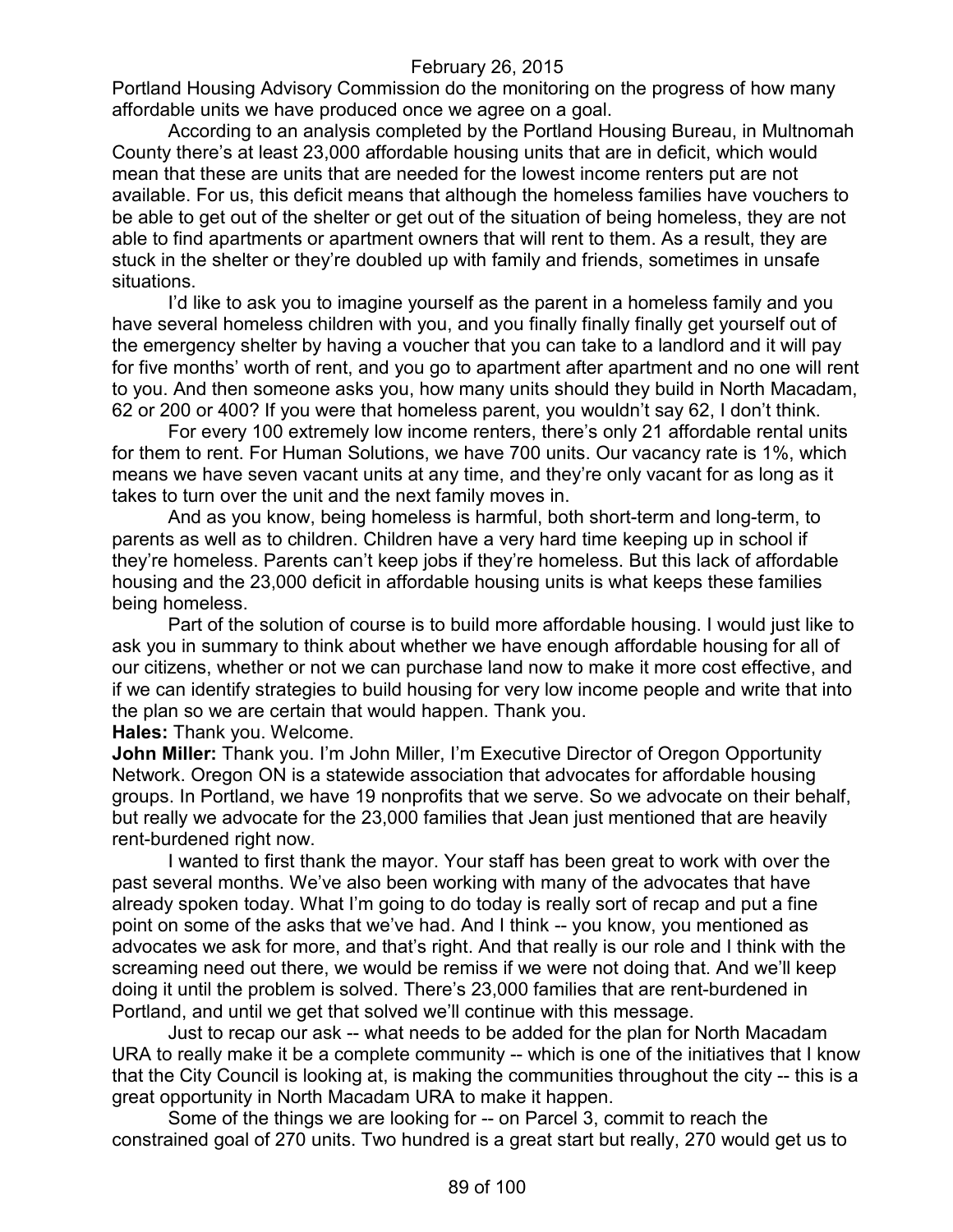where we need to be with the original plan of the URA. Also, we need to act now to secure additional sites. We don't have to tie up the money right now -- we can put down options to purchase later -- but we need the sites in the pipeline now before the area has been redeveloped and the land cost goes through the roof. We should turn to OHSU, PSU, ZRZ and others, and they should help by making land available.

Given that the expanded area is already or will be at 4000 units, to match the Citywide income profile we're going to need at least another 300 units at below 60% MFI. Recently, we had an issue in North/Northeast Portland, where there was an affordable housing imbalance. And Mayor Hales, you made a bold move and dedicated \$20 million to meet that need. We see that this is a good opportunity for perhaps another bold move such as that to try to meet these goals.

Also in the Central Eastside URA, there should be language to ensure there's a firm commitment to secure affordable housing in the Clinton Triangle, or other sites.

There are many developers and owners here that are ready to jump in. We know that there is not enough money, and right now, we're trying to solve it with the URA funds. The big picture is we do need a very large sustainable revenue source, which we'll be talking to you about more in the future. So, thank you very much.

**Hales:** Thank you. Welcome, stranger.

**Sam Galbreath:** Commissioner Hales, Commissioners, my name is Sam Galbreath -- **Fish:** He got a promotion --

**Hales:** But he was here when I was a Commissioner.

**Galbreath:** Mayor Hales, excuse me --

**Hales:** It's a flashback for both of us.

**Galbreath:** Excuse me. My name is Sam Galbreath. For almost 20 years, I worked for the Portland Development Commission. The majority of that time was in charge of the housing programs. And during that time, we accomplished some seminal things, I think. One of the things I'm most proud of because of its lasting value was a 1979 document -- Vera Katz, I think, was on the advisory committee -- to establish downtown housing policies and programs that live to this day in terms of the ongoing policies, such as the income profile that's in the North Macadam project. Based on those programs and the recommended policies, thousands of units have been retained, upgraded, and built in the following 20 years.

I also want to thank you for pursuing the overall URA changes. Mayor Hales, this is long overdue, I think it's an excellent move and I commend it. And also for the ongoing goal for the North Macadam in terms of the housing goal; for the Parcel 3 objectives, maybe with modifications like Will White suggested; and for earmarking \$47 million to meet it. But why am I here?

I've been out of the maelstrom of public policy, and public development for quite a while. But in rapid succession at the beginning of the year, I read a couple of quotes in one of our daily newspapers which made me incredulous. I knew it must be an error. Both people are in the room -- I won't name them, but one said that we can proceed with development of North Macadam without a development agreement with Zidell. And another prominent person said, you know, Zidell can go and pull permits at the development office without any development agreement. Well, maybe so, but not likely without the 27 million plus in infrastructure that the plan is scheduled to carry out. You don't give away your leverage.

The goal of an urban renewal project is secured public benefit for the City as a whole. And certainly a heterogeneous neighborhood -- a neighborhood in which over 50% of the workers will make 60% or less of the median income -- is a worthy public goal. So, what I ask is that a continued goal of matching the city income profile that was established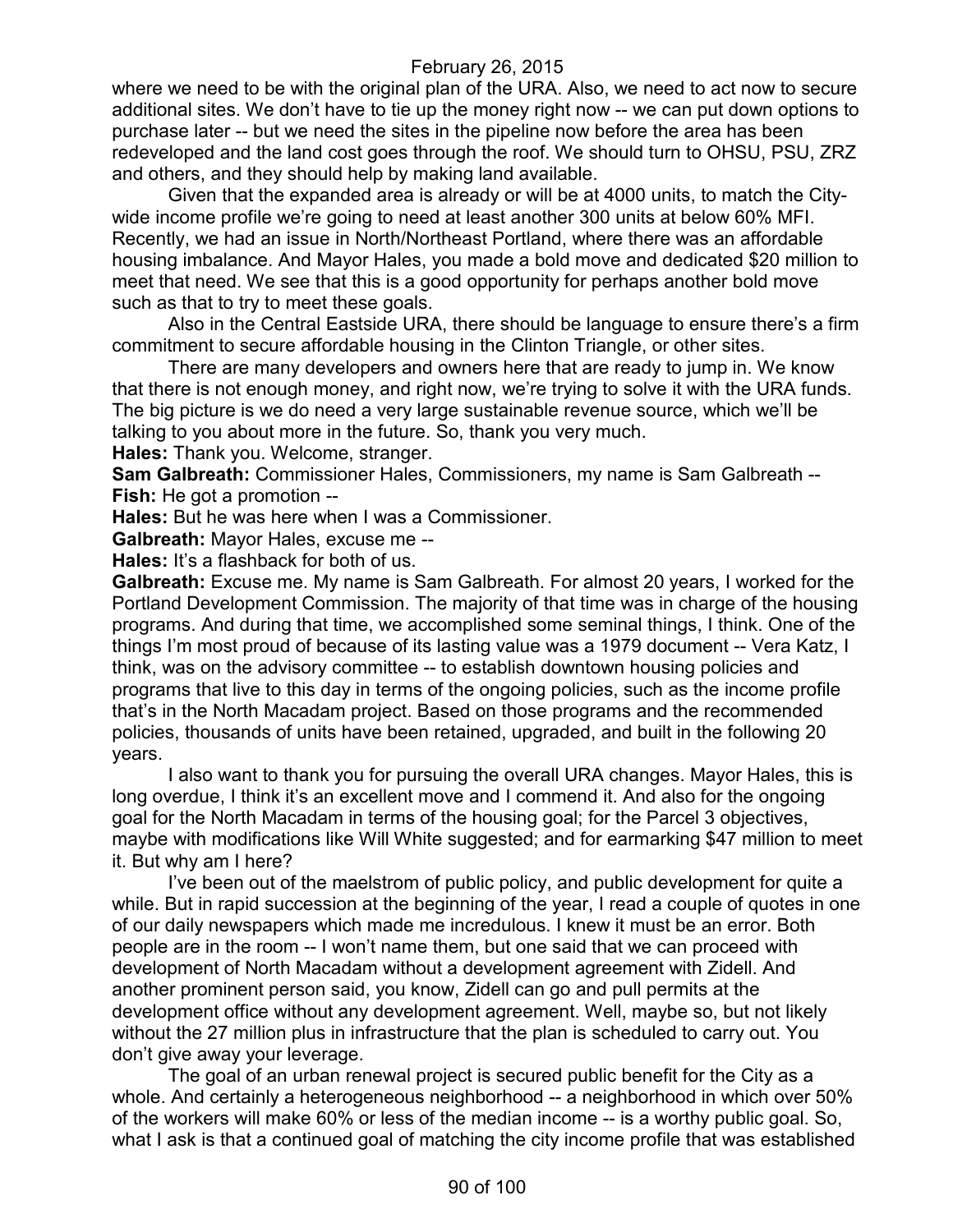in the plan in 2003, after the 3000 initial units are developed -- so we're looking forward - no amendment to the development agreement without key properties like the Zidell Block 33 and Block 3; and development agreements to reflect the ratios Are consistent with the income mix in the goals for the project. Thank you very much.

**Fritz:** Mr. Galbreath, just to clarify -- you don't think we should do the URA amendment until we have the ZRZ agreement?

**Galbreath:** That's my position. I know that there's some feeling otherwise, and it is true that we've initiated the urban renewal areas and not had development agreements. But I think the development agreements have to be -- I think we need to hold off on making incentivized infrastructure investments that benefit primarily a major land holder until we have a development agreement. So I think that we have leverage. We don't have legal authority, but I think that we have prevailing attitude and certainly precedent to do that. **Fritz:** Thank you.

**Fish:** Sam, just to follow up on that. OHSU has made a pretty compelling case for making the investment along Moody. If we held up indefinitely for Mr. Zidell to come to the table, we might be holding that hostage. The other concern that I have is that we have the money now to invest in Parcel 3. And again, if we wait -- let's say it takes a year or more to conclude a negotiation -- we cannot compel that negotiation. Are we prepared to hold that hostage in effect to a development agreement that may not happen where we have the money to move forward on a substantial down-payment of affordable housing in Parcel 3? **Galbreath:** I didn't realize that there was a tie between the Zidell agreement and Parcel 3. **Fish:** No, the only -- the point is without the amendment that we're proposing here that expands the geography and puts more TIF in North Macadam, we don't have the resources to do Parcel 3. So I get that leverage is the key word here -- and gnarly. Leverage cuts both ways and different people are gonna -- but one of the things that I'm concerned about is holding an affordable housing development in Parcel 3 hostage to a requirement that we have a development agreement with Zidell that might not happen if Mr. Zidell chooses not to consummate a deal.

**Galbreath:** And I understand the dilemma. I think there is a way to have both. **Fish:** I'll wanna know more about that. Thank you.

**Hales:** Your ideas on how the time could run forwards and backwards at the same time would be most welcome.

**Galbreath:** [laughs] Thank you.

**Hales:** Next three, please. Good afternoon, welcome.

**Tasha Harmon:** Good afternoon, Mayor Hales, Commission. You've heard a lot of details in the last couple of hours and several specific requests, and I'm not going to rehash them. That's been well covered. I'm here to look at the big picture with you again.

Portland is becoming a city that doesn't work for a large percentage of the people who live and work here. Even before the vacancy rate fell to 2%, an estimated 54% of all the renters in Multnomah County were cost burdened, were housing cost burdened, paying more than 30% of their income for housing. That's only going to get worse. We're on our way to San Francisco if we do not make different choices.

The new draft comprehensive plan says that most of the housing is going to be built in the central city, but the vast majority of the housing need is for people in low and moderate incomes. And if this process in North Macadam is any example to us of how it's going to go, that need will not get met. Without strategies for preserving a real diversity of housing in our older neighborhoods, you won't even be able to build sufficient affordable housing in the central city to offset those losses, never mind increase the supply.

We can't do what needs to be done for this city around the affordable housing strategy simply by investing public dollars. That's going to have to be a necessary part of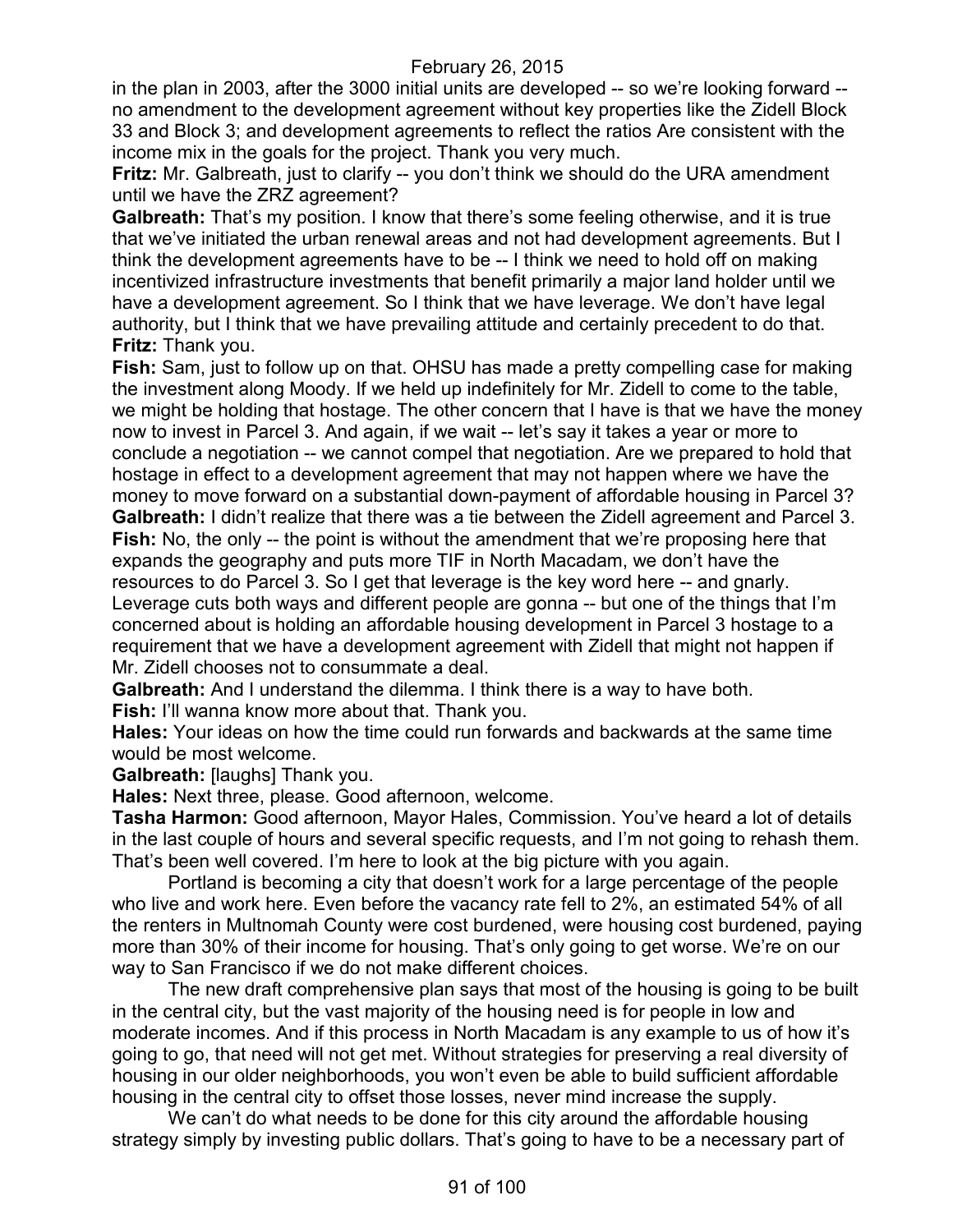the strategy. It cannot be all of it. We need to shape the incentives and requirements -- the environment in which development happens -- to level the playing field between the people who want to create is a diverse housing stock and the people who simply want to make as much money as possible from their land and development.

We need a commitment to policies and tools that will shape the city's housing supply to match the incomes of the people who live here. Advocates gave you a list of the tools 20 years ago. They included mandatory inclusionary zoning, linkage fees, a land speculation tax, land banking, and permanent affordability requirements. Not one of those tools, say, something sort of like permanent affordability requirements for subsidized housing, have been implemented. And here we are. The City has invested millions and millions of dollars in urban renewal districts without those tools in play. And here we are.

The City is failing to create a framework that will lead to a housing supply that meets the needs of its citizens. The best time to create that framework was 20 years ago. The next best time is now. If you fail to make this shift, you are not only creating hardships for innumerable people, you are also undermining a bunch of the other goals that you hold dear. You cannot succeed in limiting carbon emissions, increasing high school graduation rates, eliminating food deserts, creating livable complete communities without making the creation of a supply of housing that actually matches the income profiles of the City a major priority.

We're here to ask you to acknowledge those connections and not limit yourself to what's easy, to what feels possible, to what you have enough money for. We're asking you to be stewards of the future, to champion diversity and equity and sustainability and build a city that works for all of us. [applause]

**Hales:** Thank you very much.

**Diane Linn:** Good afternoon, Mayor and City Council members. My name is Diane Linn, I'm executive director of Proud Ground, Portland's community land trust that creates permanently affordable home ownership opportunities for medium and low income people, as you all know. We also maintain about \$18 million in land assets for the community through the land banking process. Tasha reminds me -- I was Chair when I was at Multnomah County as a County elected official, and today I don't miss that job in watching all of you guys grapple with these issues. I did have a chance to chair the regional affordable housing committee. A lot of those tools were discussed thoroughly again, after that 20-year-old conversation, and we did help -- Multnomah County worked very closely with the City of Portland on its 10-year plan to end homelessness.

I'm really here just to say that I am wanting to support this group of housing advocates who bring this amazing institutional memory to these efforts to try to create real housing opportunities for people. A lot's happened in all these years, but I think we can all agree that we haven't come even close to meeting the progress we know is necessary to meet the needs. It has now become imperative.

I would also like to thank all of you, and specifically Commissioner Saltzman for supporting House Bill 2564, which is the effort to reverse the mandatory ban on inclusionary zoning, the one hope of -- just imagine what it would have been like if we had had that in place over all these years. Since 1999, we've lost that tool. We need to bring it back to the table, along with all the specifics you've heard today from the advocates about what can be done, we need to bring that tool back to the table also to give Portland a fighting chance to make this progress possible.

I'm also here to say, look, let's all work together to offer support, leadership, creative ways with the cross sector communication and collaboration that we can do. The land trust could even be a part of helping establish a land banking or getting options on the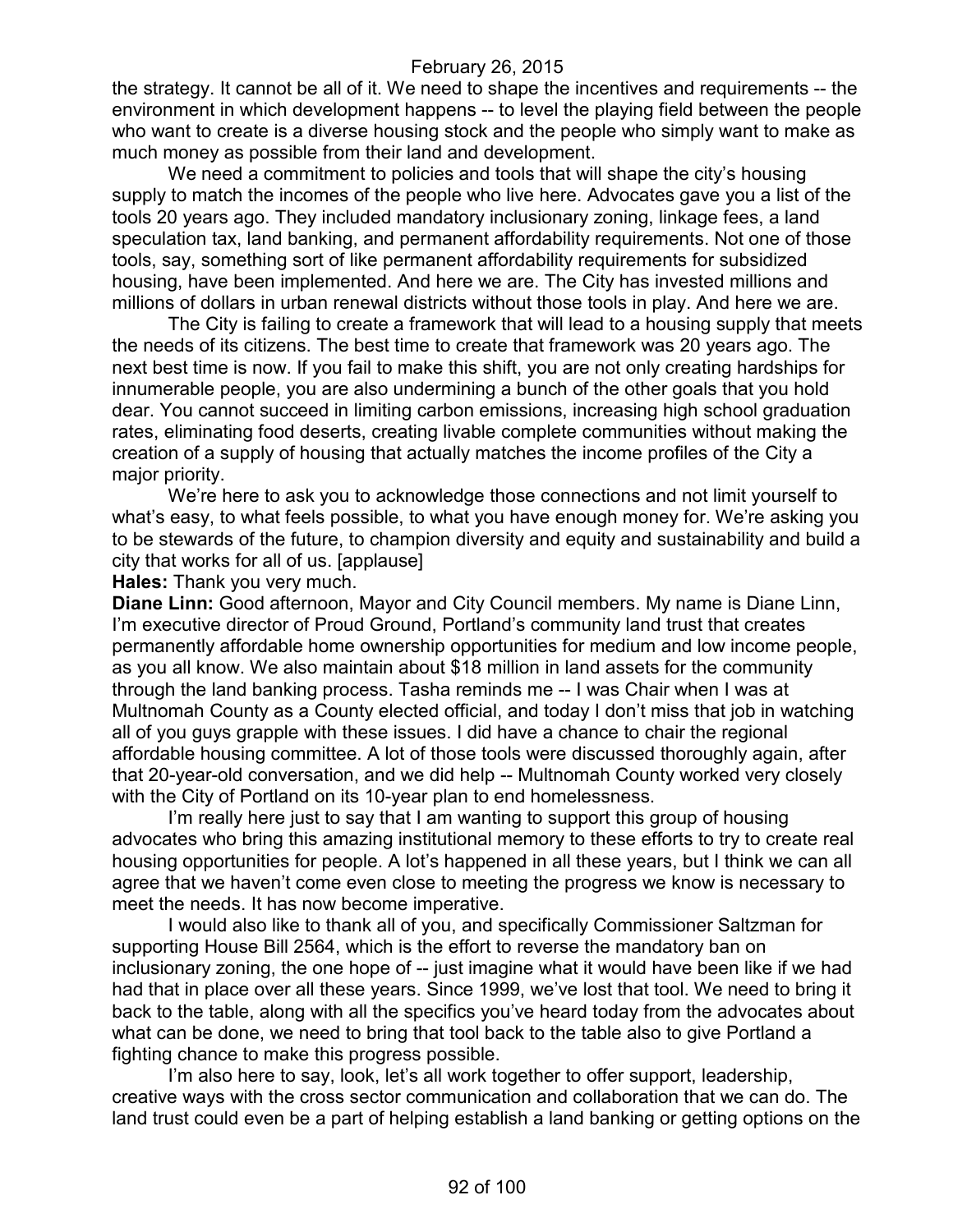land that's available in North Macadam today. That's just an idea. We can work together, we've got the brain power, we've got the heart.

The people that are here today are here because we really care about this City, as you all very well know, and we're here to help figure out how we can do better in this particular effort. Thank you.

**Hales:** Thank you. Welcome.

**Kathy Orton:** Hi, I'm Kathy Orton, I represent Brooklyn Action Corps, and I guess I'm a change of pace with all the housing discussion. Presently, only the Clinton Triangle is proposed to be part of the new URA. And the reason it's to be added is because it adds to the development of the Portland-Milwaukie light rail line. However, this ignores the vacant and marginal uses along 17th Avenue, as well as the south side of Powell. If the goal is to encourage development along the new orange line, then the entire segment should be incorporated.

To make this point, I have included several tables. Table 1 shows the south side of Powell business, of which there are 17 of assorted sizes, a mix of old and new businesses, and a variety of site owners. Table 2 shows 17th Avenue Brooklyn businesses not going beyond the boundary of Holgate. There's 17 businesses there, and an equal number of unused lots or TriMet parking areas.

You'll also notice Table 3, which shows the current uses of the Clinton Triangle. There are only six small businesses in existence there now, as well as the Fire Bureau. The majority of lots on that section are owned either by the City of Portland, or by Stacy and Witbeck, who are the contractors for the orange line. The Fire Bureau is considering moving -- and we're not even talking about the Brooklyn industrial area from 25th to 18th Holgate to Powell. So, transportation is a huge issue at Milwaukie and Powell, as we all know. There's also huge issues with the Brooklyn industrial area, Union Pacific, Holgate will all be impacted when the orange line actually begins running.

In conclusion, I would say either add the south side of Powell businesses and down along the 17th orange line additional stations as part of the URA, or leave the Clinton Triangle out altogether.

**Hales:** If we were to do that, how far south would you think we should go?

**Orton:** We go as far south as Holgate, and even consider the Brooklyn industrial area. **Hales:** Down at the McLoughlin?

**Orton:** Yes.

**Hales:** Yeah, OK. Thank you.

**Orton:** Thank you.

**Hales:** Thank you all. Welcome.

**Eleni Kehagiaras:** Thank you, Mayor Hales and Commissioners Fritz and Fish -- the only two left. My name is Eleni Kehagiaras, I chair the Lincoln High School long-term development committee, and we would like to acknowledge and express support of the proposed URA amendment impacting the Lincoln High School site. We agree the amendments may have a positive impact on other areas of the city, but would like to note the loss of support to the site of Lincoln High School.

Lincoln High School campus plays a vital role in the life of urban Portland. As part of the Education URA, Lincoln would have benefited from the urban renewal that it is in dire need of. Schools -- and importantly, urban schools -- are economic drivers for our city, ones that we could better utilize and support. When people consider the city of Portland for their future home, they look to the schools, the public schools. Lincoln High School is the only public school in downtown Portland and it gets looked at, toured, judged, and often the city of Portland in our great public school gets bypassed for the suburbs and the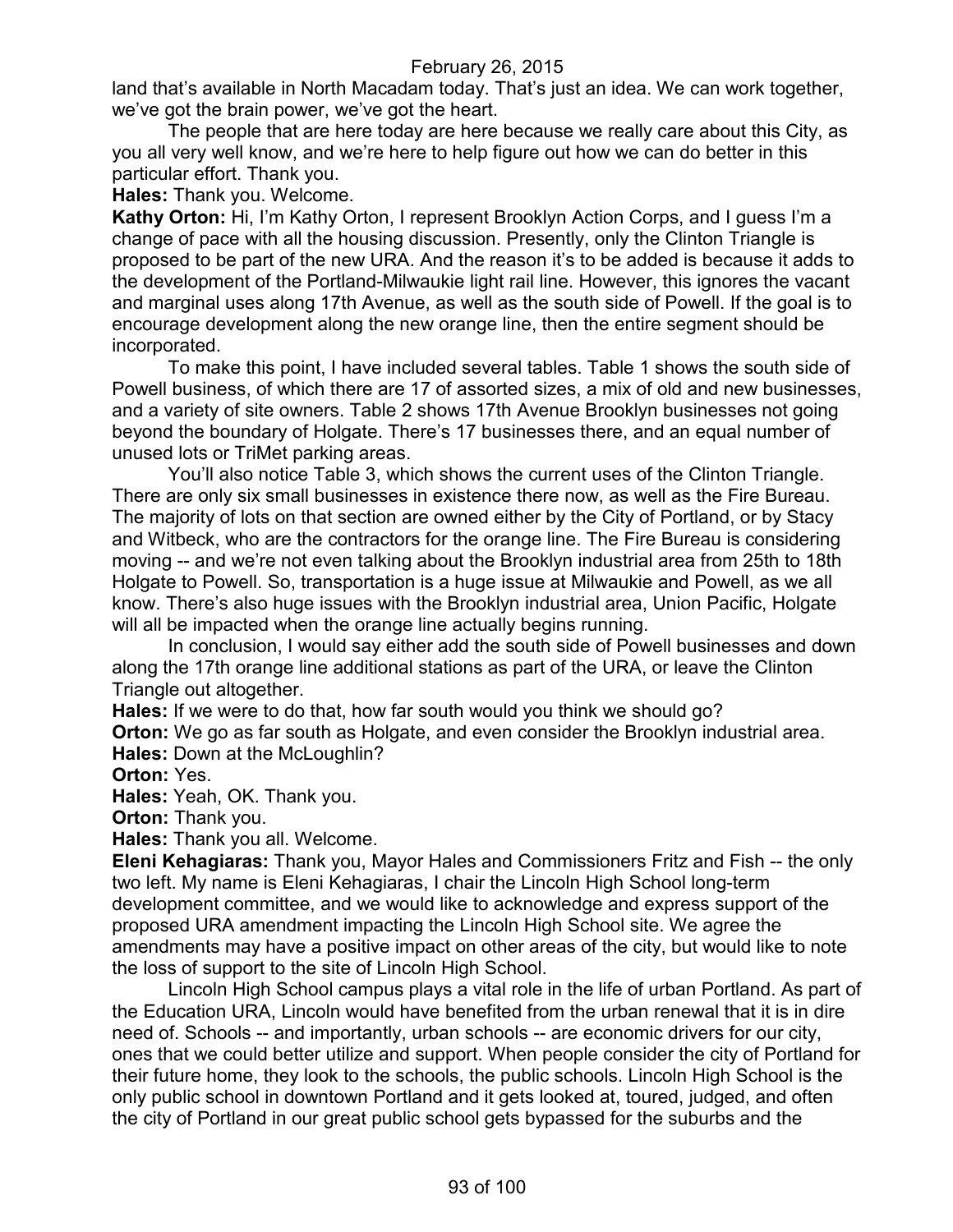private school not because Lincoln lacks programming or success, but because of the quality of its facilities.

Having been officially named -- along with Benson and Madison High Schools - through the 2016 bond measure, Lincoln has a strong possibility of being rebuilt in the near future. The bond has the potential to ignite economic and civic growth in the city of Portland by creating a hub of education, civic engagement, and economic mobility in the heart of our city.

Master planning for the proposed project will begin this year. We seek open dialogue and opportunities to keep the City Council of Portland and the PDC apprised of our progress, and solicit input and support as our community prepares to go before the voters.

In addition, the amendment as stated by the PDC has three goals, one of which is to support Portland State University. Lincoln and PSU, while no longer may be bound together by the urban renewal boundary, are nonetheless in development of programmatic and potential building partnerships; projects regarding the sharing of facilities and spaces such as classrooms, labs, athletics, and parks. The loss of URA dollars will have an impact on future partnerships.

Also please note the I-405 physically divides the schools today. With this new educational partnership and the sheer size of the two schools continuing to grow, the importance of the land over the I-405 and its connections will become more and more vital.

We encourage the City to direct PDC and applicable bureaus to begin working with regulatory agencies to clear the way for bridging this divide by making it feasible to undertake such a project as soon as the opportunity presents itself.

Finally, with the loss of the Education URA, we are uncertain how offsite and infrastructure will be developed. We seek support and understanding that the City, PDC, and PPS work to establish other secure sources of funds to cover extensive offsite and infrastructure improvements related to the development of the Lincoln High School site, as these are extraordinary relative to the other bond-funded projects PPS has planned, and because Lincoln High School is a unique urban site on public transit lines with shared public spaces that benefit the entire city. Thank you for your time and consideration. **Hales:** Thank you, thanks very much. Welcome.

**Susan Pearce:** Good afternoon, and thank you for the opportunity to speak on this. I'm Susan Pearce, I am chair of the Hosford-Abernethy Neighborhood Association, or HAND, as you'll hear it referred to.

The HAND board has not been able to -- it neither supports nor opposes this project. The amendment was first brought to our attention in September. We had brief periods of time in October and November to discuss it amongst everything else that's going on in HAND. Things are pretty busy right now, and we haven't been able to discuss it since. The whole concept of urban renewal, TIF financing -- it's a little complex for some of our board members.

We do, generally speaking, support the CEIC position on this sort of issue. I could sort of attach everybody that Debbie Kitchin had to say as an amendment or a beginning of what I have to say here.

There are some aspects for considerations, however, on which we the board agree. The Clinton Triangle is the area immediately adjacent to the Clinton station, a stop along the soon-to-be opened Portland Milwaukie light-rail line. HAND board members and residents, along with our neighbors in the Brooklyn neighborhood, have been considering what we want to see as station area development for a number of years.

It's a developmental challenge in part because it's currently not accessible -- as we've heard earlier today. If the URA funds are to be contributed toward reconfiguring SE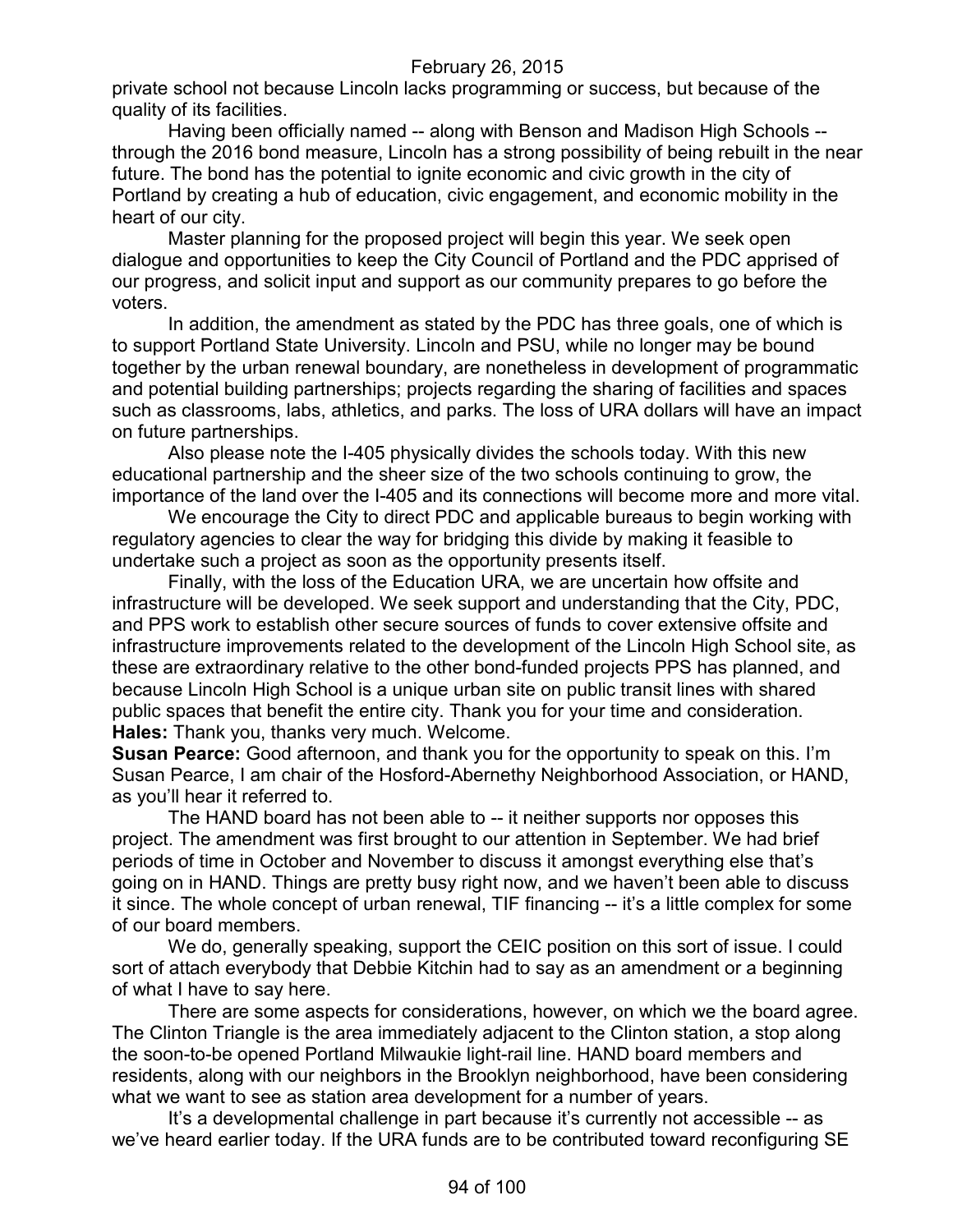Powell and Milwaukie Boulevard, this could address some of that accessibility of the property, along with freight transit that's so important to the CEIC.

However, if this is done the -- already, the residents along 11th and 12th Avenues - which is in addition [indistinguishable] the Central Eastside Industrial District is a residential district that actually predates the industrial district of which it's now a part. These are all old homes -- or for the most part are. Those residents are really concerned about the traffic and the speed of traffic up and down especially 12th Avenue. So if there is enhanced accessibility, then we would be adamant that changes to the infrastructure at SE Milwaukie -- or that there be mitigation. We also would support the CEIC concerns about speed bumps, however we would be interested in stop lights.

The Clinton Triangle could absorb the low-income housing required as a part of the URA spending, thus increasing concerns of the CEIC about putting it in the midst of industrial properties. We see that as a good thing. It's right there at a transit center with a new orange line. [beeping] And we have been -- is that the end of my --? **Hales:** Please try to wrap up, Susan -- thank you.

**Pearce:** We would be very happy to see more low-income housing, because we've lost a lot to big developers. The Crescent Park assets -- and you have that paragraph from the notes -- HAND is park deficient. We have one tiny little park named Piccolo Park. We're a little disappointed that we have not been -- this is our neighborhood, and yet we the residential part of the neighborhood are not at the table. And should this amendment go forward, we are adamant that there should be a representative from the residential part of the neighborhood at the table.

**Hales:** Thank you very much.

**Fritz:** I highlighted Crescent Park part of your letter, and also the other ones. I got it. Thank you.

**Hales:** Thanks very much. Mr. Stull?

**Barry Joe Stull:** Good afternoon. My name is Barry Joe Stull. I feel kind of like I gave at the office. I was at the affordable housing memorial. My friend was actually camping in the area. He says, it's down by the end of the streetcar line, and I went down there. We were memorializing the fact that affordable housing wasn't built. That was years ago.

I know that we're putting on a lot of airs here in the city of Portland. The best way I can describe what's going on is to tell -- it's a little bit of an aside, but it'll give you some sense here. I'm a [indistinguishable] historian, so I some classes, and one of the guys was doing a class on hashish. He told about his exploits, and they were importing hashish into the United States and other countries using dogs to get the dogs through customs. They had cages that had the hashish in them, and they had one dog that was apparently nuts. And they said we're going to drug this dog and we're going to send it on through but as soon as you get it you're going to have to kill this dog because this dog is crazy. Well, the dog had unexpected layover and came to and ate its way out of the cage, was shot dead by the airport staff. They found out the cage was made of hashish. And the whole scheme kind of all fell apart.

Well, the whole scheme here is I was living in affordable housing as a person with a disability and I had a job. And my nonprofit affordable housing landlord filed a 30-day nocause and destroyed \$20,000 worth of my property. That left me broke, sick, and homeless. And now, taxpayers are paying for me to be in HUD-subsidized housing. I'm the metric equivalent of that dog that you all are using to do your metric equivalent of importing hashish. You're taking the federal money.

This is all about taking federal money -- building transit infrastructure and taking federal money. So me as a homeless person was worth more than me as a person with a disability with a job in an affordable housing. And I got the joke when I saw that Maxine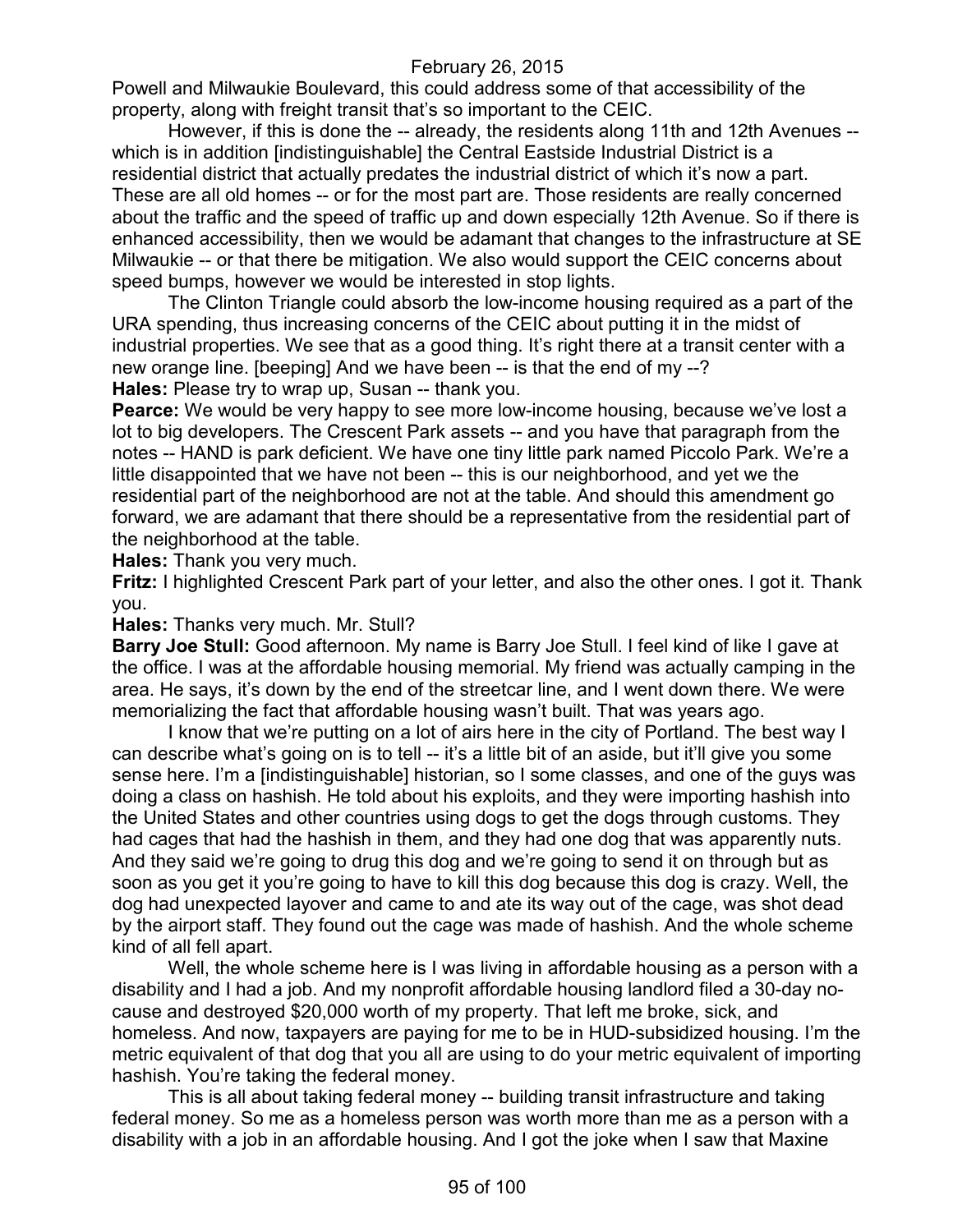Fitzpatrick was signed up to testify today. Because when I saw that I remembered one of the affidavits in that case file -- as I was fighting that bogus eviction and destruction of my property -- one of the affidavits had her characterized as Maxine Fitzgerald. Didn't even get the name right and it didn't even matter in this bogus system.

So, if you want to know why people have some questions about the way you're doing things -- is we don't have questions about the way you're doing things, we know the way you're doing things. You had all the tools -- we heard it here today -- all the tools you had to prevent this mess 20 years ago, you didn't use. You know why? Because you're giving money to the rich and you're taking it from everybody else. There's plenty of poor people like me that you can pretend you're helping.

**Hales:** Thanks. Come on up. Thank you for waiting.

**Jeanne Galick:** Well, nearly last but hopefully not least.

**Hales:** Not at all.

**Galick:** My name is Jeanne Galick. Like many here, in the 1990s, I worked on the North Macadam Plan, but I was an advocate for future parks and the Willamette greenway.

If the new South Waterfront is to be successful, it must have more than buildings and roads. Parks and the greenway are critical infrastructure and civic assets. They are an essential urban service. They provide space for recreation, habitat for urban wildlife, and a safe transportation corridor for bikes and pedestrians. They help sustain both our physical and mental well-being. They are an incredible attraction for both businesses and developers. And in the discussions on the West Quad, of which I was on the SAC, it was a top priority for this district to have the greenway completed.

Parks and the greenway have been promised but under-funded in the past, and today their full funding continues to be vague and on the back end. We need both affordable housing and the parks and greenway to become a priority. We need them to be funded adequately, and we need them soon. We've been waiting years and years and years for that greenway and for more parks in South Waterfront.

So, I urge you to please make it a priority. Give it funding. I just wanted to say please don't make the greenway a temporary solution. We find that temporary solutions become permanent. People just kind of forget about it because they are kind of taken care of. So, let's do it right and get that greenway done.

**Hales:** Thank you.

**Fritz:** Just to reassure you, we don't even have the money for a temporary solution, so. **Galick:** But we need to find it.

## **Hales:** Welcome.

**Hiram Asmuth:** My name is Hiram Asmuth, I'm a Southwest Portland resident. I think there's different motivations that folks have for talking to you guys. With all due respect, a property developer is motivated on profit. These housing advocates are motivated for protecting Portland's houseless and under-housed citizens and the integrity of our city.

I went to a thing called the Portland renters assembly last night. There was about 20 of us. And what we were talking specifically about how the rents are increasing while our incomes aren't matching those increases. And so I think it's very crucial when you're talking about something that's going to have impact five, 10, 20 years, 30 years down the line, specificity -- and I wish Nick was here to hear this -- is crucial. We have to have this. We have to have these developers -- we got to hold their feet to the fire. We have to find ways to be very specific about where this money goes and how much it gets dedicated to affordable housing, and we have to follow through on it.

I keep hearing time and time again about all these grand plans to ends homelessness and all these grand plans to create affordable housing, and somehow it doesn't happen. Meanwhile, these developers? They have no horse in the game. If there's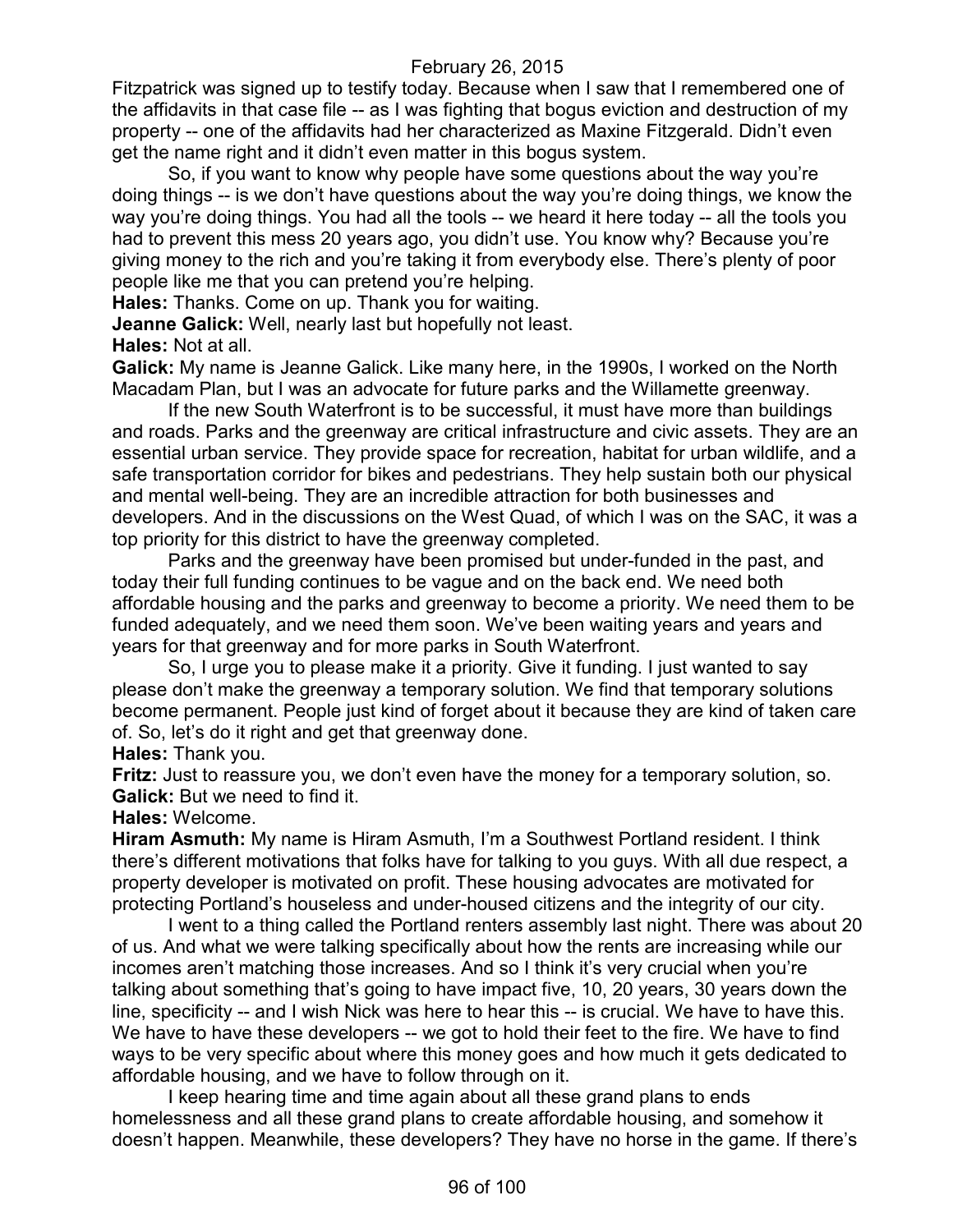any kind of operation that occurs there that involves a median family income -- right now our median family income in Portland for one person in Portland is \$48,000 per year. That's \$4000 per month, which is \$25 per hour at a 40-hour work week.

I don't know anyone making 25 bucks an hour. I just don't. It's not a realty. We need to think about housing people who are making what we realistically do make, which is 35%, 40%. Some make 20% of that number. So I think that a key thing to talk about with affordable housing is what is affordable.

There was another woman who made a very cogent point recently. She said, match the housing with the incomes. I think that's so crucial, and we have to be very specific because if we're not specific, these developers will walk right over us. You know, they're the reason why our rates are going up so quickly. We're green lighting all these massive projects, and I'm seeing old home after old home getting smashed around turned into a McMansion all over the place. I think it's bringing in people from out of city, and it's not accommodating the people in the city.

You are the advocates of the people who are here now. Please be our advocates and defend us from this onslaught of development by at least making very specific requirements that the development that comes is going to not treat displacement like a casual word. Thank you.

**Hales:** Thank you. Mr. Johnson, you get the last word.

**Charles Johnson:** Thank you, Mayor, Commissioners. I'm Charles Johnson for the record. Although I was -- both of these remarks have just touched me.

I visit the neuropsychiatry at OHSU on the eight floor of their high rise, and I look out to the south at a vast sea of unaffordable housing. And no green spaces, no parks, as the lady has pointed out -- or minimal. Then my friend Hiram talks about MFI, median family income.

Mr. Stull was just up here and he's worked with various nonprofits that take their clients and they code them into a computer where the clients get a barcode on a plastic card, not on their body. That's for HMIS -- probably some federal contract -- the Homeless Management Information System. Except the last three letters are a lie. It's just homelessness -- there's no management, there's no information, and there's no system. There might be information.

We have people -- we don't ever have a clear coherent discussion about the coordinating committee to end homelessness or here about exactly how many people are never ever going to have an income above \$790 or whatever the latest social security adjustment is -- that we absolutely have to have an equal -- exactly equal -- number of units for those people as people are getting social security checks. That information is out there but we never seem to pair up that information.

Then we have the issue of the working poor, as Hiram has raised -- people who really don't have any rational connection through their pocketbook to median family income and poverty level. And every time we have these conversations -- I realize we're talking about urban renewal, but essentially, part of our urban renewal strategy is to find more affordable housing units. But we have never set -- we never talk specifically about the data of how many people are under there, and if developers want to make any profit on real estate, they have to find a way to fill that need. If they can't fill that need, they can't have any assistance and we need to have publicly owned and managed properties.

I understand there are federal obstructions to getting new Northwest Tower and new Home Forward owned properties. Let them sue us if we try to house our homeless. We need to get 3000 people off the street and into sanitary, safe housing. I'm also -obviously this is a vast issue, I can't fully address it in three minutes of remarks, but I was over in the CEIC, the central east side industrial corridor -- whatever it is -- near St. Francis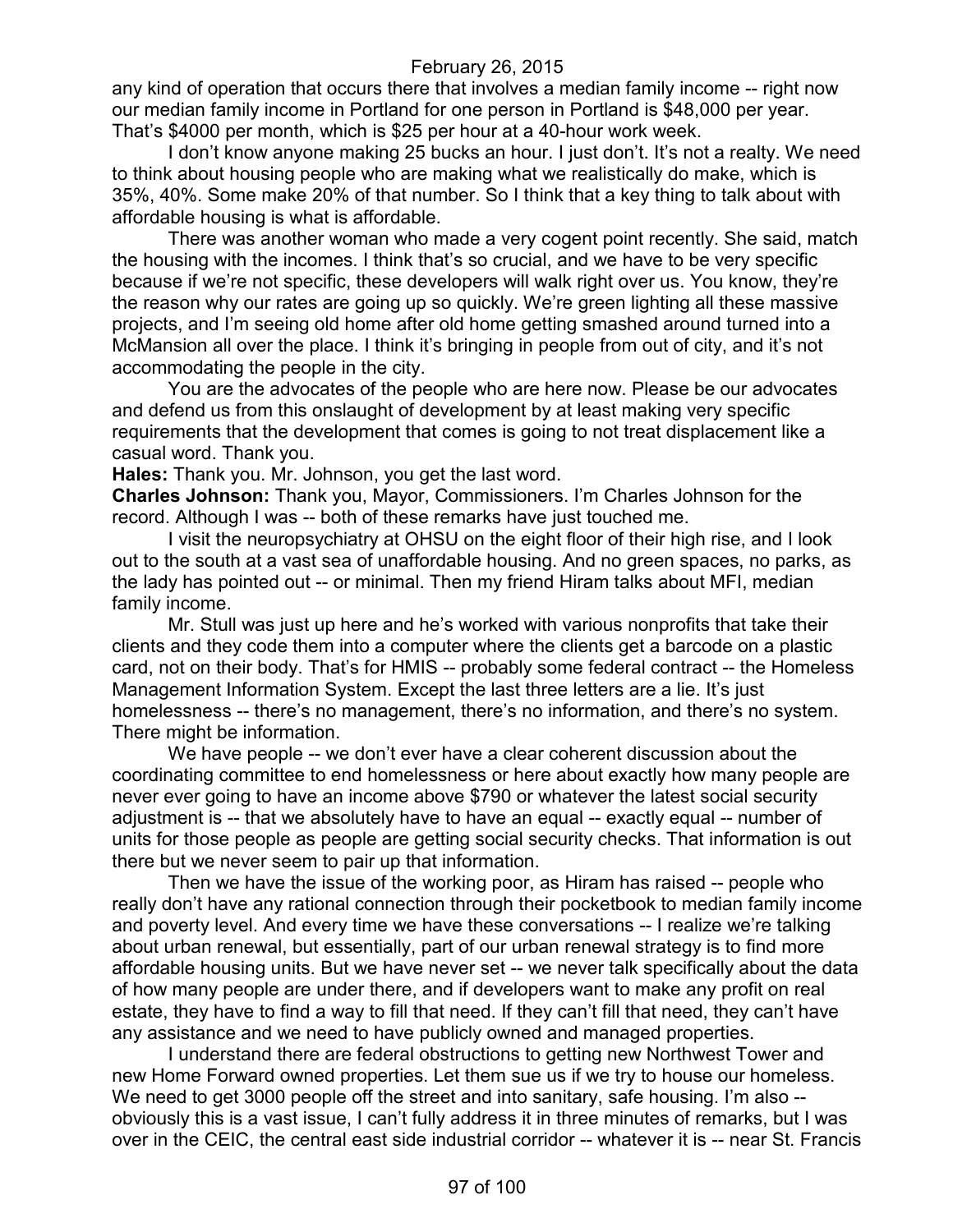at 1131 Oak, where there's a big transition around there around 11th and 12th to the residences of the Buckman area. And things like Grand and MLK, where REACH and JOIN -- well, particularly REACH -- I know one person who is being evicted. Supposedly, a case-managed service. He'll either be couch surfing or sleeping on the streets. So, we need to improve the safety net and talk about real transitional publicly-managed shelters. Thank you.

**Hales:** Thank you all. Thanks very much. So we've had a long hearing. Commissioner Fish has soldiered on despite having a cold. What I would suggest we do is close the public hearing and continue this item for at least a week so that then we can bring Patrick and staff and Traci and others up for Council discussion when we're a, fresh; two, well; and three, have time to get into the details.

**Fish:** First of all, Mayor, thank you for diagnosing me with a cold. I put in an absence for tomorrow because I'm at death's door, but if Dan calls in sick tomorrow you've at least got me off the hook because you couldn't have gotten it from me.

**Saltzman:** Well I'm feeling a little -- something's coming down -- [laughter] **Fish:** I tried to sneeze this way, but we can ultimately blame my son who brought it home from school.

Mayor, this has been an extraordinary hearing. And just in terms of managing things, I'm looking at the items that we have. I will not be here tomorrow. In terms of 230, 229 and 228, I don't think anyone -- those are issues that at some point that I'm prepared to act on. I have some questions -- I'm going to follow up with some questions for staff about 225, because I'm unclear about at least the detail around whether there is in fact a housing component to the Clinton Triangle. I just want to look at the language and I want to better understand that and potential funding.

Then there's three or four things that came up time and time again with respect to 226 and 227, and they're of course linked, because as you sunset one you create the other. Since you have agreed to continue this a week, which would give us a chance if we had amendments to bring them next week, I will reach out to Jillian and to PDC with those questions. I'll be back in the saddle hopefully on Monday and we'll see if there's -- I'll have some questions then follow-up discussions. And I appreciate you continuing this. This would be continued until next Wednesday or next Thursday?

**Hales:** We're just trying to figure out where there's a little room in the calendar for Council to deliberate here.

**\*\*\*\*\*:** We think we'd like to avoid a conflict with the West Quadrant Plan next week because it will be lengthy, and Patrick will also be out of town next week, so we suggest two weeks.

**\*\*\*\*\*:** Can we do it on a Thursday afternoon or something?

**Moore-Love:** That's the 12th, but you have an evening budget hearing at 6:30.

**Hales:** Want to meet during the day and have a budget hearing?

**Fish:** That's fine.

**Hales:** OK. 2:00 p.m. on the 12th.

**Fish:** Budget hearing might be less contentious this year.

**Hales:** [laughs] Might be.

\*\*\*\*\*: Yeah -- and maybe we can do that in an hour.

**Hales:** Yeah. We'll close the public hearing and continue these items until the 12th. In the meantime, obviously Council members can direct further questions to Patrick or anyone else.

**Fish:** Can I also just clarify something? **Hales:** Sure.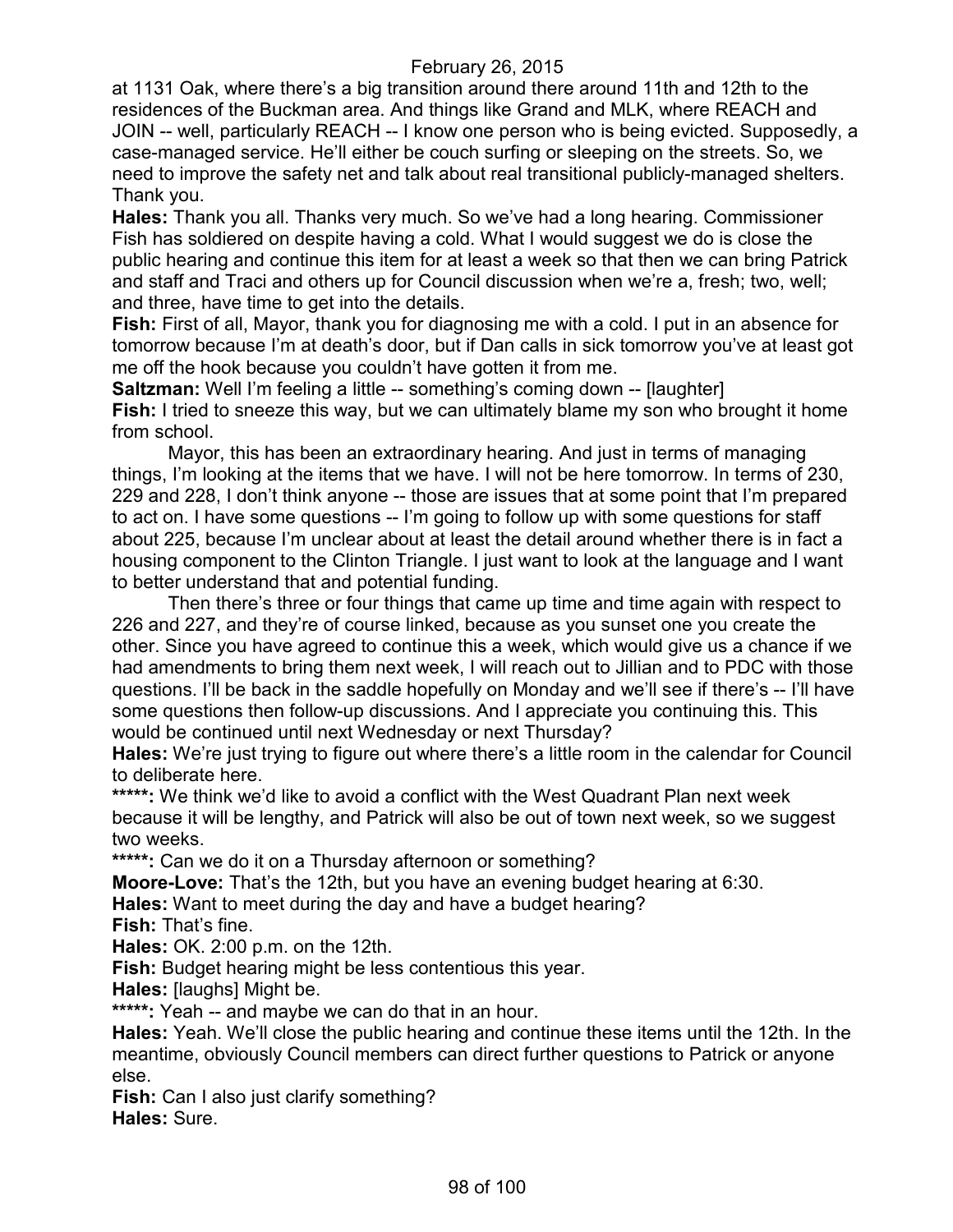**Fish:** We do have a pretty big stack of testimony. To the extent someone has presented an idea that's not reflected in the testimony, please don't be shy about just emailing the Council offices with the specific proposal.

**Hales:** Absolutely.

**Fish:** We've all been making notes and we have a big stack of paper. But we have that opportunity and I think -- assuming I can come back to work on Monday, I would hope to have some meetings Monday, Tuesday.

**Hales:** Good. Any other questions or requests?

**Fritz:** Well, I wanted to say first of all thank you to everybody, especially those of you who stayed this entire time -- very much appreciate that -- and those who waited until the very end to testify. It was very, very helpful.

Some of the questions that I will want more information on are about the League of Women Voters' suggestion about the U.S. Postal Service site with the 30 million for flipping and what happens to the 30 million after it's flipped. So, that's a question for me.

I have several questions on the River District and the pros and cons of just ending it now versus -- or ending it in 2018 versus extending it -- what really has to be done there.

The Block 33 question raised by Margaret Bax with the OHSU \$3 million is a question that I have.

Kathy Orton's testimony on behalf of the Brooklyn Action Corps raised a question in my mind, which is did we look at ending the Central Eastside Industrial District -- the Central Eastside -- it's good we're putting this off because my mind has stopped working properly -- but did we think about ending the Central Eastside district and starting a new one for the triangle and Brooklyn? If so, why are we not doing that? I do want to make sure Sue Pearce's points from HAND about the traffic and the Crescent Park money -- what happened to that.

And then I'll have several others, in particular, the question of whether to -- how do we move forward knowing that we don't yet have an agreement with Zidell? If you look at where the numbers are without Zidell, there isn't enough money to do everything that we need to do, there isn't even close to enough money to do everything that we need to do. And do we actually need to build Bond? That was another question. Does the development agreement we have with OHSU actually require us to build Bond? And if not, maybe we should not build Bond or tell OHSU they can build it. So, that's a question that I have because that would free up some money for other transportation improvements, including the South Portal, which -- I share Commissioner Novick's concern about how -- there should be a little bit of money in the tables we received for the South Portal, even if we get most from the state or the federal government. It just doesn't feel like we're doing what we need to do right now.

What we're deciding now is whether to continue and extend this district and get more money to invest in it. It seems like a good thing to do, except that it then takes money away from the other taxing jurisdictions. So, we have to be really clear about what are the public benefits and how is this going to fit together? And we won't have any more magic money flowing in for the next 20 years or so. So, we need to be figuring out, how are we going to provide the parks, and if not on Zidell, where else could a park be that's going to need money for acquisition as well as development? How are we going to get the greenway trail finished -- which we don't currently have the money in the Parks budget - and how are we going to do the necessary transportation improvements? As well as how are we going to get at least 270 units of very affordable housing -- and hopefully to 400?

I would like us to look at all of these things together rather than OK, we'll fix this piece and then figure the rest out. We have to have a framework for how we're going to move forward to make this work. I was part of setting this up -- as Gretchen Kafoury